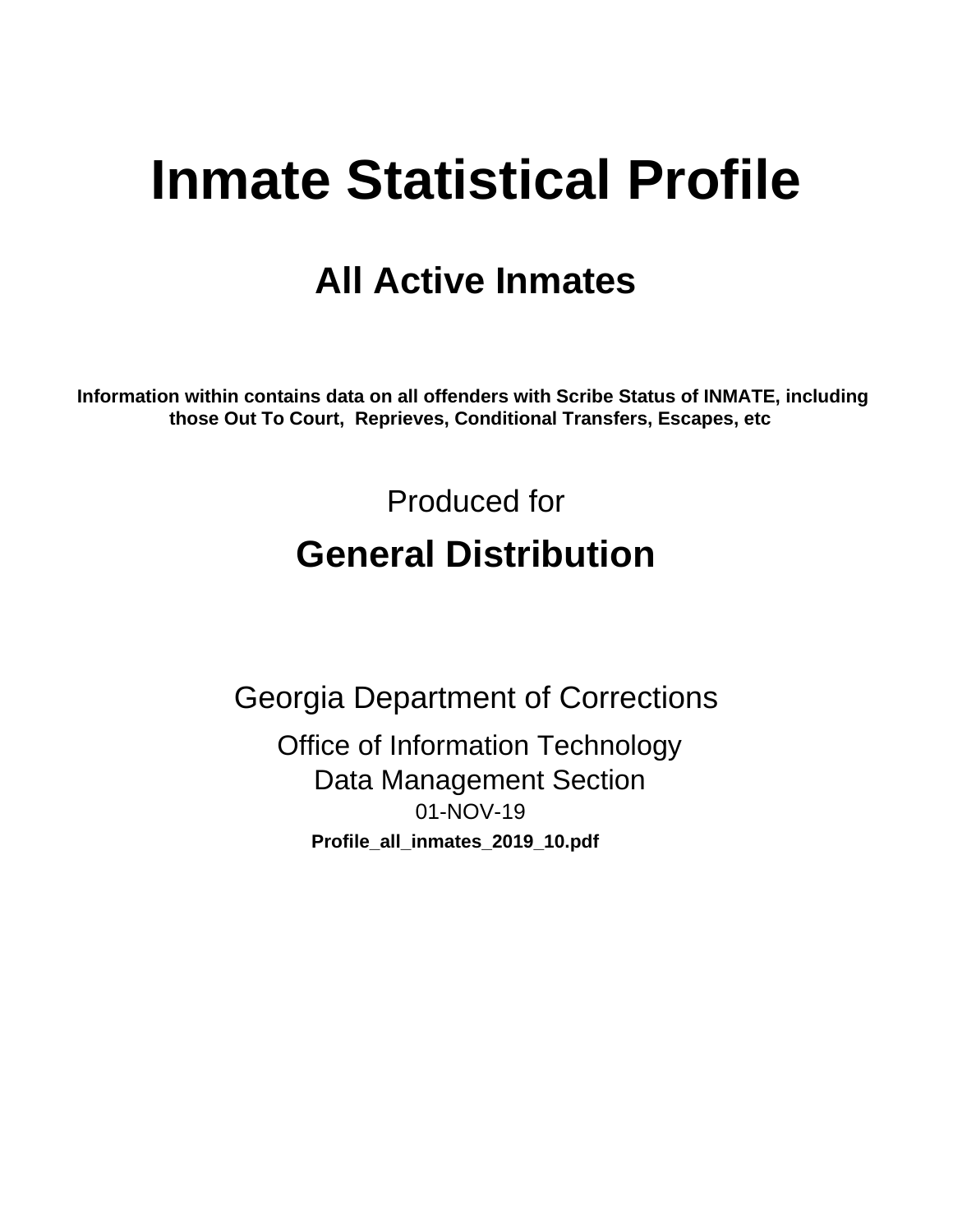#### **Inmate Statistical Profile 01-NOV-19** Contents

**All Active Inmates** 

Produced for General Distribution

# **Table of Contents**

| <b>Demographic information</b>                                        |
|-----------------------------------------------------------------------|
| 4 Current age, broken out in ten year age groups                      |
| 5 Race group                                                          |
| 6 Marital status, self-reported at entry to prison                    |
| 7 Number of Inmates with Dependents, self-reported at entry to prison |
| 8 Religious affiliation, self-reported at entry to prison             |
| 9 Home county - self-reported at entry to prison                      |
| 14 Employment status before prison, self-reported at entry to prison  |
| 15 Age at admission                                                   |
| 17 Age at admission                                                   |
| 20 Height, measured at entry to prison                                |
| 22 Weight, measured at entry to prison                                |
| 23 Military service                                                   |
| <b>Correctional information</b>                                       |
| 24 Type of admission to prison                                        |
| 25 Current / last supervision level                                   |
| 26 Current / last institution type                                    |
| 27 Institution type - transitional centers                            |
| 28 Institution type - county prisons                                  |
| 30 Institution type - state prisons                                   |
| 32 Institution type - private prisons                                 |
| 33 Institution type - inmate boot camp                                |
| 34 Number of disciplinary reports                                     |
| 35 Number of transfers                                                |
| 36 Number of escapes                                                  |
| 37 Split sentence - Probation to follow                               |
| 38 Probable future release type of still active inmates               |
| 39 Time served in current (or last) institution                       |
| Educational, psychological and physical information                   |
| 40 Highest grade level attained                                       |
| 41 Culture fair IQ scores                                             |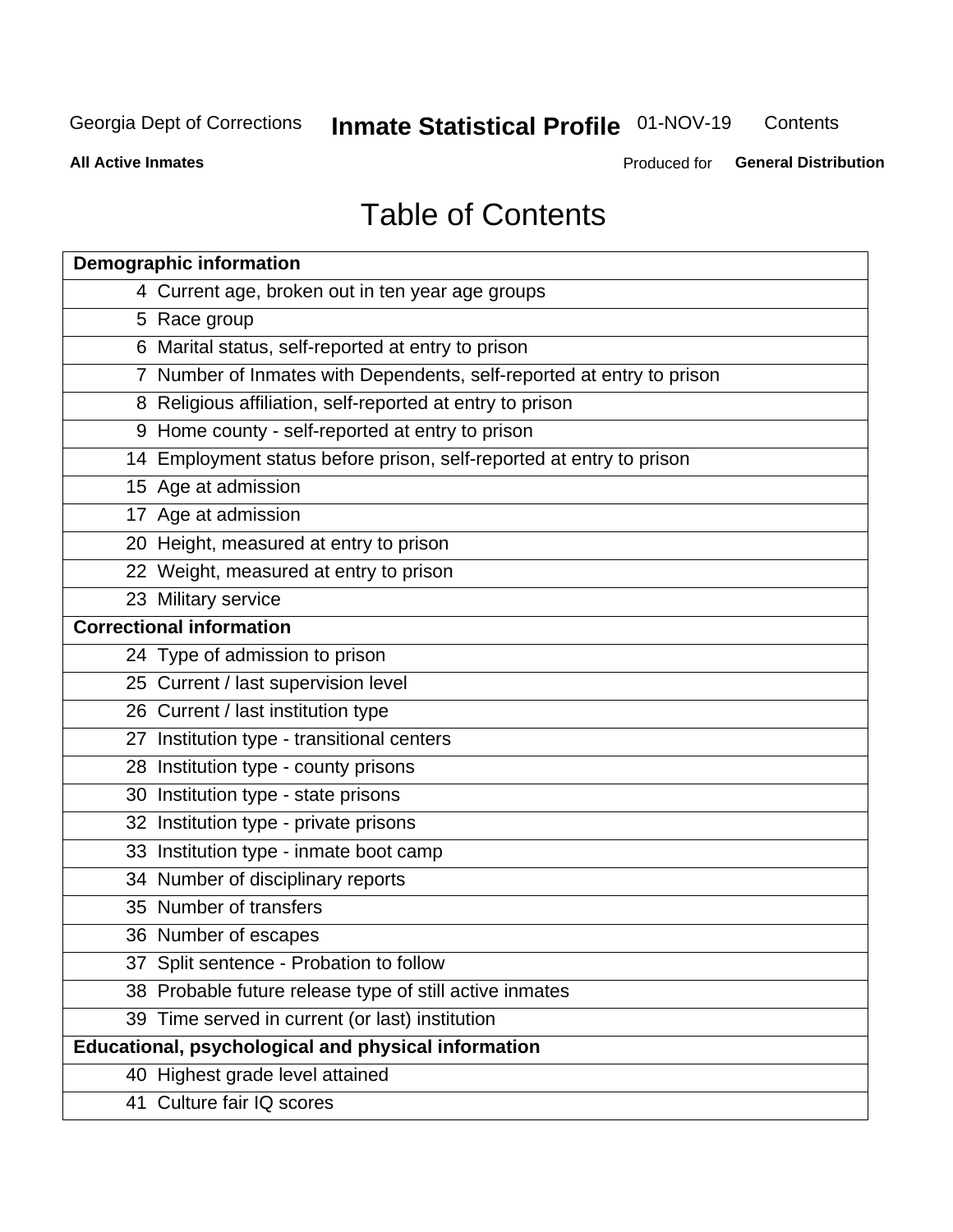# **Inmate Statistical Profile 01-NOV-19**

Contents

**All Active Inmates** 

Produced for General Distribution

# **Table of Contents**

| Educational, psychological and physical information              |
|------------------------------------------------------------------|
| 42 Wide Range Achievement Test (WRAT) reading score              |
| 43 Wide Range Achievement Test (WRAT) math score                 |
| 44 Wide Range Achievement Test (WRAT) spelling score             |
| 45 Current / last mental health treatment level                  |
| 46 PULHESDWIT medical scale - 'P' overall condition ('P'hysical) |
| 47 PULHESDWIT medical scale - 'U' upper body                     |
| 48 PULHESDWIT medical scale - 'L' lower body                     |
| 49 PULHESDWIT medical scale - 'H' hearing                        |
| 50 PULHESDWIT medical scale - 'E' vision                         |
| 51 PULHESDWIT medical scale -'S' psychiatric                     |
| 52 PULHESDWIT medical scale - 'D' dental                         |
| 53 PULHESDWIT medical scale - 'W' work ability                   |
| 54 PULHESDWIT medical scale - 'I' impairment                     |
| 55 PULHESDWIT medical scale - 'T' transportability               |
| <b>Crimes and criminal history information</b>                   |
| 56 Number of prior Georgia incarcerations                        |
| 57 Prison sentence in years                                      |
| 58 Primary offense, broken out into felonies vs misdemeanors     |
| 59 Primary offense, broken out into six broad crime categories   |
| 60 Primary offense, detailed offense code                        |
| 69 County of conviction of primary offense                       |
| 74 Circuit of conviction of primary offense                      |
| 76 Years served (jail + prison) in this incarceration            |
| <b>Medical information</b>                                       |
| 77 Results of most recent HIV test                               |
| 78 Results of most recent tuberculosis test                      |
| 79 Results of most recent syphilis test                          |
| 80 Results of most recent Hepatitis-C test                       |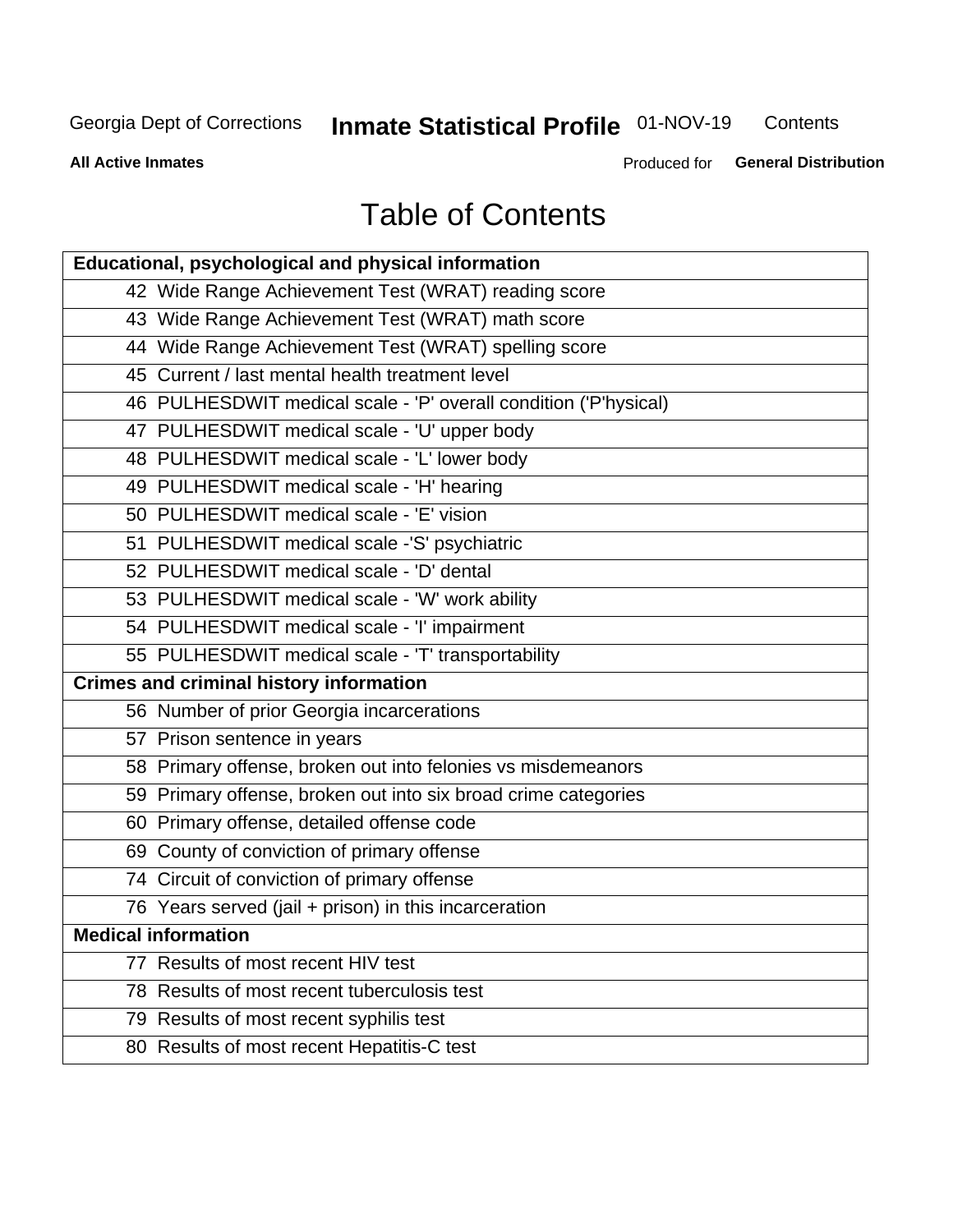### **All Active Inmates**

### Produced for General Distribution

# Current age, broken out in ten-year age groups

COL % - percent each COUNT is of its particular column

|                          |              | <b>Male</b> |        |              | <b>Female</b> |       |              | <b>Total</b> |  |
|--------------------------|--------------|-------------|--------|--------------|---------------|-------|--------------|--------------|--|
| <b>Current Age</b>       | <b>Count</b> | Col %       | Row %  | <b>Count</b> | Col %         | Row % | <b>Total</b> | Col %        |  |
| <b>Teens (1-19)</b>      | 679          | 1.32%       | 94.97% | 36           | 0.89%         | 5.03% | 715          | 1.29%        |  |
| <b>Twenties (20-29)</b>  | 13,473       | 26.27%      | 92.94% | 1,024        | 25.25%        | 7.06% | 14,497       | 26.19%       |  |
| <b>Thirties (30-39)</b>  | 15,738       | 30.68%      | 91.54% | 1,455        | 35.88%        | 8.46% | 17,193       | 31.07%       |  |
| <b>Forties (40-49)</b>   | 10,987       | 21.42%      | 92.39% | 905          | 22.32%        | 7.61% | 11,892       | 21.49%       |  |
| <b>Fifties (50-59)</b>   | 7.055        | 13.76%      | 93.60% | 482          | 11.89%        | 6.40% | 7,537        | 13.62%       |  |
| <b>Sixties (60-69)</b>   | 2,680        | 5.23%       | 95.37% | 130          | 3.21%         | 4.63% | 2.810        | 5.08%        |  |
| Seventy + (70 and above) | 678          | 1.32%       | 96.72% | 23           | 0.57%         | 3.28% | 701          | 1.27%        |  |
| <b>Total Reported</b>    | 51,290       | 100%        | 92.67% | 4,055        | 100%          | 7.33% | 55,345       | 100.0%       |  |

| <b>ported</b> | פחפ   |      | nno.   |
|---------------|-------|------|--------|
| <b>NOT</b>    | ZJZ   |      | 293    |
| <b>Total</b>  | 1,582 | ,056 | 55,638 |

| <b>Mean</b><br>(average) | 38.62         | 37.60 | 38.54 |
|--------------------------|---------------|-------|-------|
| Median (middle)          | $\sim$<br>ا پ | 36    | ົ     |
| Mode<br>(most frequent)  | 29            | 28    | 28    |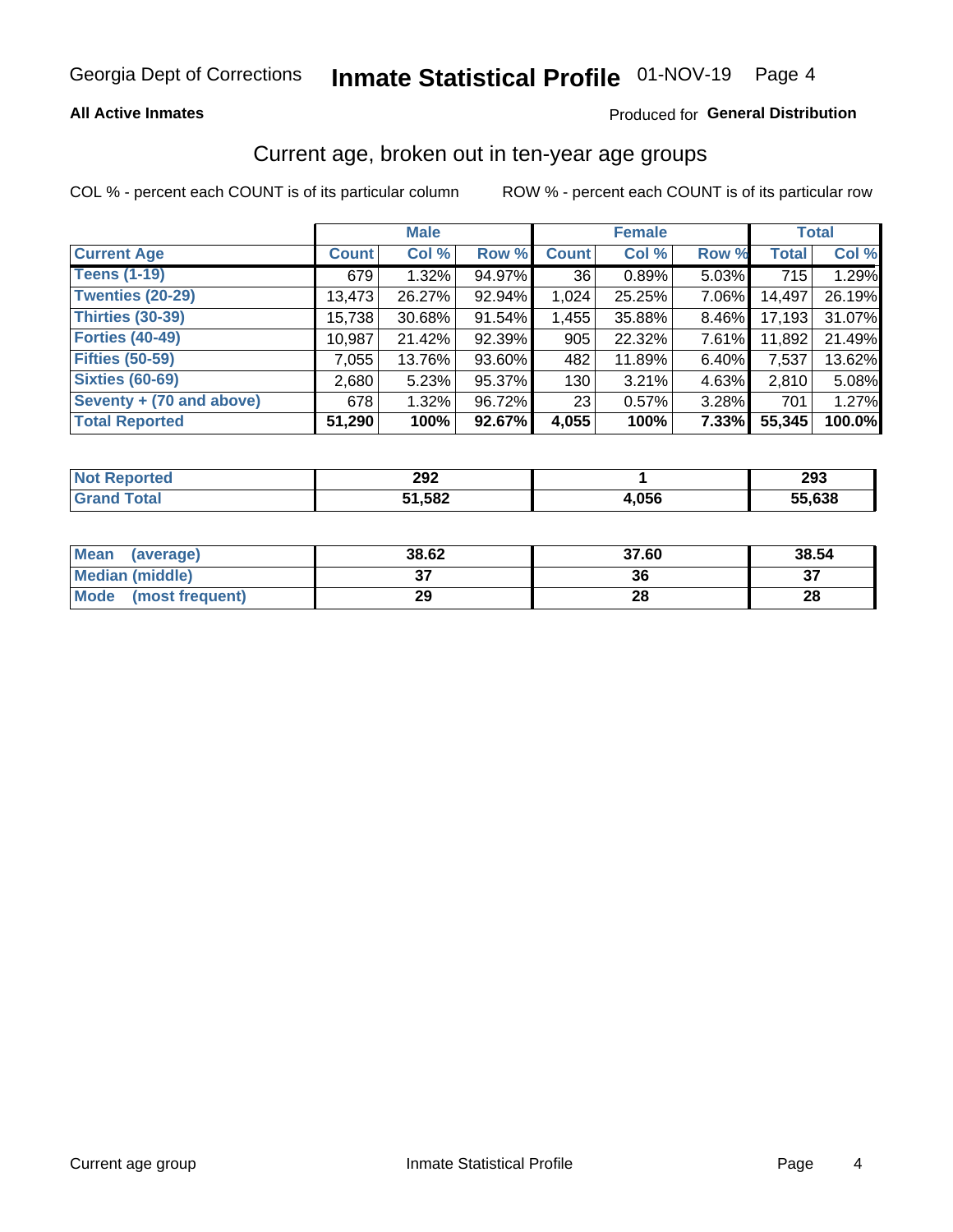# Inmate Statistical Profile 01-NOV-19 Page 5

### **All Active Inmates**

### Produced for General Distribution

### Race group

COL % - percent each COUNT is of its particular column

|              |                        |              | <b>Male</b> |         |             | <b>Female</b> |        |              | <b>Total</b> |  |
|--------------|------------------------|--------------|-------------|---------|-------------|---------------|--------|--------------|--------------|--|
|              | <b>Race Group</b>      | <b>Count</b> | Col %       |         | Row % Count | Col %         | Row %  | <b>Total</b> | Col %        |  |
|              | <b>White</b>           | 17,728       | 34.37%      | 88.07%  | 2,402       | 59.22%        | 11.93% | 20,130       | 36.18%       |  |
| $\mathbf{2}$ | <b>Black</b>           | 31,499       | 61.07%      | 95.23%  | 1,577       | 38.88%        | 4.77%  | 33,076       | 59.45%       |  |
| 5.           | <b>Other</b>           | 58           | .11%        | 89.23%  |             | .17%          | 10.77% | 65           | .12%         |  |
| 6            | <b>Asian</b>           | 179          | .35%        | 95.72%  | 8           | .20%          | 4.28%  | 187          | .34%         |  |
| 9            | <b>Unknown</b>         | 18           | $.03\%$     | 100.00% |             |               |        | 18           | .03%         |  |
| 10           | <b>Hispanic</b>        | 2,074        | 4.02%       | 97.14%  | 61          | 1.50%         | 2.86%  | 2,135        | 3.84%        |  |
| $12 \,$      | <b>Native American</b> | 25           | $.05\%$     | 96.15%  |             | $.02\%$       | 3.85%  | 26           | .05%         |  |
| 13           | <b>Native Hawaiian</b> |              | $.01\%$     | 100.00% |             |               |        |              | .01%         |  |
|              | <b>Total Reported</b>  | 51,582       | 100%        | 92.71%  | 4,056       | 100%          | 7.29%  | 55,638       | 100%         |  |

| <b>Not Reported</b> |               |       |        |
|---------------------|---------------|-------|--------|
| <b>Fotal</b>        | 51,582<br>E4. | 4,056 | 55,638 |

| <b>Mode</b><br>uent)<br>most treo | 3lack | White | Black |
|-----------------------------------|-------|-------|-------|
|                                   |       |       |       |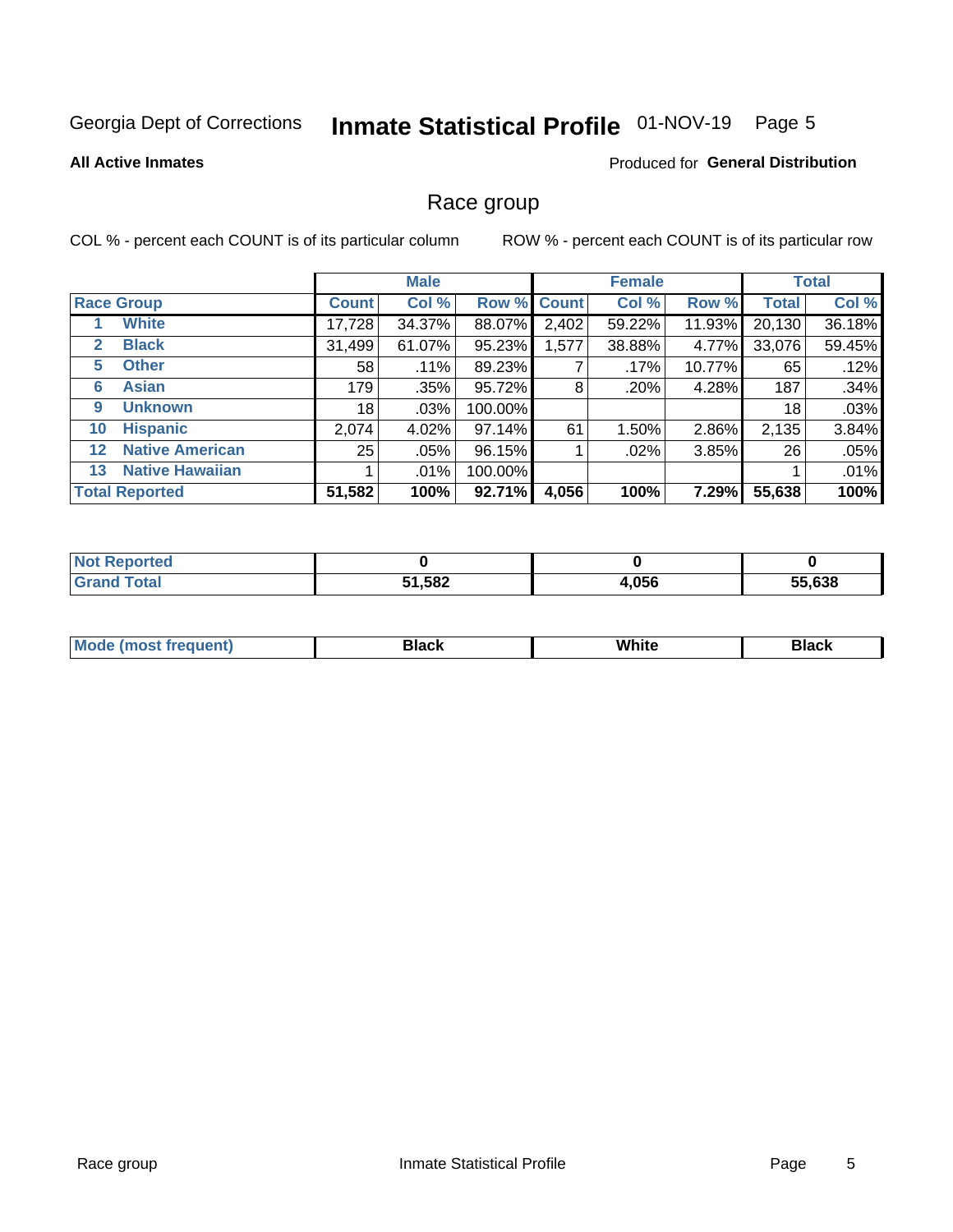# Inmate Statistical Profile 01-NOV-19 Page 6

**All Active Inmates** 

#### Produced for General Distribution

# Marital status, self-reported at entry to prison

COL % - percent each COUNT is of its particular column

|                            | <b>Male</b>  |        |        |              | <b>Female</b> | <b>Total</b> |              |        |
|----------------------------|--------------|--------|--------|--------------|---------------|--------------|--------------|--------|
| <b>Marital Status</b>      | <b>Count</b> | Col %  | Row %  | <b>Count</b> | Col %         | Row %        | <b>Total</b> | Col %  |
| <b>Unknown</b><br>$\bf{0}$ | 1,790        | 3.47%  | 92.03% | 155          | 3.82%         | 7.97%        | 1,945        | 3.50%  |
| <b>Divorced</b><br>D       | 4,854        | 9.41%  | 89.29% | 582          | 14.35%        | 10.71%       | 5,436        | 9.77%  |
| <b>Married</b><br>М        | 6,653        | 12.90% | 90.53% | 696          | 17.16%        | 9.47%        | 7,349        | 13.21% |
| <b>Separated</b><br>S      | 1,768        | 3.43%  | 86.79% | 269          | 6.63%         | 13.21%       | 2,037        | 3.66%  |
| <b>Unmarried</b><br>U      | 35,921       | 69.64% | 94.18% | 2,219        | 54.71%        | 5.82%        | 38,140       | 68.55% |
| <b>Widow</b><br>W          | 596          | 1.16%  | 81.53% | 135          | 3.33%         | 18.47%       | 731          | 1.31%  |
| <b>Total Reported</b>      | 51,582       | 100%   | 92.71% | 4,056        | 100%          | 7.29%        | 55,638       | 100%   |

| .<br>rteo<br>NO |     |                    |        |
|-----------------|-----|--------------------|--------|
| $\sim$ $\sim$   | 582 | <b>OFC</b><br>טטע. | 55.638 |

|--|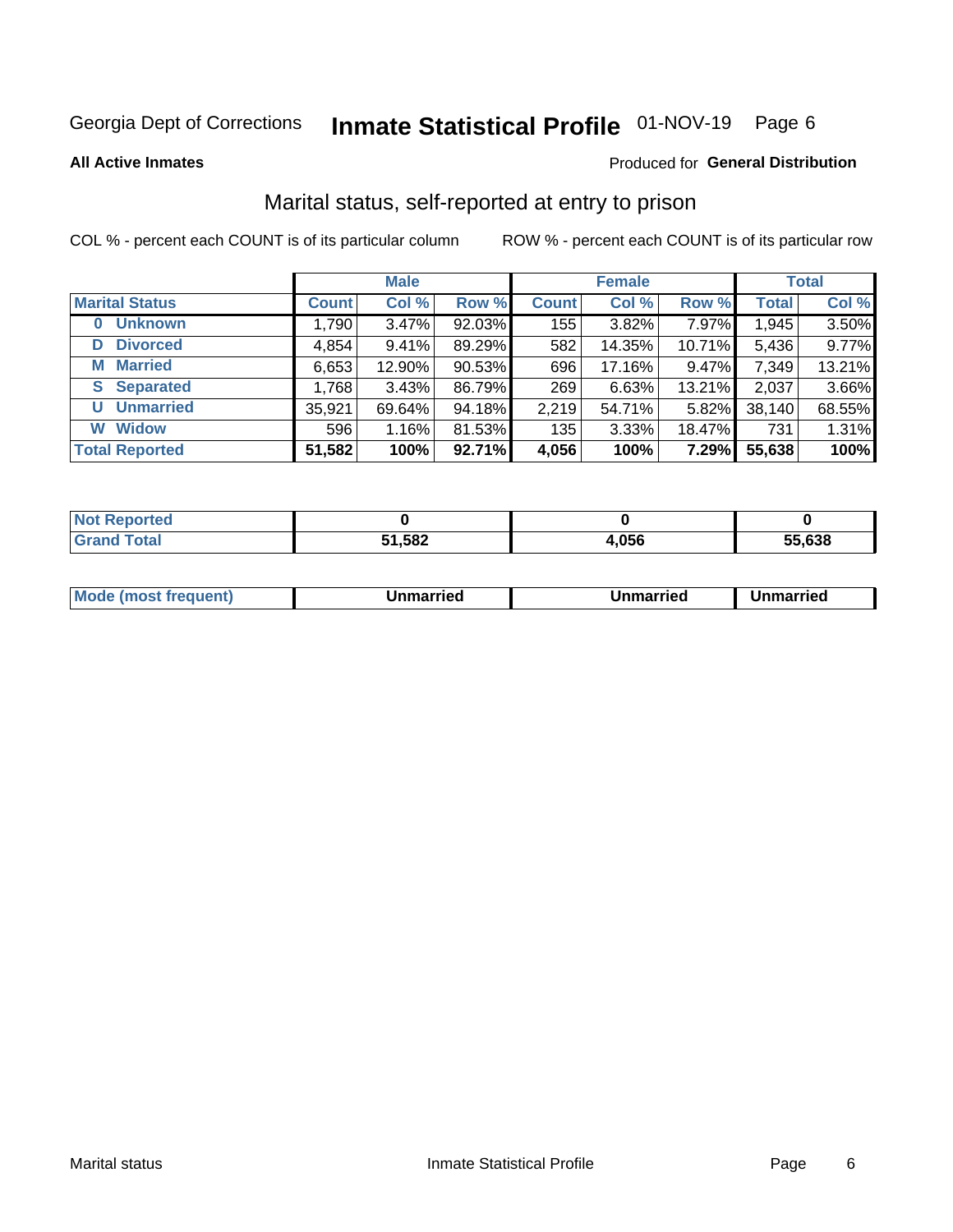#### Inmate Statistical Profile 01-NOV-19 Page 7

#### **All Active Inmates**

### Produced for General Distribution

# Number of Inmates with Dependents, Self-Reported at Entry to Prison

COL % - percent each COUNT is of its particular column

|                             |              | <b>Male</b> |        |              | <b>Female</b> |       |              | <b>Total</b> |
|-----------------------------|--------------|-------------|--------|--------------|---------------|-------|--------------|--------------|
| <b>Number of dependents</b> | <b>Count</b> | Col %       | Row %  | <b>Count</b> | Col %         | Row % | <b>Total</b> | Col %        |
| l 0                         | 15,752       | 36.64%      | 92.01% | 1,367        | 38.33%        | 7.99% | 17,119       | 36.77%       |
|                             | 9,877        | 22.97%      | 93.42% | 696          | 19.52%        | 6.58% | 10,573       | 22.71%       |
| $\overline{2}$              | 7,570        | 17.61%      | 91.92% | 665          | 18.65%        | 8.08% | 8,235        | 17.69%       |
| $\mathbf{3}$                | 4,602        | 10.70%      | 90.81% | 466          | 13.07%        | 9.19% | 5,068        | 10.89%       |
| 4                           | 2,450        | 5.70%       | 91.90% | 216          | 6.06%         | 8.10% | 2,666        | 5.73%        |
| 5                           | 1,260        | 2.93%       | 93.61% | 86           | 2.41%         | 6.39% | 1,346        | 2.89%        |
| 6                           | 662          | 1.54%       | 94.98% | 35           | 0.98%         | 5.02% | 697          | 1.50%        |
| 7                           | 330          | 0.77%       | 95.10% | 17           | 0.48%         | 4.90% | 347          | 0.75%        |
| 8                           | 188          | 0.44%       | 94.47% | 11           | 0.31%         | 5.53% | 199          | 0.43%        |
| 9                           | 96           | 0.22%       | 96.97% | 3            | 0.08%         | 3.03% | 99           | 0.21%        |
| 10                          | 82           | 0.19%       | 96.47% | 3            | 0.08%         | 3.53% | 85           | 0.18%        |
| Over 10                     | 123          | 0.29%       | 99.19% |              | 0.03%         | 0.81% | 124          | 0.27%        |
| <b>Total Reported</b>       | 42,992       | 100%        | 92.34% | 3,566        | 100%          | 7.66% | 46,558       | 100.0%       |

| 8,590 | ,,,<br>43 U | .080   |
|-------|-------------|--------|
| 1,582 | .056        | 55,638 |

| Mean (average)          | '.54 | .47 | l.53 |
|-------------------------|------|-----|------|
| Median (middle)         |      |     |      |
| Mode<br>(most frequent) |      |     |      |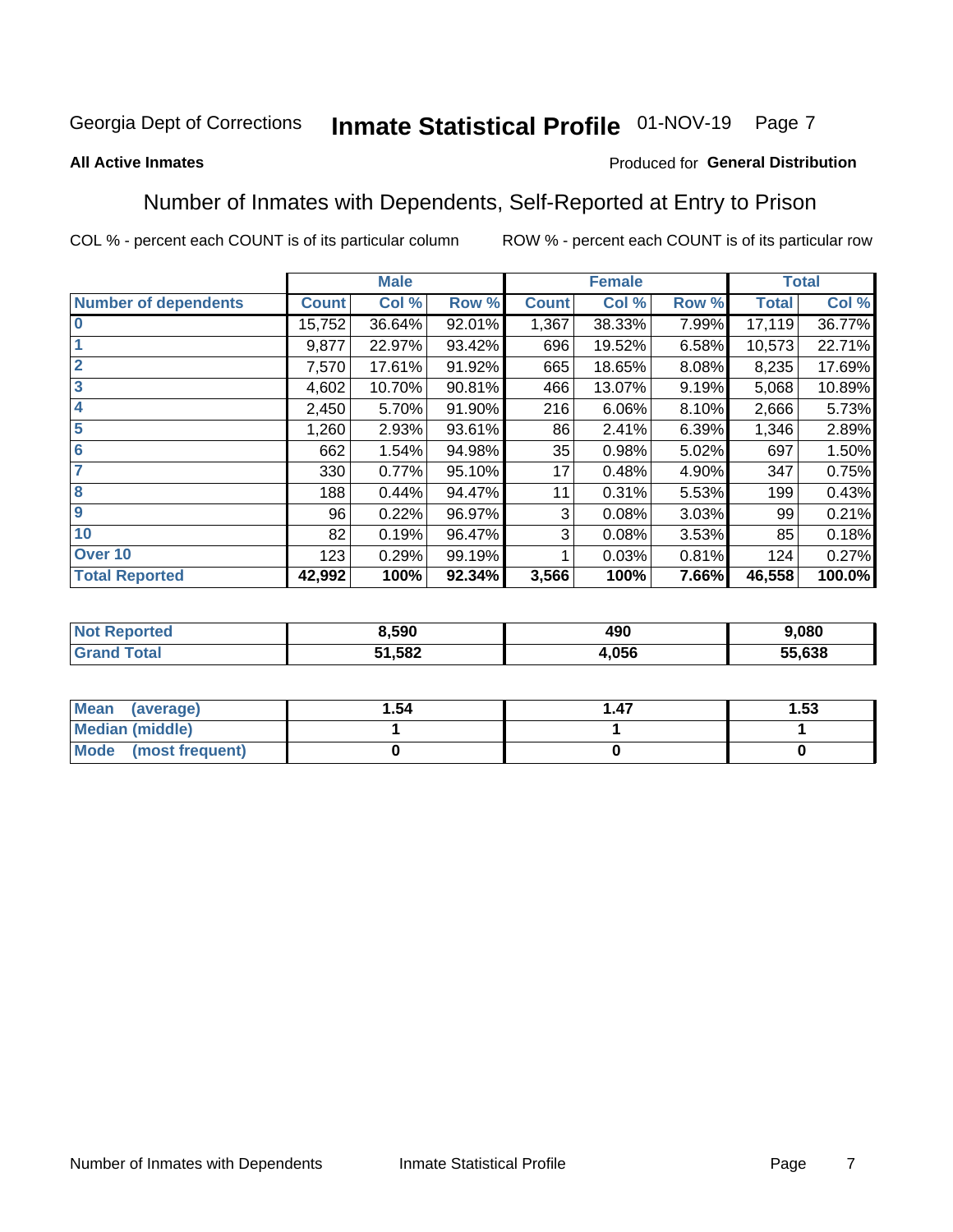# Inmate Statistical Profile 01-NOV-19 Page 8

#### **All Active Inmates**

#### Produced for General Distribution

# Religious affiliation, self-reported at entry to prison

COL % - percent each COUNT is of its particular column

|                         |                              |                         | <b>Male</b> |         |                         | <b>Female</b> |                  |                | <b>Total</b> |
|-------------------------|------------------------------|-------------------------|-------------|---------|-------------------------|---------------|------------------|----------------|--------------|
|                         | <b>Religious Affiliation</b> | <b>Count</b>            | Col %       | Row %   | <b>Count</b>            | Col %         | Row <sup>%</sup> | <b>Total</b>   | Col %        |
| $\overline{1}$          | <b>Islam</b>                 | 2,051                   | 7.70%       | 96.61%  | $\overline{72}$         | 2.19%         | 3.39%            | 2,123          | 7.09%        |
| $\overline{2}$          | <b>Catholic</b>              | 1,230                   | 4.62%       | 87.98%  | 168                     | 5.11%         | 12.02%           | 1,398          | 4.67%        |
| 3                       | <b>Baptist</b>               | 13,113                  | 49.21%      | 87.97%  | 1,793                   | 54.52%        | 12.03%           | 14,906         | 49.79%       |
| 4                       | <b>Methodist</b>             | 385                     | 1.44%       | 87.30%  | 56                      | 1.70%         | 12.70%           | 441            | 1.47%        |
| 5                       | <b>Episcopal</b>             | 37                      | .14%        | 84.09%  | $\overline{7}$          | .21%          | 15.91%           | 44             | .15%         |
| $\overline{\bf{6}}$     | <b>Presbyterian</b>          | 65                      | .24%        | 91.55%  | $6\phantom{1}$          | .18%          | 8.45%            | 71             | .24%         |
| 7                       | <b>Church Of God</b>         | 384                     | 1.44%       | 92.09%  | 33                      | 1.00%         | 7.91%            | 417            | 1.39%        |
| $\overline{\mathbf{8}}$ | <b>Holiness</b>              | 486                     | 1.82%       | 84.52%  | 89                      | 2.71%         | 15.48%           | 575            | 1.92%        |
| $\overline{9}$          | <b>Jewish</b>                | 88                      | .33%        | 86.27%  | 14                      | .43%          | 13.73%           | 102            | .34%         |
| 10                      | <b>Anglican</b>              | 31                      | .12%        | 91.18%  | 3                       | .09%          | 8.82%            | 34             | .11%         |
| $\overline{11}$         | <b>Greek Orthodox</b>        | $\,6$                   | .02%        | 75.00%  | $\overline{2}$          | .06%          | 25.00%           | 8              | .03%         |
| 12                      | <b>Hindu</b>                 | 20                      | .08%        | 95.24%  | $\mathbf{1}$            | .03%          | 4.76%            | 21             | .07%         |
| 13                      | <b>Buddhist</b>              | 61                      | .23%        | 91.04%  | 6                       | .18%          | 8.96%            | 67             | .22%         |
| 14                      | <b>Taoist</b>                | $\overline{\mathbf{4}}$ | .02%        | 100.00% |                         |               |                  | 4              | .01%         |
| 15                      | <b>Shintoist</b>             | $\overline{2}$          | .01%        | 100.00% |                         |               |                  | $\overline{2}$ | .01%         |
| 16                      | <b>Seventh Day Adventist</b> | 66                      | .25%        | 89.19%  | 8                       | .24%          | 10.81%           | 74             | .25%         |
| 17                      | <b>Jehovah Witness</b>       | 291                     | 1.09%       | 86.61%  | 45                      | 1.37%         | 13.39%           | 336            | 1.12%        |
| 18                      | <b>Latter Day Saints</b>     | 29                      | .11%        | 87.88%  | 4                       | .12%          | 12.12%           | 33             | .11%         |
| 19                      | Quaker                       | $\overline{2}$          | .01%        | 100.00% |                         |               |                  | $\overline{2}$ | .01%         |
| 20                      | <b>Other Prot</b>            | 1,466                   | 5.50%       | 96.51%  | 53                      | 1.61%         | 3.49%            | 1,519          | 5.07%        |
| $\overline{21}$         | <b>Messianic Judaism</b>     | 45                      | .17%        | 80.36%  | 11                      | .33%          | 19.64%           | 56             | .19%         |
| 22                      | <b>Asatru-Odinism</b>        | 1                       | .01%        | 100.00% |                         |               |                  | 1              | .01%         |
| 23                      | <b>Hebrew Israelite</b>      | 54                      | .20%        | 98.18%  | $\mathbf{1}$            | .03%          | 1.82%            | 55             | .18%         |
| 24                      | <b>Nation Of Islam</b>       | 47                      | .18%        | 88.68%  | 6                       | .18%          | 11.32%           | 53             | .18%         |
| 25                      | <b>Native American</b>       | 19                      | .07%        | 95.00%  | $\mathbf{1}$            | .03%          | 5.00%            | 20             | .07%         |
| 26                      | <b>Pagan</b>                 | $\,6$                   | .02%        | 85.71%  | $\mathbf{1}$            | .03%          | 14.29%           | $\overline{7}$ | .02%         |
| 27                      | <b>Pentecostal</b>           | 101                     | .38%        | 70.63%  | 42                      | 1.28%         | 29.37%           | 143            | .48%         |
| 28                      | <b>Rastafari</b>             | 10                      | .04%        | 71.43%  | $\overline{\mathbf{4}}$ | .12%          | 28.57%           | 14             | .05%         |
| 29                      | <b>Wiccan</b>                | 28                      | .11%        | 84.85%  | 5                       | .15%          | 15.15%           | 33             | .11%         |
| 30                      | <b>No Religion</b>           | 1,681                   | 6.31%       | 90.42%  | 178                     | 5.41%         | 9.58%            | 1,859          | 6.21%        |
| 31                      | Christian -                  | 3,468                   | 13.02%      | 83.75%  | 673                     | 20.46%        | 16.25%           | 4,141          | 13.83%       |
|                         | <b>Unspecified</b>           |                         |             |         |                         |               |                  |                |              |
| 96                      | <b>None</b>                  | 1,369                   | 5.14%       | 99.49%  | $\overline{7}$          | .21%          | .51%             | 1,376          | 4.60%        |
|                         | <b>Total Reported</b>        | 26,646                  | 100%        | 89.01%  | 3,289                   | 100%          | 10.99%           | 29,935         | 100%         |

| тес. | 24,936      | 767<br>$\sim$ $\sim$ | <b>25 702</b><br>7 U.S<br>∽ |
|------|-------------|----------------------|-----------------------------|
|      | 1,582<br>51 | l,056                | 55.638                      |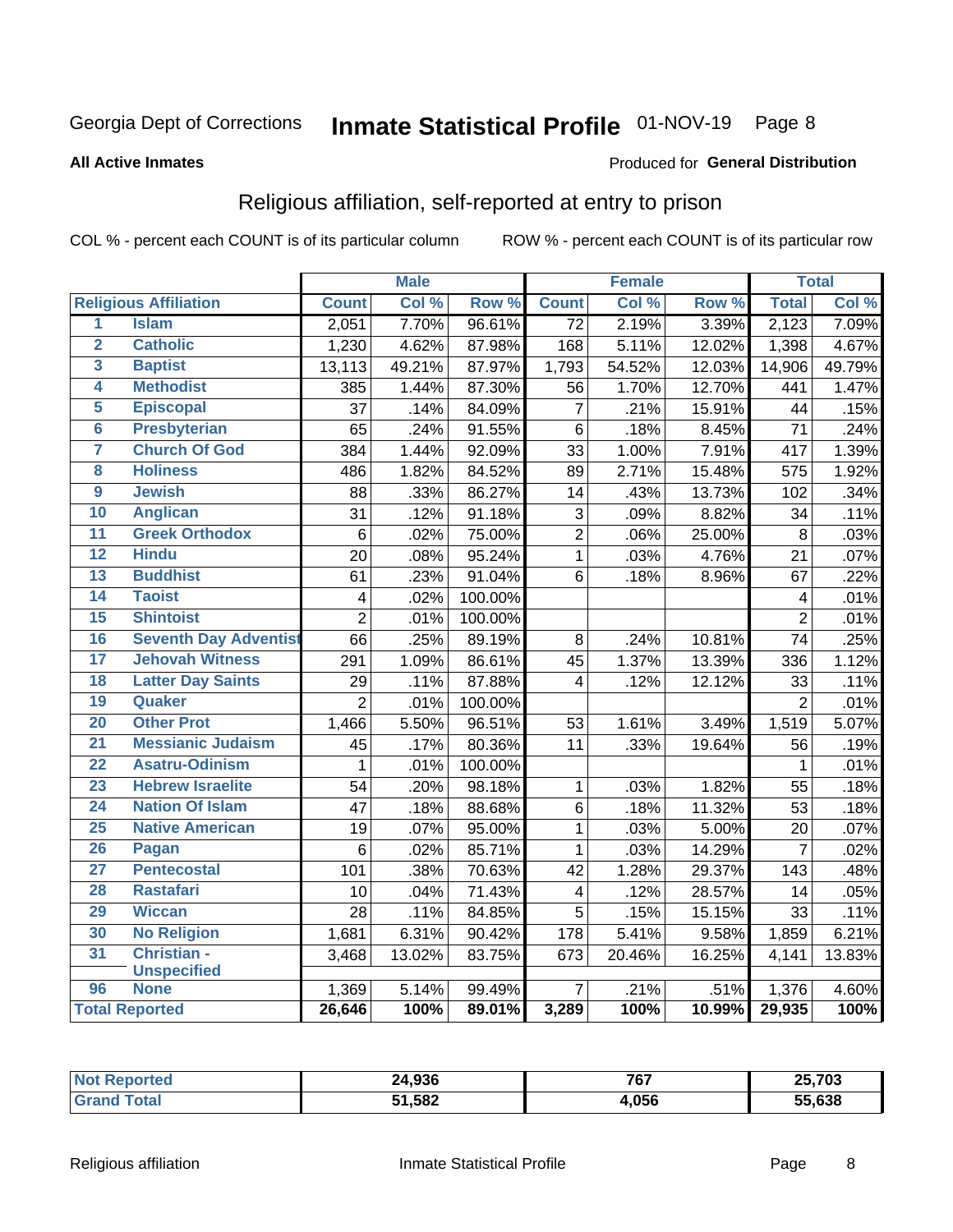#### Inmate Statistical Profile 01-NOV-19 Page 9 Georgia Dept of Corrections

#### **All Active Inmates**

### Produced for General Distribution

# Religious affiliation, self-reported at entry to prison

COL % - percent each COUNT is of its particular column ROW % - percent each COUNT is of its particular row

| <b>Mode (most frequent)</b> | 3aptist | aptist | Baptist |
|-----------------------------|---------|--------|---------|
|-----------------------------|---------|--------|---------|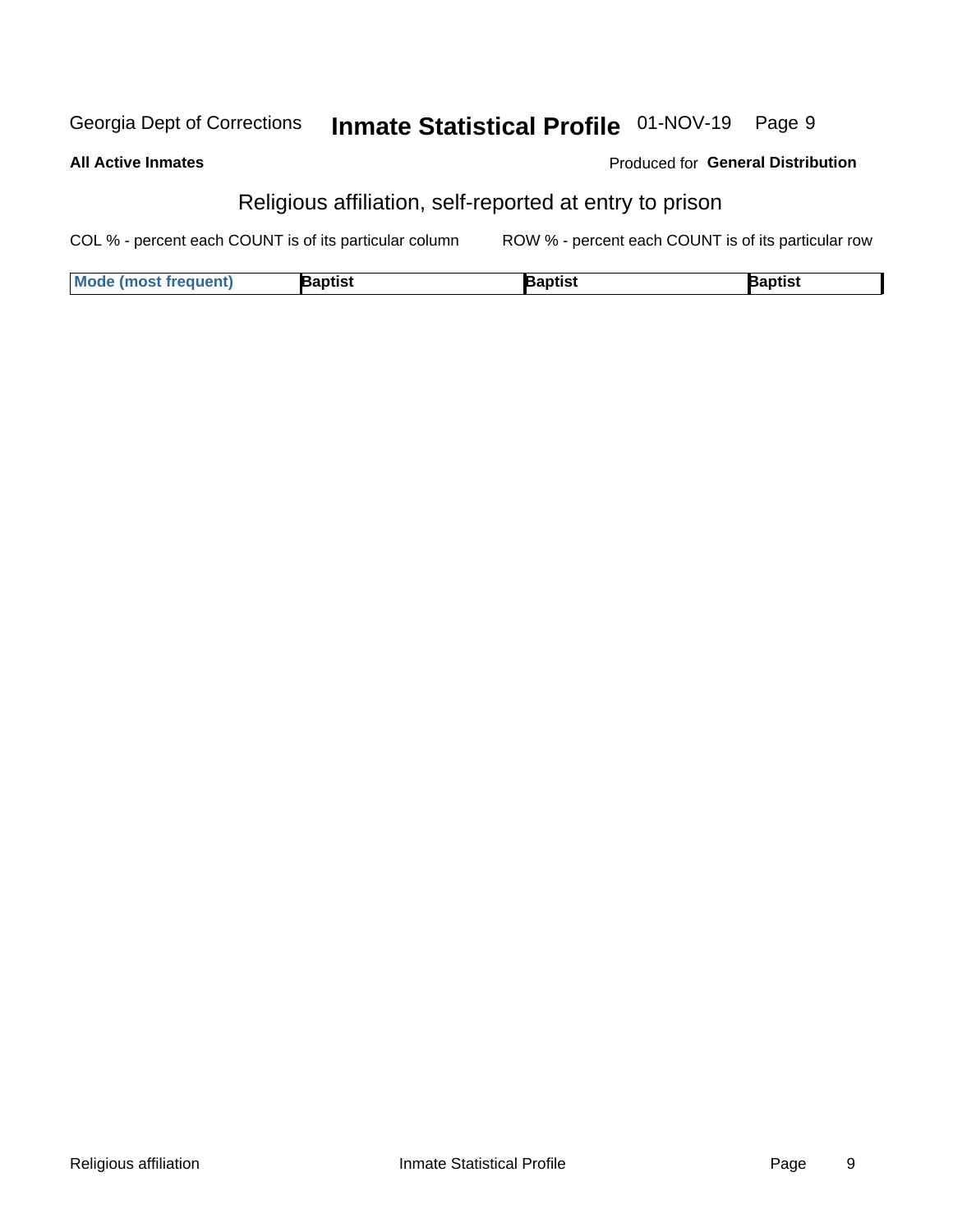# Inmate Statistical Profile 01-NOV-19 Page 9

#### **All Active Inmates**

#### Produced for General Distribution

# Home county, self-reported at entry to prison

COL % - percent each COUNT is of its particular column

|     |                             |              | <b>Male</b> |                  |                  | <b>Female</b> |        | <b>Total</b> |        |
|-----|-----------------------------|--------------|-------------|------------------|------------------|---------------|--------|--------------|--------|
|     | <b>Home County</b>          | <b>Count</b> | Col %       | Row <sup>%</sup> | <b>Count</b>     | Col %         | Row %  | <b>Total</b> | Col %  |
| 000 | <b>Unknown</b>              | 7,967        | 15.45%      | 93.08%           | 592              | 14.60%        | 6.92%  | 8,559        | 15.38% |
| 001 | <b>Appling County</b>       | 131          | .25%        | 92.91%           | 10               | .25%          | 7.09%  | 141          | .25%   |
| 002 | <b>Atkinson County</b>      | 47           | .09%        | 92.16%           | 4                | .10%          | 7.84%  | 51           | .09%   |
| 003 | <b>Bacon County</b>         | 100          | .19%        | 93.46%           | $\overline{7}$   | .17%          | 6.54%  | 107          | .19%   |
| 004 | <b>Baker County</b>         | 22           | .04%        | 91.67%           | $\overline{2}$   | .05%          | 8.33%  | 24           | .04%   |
| 005 | <b>Baldwin County</b>       | 260          | .50%        | 91.55%           | 24               | .59%          | 8.45%  | 284          | .51%   |
| 006 | <b>Banks County</b>         | 87           | .17%        | 90.63%           | $\boldsymbol{9}$ | .22%          | 9.38%  | 96           | .17%   |
| 007 | <b>Barrow County</b>        | 325          | .63%        | 89.78%           | 37               | .91%          | 10.22% | 362          | .65%   |
| 008 | <b>Bartow County</b>        | 517          | 1.00%       | 85.03%           | 91               | 2.24%         | 14.97% | 608          | 1.09%  |
| 009 | <b>Ben Hill County</b>      | 183          | .35%        | 96.83%           | 6                | .15%          | 3.17%  | 189          | .34%   |
| 010 | <b>Berrien County</b>       | 86           | .17%        | 95.56%           | 4                | .10%          | 4.44%  | 90           | .16%   |
| 011 | <b>Bibb County</b>          | 1,154        | 2.24%       | 94.59%           | 66               | 1.63%         | 5.41%  | 1,220        | 2.19%  |
| 012 | <b>Bleckley County</b>      | 78           | .15%        | 89.66%           | 9                | .22%          | 10.34% | 87           | .16%   |
| 013 | <b>Brantley County</b>      | 84           | .16%        | 84.00%           | 16               | .39%          | 16.00% | 100          | .18%   |
| 014 | <b>Brooks County</b>        | 189          | .37%        | 98.95%           | $\overline{c}$   | .05%          | 1.05%  | 191          | .34%   |
| 015 | <b>Bryan County</b>         | 79           | .15%        | 91.86%           | $\overline{7}$   | .17%          | 8.14%  | 86           | .15%   |
| 016 | <b>Bulloch County</b>       | 333          | .65%        | 90.74%           | 34               | .84%          | 9.26%  | 367          | .66%   |
| 017 | <b>Burke County</b>         | 224          | .43%        | 96.97%           | $\overline{7}$   | .17%          | 3.03%  | 231          | .42%   |
| 018 | <b>Butts County</b>         | 147          | .28%        | 95.45%           | $\overline{7}$   | .17%          | 4.55%  | 154          | .28%   |
| 019 | <b>Calhoun County</b>       | 63           | .12%        | 92.65%           | 5                | .12%          | 7.35%  | 68           | .12%   |
| 020 | <b>Camden County</b>        | 128          | .25%        | 89.51%           | 15               | .37%          | 10.49% | 143          | .26%   |
| 021 | <b>Candler County</b>       | 102          | .20%        | 96.23%           | 4                | .10%          | 3.77%  | 106          | .19%   |
| 022 | <b>Carroll County</b>       | 549          | 1.06%       | 90.44%           | 58               | 1.43%         | 9.56%  | 607          | 1.09%  |
| 023 | <b>Catoosa County</b>       | 207          | .40%        | 86.61%           | 32               | .79%          | 13.39% | 239          | .43%   |
| 024 | <b>Charlton County</b>      | 48           | .09%        | 94.12%           | 3                | .07%          | 5.88%  | 51           | .09%   |
| 025 | <b>Chatham County</b>       | 1,647        | 3.19%       | 95.42%           | 79               | 1.95%         | 4.58%  | 1,726        | 3.10%  |
| 026 | <b>Chattahoochee County</b> | 22           | .04%        | 100.00%          |                  |               |        | 22           | .04%   |
| 027 | <b>Chattooga County</b>     | 217          | .42%        | 85.10%           | 38               | .94%          | 14.90% | 255          | .46%   |
| 028 | <b>Cherokee County</b>      | 427          | .83%        | 89.33%           | 51               | 1.26%         | 10.67% | 478          | .86%   |
| 029 | <b>Clarke County</b>        | 483          | .94%        | 90.96%           | 48               | 1.18%         | 9.04%  | 531          | .95%   |
| 030 | <b>Clay County</b>          | 33           | .06%        | 86.84%           | 5                | .12%          | 13.16% | 38           | .07%   |
| 031 | <b>Clayton County</b>       | 1,511        | 2.93%       | 92.98%           | 114              | 2.81%         | 7.02%  | 1,625        | 2.92%  |
| 032 | <b>Clinch County</b>        | 49           | .09%        | 89.09%           | 6                | .15%          | 10.91% | 55           | .10%   |
| 033 | <b>Cobb County</b>          | 1,668        | 3.23%       | 92.05%           | 144              | 3.55%         | 7.95%  | 1,812        | 3.26%  |
| 034 | <b>Coffee County</b>        | 262          | .51%        | 93.91%           | 17               | .42%          | 6.09%  | 279          | .50%   |
| 035 | <b>Colquitt County</b>      | 214          | .41%        | 96.83%           | 7                | .17%          | 3.17%  | 221          | .40%   |
| 036 | <b>Columbia County</b>      | 296          | .57%        | 89.16%           | 36               | .89%          | 10.84% | 332          | .60%   |
| 037 | <b>Cook County</b>          | 129          | .25%        | 94.85%           | $\overline{7}$   | .17%          | 5.15%  | 136          | .24%   |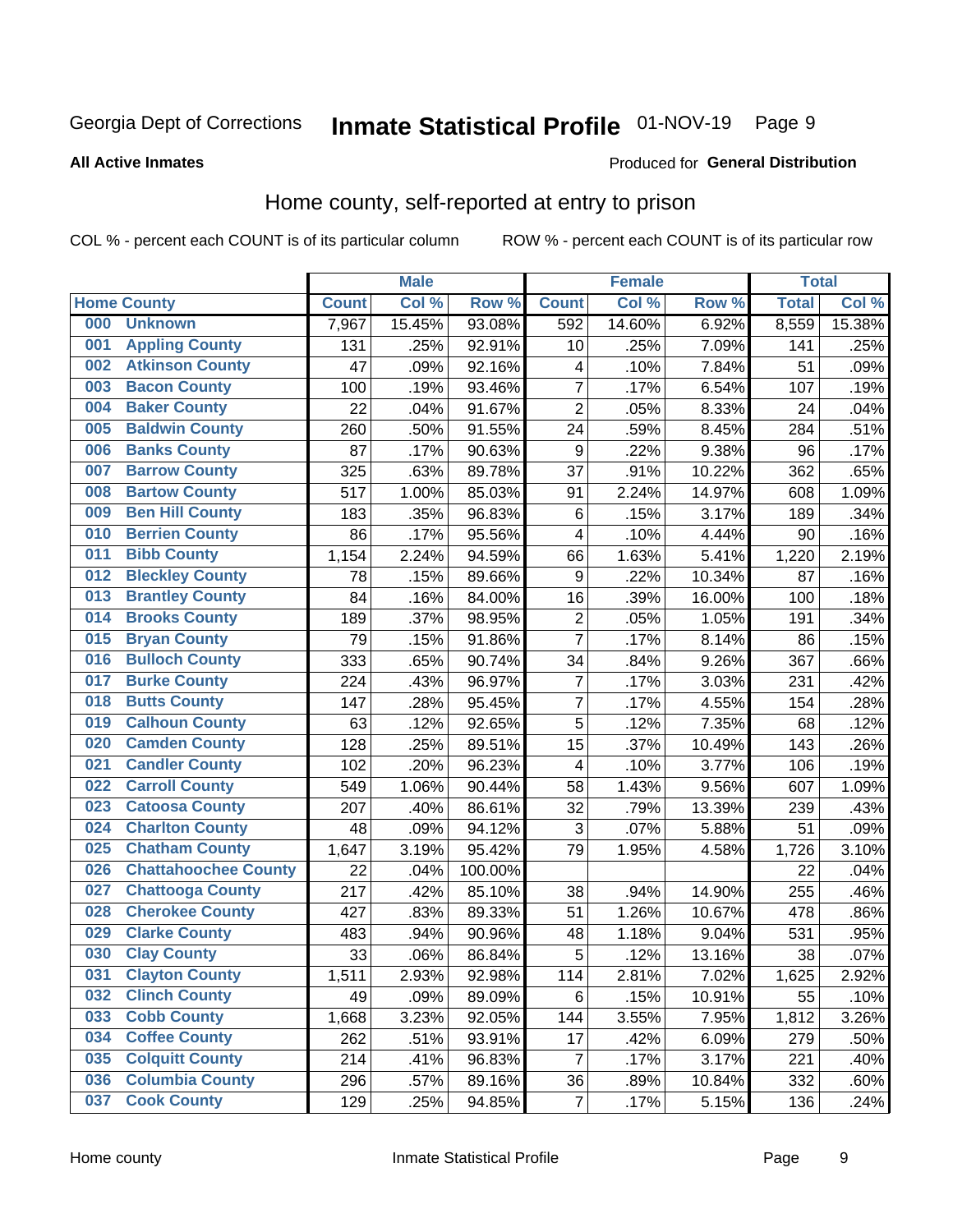# Inmate Statistical Profile 01-NOV-19 Page 10

### **All Active Inmates**

#### Produced for General Distribution

### Home county, self-reported at entry to prison

COL % - percent each COUNT is of its particular column

|     |                         |                  | <b>Male</b> |         |                 | <b>Female</b> |        | <b>Total</b>   |       |
|-----|-------------------------|------------------|-------------|---------|-----------------|---------------|--------|----------------|-------|
|     | <b>Home County</b>      | <b>Count</b>     | Col %       | Row %   | <b>Count</b>    | Col %         | Row %  | <b>Total</b>   | Col % |
| 038 | <b>Coweta County</b>    | 499              | .97%        | 93.97%  | $\overline{32}$ | .79%          | 6.03%  | 531            | .95%  |
| 039 | <b>Crawford County</b>  | 40               | .08%        | 93.02%  | 3               | .07%          | 6.98%  | 43             | .08%  |
| 040 | <b>Crisp County</b>     | 256              | .50%        | 95.17%  | 13              | .32%          | 4.83%  | 269            | .48%  |
| 041 | <b>Dade County</b>      | 55               | .11%        | 91.67%  | 5               | .12%          | 8.33%  | 60             | .11%  |
| 042 | <b>Dawson County</b>    | 86               | .17%        | 91.49%  | 8               | .20%          | 8.51%  | 94             | .17%  |
| 043 | <b>Decatur County</b>   | 223              | .43%        | 94.49%  | 13              | .32%          | 5.51%  | 236            | .42%  |
| 044 | <b>Dekalb County</b>    | 2,758            | 5.35%       | 94.65%  | 156             | 3.85%         | 5.35%  | 2,914          | 5.24% |
| 045 | <b>Dodge County</b>     | 124              | .24%        | 93.23%  | 9               | .22%          | 6.77%  | 133            | .24%  |
| 046 | <b>Dooly County</b>     | 131              | .25%        | 97.04%  | $\overline{4}$  | .10%          | 2.96%  | 135            | .24%  |
| 047 | <b>Dougherty County</b> | 695              | 1.35%       | 94.82%  | 38              | .94%          | 5.18%  | 733            | 1.32% |
| 048 | <b>Douglas County</b>   | 543              | 1.05%       | 92.50%  | 44              | 1.08%         | 7.50%  | 587            | 1.06% |
| 049 | <b>Early County</b>     | 67               | .13%        | 89.33%  | 8               | .20%          | 10.67% | 75             | .13%  |
| 050 | <b>Echols County</b>    | 7                | .01%        | 100.00% |                 |               |        | $\overline{7}$ | .01%  |
| 051 | <b>Effingham County</b> | $\overline{2}14$ | .41%        | 90.30%  | 23              | .57%          | 9.70%  | 237            | .43%  |
| 052 | <b>Elbert County</b>    | 117              | .23%        | 89.31%  | 14              | .35%          | 10.69% | 131            | .24%  |
| 053 | <b>Emanuel County</b>   | 179              | .35%        | 94.21%  | 11              | .27%          | 5.79%  | 190            | .34%  |
| 054 | <b>Evans County</b>     | 68               | .13%        | 86.08%  | 11              | .27%          | 13.92% | 79             | .14%  |
| 055 | <b>Fannin County</b>    | 93               | .18%        | 89.42%  | 11              | .27%          | 10.58% | 104            | .19%  |
| 056 | <b>Fayette County</b>   | 150              | .29%        | 92.02%  | 13              | .32%          | 7.98%  | 163            | .29%  |
| 057 | <b>Floyd County</b>     | 658              | 1.28%       | 89.04%  | 81              | 2.00%         | 10.96% | 739            | 1.33% |
| 058 | <b>Forsyth County</b>   | 207              | .40%        | 92.41%  | 17              | .42%          | 7.59%  | 224            | .40%  |
| 059 | <b>Franklin County</b>  | 115              | .22%        | 85.19%  | 20              | .49%          | 14.81% | 135            | .24%  |
| 060 | <b>Fulton County</b>    | 4,625            | 8.97%       | 95.20%  | 233             | 5.74%         | 4.80%  | 4,858          | 8.73% |
| 061 | <b>Gilmer County</b>    | 90               | .17%        | 84.11%  | 17              | .42%          | 15.89% | 107            | .19%  |
| 062 | <b>Glascock County</b>  | 10               | .02%        | 76.92%  | 3               | .07%          | 23.08% | 13             | .02%  |
| 063 | <b>Glynn County</b>     | 397              | .77%        | 92.11%  | 34              | .84%          | 7.89%  | 431            | .77%  |
| 064 | <b>Gordon County</b>    | 319              | .62%        | 90.11%  | 35              | .86%          | 9.89%  | 354            | .64%  |
| 065 | <b>Grady County</b>     | 105              | .20%        | 93.75%  | $\overline{7}$  | .17%          | 6.25%  | 112            | .20%  |
| 066 | <b>Greene County</b>    | 102              | .20%        | 87.18%  | 15              | .37%          | 12.82% | 117            | .21%  |
| 067 | <b>Gwinnett County</b>  | 1,773            | 3.44%       | 93.07%  | 132             | 3.25%         | 6.93%  | 1,905          | 3.42% |
| 068 | <b>Habersham County</b> | 107              | .21%        | 79.85%  | 27              | .67%          | 20.15% | 134            | .24%  |
| 069 | <b>Hall County</b>      | 590              | 1.14%       | 91.47%  | 55              | 1.36%         | 8.53%  | 645            | 1.16% |
| 070 | <b>Hancock County</b>   | 59               | .11%        | 92.19%  | 5               | .12%          | 7.81%  | 64             | .12%  |
| 071 | <b>Haralson County</b>  | 100              | .19%        | 84.75%  | 18              | .44%          | 15.25% | 118            | .21%  |
| 072 | <b>Harris County</b>    | 113              | .22%        | 94.17%  | $\overline{7}$  | .17%          | 5.83%  | 120            | .22%  |
| 073 | <b>Hart County</b>      | 136              | .26%        | 91.28%  | 13              | .32%          | 8.72%  | 149            | .27%  |
| 074 | <b>Heard County</b>     | 50               | .10%        | 89.29%  | 6               | .15%          | 10.71% | 56             | .10%  |
| 075 | <b>Henry County</b>     | 678              | 1.31%       | 93.13%  | 50              | 1.23%         | 6.87%  | 728            | 1.31% |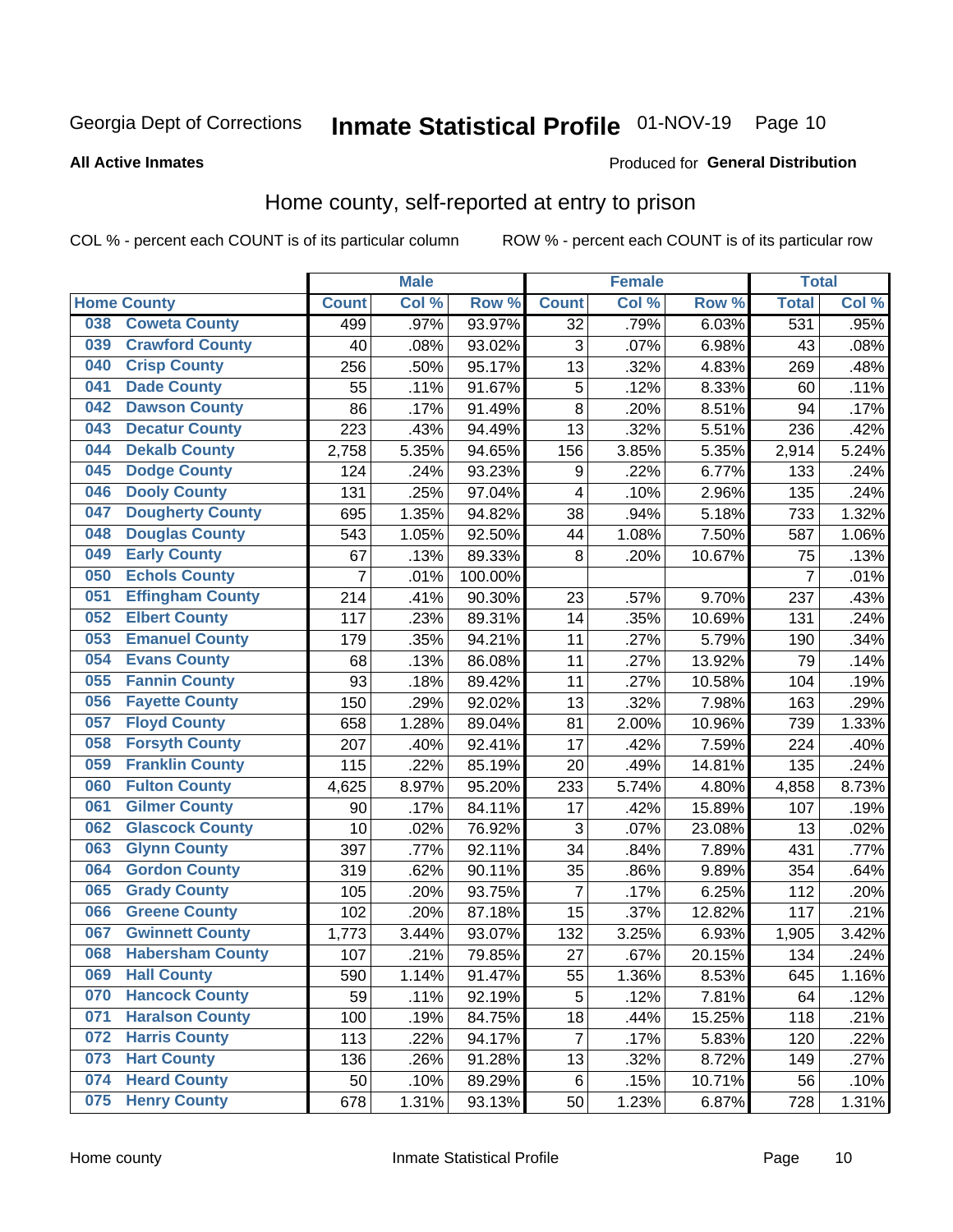#### Inmate Statistical Profile 01-NOV-19 Page 11

**All Active Inmates** 

### Produced for General Distribution

# Home county, self-reported at entry to prison

COL % - percent each COUNT is of its particular column

|                  |                          |              | <b>Male</b> |                  |                         | <b>Female</b> |        | <b>Total</b> |       |
|------------------|--------------------------|--------------|-------------|------------------|-------------------------|---------------|--------|--------------|-------|
|                  | <b>Home County</b>       | <b>Count</b> | Col %       | Row <sup>%</sup> | <b>Count</b>            | Col %         | Row %  | <b>Total</b> | Col % |
| 076              | <b>Houston County</b>    | 553          | 1.07%       | 91.56%           | 51                      | 1.26%         | 8.44%  | 604          | 1.09% |
| 077              | <b>Irwin County</b>      | 66           | .13%        | 92.96%           | 5                       | .12%          | 7.04%  | 71           | .13%  |
| 078              | <b>Jackson County</b>    | 255          | .49%        | 92.06%           | 22                      | .54%          | 7.94%  | 277          | .50%  |
| 079              | <b>Jasper County</b>     | 89           | .17%        | 92.71%           | $\overline{7}$          | .17%          | 7.29%  | 96           | .17%  |
| 080              | <b>Jeff Davis County</b> | 73           | .14%        | 92.41%           | 6                       | .15%          | 7.59%  | 79           | .14%  |
| 081              | <b>Jefferson County</b>  | 183          | .35%        | 93.85%           | 12                      | .30%          | 6.15%  | 195          | .35%  |
| 082              | <b>Jenkins County</b>    | 71           | .14%        | 93.42%           | 5                       | .12%          | 6.58%  | 76           | .14%  |
| 083              | <b>Johnson County</b>    | 32           | .06%        | 91.43%           | 3                       | .07%          | 8.57%  | 35           | .06%  |
| 084              | <b>Jones County</b>      | 118          | .23%        | 90.08%           | 13                      | .32%          | 9.92%  | 131          | .24%  |
| 085              | <b>Lamar County</b>      | 59           | .11%        | 89.39%           | $\overline{7}$          | .17%          | 10.61% | 66           | .12%  |
| 086              | <b>Lanier County</b>     | 77           | .15%        | 96.25%           | 3                       | .07%          | 3.75%  | 80           | .14%  |
| 087              | <b>Laurens County</b>    | 273          | .53%        | 91.30%           | 26                      | .64%          | 8.70%  | 299          | .54%  |
| 088              | <b>Lee County</b>        | 102          | .20%        | 93.58%           | 7                       | .17%          | 6.42%  | 109          | .20%  |
| 089              | <b>Liberty County</b>    | 209          | .41%        | 94.57%           | 12                      | .30%          | 5.43%  | 221          | .40%  |
| 090              | <b>Lincoln County</b>    | 34           | .07%        | 91.89%           | 3                       | .07%          | 8.11%  | 37           | .07%  |
| 091              | <b>Long County</b>       | 46           | .09%        | 88.46%           | 6                       | .15%          | 11.54% | 52           | .09%  |
| 092              | <b>Lowndes County</b>    | 385          | .75%        | 96.01%           | 16                      | .39%          | 3.99%  | 401          | .72%  |
| 093              | <b>Lumpkin County</b>    | 83           | .16%        | 91.21%           | $\bf 8$                 | .20%          | 8.79%  | 91           | .16%  |
| 094              | <b>Macon County</b>      | 71           | .14%        | 88.75%           | $\boldsymbol{9}$        | .22%          | 11.25% | 80           | .14%  |
| 095              | <b>Madison County</b>    | 173          | .34%        | 93.01%           | 13                      | .32%          | 6.99%  | 186          | .33%  |
| 096              | <b>Marion County</b>     | 55           | .11%        | 88.71%           | 7                       | .17%          | 11.29% | 62           | .11%  |
| 097              | <b>Mcduffie County</b>   | 147          | .28%        | 94.84%           | 8                       | .20%          | 5.16%  | 155          | .28%  |
| 098              | <b>Mcintosh County</b>   | 52           | .10%        | 92.86%           | $\overline{\mathbf{4}}$ | .10%          | 7.14%  | 56           | .10%  |
| 099              | <b>Meriwether County</b> | 182          | .35%        | 92.39%           | 15                      | .37%          | 7.61%  | 197          | .35%  |
| 100              | <b>Miller County</b>     | 32           | .06%        | 100.00%          |                         |               |        | 32           | .06%  |
| 101              | <b>Mitchell County</b>   | 159          | .31%        | 94.64%           | $\boldsymbol{9}$        | .22%          | 5.36%  | 168          | .30%  |
| 102              | <b>Monroe County</b>     | 105          | .20%        | 94.59%           | $\,6$                   | .15%          | 5.41%  | 111          | .20%  |
| 103              | <b>Montgomery County</b> | 68           | .13%        | 87.18%           | 10                      | .25%          | 12.82% | 78           | .14%  |
| 104              | <b>Morgan County</b>     | 118          | .23%        | 92.91%           | $\boldsymbol{9}$        | .22%          | 7.09%  | 127          | .23%  |
| 105              | <b>Murray County</b>     | 211          | .41%        | 86.83%           | 32                      | .79%          | 13.17% | 243          | .44%  |
| 106              | <b>Muscogee County</b>   | 1,065        | 2.06%       | 94.08%           | 67                      | 1.65%         | 5.92%  | 1,132        | 2.03% |
| 107              | <b>Newton County</b>     | 569          | 1.10%       | 89.89%           | 64                      | 1.58%         | 10.11% | 633          | 1.14% |
| 108              | <b>Oconee County</b>     | 57           | .11%        | 90.48%           | 6                       | .15%          | 9.52%  | 63           | .11%  |
| 109              | <b>Oglethorpe County</b> | 59           | .11%        | 90.77%           | 6                       | .15%          | 9.23%  | 65           | .12%  |
| 110              | <b>Paulding County</b>   | 315          | .61%        | 88.98%           | 39                      | .96%          | 11.02% | 354          | .64%  |
| 111              | <b>Peach County</b>      | 111          | .22%        | 93.28%           | 8                       | .20%          | 6.72%  | 119          | .21%  |
| $\overline{112}$ | <b>Pickens County</b>    | 109          | .21%        | 84.50%           | 20                      | .49%          | 15.50% | 129          | .23%  |
| 113              | <b>Pierce County</b>     | 98           | .19%        | 92.45%           | $\bf 8$                 | .20%          | 7.55%  | 106          | .19%  |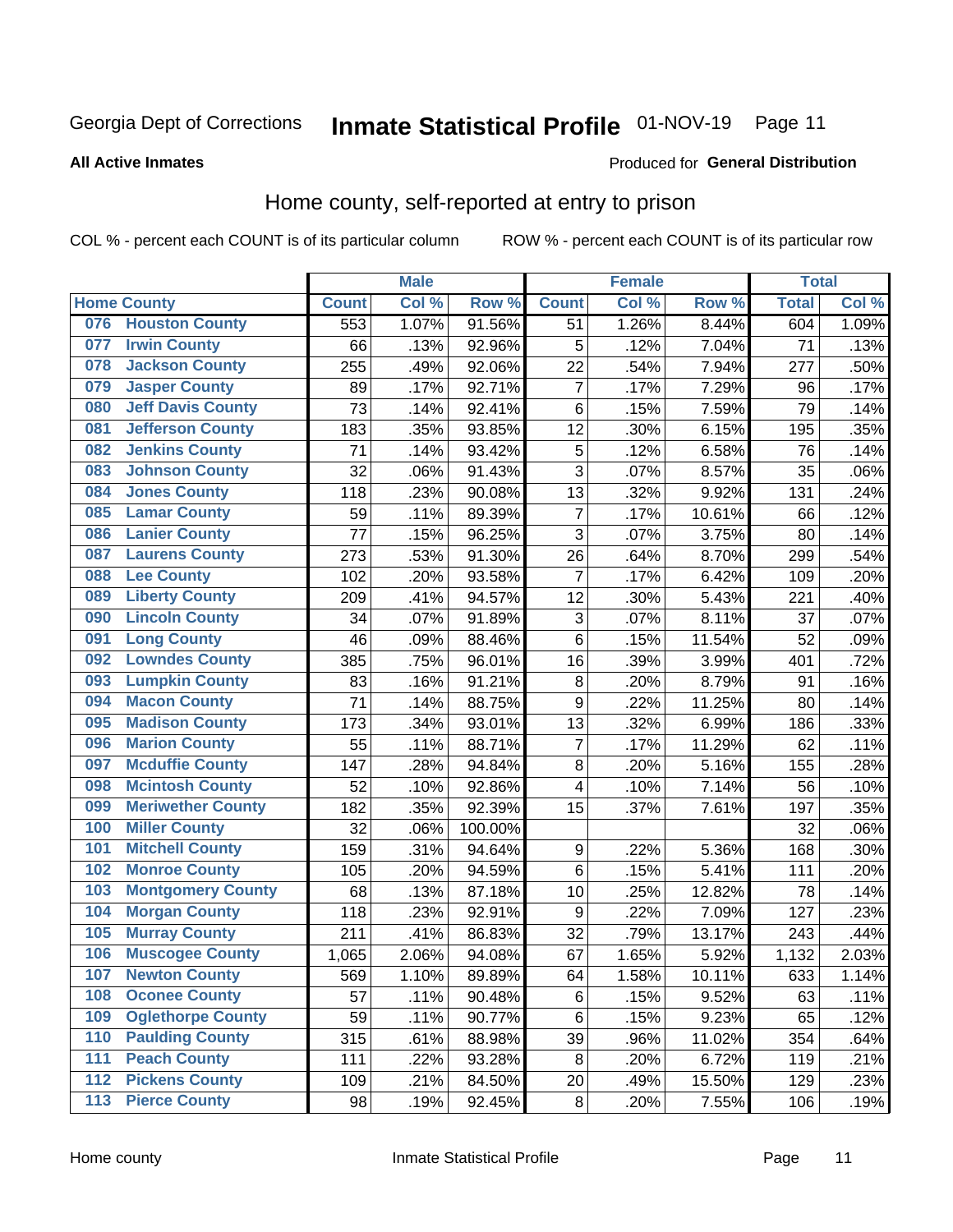# Inmate Statistical Profile 01-NOV-19 Page 12

### **All Active Inmates**

#### Produced for General Distribution

### Home county, self-reported at entry to prison

COL % - percent each COUNT is of its particular column

|                    |                          |              | <b>Male</b> |                  |                | <b>Female</b> |        | <b>Total</b>    |         |
|--------------------|--------------------------|--------------|-------------|------------------|----------------|---------------|--------|-----------------|---------|
| <b>Home County</b> |                          | <b>Count</b> | Col %       | Row <sup>%</sup> | <b>Count</b>   | Col %         | Row %  | <b>Total</b>    | Col %   |
| 114                | <b>Pike County</b>       | 37           | .07%        | 92.50%           | 3              | .07%          | 7.50%  | $\overline{40}$ | .07%    |
| 115                | <b>Polk County</b>       | 223          | .43%        | 89.20%           | 27             | .67%          | 10.80% | 250             | .45%    |
| 116                | <b>Pulaski County</b>    | 53           | .10%        | 92.98%           | 4              | .10%          | 7.02%  | 57              | .10%    |
| 117                | <b>Putnam County</b>     | 132          | .26%        | 92.96%           | 10             | .25%          | 7.04%  | 142             | .26%    |
| 118                | <b>Quitman County</b>    | 15           | .03%        | 100.00%          |                |               |        | 15              | .03%    |
| 119                | <b>Rabun County</b>      | 48           | .09%        | 77.42%           | 14             | .35%          | 22.58% | 62              | .11%    |
| 120                | <b>Randolph County</b>   | 58           | .11%        | 92.06%           | 5              | .12%          | 7.94%  | 63              | .11%    |
| 121                | <b>Richmond County</b>   | 1,715        | 3.32%       | 93.77%           | 114            | 2.81%         | 6.23%  | 1,829           | 3.29%   |
| 122                | <b>Rockdale County</b>   | 372          | .72%        | 92.54%           | 30             | .74%          | 7.46%  | 402             | .72%    |
| 123                | <b>Schley County</b>     | 18           | .03%        | 100.00%          |                |               |        | 18              | .03%    |
| 124                | <b>Screven County</b>    | 118          | .23%        | 97.52%           | $\sqrt{3}$     | .07%          | 2.48%  | 121             | .22%    |
| 125                | <b>Seminole County</b>   | 74           | .14%        | 91.36%           | $\overline{7}$ | .17%          | 8.64%  | 81              | .15%    |
| 126                | <b>Spalding County</b>   | 455          | .88%        | 91.55%           | 42             | 1.04%         | 8.45%  | 497             | .89%    |
| 127                | <b>Stephens County</b>   | 133          | .26%        | 89.26%           | 16             | .39%          | 10.74% | 149             | .27%    |
| 128                | <b>Stewart County</b>    | 30           | .06%        | 100.00%          |                |               |        | 30              | .05%    |
| 129                | <b>Sumter County</b>     | 182          | .35%        | 94.79%           | 10             | .25%          | 5.21%  | 192             | .35%    |
| 130                | <b>Talbot County</b>     | 39           | .08%        | 95.12%           | 2              | .05%          | 4.88%  | 41              | .07%    |
| 131                | <b>Taliaferro County</b> | 6            | .01%        | 85.71%           | 1              | .02%          | 14.29% | $\overline{7}$  | .01%    |
| 132                | <b>Tattnall County</b>   | 174          | .34%        | 90.16%           | 19             | .47%          | 9.84%  | 193             | .35%    |
| 133                | <b>Taylor County</b>     | 61           | .12%        | 89.71%           | $\overline{7}$ | .17%          | 10.29% | 68              | .12%    |
| 134                | <b>Telfair County</b>    | 100          | .19%        | 98.04%           | $\overline{2}$ | .05%          | 1.96%  | 102             | .18%    |
| 135                | <b>Terrell County</b>    | 69           | .13%        | 95.83%           | $\overline{3}$ | .07%          | 4.17%  | 72              | .13%    |
| 136                | <b>Thomas County</b>     | 185          | .36%        | 97.37%           | $\overline{5}$ | .12%          | 2.63%  | 190             | .34%    |
| 137                | <b>Tift County</b>       | 283          | .55%        | 94.33%           | 17             | .42%          | 5.67%  | 300             | .54%    |
| 138                | <b>Toombs County</b>     | 279          | .54%        | 92.38%           | 23             | .57%          | 7.62%  | 302             | .54%    |
| 139                | <b>Towns County</b>      | 23           | .04%        | 76.67%           | 7              | .17%          | 23.33% | 30              | .05%    |
| 140                | <b>Treutlen County</b>   | 50           | .10%        | 86.21%           | 8              | .20%          | 13.79% | 58              | .10%    |
| 141                | <b>Troup County</b>      | 538          | 1.04%       | 92.92%           | 41             | 1.01%         | 7.08%  | 579             | 1.04%   |
| 142                | <b>Turner County</b>     | 65           | .13%        | 97.01%           | $\overline{2}$ | .05%          | 2.99%  | 67              | .12%    |
| 143                | <b>Twiggs County</b>     | 51           | .10%        | 92.73%           | 4              | .10%          | 7.27%  | 55              | .10%    |
| 144                | <b>Union County</b>      | 107          | .21%        | 86.99%           | 16             | .39%          | 13.01% | 123             | .22%    |
| 145                | <b>Upson County</b>      | 163          | .32%        | 94.22%           | 10             | .25%          | 5.78%  | 173             | .31%    |
| 146                | <b>Walker County</b>     | 362          | .70%        | 87.44%           | 52             | 1.28%         | 12.56% | 414             | .74%    |
| 147                | <b>Walton County</b>     | 461          | .89%        | 91.65%           | 42             | 1.04%         | 8.35%  | 503             | .90%    |
| 148                | <b>Ware County</b>       | 266          | .52%        | 95.34%           | 13             | .32%          | 4.66%  | 279             | .50%    |
| 149                | <b>Warren County</b>     | 28           | .05%        | 90.32%           | 3              | .07%          | 9.68%  | 31              | .06%    |
| 150                | <b>Washington County</b> | 179          | .35%        | 91.79%           | 16             | .39%          | 8.21%  | 195             | .35%    |
| 151                | <b>Wayne County</b>      | 191          | .37%        | 94.09%           | 12             | .30%          | 5.91%  | 203             | $.36\%$ |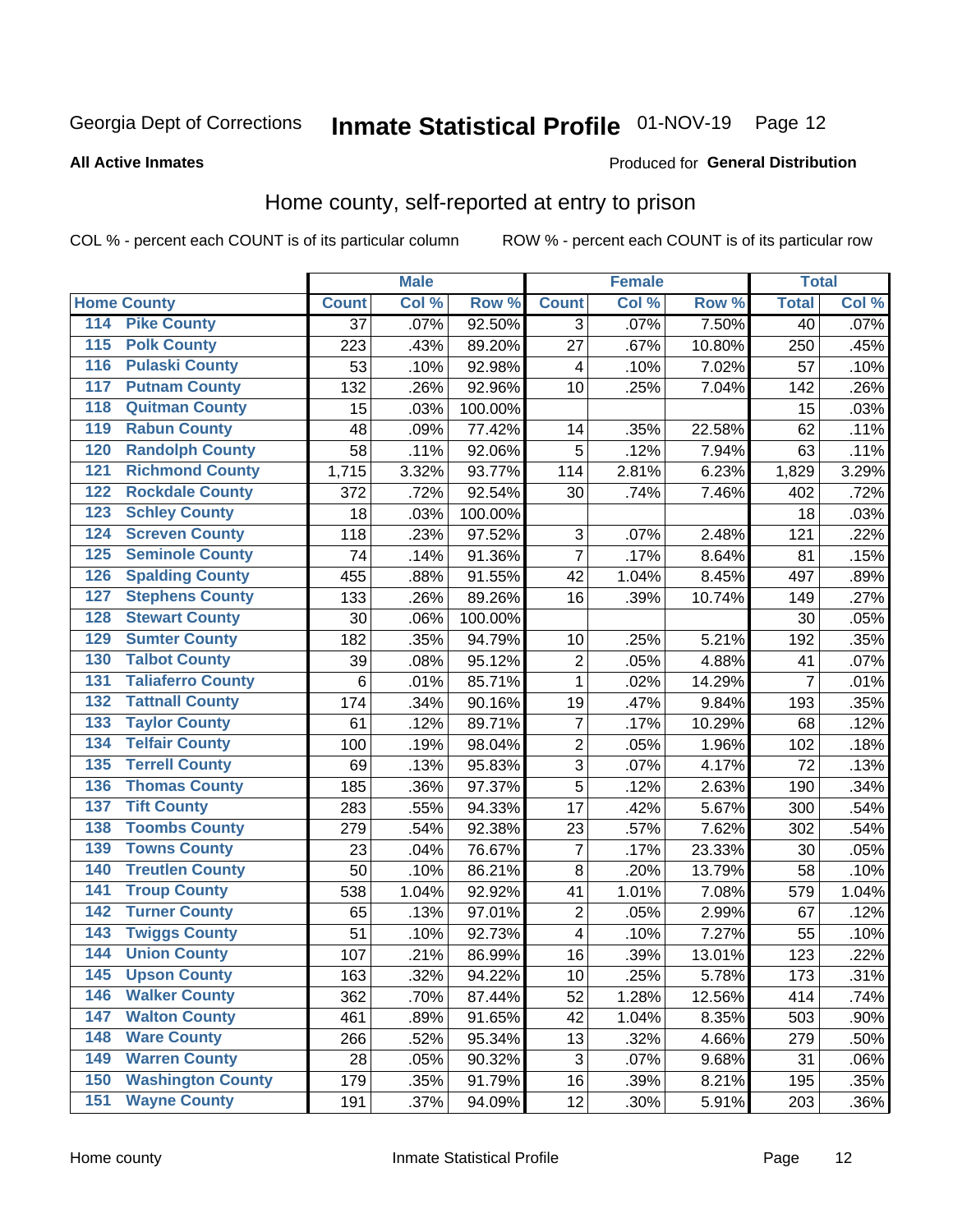# Inmate Statistical Profile 01-NOV-19 Page 13

**All Active Inmates** 

#### Produced for General Distribution

### Home county, self-reported at entry to prison

COL % - percent each COUNT is of its particular column

|     |                             |              | <b>Male</b> |        |              | <b>Female</b> |        | <b>Total</b> |       |
|-----|-----------------------------|--------------|-------------|--------|--------------|---------------|--------|--------------|-------|
|     | <b>Home County</b>          | <b>Count</b> | Col %       | Row %  | <b>Count</b> | Col %         | Row %  | <b>Total</b> | Col % |
| 152 | <b>Webster County</b>       | ⇁            | .01%        | 70.00% | 3            | .07%          | 30.00% | 10           | .02%  |
| 153 | <b>Wheeler County</b>       | 88           | $.17\%$     | 95.65% | 4            | .10%          | 4.35%  | 92           | .17%  |
| 154 | <b>White County</b>         | 96           | .19%        | 89.72% | 11           | .27%          | 10.28% | 107          | .19%  |
| 155 | <b>Whitfield County</b>     | 564          | 1.09%       | 89.38% | 67           | 1.65%         | 10.62% | 631          | 1.13% |
| 156 | <b>Wilcox County</b>        | 66           | .13%        | 91.67% | 6            | .15%          | 8.33%  | 72           | .13%  |
| 157 | <b>Wilkes County</b>        | 57           | .11%        | 85.07% | 10           | .25%          | 14.93% | 67           | .12%  |
| 158 | <b>Wilkinson County</b>     | 54           | .10%        | 94.74% | 3            | .07%          | 5.26%  | 57           | .10%  |
| 159 | <b>Worth County</b>         | 118          | .23%        | 91.47% | 11           | .27%          | 8.53%  | 129          | .23%  |
| 999 | <b>Other Custody/Out Of</b> | 118          | .23%        | 95.93% | 5            | .12%          | 4.07%  | 123          | .22%  |
|     | <b>State</b>                |              |             |        |              |               |        |              |       |
|     | <b>Total Rported</b>        | 51,582       | 100%        | 92.71% | 4,056        | 100%          | 7.29%  | 55,638       | 100%  |

| Reported<br>NO1 |              |      |        |
|-----------------|--------------|------|--------|
| <b>Fotal</b>    | 51,582<br>51 | ,056 | 55,638 |

|  | Mode (most frequent) | <b>Fulton County</b> | <b>Fulton County</b> | <b>Fulton County</b> |
|--|----------------------|----------------------|----------------------|----------------------|
|--|----------------------|----------------------|----------------------|----------------------|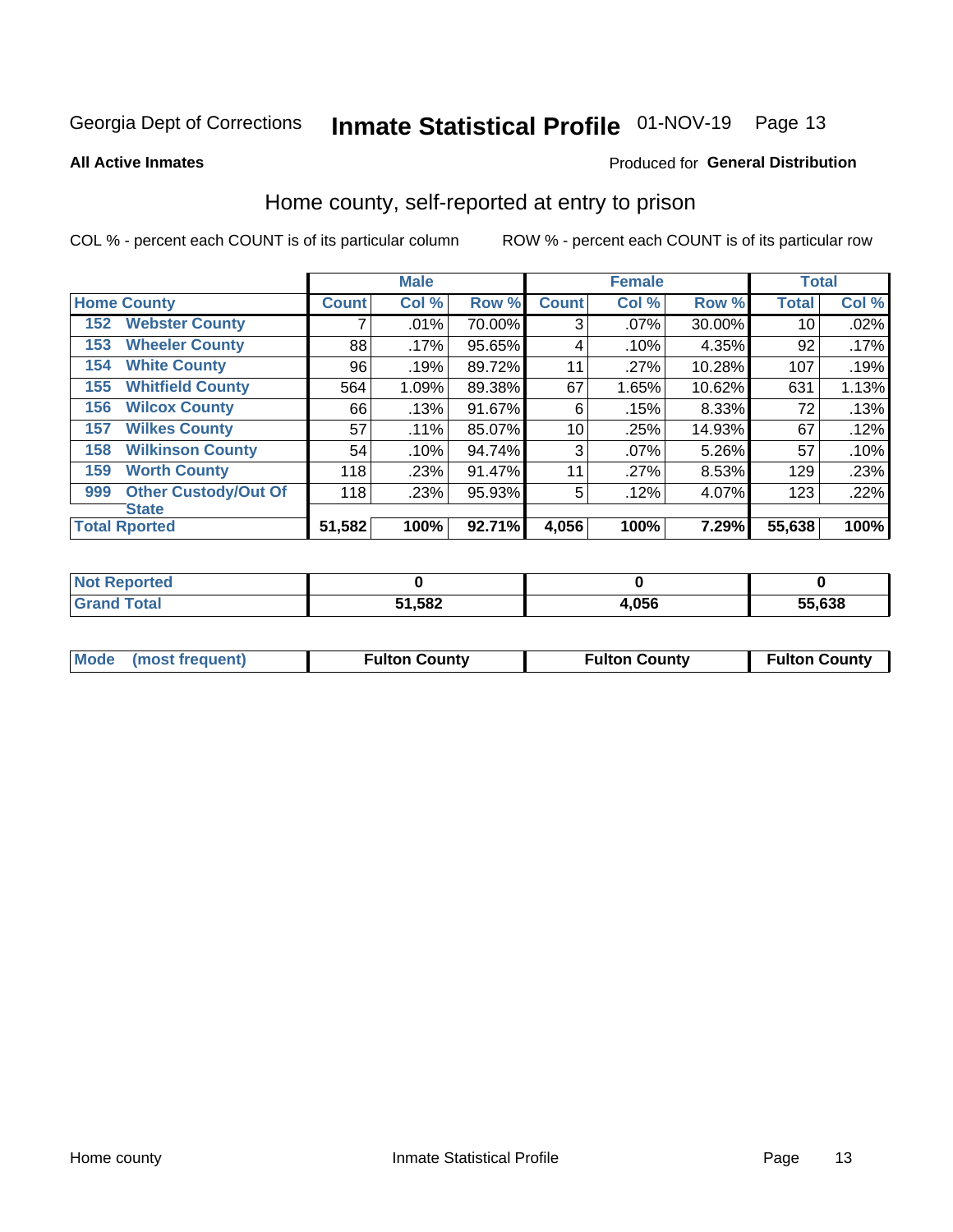# Inmate Statistical Profile 01-NOV-19 Page 14

### **All Active Inmates**

### Produced for General Distribution

# Employment status before prison, self-reported at entry to prison

COL % - percent each COUNT is of its particular column

|                           |         | <b>Male</b> |        |              | <b>Female</b> | <b>Total</b> |        |        |
|---------------------------|---------|-------------|--------|--------------|---------------|--------------|--------|--------|
| <b>Employment Status</b>  | Count l | Col %       | Row %  | <b>Count</b> | Col %         | Row %        | Total  | Col %  |
| <b>Full Time</b><br>01    | 14,477  | 45.53%      | 94.57% | 832          | 35.63%        | 5.43%        | 15,309 | 44.85% |
| <b>Part Time</b><br>02    | 2,189   | 6.88%       | 91.94% | 192          | 8.22%         | 8.06%        | 2,381  | 6.98%  |
| Unempl $<$ 6M<br>03       | 1,981   | 6.23%       | 98.02% | 40           | 1.71%         | 1.98%        | 2,021  | 5.92%  |
| Unempl > 6M<br>04         | 7,582   | 23.85%      | 90.72% | 776          | 33.23%        | 9.28%        | 8,358  | 24.49% |
| <b>Never Worked</b><br>05 | 3,335   | 10.49%      | 94.93% | 178          | 7.62%         | 5.07%        | 3,513  | 10.29% |
| <b>Student</b><br>06      | 852     | 2.68%       | 95.73% | 38           | 1.63%         | 4.27%        | 890    | 2.61%  |
| <b>Incapable</b><br>07    | 1,381   | 4.34%       | 83.19% | 279          | 11.95%        | 16.81%       | 1,660  | 4.86%  |
| <b>Total Reported</b>     | 31,797  | 100%        | 93.16% | 2,335        | 100%          | 6.84%        | 34,132 | 100%   |

| тес<br>Nt       | 19,785 | フウィ<br>. .         | ,506<br>- 24 |
|-----------------|--------|--------------------|--------------|
| $\sim$ 4 $\sim$ | 51,582 | <b>OEC</b><br>.uoo | .638<br>--   |

| Mc | ----<br>me<br>ш | nc<br>. |
|----|-----------------|---------|
|    |                 |         |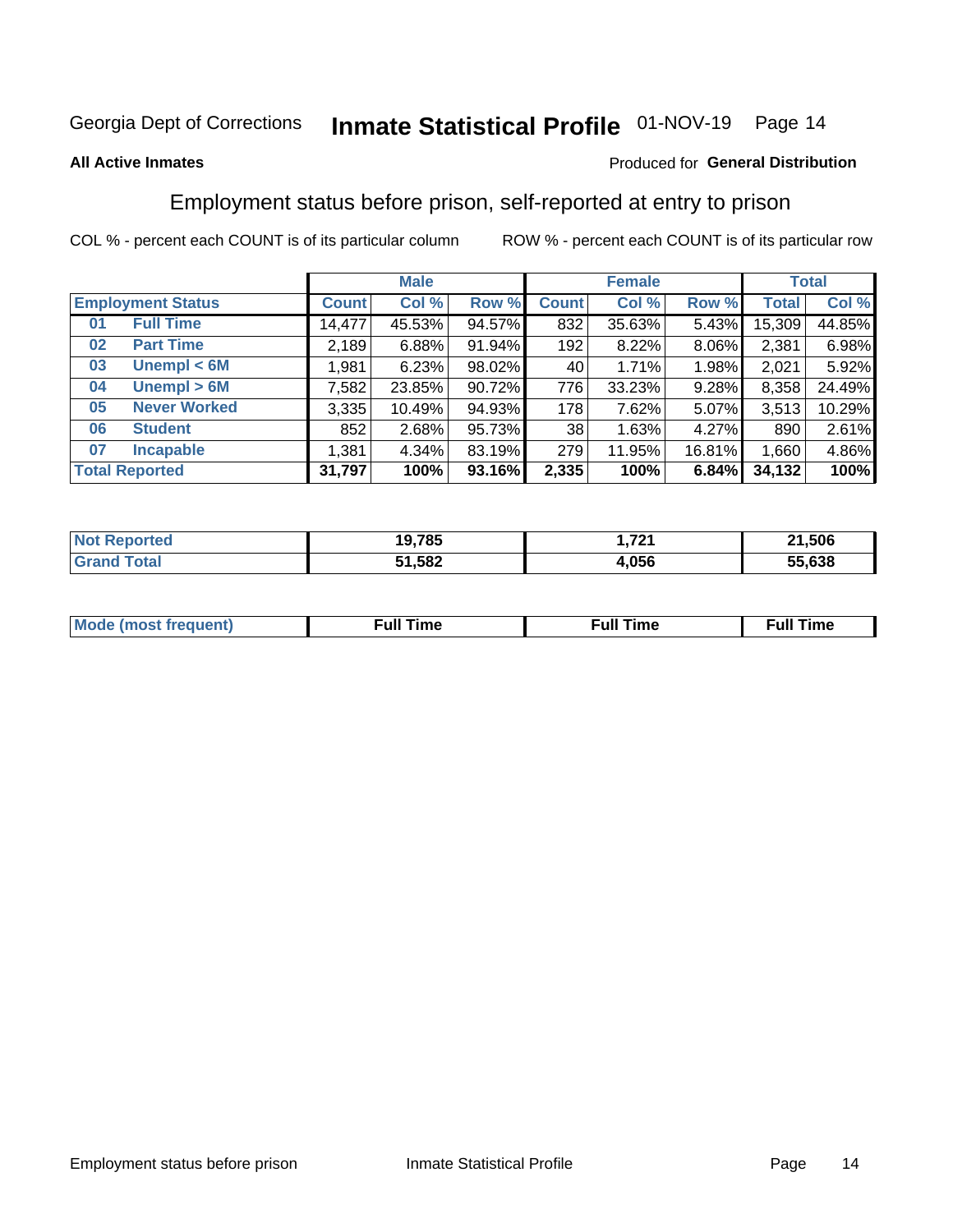### **All Active Inmates**

Produced for General Distribution

### Age at admission

COL % - percent each COUNT is of its particular column

|                         |              | <b>Male</b> |         |              | <b>Female</b> |        |              | <b>Total</b> |
|-------------------------|--------------|-------------|---------|--------------|---------------|--------|--------------|--------------|
| <b>Age At Admission</b> | <b>Count</b> | Col %       | Row %   | <b>Count</b> | Col %         | Row %  | <b>Total</b> | Col %        |
| 14                      | 8            | 0.02%       | 88.89%  | 1            | 0.02%         | 11.11% | 9            | 0.02%        |
| 15                      | 40           | 0.08%       | 100.00% |              |               |        | 40           | 0.07%        |
| 16                      | 125          | 0.24%       | 98.43%  | $\mathbf 2$  | 0.05%         | 1.57%  | 127          | 0.23%        |
| $\overline{17}$         | 641          | 1.24%       | 95.39%  | 31           | 0.76%         | 4.61%  | 672          | 1.21%        |
| $\overline{18}$         | 1,295        | 2.51%       | 96.35%  | 49           | 1.21%         | 3.65%  | 1,344        | 2.42%        |
| 19                      | 1,782        | 3.45%       | 96.38%  | 67           | 1.65%         | 3.62%  | 1,849        | 3.32%        |
| 20                      | 2,046        | 3.97%       | 95.65%  | 93           | 2.29%         | 4.35%  | 2,139        | 3.84%        |
| $\overline{21}$         | 1,996        | 3.87%       | 95.05%  | 104          | 2.56%         | 4.95%  | 2,100        | 3.77%        |
| $\overline{22}$         | 2,064        | 4.00%       | 94.98%  | 109          | 2.69%         | 5.02%  | 2,173        | 3.91%        |
| $\overline{23}$         | 1,994        | 3.87%       | 94.41%  | 118          | 2.91%         | 5.59%  | 2,112        | 3.80%        |
| 24                      | 1,977        | 3.83%       | 92.38%  | 163          | 4.02%         | 7.62%  | 2,140        | 3.85%        |
| $\overline{25}$         | 1,922        | 3.73%       | 92.67%  | 152          | 3.75%         | 7.33%  | 2,074        | 3.73%        |
| $\overline{26}$         | 1,940        | 3.76%       | 92.91%  | 148          | 3.65%         | 7.09%  | 2,088        | 3.75%        |
| $\overline{27}$         | 1,931        | 3.74%       | 93.19%  | 141          | 3.48%         | 6.81%  | 2,072        | 3.72%        |
| 28                      | 1,823        | 3.53%       | 92.07%  | 157          | 3.87%         | 7.93%  | 1,980        | 3.56%        |
| 29                      | 1,809        | 3.51%       | 91.64%  | 165          | 4.07%         | 8.36%  | 1,974        | 3.55%        |
| 30                      | 1,691        | 3.28%       | 91.85%  | 150          | 3.70%         | 8.15%  | 1,841        | 3.31%        |
| 31                      | 1,622        | 3.14%       | 91.07%  | 159          | 3.92%         | 8.93%  | 1,781        | 3.20%        |
| 32                      | 1,551        | 3.01%       | 90.70%  | 159          | 3.92%         | 9.30%  | 1,710        | 3.07%        |
| 33                      | 1,578        | 3.06%       | 92.28%  | 132          | 3.25%         | 7.72%  | 1,710        | 3.07%        |
| 34                      | 1,430        | 2.77%       | 89.88%  | 161          | 3.97%         | 10.12% | 1,591        | 2.86%        |
| 35                      | 1,423        | 2.76%       | 91.69%  | 129          | 3.18%         | 8.31%  | 1,552        | 2.79%        |
| 36                      | 1,367        | 2.65%       | 92.68%  | 108          | 2.66%         | 7.32%  | 1,475        | 2.65%        |
| $\overline{37}$         | 1,344        | 2.61%       | 91.55%  | 124          | 3.06%         | 8.45%  | 1,468        | 2.64%        |
| 38                      | 1,270        | 2.46%       | 92.03%  | 110          | 2.71%         | 7.97%  | 1,380        | 2.48%        |
| 39                      | 1,211        | 2.35%       | 92.37%  | 100          | 2.47%         | 7.63%  | 1,311        | 2.36%        |
| 40                      | 1,149        | 2.23%       | 90.12%  | 126          | 3.11%         | 9.88%  | 1,275        | 2.29%        |
| 41                      | 1,056        | 2.05%       | 91.19%  | 102          | 2.51%         | 8.81%  | 1,158        | 2.08%        |
| 42                      | 935          | 1.81%       | 92.12%  | 80           | 1.97%         | 7.88%  | 1,015        | 1.82%        |
| 43                      | 835          | 1.62%       | 91.26%  | 80           | 1.97%         | 8.74%  | 915          | 1.64%        |
| 44                      | 776          | 1.50%       | 91.40%  | 73           | 1.80%         | 8.60%  | 849          | 1.53%        |
| 45                      | 790          | 1.53%       | 90.91%  | 79           | 1.95%         | 9.09%  | 869          | 1.56%        |
| 46                      | 760          | 1.47%       | 90.15%  | 83           | 2.05%         | 9.85%  | 843          | 1.52%        |
| 47                      | 738          | 1.43%       | 91.11%  | 72           | 1.78%         | 8.89%  | 810          | 1.46%        |
| 48                      | 723          | 1.40%       | 91.75%  | 65           | 1.60%         | 8.25%  | 788          | 1.42%        |
| 49                      | 627          | 1.22%       | 90.48%  | 66           | 1.63%         | 9.52%  | 693          | 1.25%        |
| 50                      | 576          | 1.12%       | 91.87%  | 51           | 1.26%         | 8.13%  | 627          | 1.13%        |
| 51                      | 497          | 0.96%       | 93.07%  | 37           | 0.91%         | 6.93%  | 534          | 0.96%        |
| 52                      | 541          | 1.05%       | 92.96%  | 41           | 1.01%         | 7.04%  | 582          | 1.05%        |
| 53                      | 503          | 0.98%       | 91.45%  | 47           | 1.16%         | 8.55%  | 550          | 0.99%        |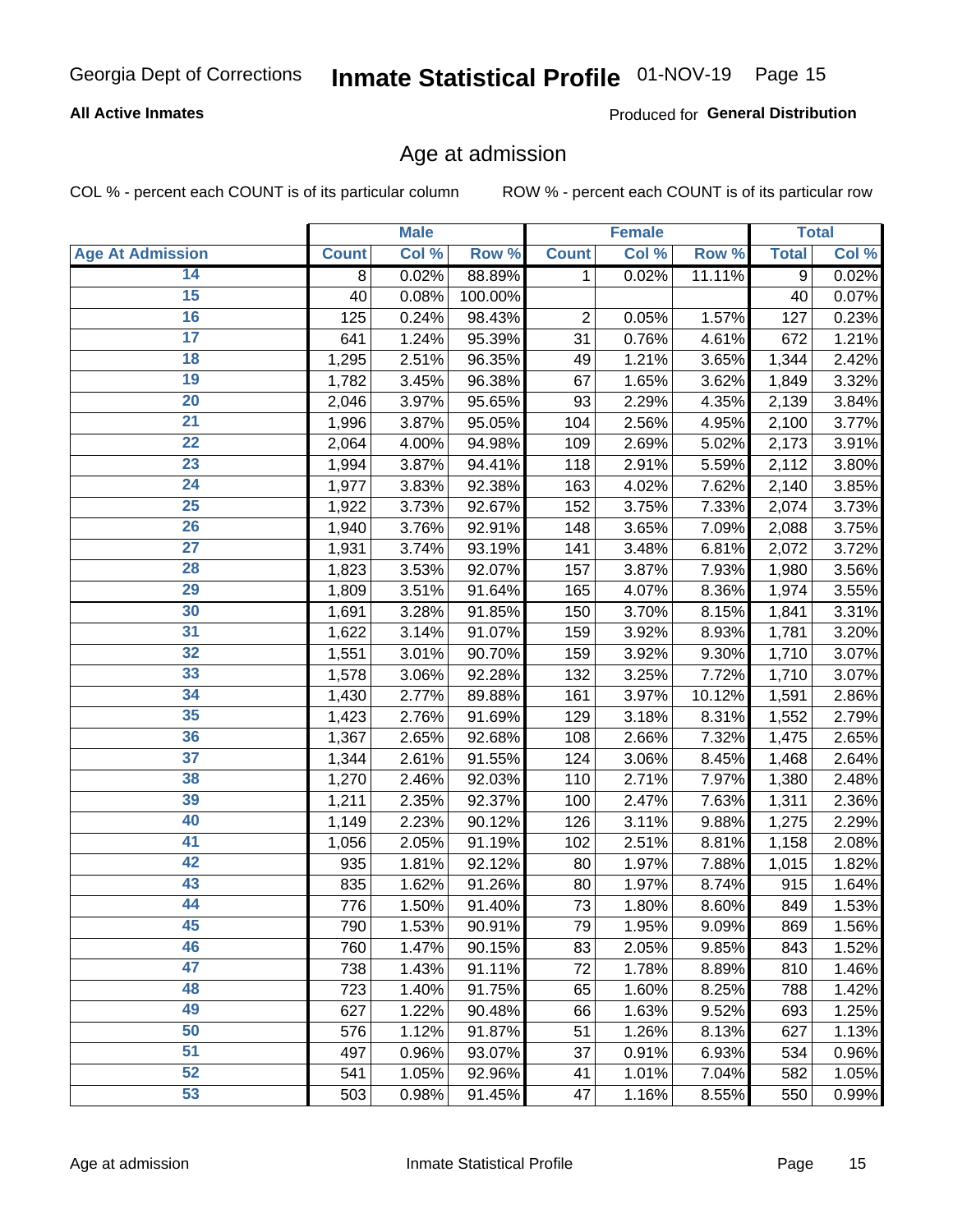### **All Active Inmates**

Produced for General Distribution

### Age at admission

COL % - percent each COUNT is of its particular column

|                         |                | <b>Male</b> |                  |                 | <b>Female</b> |                  |                | <b>Total</b> |
|-------------------------|----------------|-------------|------------------|-----------------|---------------|------------------|----------------|--------------|
| <b>Age At Admission</b> | <b>Count</b>   | Col %       | Row <sup>%</sup> | <b>Count</b>    | Col %         | Row <sup>%</sup> | <b>Total</b>   | Col %        |
| 54                      | 446            | 0.86%       | 91.96%           | $\overline{39}$ | 0.96%         | 8.04%            | 485            | 0.87%        |
| 55                      | 399            | 0.77%       | 93.22%           | 29              | 0.71%         | 6.78%            | 428            | 0.77%        |
| 56                      | 350            | 0.68%       | 91.38%           | 33              | 0.81%         | 8.62%            | 383            | 0.69%        |
| 57                      | 320            | 0.62%       | 93.84%           | 21              | 0.52%         | 6.16%            | 341            | 0.61%        |
| 58                      | 271            | 0.53%       | 93.45%           | 19              | 0.47%         | 6.55%            | 290            | 0.52%        |
| 59                      | 226            | 0.44%       | 93.00%           | 17              | 0.42%         | 7.00%            | 243            | 0.44%        |
| 60                      | 206            | 0.40%       | 93.64%           | 14              | 0.35%         | 6.36%            | 220            | 0.40%        |
| 61                      | 184            | 0.36%       | 94.85%           | 10              | 0.25%         | 5.15%            | 194            | 0.35%        |
| 62                      | 131            | 0.25%       | 92.25%           | 11              | 0.27%         | 7.75%            | 142            | 0.26%        |
| 63                      | 120            | 0.23%       | 94.49%           | $\overline{7}$  | 0.17%         | 5.51%            | 127            | 0.23%        |
| 64                      | 109            | 0.21%       | 97.32%           | 3               | 0.07%         | 2.68%            | 112            | 0.20%        |
| 65                      | 78             | 0.15%       | 96.30%           | $\overline{3}$  | 0.07%         | 3.70%            | 81             | 0.15%        |
| 66                      | 59             | 0.11%       | 95.16%           | $\overline{3}$  | 0.07%         | 4.84%            | 62             | 0.11%        |
| 67                      | 55             | 0.11%       | 98.21%           | $\mathbf 1$     | 0.02%         | 1.79%            | 56             | 0.10%        |
| 68                      | 47             | 0.09%       | 92.16%           | 4               | 0.10%         | 7.84%            | 51             | 0.09%        |
| 69                      | 34             | 0.07%       | 97.14%           | $\mathbf 1$     | 0.02%         | 2.86%            | 35             | 0.06%        |
| 70                      | 33             | 0.06%       | 100.00%          |                 |               |                  | 33             | 0.06%        |
| $\overline{71}$         | 21             | 0.04%       | 95.45%           | 1               | 0.02%         | 4.55%            | 22             | 0.04%        |
| $\overline{72}$         | 20             | 0.04%       | 86.96%           | 3               | 0.07%         | 13.04%           | 23             | 0.04%        |
| 73                      | 19             | 0.04%       | 100.00%          |                 |               |                  | 19             | 0.03%        |
| 74                      | $\overline{8}$ | 0.02%       | 88.89%           | $\mathbf{1}$    | 0.02%         | 11.11%           | $\overline{9}$ | 0.02%        |
| 75                      | 13             | 0.03%       | 92.86%           | $\mathbf{1}$    | 0.02%         | 7.14%            | 14             | 0.03%        |
| 76                      | 10             | 0.02%       | 100.00%          |                 |               |                  | 10             | 0.02%        |
| $\overline{77}$         | 5              | 0.01%       | 100.00%          |                 |               |                  | $\overline{5}$ | 0.01%        |
| 78                      | $\overline{8}$ | 0.02%       | 100.00%          |                 |               |                  | $\overline{8}$ | 0.01%        |
| 79                      | $\overline{3}$ | 0.01%       | 100.00%          |                 |               |                  | 3              | 0.01%        |
| 80                      | 3              | 0.01%       | 75.00%           | $\mathbf{1}$    | 0.02%         | 25.00%           | 4              | 0.01%        |
| $\overline{81}$         | $\overline{3}$ | 0.01%       | 100.00%          |                 |               |                  | 3              | 0.01%        |
| $\overline{82}$         | 6              | 0.01%       | 100.00%          |                 |               |                  | 6              | 0.01%        |
| 83                      | 3              | 0.01%       | 100.00%          |                 |               |                  | 3              | 0.01%        |
| 84                      | 3              | 0.01%       | 100.00%          |                 |               |                  | 3              | 0.01%        |
| 86                      | 1              | 0.01%       | 100.00%          |                 |               |                  | 1              | 0.01%        |
| 87                      | $\mathbf{1}$   | 0.01%       | 100.00%          |                 |               |                  | $\mathbf{1}$   | 0.01%        |
| <b>Total Reported</b>   | 51,581         | 100%        | 92.71%           | 4,056           | 100%          | 7.29%            | 55,637         | 100%         |

| rteu |        |       |        |
|------|--------|-------|--------|
|      | 51,582 | 4,056 | 55,638 |

|  | <b>Mear</b><br>чин. | -1 <i>0</i><br>. | 34.56 | .15/1<br>____ |
|--|---------------------|------------------|-------|---------------|
|--|---------------------|------------------|-------|---------------|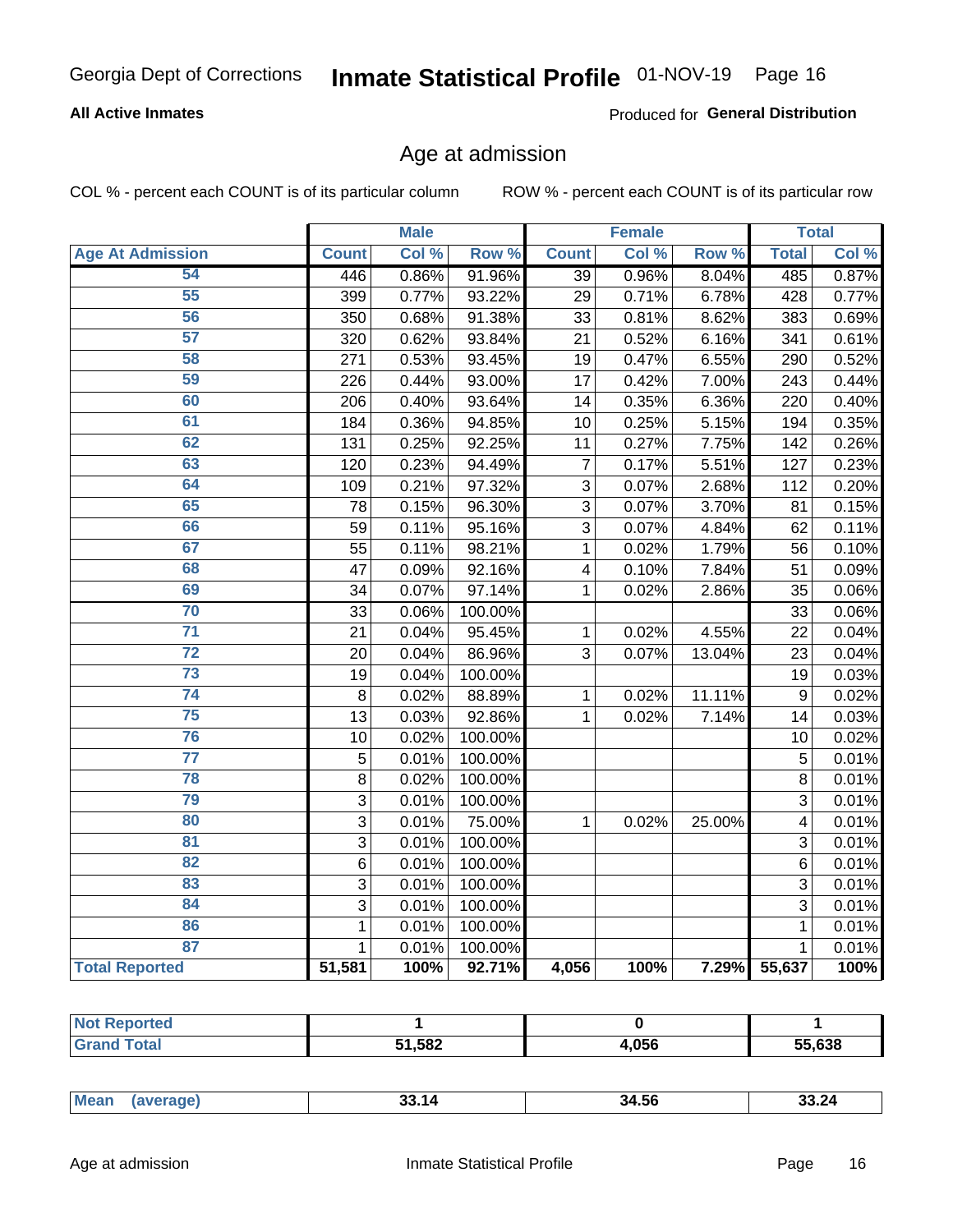**All Active Inmates** 

# Age at admission

COL % - percent each COUNT is of its particular column

ROW % - percent each COUNT is of its particular row

|                                  | <b>Male</b> | <b>Female</b> | Total     |
|----------------------------------|-------------|---------------|-----------|
| MetiRep(aniektig)                |             | 33            | ູ         |
| <b>Micaded Tomadst frequent)</b> | ົ           | 29            | ne.<br>44 |
|                                  |             |               |           |

Inmate Statistical Profile 01-NOV-19 Page 17

Produced for General Distribution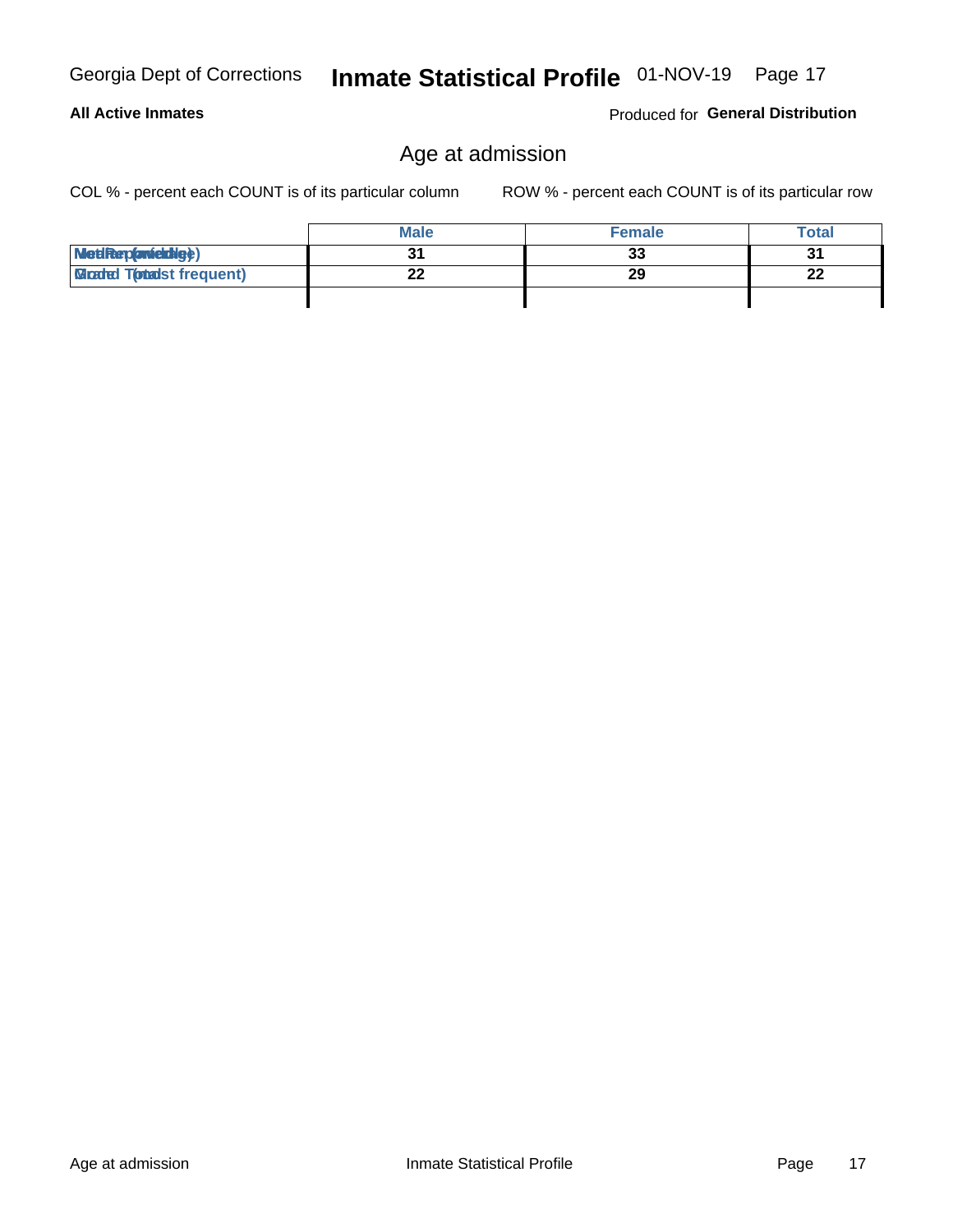### **All Active Inmates**

### Produced for General Distribution

### Height, measured at entry to prison

COL % - percent each COUNT is of its particular column

|                         |                | <b>Male</b> |         |              | <b>Female</b> |         |                | <b>Total</b> |
|-------------------------|----------------|-------------|---------|--------------|---------------|---------|----------------|--------------|
| <b>Height</b>           | <b>Count</b>   | Col %       | Row %   | <b>Count</b> | Col %         | Row %   | <b>Total</b>   | Col %        |
| $\overline{\mathbf{0}}$ | 628            | 1.22%       | 95.88%  | 27           | 0.67%         | 4.12%   | 655            | 1.18%        |
| 4'00"                   |                |             |         | 1            | 0.02%         | 100.00% | 1              | 0.01%        |
| 4'02''                  | 1              | 0.01%       | 33.33%  | 2            | 0.05%         | 66.67%  | 3              | 0.01%        |
| 4'03''                  | 4              | 0.01%       | 100.00% |              |               |         | 4              | 0.01%        |
| 4'04"                   | 1              | 0.01%       | 100.00% |              |               |         | 1              | 0.01%        |
| 4'05"                   | $\overline{2}$ | 0.01%       | 66.67%  | 1            | 0.02%         | 33.33%  | 3              | 0.01%        |
| 4'06"                   | $\mathbf 1$    | 0.01%       | 50.00%  | 1            | 0.02%         | 50.00%  | $\overline{2}$ | 0.01%        |
| 4'07"                   | 1              | 0.01%       | 20.00%  | 4            | 0.10%         | 80.00%  | 5              | 0.01%        |
| 4'08"                   | 6              | 0.01%       | 60.00%  | 4            | 0.10%         | 40.00%  | 10             | 0.02%        |
| 4'09"                   | $\overline{2}$ | 0.01%       | 14.29%  | 12           | 0.30%         | 85.71%  | 14             | 0.03%        |
| 4'10"                   | 6              | 0.01%       | 27.27%  | 16           | 0.39%         | 72.73%  | 22             | 0.04%        |
| 4'11''                  | 20             | 0.04%       | 17.54%  | 94           | 2.32%         | 82.46%  | 114            | 0.20%        |
| 5'00''                  | 99             | 0.19%       | 37.93%  | 162          | 3.99%         | 62.07%  | 261            | 0.47%        |
| 5'01"                   | 105            | 0.20%       | 29.09%  | 256          | 6.31%         | 70.91%  | 361            | 0.65%        |
| 5'02"                   | 275            | 0.53%       | 39.68%  | 418          | 10.31%        | 60.32%  | 693            | 1.25%        |
| 5'03''                  | 400            | 0.78%       | 44.59%  | 497          | 12.25%        | 55.41%  | 897            | 1.61%        |
| 5'04"                   | 940            | 1.82%       | 60.84%  | 605          | 14.92%        | 39.16%  | 1,545          | 2.78%        |
| 5'05"                   | 1,801          | 3.49%       | 78.85%  | 483          | 11.91%        | 21.15%  | 2,284          | 4.11%        |
| 5'06''                  | 3,550          | 6.88%       | 87.78%  | 494          | 12.18%        | 12.22%  | 4,044          | 7.27%        |
| 5'07"                   | 4,138          | 8.02%       | 90.81%  | 419          | 10.33%        | 9.19%   | 4,557          | 8.19%        |
| 5'08''                  | 4,980          | 9.65%       | 96.10%  | 202          | 4.98%         | 3.90%   | 5,182          | 9.31%        |
| 5'09''                  | 6,504          | 12.61%      | 97.41%  | 173          | 4.27%         | 2.59%   | 6,677          | 12.00%       |
| 5'10''                  | 5,623          | 10.90%      | 98.44%  | 89           | 2.19%         | 1.56%   | 5,712          | 10.27%       |
| 5'11"                   | 6,187          | 11.99%      | 99.09%  | 57           | 1.41%         | 0.91%   | 6,244          | 11.22%       |
| 6'00''                  | 5,745          | 11.14%      | 99.70%  | 17           | 0.42%         | 0.30%   | 5,762          | 10.36%       |
| 6'01''                  | 4,192          | 8.13%       | 99.67%  | 14           | 0.35%         | 0.33%   | 4,206          | 7.56%        |
| 6'02"                   | 3,082          | 5.97%       | 99.90%  | 3            | 0.07%         | 0.10%   | 3,085          | 5.54%        |
| 6'03''                  | 1,679          | 3.26%       | 99.76%  | 4            | 0.10%         | 0.24%   | 1,683          | 3.02%        |
| 6'04"                   | 915            | 1.77%       | 99.89%  | $\mathbf{1}$ | 0.02%         | 0.11%   | 916            | 1.65%        |
| 6'05"                   | 383            | 0.74%       | 100.00% |              |               |         | 383            | 0.69%        |
| 6'06''                  | 172            | 0.33%       | 100.00% |              |               |         | 172            | 0.31%        |
| 6'07"                   | 54             | 0.10%       | 100.00% |              |               |         | 54             | 0.10%        |
| 6'08"                   | 34             | 0.07%       | 100.00% |              |               |         | 34             | 0.06%        |
| 6'09''                  | 27             | 0.05%       | 100.00% |              |               |         | 27             | 0.05%        |
| 6'10''                  | $\overline{7}$ | 0.01%       | 100.00% |              |               |         | $\overline{7}$ | 0.01%        |
| 6'11''                  | 10             | 0.02%       | 100.00% |              |               |         | 10             | 0.02%        |
| 7'00"                   | 6              | 0.01%       | 100.00% |              |               |         | $\,6$          | 0.01%        |
| 7'02"                   |                |             |         |              |               |         |                |              |
| 7'03''                  | 1              | 0.01%       | 100.00% |              |               |         | 1              | 0.01%        |
|                         | 1              | 0.01%       | 100.00% |              |               |         | 1              | 0.01%        |
| <b>Total Reported</b>   | 51,582         | 100%        | 92.71%  | 4,056        | 100%          | 7.29%   | 55,638         | 100%         |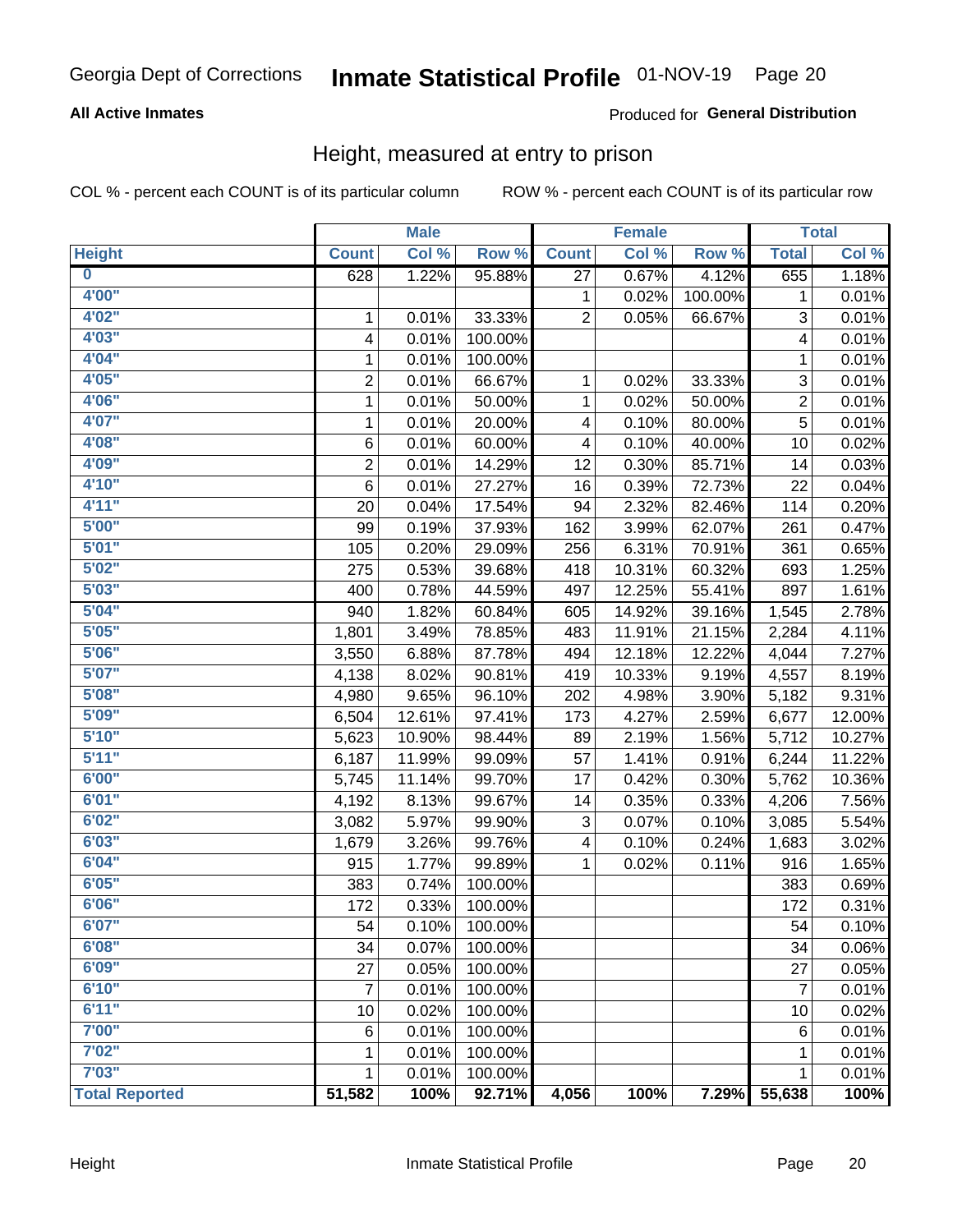### **All Active Inmates**

Produced for General Distribution

### Height, measured at entry to prison

COL % - percent each COUNT is of its particular column

|                     | <b>Male</b> | <b>Female</b> | Total  |
|---------------------|-------------|---------------|--------|
| <b>Not Reported</b> |             |               |        |
| <b>Grand Total</b>  | 51,582      | 4,056         | 55,638 |

| <b>Mean</b> | 'average) | EI4 OIL | 5'05" | 5'10" |
|-------------|-----------|---------|-------|-------|
|             |           |         |       |       |
| $M_{\odot}$ | frequent) | 5'09"   | 5'04" | 5'09" |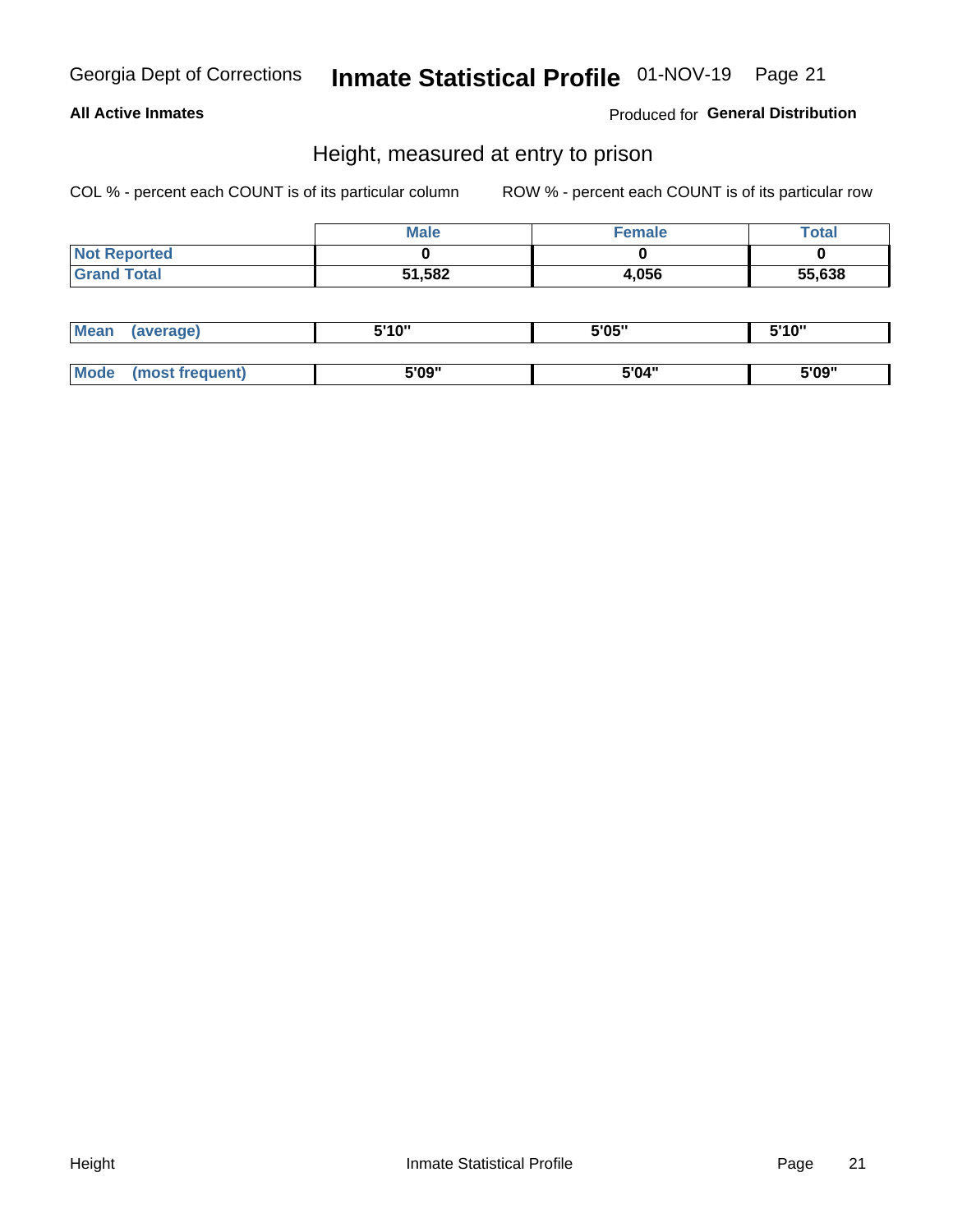**All Active Inmates** 

Produced for General Distribution

# Weight, measured at entry to prison

COL % - percent each COUNT is of its particular column ROW % - percent each COUNT is of its particular row

|                                     |                  | <b>Male</b> |         |                | <b>Female</b> |                  |              | <b>Total</b> |
|-------------------------------------|------------------|-------------|---------|----------------|---------------|------------------|--------------|--------------|
| Weight                              | <b>Count</b>     | Col %       | Row %   | <b>Count</b>   | Col %         | Row <sup>%</sup> | <b>Total</b> | Col %        |
| <b>Under 80 pounds</b>              | $\overline{7}$   | 0.01%       | 77.78%  | $\overline{2}$ | 0.05%         | 22.22%           | 9            | 0.02%        |
| 90 - 99 pounds                      | 3                | 0.01%       | 27.27%  | 8              | 0.20%         | 72.73%           | 11           | 0.02%        |
| 100 - 109 pounds                    | 37               | 0.07%       | 50.68%  | 36             | 0.89%         | 49.32%           | 73           | 0.13%        |
| 110 - 119 pounds                    | 131              | 0.26%       | 56.96%  | 99             | 2.46%         | 43.04%           | 230          | 0.42%        |
| 120 - 129 pounds                    | 601              | 1.18%       | 72.58%  | 227            | 5.64%         | 27.42%           | 828          | 1.51%        |
| 130 - 139 pounds                    | 1,805            | 3.54%       | 84.39%  | 334            | 8.30%         | 15.61%           | 2,139        | 3.89%        |
| 140 - 149 pounds                    | 3,448            | 6.77%       | 89.42%  | 408            | 10.14%        | 10.58%           | 3,856        | 7.01%        |
| 150 - 159 pounds                    | 5,226            | 10.26%      | 92.15%  | 445            | 11.06%        | 7.85%            | 5,671        | 10.31%       |
| 160 - 169 pounds                    | 6,732            | 13.21%      | 93.67%  | 455            | 11.31%        | 6.33%            | 7,187        | 13.07%       |
| 170 - 179 pounds                    | 6,324            | 12.41%      | 94.19%  | 390            | 9.69%         | 5.81%            | 6,714        | 12.21%       |
| 180 - 189 pounds                    | 6,510            | 12.78%      | 94.35%  | 390            | 9.69%         | 5.65%            | 6,900        | 12.55%       |
| 190 - 199 pounds                    | 4,453            | 8.74%       | 94.40%  | 264            | 6.56%         | 5.60%            | 4,717        | 8.58%        |
| 200 - 209 pounds                    | 4,153            | 8.15%       | 93.85%  | 272            | 6.76%         | 6.15%            | 4,425        | 8.05%        |
| 210 - 219 pounds                    | 2,995            | 5.88%       | 95.72%  | 134            | 3.33%         | 4.28%            | 3,129        | 5.69%        |
| 220 - 229 pounds                    | 2,544            | 4.99%       | 94.93%  | 136            | 3.38%         | 5.07%            | 2,680        | 4.87%        |
| 230 - 239 pounds                    | 1,632            | 3.20%       | 93.96%  | 105            | 2.61%         | 6.04%            | 1,737        | 3.16%        |
| 240 - 249 pounds                    | 1,306            | 2.56%       | 94.78%  | 72             | 1.79%         | 5.22%            | 1,378        | 2.51%        |
| 250 - 259 pounds                    | 973              | 1.91%       | 93.92%  | 63             | 1.57%         | 6.08%            | 1,036        | 1.88%        |
| 260 - 269 pounds                    | 596              | 1.17%       | 90.99%  | 59             | 1.47%         | 9.01%            | 655          | 1.19%        |
| 270 - 279 pounds                    | 397              | 0.78%       | 93.19%  | 29             | 0.72%         | 6.81%            | 426          | 0.77%        |
| 280 - 289 pounds                    | 336              | 0.66%       | 92.56%  | 27             | 0.67%         | 7.44%            | 363          | 0.66%        |
| 290 - 299 pounds                    | 181              | 0.36%       | 93.78%  | 12             | 0.30%         | 6.22%            | 193          | 0.35%        |
| 300 - 309 pounds                    | 185              | 0.36%       | 88.52%  | 24             | 0.60%         | 11.48%           | 209          | 0.38%        |
| 310 - 319 pounds                    | 77               | 0.15%       | 91.67%  | $\overline{7}$ | 0.17%         | 8.33%            | 84           | 0.15%        |
| 320 - 329 pounds                    | 91               | 0.18%       | 92.86%  | $\overline{7}$ | 0.17%         | 7.14%            | 98           | 0.18%        |
| 330 - 339 pounds                    | 49               | 0.10%       | 94.23%  | 3              | 0.07%         | 5.77%            | 52           | 0.09%        |
| 340 - 349 pounds                    | 43               | 0.08%       | 89.58%  | $\sqrt{5}$     | 0.12%         | 10.42%           | 48           | 0.09%        |
| 350 - 359 pounds                    | 39               | 0.08%       | 88.64%  | 5              | 0.12%         | 11.36%           | 44           | 0.08%        |
| 360 - 369 pounds                    | 18               | 0.04%       | 100.00% |                |               |                  | 18           | 0.03%        |
| 370 - 379 pounds                    | 17               | 0.03%       | 94.44%  | 1              | 0.02%         | 5.56%            | 18           | 0.03%        |
| 380 - 389 pounds                    | $\boldsymbol{9}$ | 0.02%       | 90.00%  | 1              | 0.02%         | 10.00%           | 10           | 0.02%        |
| 390 - 399 pounds                    | 9                | 0.02%       | 90.00%  | 1              | 0.02%         | 10.00%           | 10           | 0.02%        |
| 400 pounds and over                 | 29               | 0.06%       | 90.63%  | 3              | 0.07%         | 9.38%            | 32           | 0.06%        |
| <b>Total Reported</b>               | 50,956           | 100%        | 92.68%  | 4,024          | 100%          | 7.32%            | 54,980       | 100%         |
|                                     |                  |             |         |                |               |                  |              |              |
| <b>Not Reported</b>                 | 626              |             | 32      |                |               | 658              |              |              |
| <b>Grand Total</b>                  |                  | 51,582      |         |                | 4,056         |                  | 55,638       |              |
| <b>Mean</b>                         |                  | 185         |         |                | 174           |                  |              | 185          |
| (average)<br><b>Median (middle)</b> |                  | 180         |         |                | 169           |                  |              | 180          |
|                                     |                  |             |         |                |               |                  |              |              |
| <b>Mode</b><br>(most frequent)      |                  | 160         |         |                | 160           |                  |              | 160          |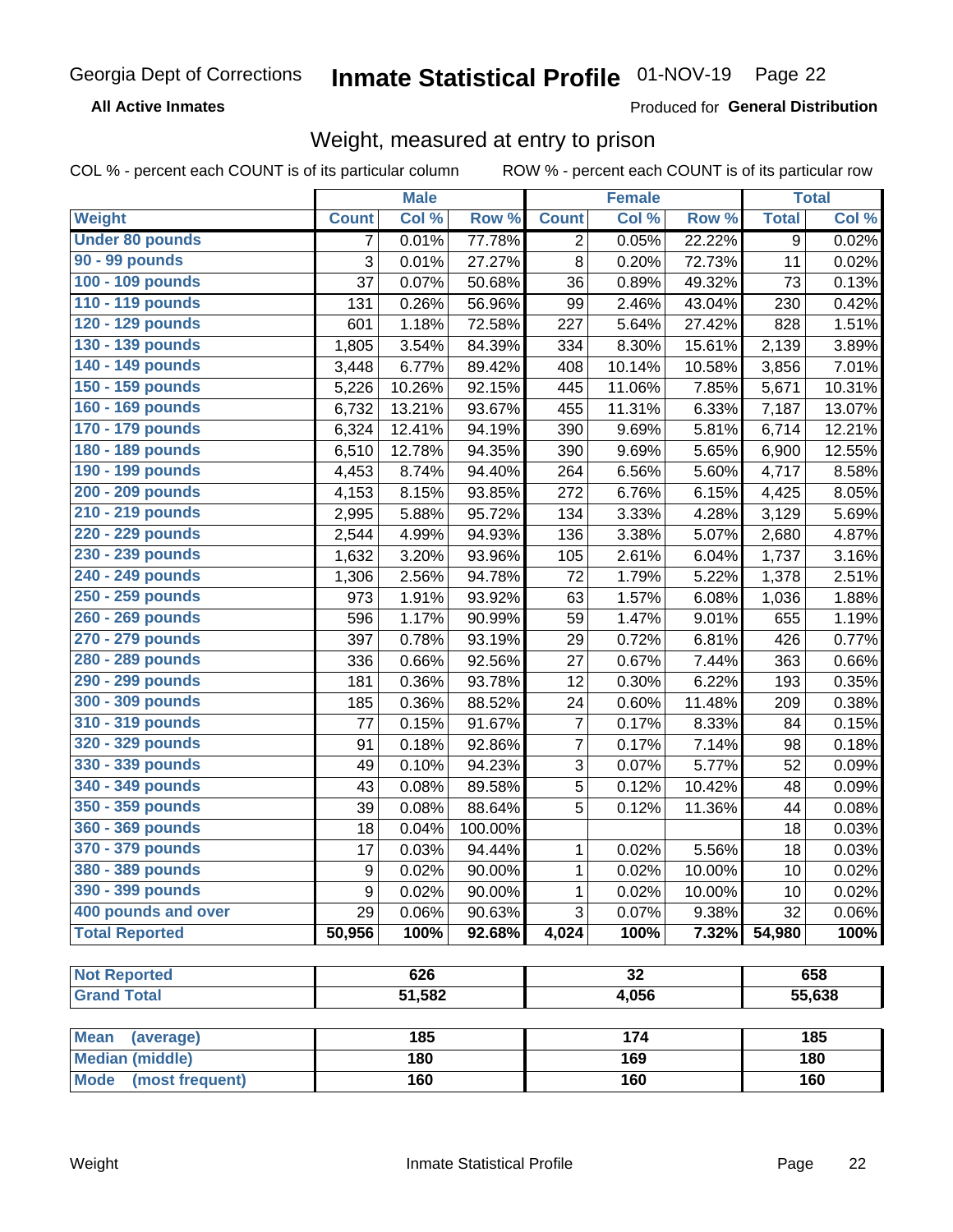# Inmate Statistical Profile 01-NOV-19 Page 23

**All Active Inmates** 

### Produced for General Distribution

# Veterans validated by Veteran's Administration

COL % - percent each COUNT is of its particular column

|                          |              | <b>Male</b> |        |             | <b>Female</b> |       |              | <b>Total</b> |
|--------------------------|--------------|-------------|--------|-------------|---------------|-------|--------------|--------------|
| <b>Military service</b>  | <b>Count</b> | Col %       |        | Row % Count | Col %         | Row % | <b>Total</b> | Col %        |
| <b>Others</b><br>0       | 828          | 30.35%      | 96.28% | 32          | 52.46%        | 3.72% | 860          | 30.84%       |
| <b>Air Force</b>         | 1.122        | 41.13%      | 98.51% | 17          | 27.87%        | 1.49% | 1,139        | 40.84%       |
| 2<br><b>Army</b>         | 146          | 5.35%       | 98.65% | 2           | 3.28%         | 1.35% | 148          | 5.31%        |
| <b>Navy</b><br>3         | 354          | 12.98%      | 98.88% | 4           | 6.56%         | 1.12% | 358          | 12.84%       |
| <b>Marines</b><br>4      | 15           | .55%        | 93.75% |             | 1.64%         | 6.25% | 16           | $.57\%$      |
| <b>Coast Guard</b><br>5. | 263          | 9.64%       | 98.13% | 5           | 8.20%         | 1.87% | 268          | 9.61%        |
| <b>Total Reported</b>    | 2,728        | 100%        | 97.81% | 61          | 100%          | 2.19% | 2,789        | 100%         |

| orted           | 48,853       | 3,995 | 52,848 |
|-----------------|--------------|-------|--------|
| $\sim$ 4 $\sim$ | 51.581<br>E4 | 4,056 | 55.637 |

|  |  | <b>Mode (most frequent)</b> | <b>Force</b><br>Aır | วthers | orce |
|--|--|-----------------------------|---------------------|--------|------|
|--|--|-----------------------------|---------------------|--------|------|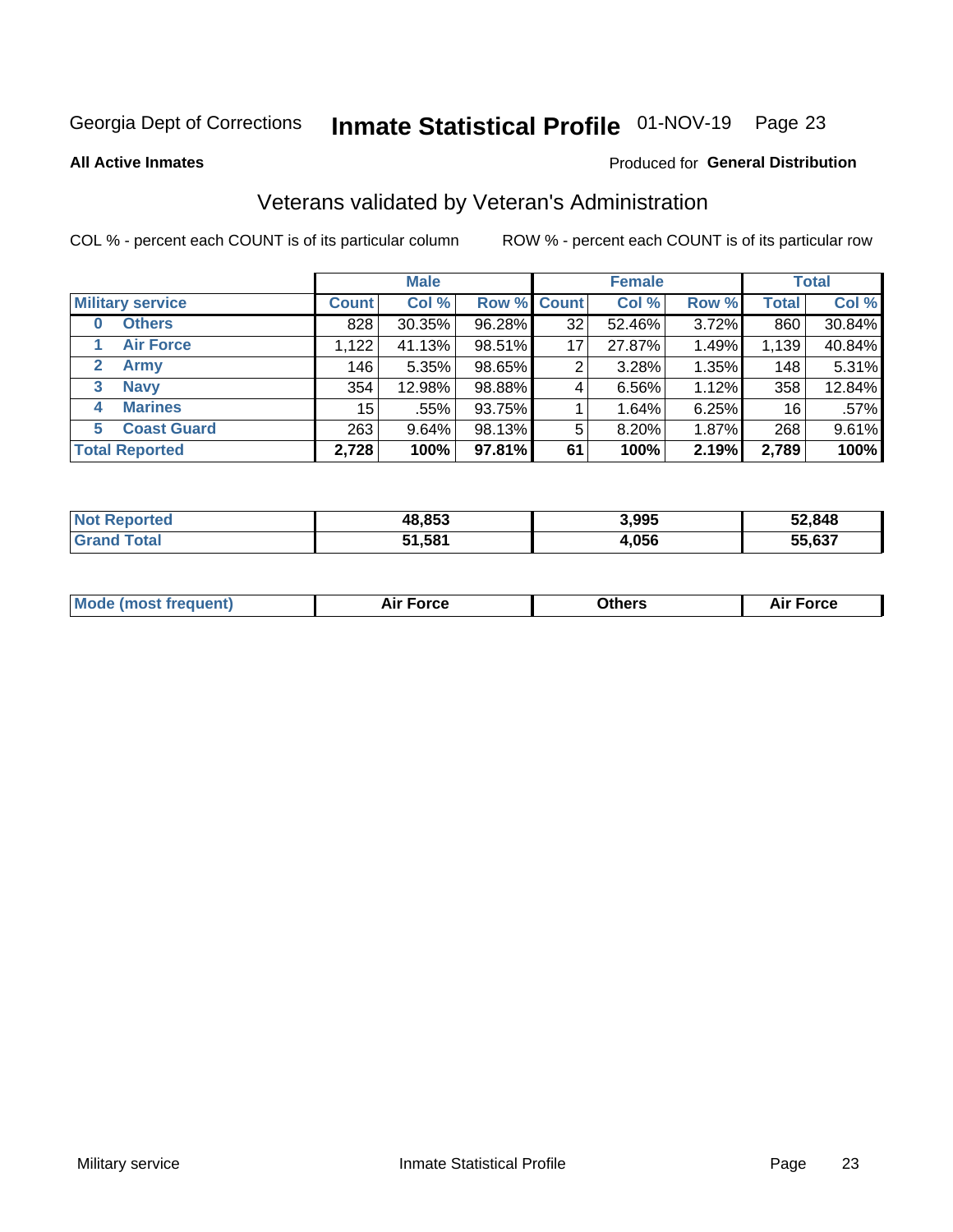# Inmate Statistical Profile 01-NOV-19 Page 24

#### **All Active Inmates**

#### Produced for General Distribution

### Type of admission to prison

COL % - percent each COUNT is of its particular column

|    |                                  |              | <b>Male</b> |                    |                | <b>Female</b> |        |                | <b>Total</b> |
|----|----------------------------------|--------------|-------------|--------------------|----------------|---------------|--------|----------------|--------------|
|    | <b>Type of Admission</b>         | <b>Count</b> | Col %       | <b>Row % Count</b> |                | Col %         | Row %  | <b>Total</b>   | Col %        |
| 4  | <b>Completed Diagnostics</b>     |              | .01%        | 100.00%            |                |               |        |                | .01%         |
| 16 | <b>Population Redistribution</b> | 5            | .01%        | 100.00%            |                |               |        | 5              | .01%         |
| 27 | <b>Boot Camp Plus</b>            |              | .01%        | 100.00%            |                |               |        |                | .01%         |
| 28 | <b>Initial Assignment</b>        | 9            | .02%        | 100.00%            |                |               |        | 9              | .02%         |
| 52 | <b>New Sentence</b>              | 40,657       | 78.84%      | 92.37% 3,360       |                | 82.84%        | 7.63%  | 44,017         | 79.13%       |
| 53 | <b>Probation Rev Partial</b>     | 2,533        | 4.91%       | 93.47%             | 177            | 4.36%         | 6.53%  | 2,710          | 4.87%        |
| 54 | <b>Probation Rev Remainder</b>   | 3,682        | 7.14%       | 93.10%             | 273            | 6.73%         | 6.90%  | 3,955          | 7.11%        |
| 55 | <b>Parole Rev New Sentence</b>   | 2,857        | 5.54%       | 94.79%             | 157            | 3.87%         | 5.21%  | 3,014          | 5.42%        |
| 56 | <b>Parole Rev No New</b>         | 1,760        | 3.41%       | 95.29%             | 87             | 2.14%         | 4.71%  | 1,847          | 3.32%        |
|    | <b>Sentence</b>                  |              |             |                    |                |               |        |                |              |
| 57 | <b>Released In Error</b>         | 14           | .03%        | 87.50%             | $\overline{2}$ | .05%          | 12.50% | 16             | .03%         |
| 65 | <b>Return Appeal/Bond</b>        | 2            | .01%        | 100.00%            |                |               |        | 2              | .01%         |
| 67 | <b>Admit Fm Other Cust</b>       | 4            | .01%        | 100.00%            |                |               |        | 4              | .01%         |
| 69 | <b>New Sent/Par Rev Pnd</b>      | 2            | .01%        | 100.00%            |                |               |        | $\overline{2}$ | .01%         |
| 70 | <b>Life W/O Parole</b>           | 14           | .03%        | 100.00%            |                |               |        | 14             | .03%         |
| 72 | <b>Par Rev/Rsn Unknown</b>       | 23           | .04%        | 100.00%            |                |               |        | 23             | .04%         |
| 75 | <b>Prob Revoc/Spec Cond</b>      |              | .01%        | 100.00%            |                |               |        |                | .01%         |
| 76 | <b>Par Rev/Revoc Center</b>      |              | .01%        | 100.00%            |                |               |        |                | .01%         |
| 82 | <b>Unknown</b>                   | 6            | .01%        | 100.00%            |                |               |        | 6              | .01%         |
|    | <b>Total Reported</b>            | 51,572       | 100%        | 92.71% 4,056       |                | 100%          | 7.29%  | 55,628         | 100%         |

| N<br>тес |                     |      | טו     |
|----------|---------------------|------|--------|
|          | 1,582<br>- -<br>. . | .056 | 55,638 |

| Mode (most frequent) | <b>New Sentence</b> | <b>New Sentence</b> | <b>New Sentence</b> |
|----------------------|---------------------|---------------------|---------------------|
|                      |                     |                     |                     |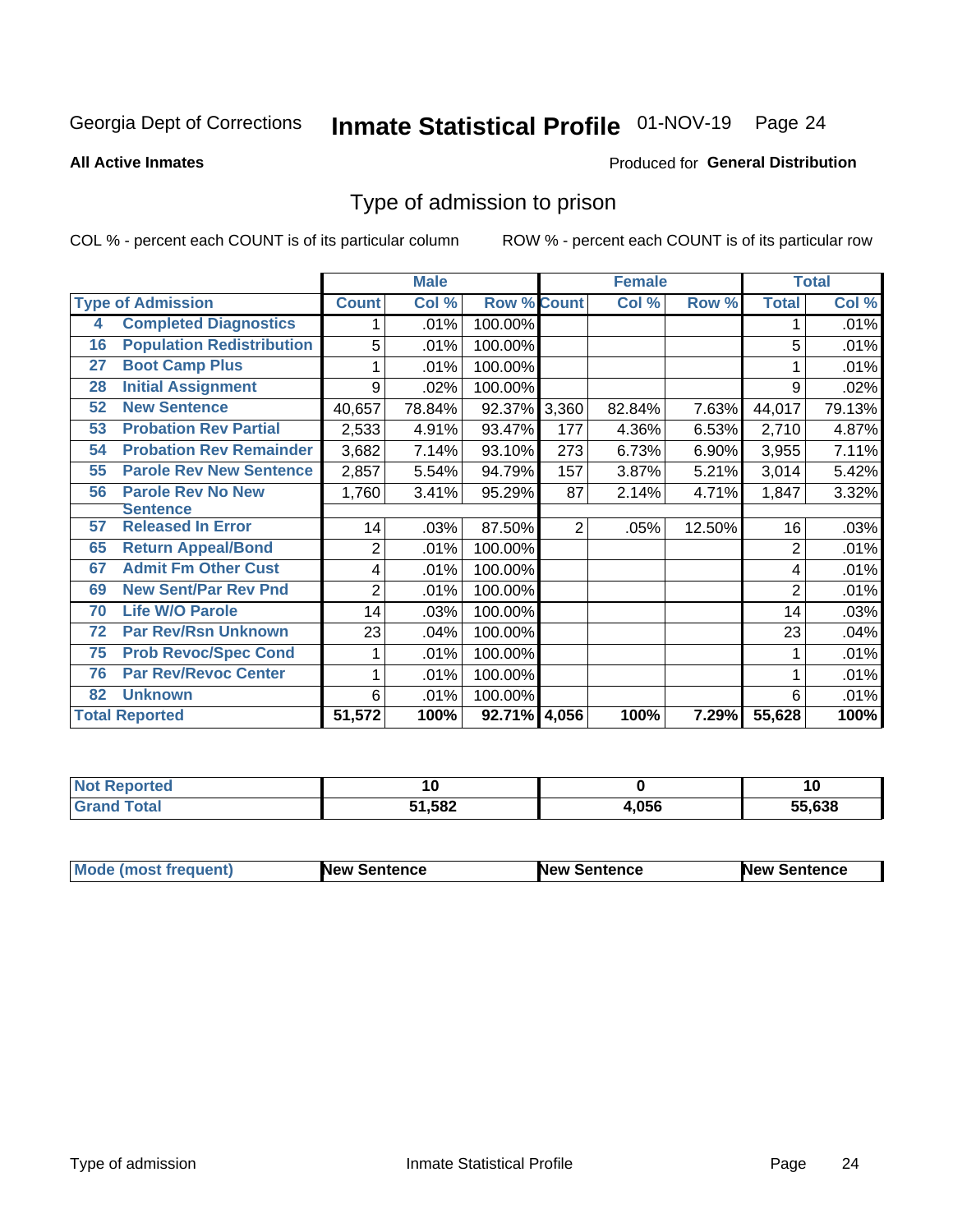# Inmate Statistical Profile 01-NOV-19 Page 25

**All Active Inmates** 

#### Produced for General Distribution

# Current / last supervision level

COL % - percent each COUNT is of its particular column

|                        |              | <b>Male</b> |                    |       | <b>Female</b> |           |        | <b>Total</b> |
|------------------------|--------------|-------------|--------------------|-------|---------------|-----------|--------|--------------|
| <b>Security Status</b> | <b>Count</b> | Col %       | <b>Row % Count</b> |       | Col %         | Row %     | Total  | Col %        |
| 3 Minimum              | 3,901        | 7.56%       | 69.79%             | 1,689 | 41.64%        | $30.21\%$ | 5,590  | $10.05\%$    |
| 4 Medium               | 37,329       | 72.39%      | 94.48%             | 2,182 | 53.80%        | $5.52\%$  | 39,511 | 71.03%       |
| 5 Close                | 10.340       | $20.05\%$   | 98.24%             | 185   | 4.56%         | $1.76\%$  | 10,525 | 18.92%       |
| <b>Total Reported</b>  | 51,570       | 100%        | 92.71%             | 4,056 | 100%          | $7.29\%$  | 55,626 | 100%         |

| <b>Still being diagnosed</b> |        |       |        |
|------------------------------|--------|-------|--------|
| <b>Not Reported</b>          |        |       |        |
| <b>Grand Total</b>           | 51,582 | 4,056 | 55,638 |

| М | Мє<br>dium<br>_____ | Me<br>dium<br>_____ | Med<br>dıum<br>$  -$ |
|---|---------------------|---------------------|----------------------|
|   |                     |                     |                      |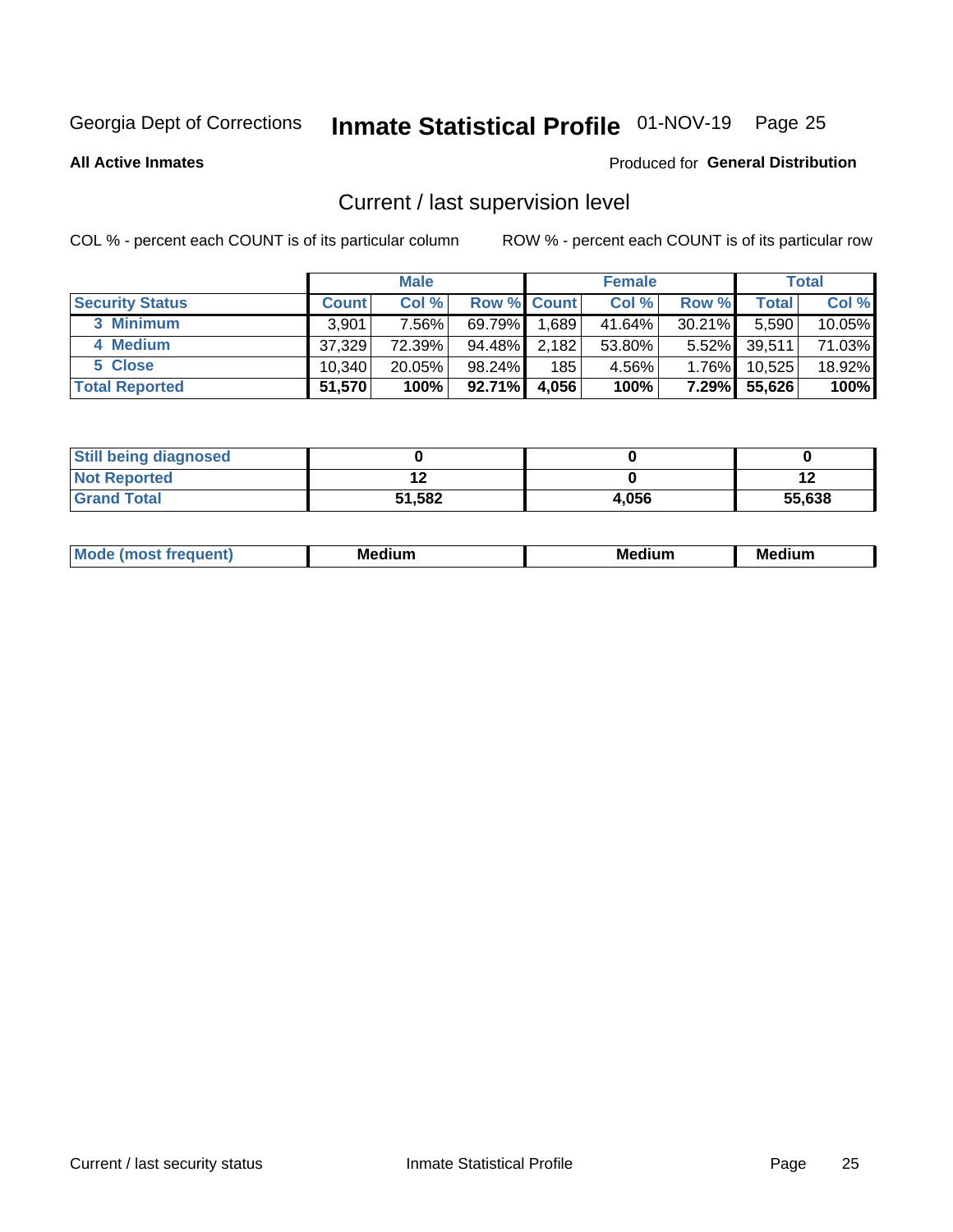# Inmate Statistical Profile 01-NOV-19 Page 26

**All Active Inmates** 

### **Produced for General Distribution**

# Current / last type of institution

COL % - percent each COUNT is of its particular column

|                                   |              | <b>Male</b> |             |       | <b>Female</b> |         |              | <b>Total</b> |
|-----------------------------------|--------------|-------------|-------------|-------|---------------|---------|--------------|--------------|
| <b>Type of Institution</b>        | <b>Count</b> | Col %       | Row % Count |       | Col %         | Row %   | <b>Total</b> | Col %        |
| <b>County Ci</b>                  | 5,041        | 9.83%       | 99.98%      |       | $.02\%$       | .02%    | 5,042        | 9.11%        |
| <b>Probation Detention Center</b> | 3            | .01%        | 100.00%     |       |               |         |              | .01%         |
| <b>State Prison</b>               | 36,067       | 70.34%      | $90.53\%$   | 3,772 | 93.02%        | 9.47%   | 39,839       | 72.01%       |
| <b>Transitional Center</b>        | 2,114        | 4.12%       | 89.92%      | 237   | 5.84%         | 10.08%  | 2,351        | 4.25%        |
| <b>Private Prison</b>             | 8,038        | 15.68%      | 100.00%     |       |               |         | 8,038        | 14.53%       |
| <b>County Jail</b>                | 6            | $.01\%$     | 100.00%     |       |               |         | 6            | .01%         |
| <b>Rsat - Center</b>              |              |             |             | 44    | 1.09%         | 100.00% | 44           | .08%         |
| <b>State Hospital</b>             | 3            | .01%        | 75.00%      |       | .02%          | 25.00%  | 4            | .01%         |
| <b>Total Reported</b>             | 51,272       | 100%        | 92.67%      | 4,055 | 100%          | 7.33%   | 55,327       | 100%         |

| Reported |                  |       |                  |
|----------|------------------|-------|------------------|
| Total    | E4 979<br>1.ZI 4 | 4,055 | EE 997<br>55,327 |

| Mode (most frequent) | <b>State Prison</b> | <b>State Prison</b> | <b>State Prisonl</b> |
|----------------------|---------------------|---------------------|----------------------|
|                      |                     |                     |                      |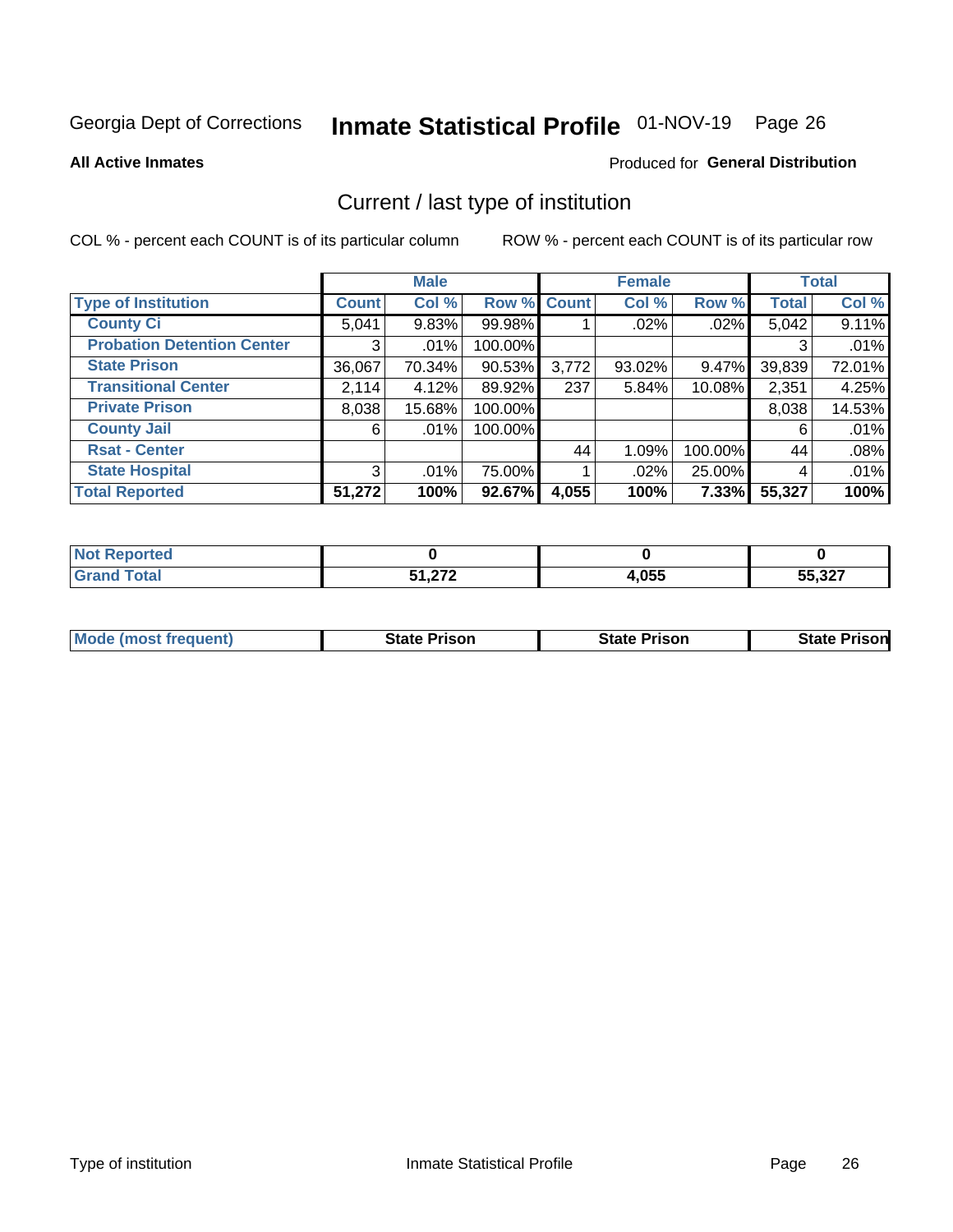# Inmate Statistical Profile 01-NOV-19 Page 27

#### **All Active Inmates**

### Produced for General Distribution

### Institution type - transitional centers

COL % - percent each COUNT is of its particular column

|                                          |              | <b>Male</b> |         |                | <b>Female</b> |         |              | <b>Total</b> |
|------------------------------------------|--------------|-------------|---------|----------------|---------------|---------|--------------|--------------|
| <b>Institution Type - Trans. Centers</b> | <b>Count</b> | Col %       | Row %   | <b>Count</b>   | Col %         | Row %   | <b>Total</b> | Col %        |
| <b>Albany Tc</b>                         | 116          | 5.05%       | 100.00% |                |               |         | 116          | 4.35%        |
| <b>Arrendale State Prison</b>            |              |             |         | 132            | 35.77%        | 100.00% | 132          | 4.95%        |
| <b>Atlanta Tc</b>                        | 272          | 11.85%      | 100.00% |                |               |         | 272          | 10.21%       |
| <b>Augusta Tc</b>                        | 227          | 9.89%       | 100.00% |                |               |         | 227          | 8.52%        |
| <b>Bacon Tc</b>                          | 50           | 2.18%       | 100.00% |                |               |         | 50           | 1.88%        |
| <b>Charles D. Hudson Tc</b>              | 154          | 6.71%       | 100.00% |                |               |         | 154          | 5.78%        |
| <b>Clayton Tc</b>                        | 377          | 16.42%      | 100.00% |                |               |         | 377          | 14.15%       |
| <b>Coastal Tc</b>                        | 254          | 11.06%      | 100.00% |                |               |         | 254          | 9.53%        |
| <b>Columbus Tc</b>                       | 138          | 6.01%       | 100.00% |                |               |         | 138          | 5.18%        |
| <b>Macon Tc</b>                          | 154          | 6.71%       | 100.00% |                |               |         | 154          | 5.78%        |
| <b>Macon Womens Tc</b>                   |              |             |         | $\overline{2}$ | .54%          | 100.00% | 2            | .08%         |
| <b>Metro Tc</b>                          |              |             |         | 235            | 63.69%        | 100.00% | 235          | 8.82%        |
| <b>Phillips State Prison</b>             | 182          | 7.93%       | 100.00% |                |               |         | 182          | 6.83%        |
| <b>Savannah Mens Tc</b>                  |              | .04%        | 100.00% |                |               |         |              | .04%         |
| <b>Smith Tc</b>                          | 208          | 9.06%       | 100.00% |                |               |         | 208          | 7.80%        |
| <b>Valdosta Tc</b>                       | 163          | 7.10%       | 100.00% |                |               |         | 163          | 6.12%        |
| <b>Total Reported</b>                    | 2,296        | 100%        | 86.15%  | 369            | 100%          | 13.85%  | 2,665        | 100%         |

| <b>Not Reported</b> |       |            |       |
|---------------------|-------|------------|-------|
| Total               | 2,296 | sen<br>วงว | 2,665 |

| Mode (most frequent) | <b>Clayton Tc</b> | Metro Tc | <b>Clayton Tc</b> |
|----------------------|-------------------|----------|-------------------|
|                      |                   |          |                   |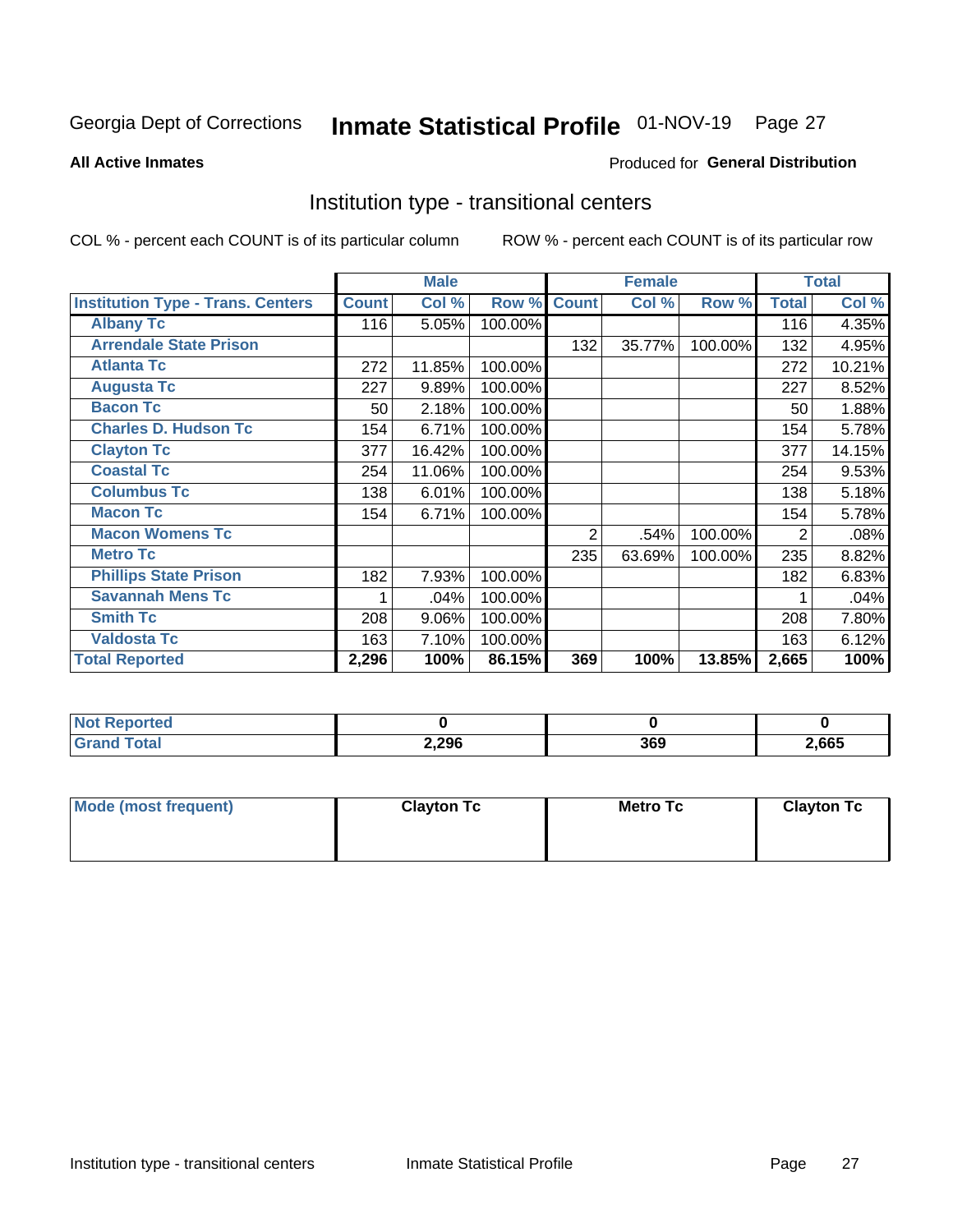# Inmate Statistical Profile 01-NOV-19 Page 28

#### **All Active Inmates**

#### Produced for General Distribution

### Institution type - county prisons

COL % - percent each COUNT is of its particular column

|                                          |                | <b>Male</b> |         |              | <b>Female</b> |       |                | <b>Total</b> |
|------------------------------------------|----------------|-------------|---------|--------------|---------------|-------|----------------|--------------|
| <b>Institution Type - County Prisons</b> | <b>Count</b>   | Col %       | Row %   | <b>Count</b> | Col %         | Row % | <b>Total</b>   | Col %        |
| <b>Adoc</b>                              | 19             | .38%        | 100.00% |              |               |       | 19             | .38%         |
| <b>Baldwin County Ci</b>                 | 1              | .02%        | 100.00% |              |               |       | 1              | .02%         |
| <b>Bulloch County Ci</b>                 | 153            | 3.04%       | 100.00% |              |               |       | 153            | 3.03%        |
| <b>Calhoun County Ci</b>                 | 1              | .02%        | 100.00% |              |               |       | 1              | .02%         |
| <b>Carroll County Ci</b>                 | 249            | 4.94%       | 100.00% |              |               |       | 249            | 4.94%        |
| <b>Chattooga County Ci</b>               | 1              | .02%        | 100.00% |              |               |       | 1              | .02%         |
| <b>Clarke County Ci</b>                  | 161            | 3.19%       | 100.00% |              |               |       | 161            | 3.19%        |
| <b>Clayton County Ci</b>                 | 260            | 5.16%       | 100.00% |              |               |       | 260            | 5.16%        |
| <b>Colquitt County Ci</b>                | 194            | 3.85%       | 100.00% |              |               |       | 194            | 3.85%        |
| <b>Coweta County Ci</b>                  | 237            | 4.70%       | 100.00% |              |               |       | 237            | 4.70%        |
| <b>Decatur County Ci</b>                 | 183            | 3.63%       | 100.00% |              |               |       | 183            | 3.63%        |
| <b>Effingham County Ci</b>               | 196            | 3.89%       | 100.00% |              |               |       | 196            | 3.89%        |
| <b>Floyd County Ci</b>                   | 446            | 8.85%       | 100.00% |              |               |       | 446            | 8.85%        |
| <b>Fulton County Ci</b>                  | 8              | .16%        | 100.00% |              |               |       | 8              | .16%         |
| <b>Gilmer County Ci</b>                  | $\overline{2}$ | .04%        | 100.00% |              |               |       | $\overline{2}$ | .04%         |
| <b>Grady County Ci</b>                   | $\overline{2}$ | .04%        | 100.00% |              |               |       | $\overline{2}$ | .04%         |
| <b>Gwinnett County Ci</b>                | 226            | 4.48%       | 100.00% |              |               |       | 226            | 4.48%        |
| <b>Hall County Ci</b>                    | 215            | 4.27%       | 100.00% |              |               |       | 215            | 4.26%        |
| <b>Hancock County Ci</b>                 | 1              | .02%        | 100.00% |              |               |       | 1              | .02%         |
| <b>Harris County Ci</b>                  | 158            | 3.13%       | 100.00% |              |               |       | 158            | 3.13%        |
| <b>Hart County Ci</b>                    | 4              | .08%        | 100.00% |              |               |       | 4              | .08%         |
| <b>Jackson County Ci</b>                 | 156            | 3.09%       | 100.00% |              |               |       | 156            | 3.09%        |
| Jefferson County Ci                      | 190            | 3.77%       | 100.00% |              |               |       | 190            | 3.77%        |
| <b>Meriwether County Ci</b>              | 3              | .06%        | 100.00% |              |               |       | 3              | .06%         |
| <b>Miller County Ci</b>                  | 1              | .02%        | 100.00% |              |               |       | $\mathbf{1}$   | .02%         |
| <b>Mitchell County Ci</b>                | 143            | 2.84%       | 100.00% |              |               |       | 143            | 2.84%        |
| <b>Morgan County Ci</b>                  | 1              | .02%        | 100.00% |              |               |       | 1              | .02%         |
| <b>Muscogee County Ci</b>                | 537            | 10.65%      | 100.00% |              |               |       | 537            | 10.65%       |
| <b>Richmond County Ci</b>                | 241            | 4.78%       | 100.00% |              |               |       | 241            | 4.78%        |
| <b>Screven County Ci</b>                 | 148            | 2.94%       | 100.00% |              |               |       | 148            | 2.94%        |
| <b>Spalding County Ci</b>                | 389            | 7.72%       | 100.00% |              |               |       | 389            | 7.72%        |
| <b>Stewart County Ci</b>                 | $\overline{c}$ | .04%        | 100.00% |              |               |       | $\overline{2}$ | .04%         |
| <b>Sumter County Ci</b>                  | 356            | 7.06%       | 100.00% |              |               |       | 356            | 7.06%        |
| <b>Terrell County Ci</b>                 | 142            | 2.82%       | 100.00% |              |               |       | 142            | 2.82%        |
| <b>Thomas County Ci</b>                  | 4              | .08%        | 100.00% |              |               |       | 4              | .08%         |
| <b>Tift County Ci</b>                    | 3              | .06%        | 100.00% |              |               |       | 3              | .06%         |
| <b>Upson County Ci</b>                   | 1              | .02%        | 100.00% |              |               |       | $\mathbf 1$    | .02%         |
| <b>Walker County Ci</b>                  | 3              | .06%        | 100.00% |              |               |       | $\mathfrak{S}$ | .06%         |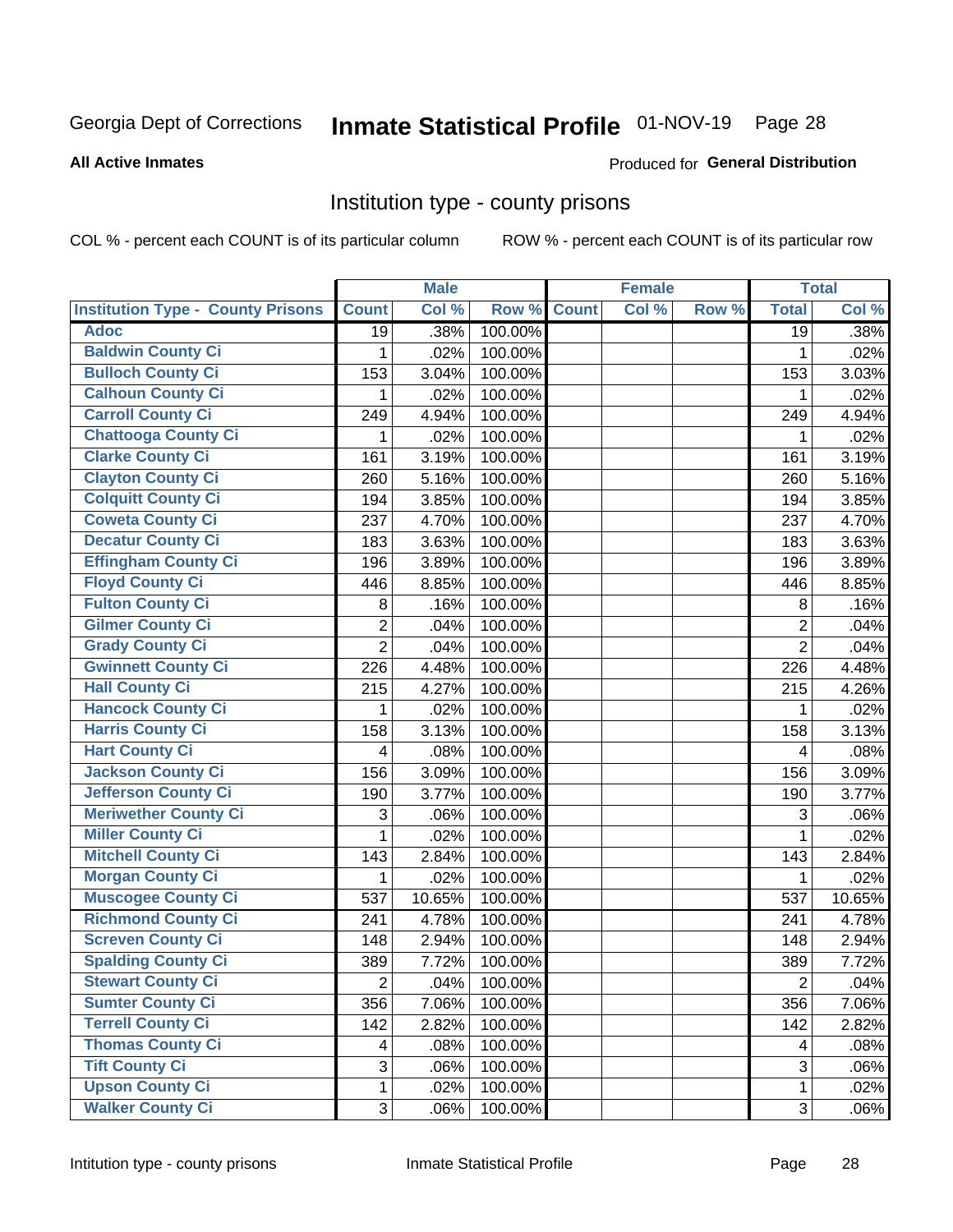# Inmate Statistical Profile 01-NOV-19 Page 29

**All Active Inmates** 

### Produced for General Distribution

### Institution type - county prisons

COL % - percent each COUNT is of its particular column

|                                          |              | <b>Male</b> |                    | <b>Female</b> |         |       | <b>Total</b> |
|------------------------------------------|--------------|-------------|--------------------|---------------|---------|-------|--------------|
| <b>Institution Type - County Prisons</b> | <b>Count</b> | Col%        | <b>Row % Count</b> | Col%          | Row %   | Total | Col %        |
| <b>Walton County Ci</b>                  | ⌒            | $.04\%$     | 100.00%            |               |         |       | .04%         |
| <b>Wilkes County Ci</b>                  |              | $.04\%$     | 100.00%            |               |         |       | .04%         |
| <b>Womens Ci</b>                         |              |             |                    | 100.00%       | 100.00% |       | $.02\%$      |
| <b>Total Reported</b>                    | 5,041        | 100%        | 99.98%             | 100%          | $.02\%$ | 5,042 | 100%         |

| rtea<br>$\sim$<br>$\sim$ |       |       |
|--------------------------|-------|-------|
|                          | 5.041 | 5,042 |

| Mode (most frequent) | <b>Muscogee County Ci</b> | <b>Womens CilMuscogee County</b> |
|----------------------|---------------------------|----------------------------------|
|----------------------|---------------------------|----------------------------------|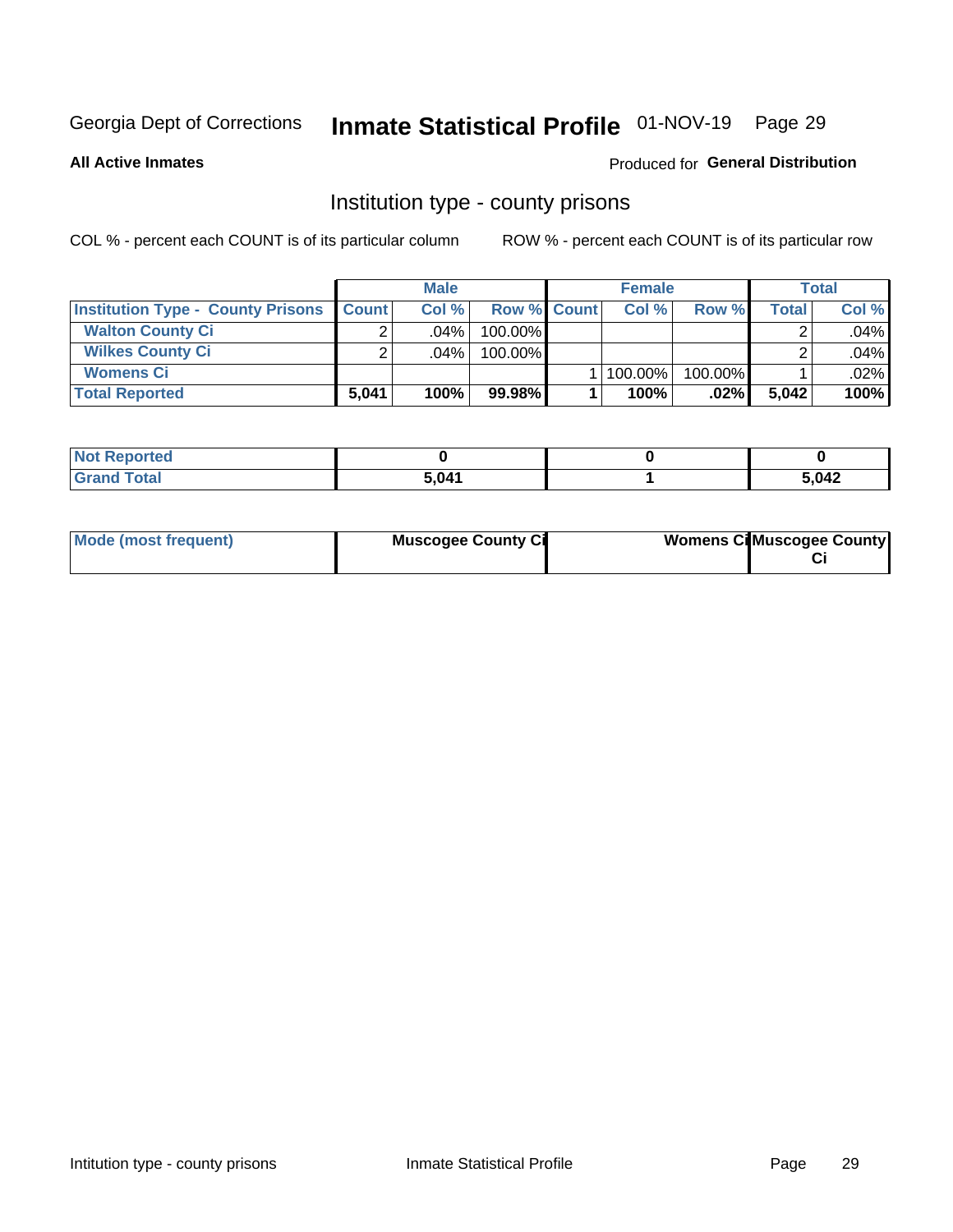# Inmate Statistical Profile 01-NOV-19 Page 30

#### **All Active Inmates**

#### **Produced for General Distribution**

### Institution type - state prisons

COL % - percent each COUNT is of its particular column

|                                         |              | <b>Male</b> |         |              | <b>Female</b> |         | <b>Total</b> |       |
|-----------------------------------------|--------------|-------------|---------|--------------|---------------|---------|--------------|-------|
| <b>Institution Type - State Prisons</b> | <b>Count</b> | Col %       | Row %   | <b>Count</b> | Col %         | Row %   | <b>Total</b> | Col % |
| <b>Arrendale State Prison</b>           |              |             |         | 1,694        | 44.91%        | 100.00% | 1,694        | 4.25% |
| <b>Augusta State Med. Prison</b>        | 1,192        | 3.30%       | 99.83%  | 2            | .05%          | .17%    | 1,194        | 3.00% |
| <b>Autry State Prison</b>               | 1,620        | 4.49%       | 100.00% |              |               |         | 1,620        | 4.07% |
| <b>Baldwin State Prison</b>             | 959          | 2.66%       | 100.00% |              |               |         | 959          | 2.41% |
| <b>Burruss Correctional Training</b>    | 690          | 1.91%       | 100.00% |              |               |         | 690          | 1.73% |
| <b>Ctr</b>                              |              |             |         |              |               |         |              |       |
| <b>Calhoun State Prison</b>             | 1,664        | 4.61%       | 100.00% |              |               |         | 1,664        | 4.18% |
| <b>Central State Prison</b>             | 1,145        | 3.17%       | 100.00% |              |               |         | 1,145        | 2.87% |
| <b>Chatham State Prison</b>             | 5            | .01%        | 100.00% |              |               |         | 5            | .01%  |
| <b>Coastal State Prison</b>             | 1,650        | 4.57%       | 100.00% |              |               |         | 1,650        | 4.14% |
| <b>Dodge State Prison</b>               | 1,246        | 3.45%       | 100.00% |              |               |         | 1,246        | 3.13% |
| <b>Dooly State Prison</b>               | 1,678        | 4.65%       | 100.00% |              |               |         | 1,678        | 4.21% |
| <b>Emanuel Womens Facility</b>          |              |             |         | 410          | 10.87%        | 100.00% | 410          | 1.03% |
| <b>Ga Diag Class Prison</b>             | 3,507        | 9.72%       | 99.97%  | $\mathbf 1$  | .03%          | .03%    | 3,508        | 8.81% |
| <b>Ga State Prison</b>                  | 1,408        | 3.90%       | 100.00% |              |               |         | 1,408        | 3.53% |
| <b>Hancock State Prison</b>             | 1,193        | 3.31%       | 100.00% |              |               |         | 1,193        | 2.99% |
| <b>Hays State Prison</b>                | 1,022        | 2.83%       | 100.00% |              |               |         | 1,022        | 2.57% |
| <b>Helms Facility</b>                   | 19           | .05%        | 47.50%  | 21           | .56%          | 52.50%  | 40           | .10%  |
| <b>Johnson State Prison</b>             | 1,561        | 4.33%       | 100.00% |              |               |         | 1,561        | 3.92% |
| <b>Lee State Prison</b>                 | 747          | 2.07%       | 100.00% |              |               |         | 747          | 1.88% |
| <b>Long Unit</b>                        | 202          | .56%        | 100.00% |              |               |         | 202          | .51%  |
| <b>Lowndes Unit</b>                     | 5            | .01%        | 100.00% |              |               |         | 5            | .01%  |
| <b>Macon State Prison</b>               | 1,692        | 4.69%       | 100.00% |              |               |         | 1,692        | 4.25% |
| <b>Metro Reentry Facility</b>           | 322          | .89%        | 100.00% |              |               |         | 322          | .81%  |
| <b>Metro State Prison (W)</b>           |              |             |         | 1            | .03%          | 100.00% | 1            | .01%  |
| <b>Montgomery State Prison</b>          | 426          | 1.18%       | 100.00% |              |               |         | 426          | 1.07% |
| <b>Phillips State Prison</b>            | 1,058        | 2.93%       | 100.00% |              |               |         | 1,058        | 2.66% |
| <b>Pulaski State Prison</b>             |              |             |         | 1,198        | 31.76%        | 100.00% | 1,198        | 3.01% |
| <b>Putnam State Prison</b>              | 1            | .01%        | 100.00% |              |               |         | 1            | .01%  |
| <b>Rogers State Prison</b>              | 1,417        | 3.93%       | 100.00% |              |               |         | 1,417        | 3.56% |
| <b>Rutledge State Prison</b>            | 617          | 1.71%       | 100.00% |              |               |         | 617          | 1.55% |
| <b>Smith State Prison</b>               | 1,514        | 4.20%       | 100.00% |              |               |         | 1,514        | 3.80% |
| <b>Telfair State Prison</b>             | 1,382        | 3.83%       | 100.00% |              |               |         | 1,382        | 3.47% |
| <b>Valdosta State Prison</b>            | 778          | 2.16%       | 100.00% |              |               |         | 778          | 1.95% |
| <b>Walker State Prison</b>              | 417          | 1.16%       | 100.00% |              |               |         | 417          | 1.05% |
| <b>Ware State Prison</b>                | 1,526        | 4.23%       | 100.00% |              |               |         | 1,526        | 3.83% |
| <b>Washington State Prison</b>          | 1,568        | 4.35%       | 100.00% |              |               |         | 1,568        | 3.94% |
| <b>Wayne State Prison</b>               | 1            | .01%        | 100.00% |              |               |         | 1            | .01%  |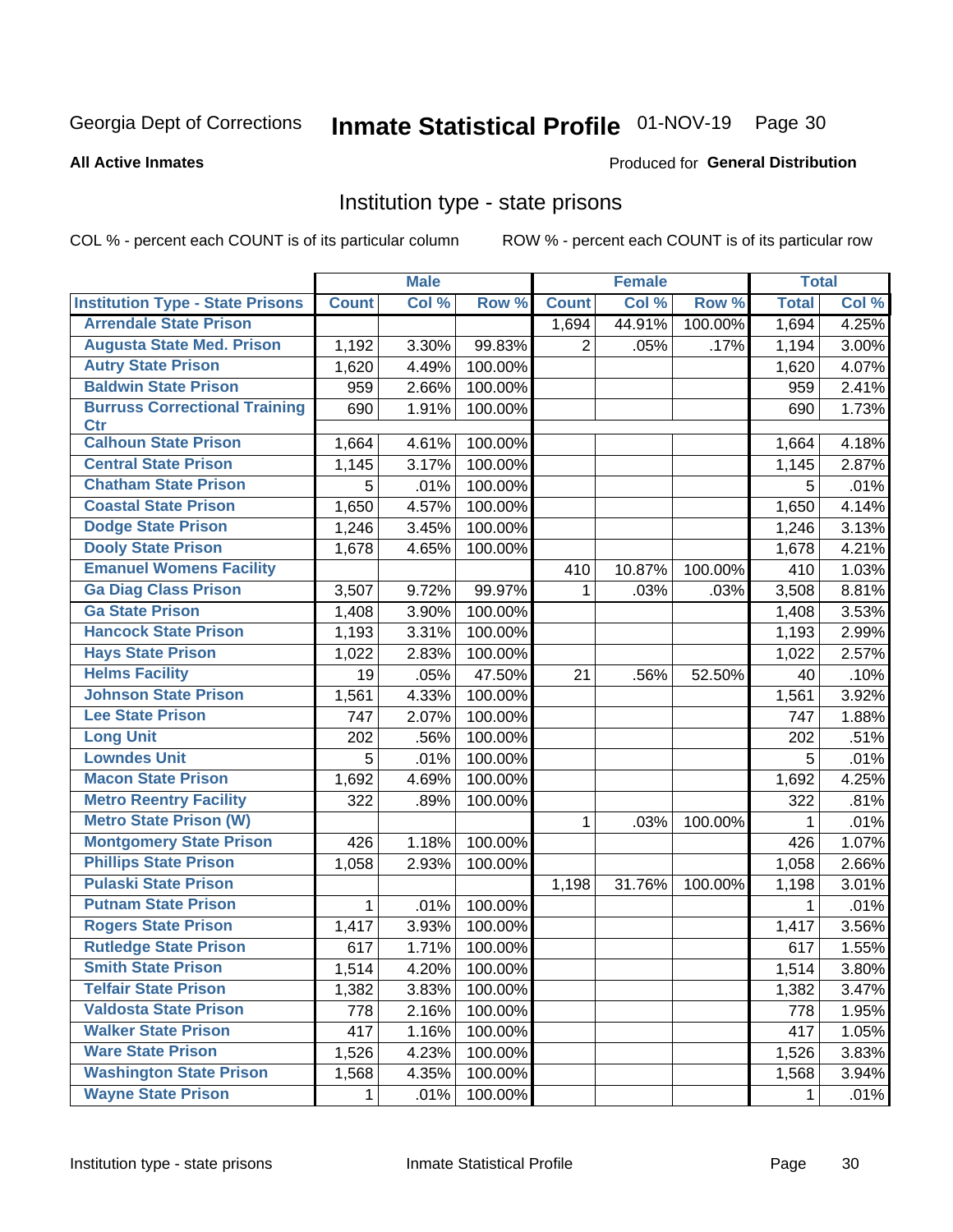# Inmate Statistical Profile 01-NOV-19 Page 31

**All Active Inmates** 

#### Produced for General Distribution

# Institution type - state prisons

COL % - percent each COUNT is of its particular column

|                                         |                             | <b>Male</b> |                               |       | <b>Female</b> | <b>Total</b>                   |              |        |  |
|-----------------------------------------|-----------------------------|-------------|-------------------------------|-------|---------------|--------------------------------|--------------|--------|--|
| <b>Institution Type - State Prisons</b> | <b>Count</b>                | Col %       | Row %                         | Count | Col %         | Row %                          | <b>Total</b> | Col %  |  |
| <b>Whitworth Women'S Facility</b>       |                             |             |                               | 445   | 11.80%        | 100.00%                        | 445          | 1.12%  |  |
| <b>Wilcox State Prison</b>              | 1,835                       | 5.09%       | 100.00%                       |       |               |                                | 1,835        | 4.61%  |  |
| <b>Total Reported</b>                   | 36,067                      | 100%        | $90.53\%$                     | 3,772 | 100%          | 9.47%                          | 39,839       | 100%   |  |
|                                         |                             |             |                               |       |               |                                |              |        |  |
| <b>Not Reported</b>                     |                             | 0           |                               |       | 0             |                                | 0            |        |  |
| <b>Grand Total</b>                      |                             | 36,067      |                               |       | 3,772         |                                |              | 39,839 |  |
| <b>Mode (most frequent)</b>             | <b>Ga Diag Class Prison</b> |             | <b>Arrendale State Prison</b> |       |               | <b>Ga Diag Class</b><br>Prison |              |        |  |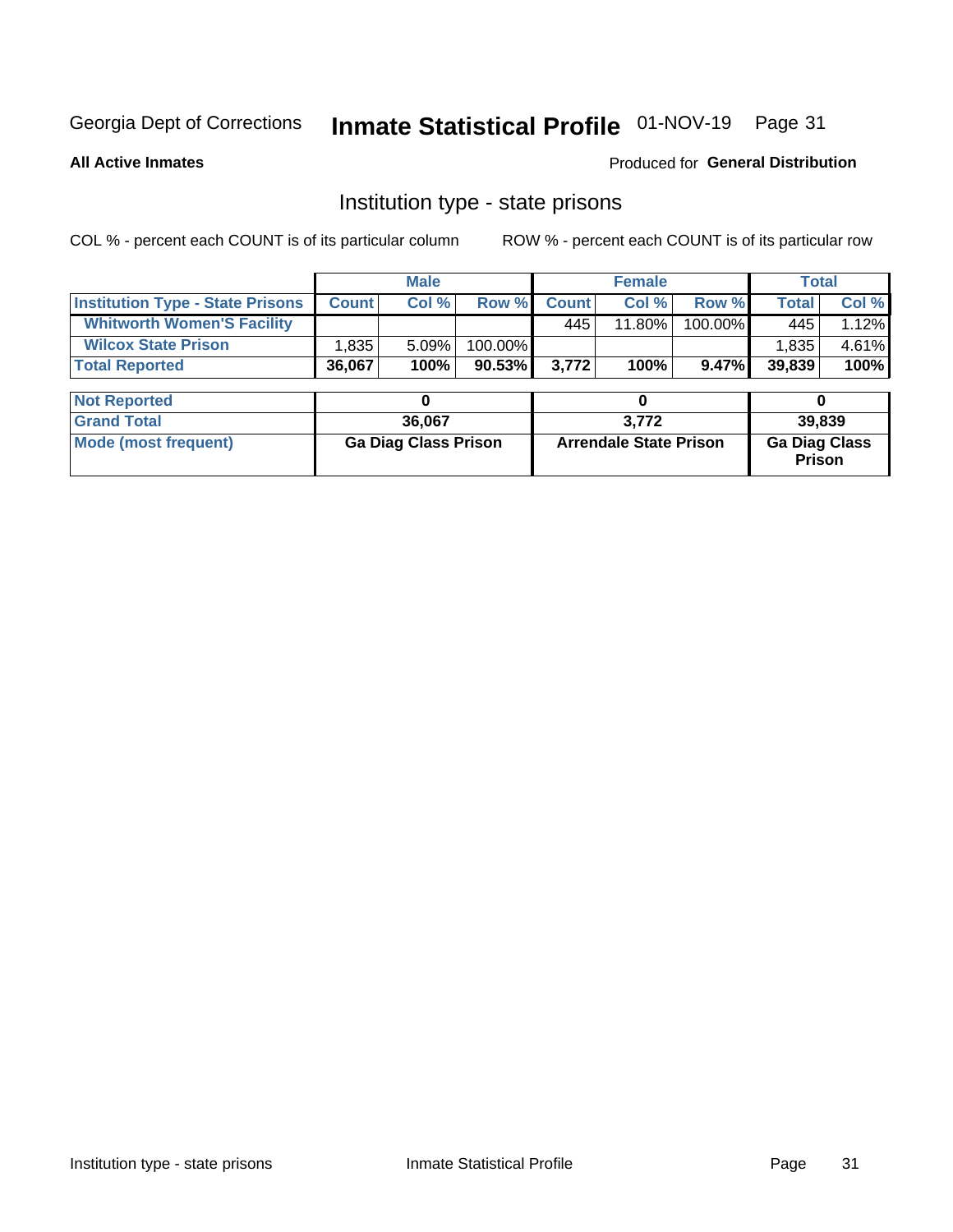# Inmate Statistical Profile 01-NOV-19 Page 32

**All Active Inmates** 

### Produced for General Distribution

### Institution type - private prisons

COL % - percent each COUNT is of its particular column

|                                           |                   | <b>Male</b> |                    | <b>Female</b> |       |       | <b>Total</b> |
|-------------------------------------------|-------------------|-------------|--------------------|---------------|-------|-------|--------------|
| <b>Institution Type - Private Prisons</b> | <b>Count</b>      | Col %       | <b>Row % Count</b> | Col %         | Row % | Total | Col %        |
| <b>Coffee Corr Facility</b>               | 2.672             | $33.24\%$   | 100.00%            |               |       | 2,672 | 33.24%       |
| <b>Jenkins Corr Facility</b>              | $.159$ $^{\circ}$ | 14.42%      | 100.00%            |               |       | 1,159 | 14.42%       |
| <b>Riverbend Corr Facility</b>            | 1,531             | 19.05%      | 100.00%            |               |       | 1,531 | 19.05%       |
| <b>Wheeler Corr Facility</b>              | 2.676             | 33.29%      | 100.00%            |               |       | 2,676 | 33.29%       |
| <b>Total Reported</b>                     | 8,038             | 100%        | $100\%$            |               | %Ⅰ    | 8,038 | 100%         |

| <b>Not Reported</b> |       |       |
|---------------------|-------|-------|
| <b>Total</b>        | 8,038 | 8,038 |

| <b>Mode (most frequent)</b> | <b>Wheeler Corr Facility</b> | <b>Null</b> | <b>Wheeler Corr</b><br><b>Facility</b> |
|-----------------------------|------------------------------|-------------|----------------------------------------|
|-----------------------------|------------------------------|-------------|----------------------------------------|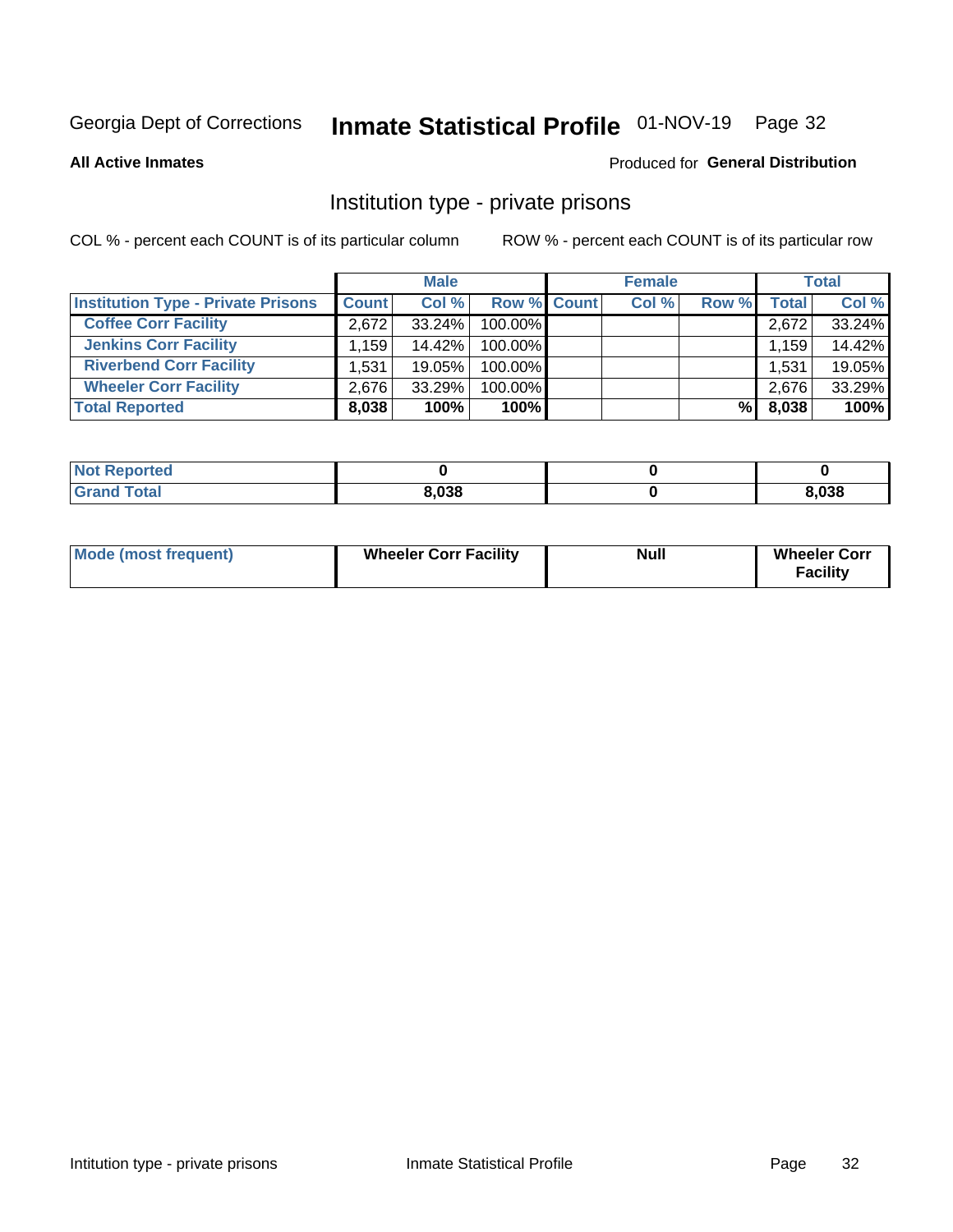# Inmate Statistical Profile 01-NOV-19 Page 33

**All Active Inmates** 

### Produced for General Distribution

# Institution type - inmate boot camp

COL % - percent each COUNT is of its particular column

|                                      |              | <b>Male</b> |             | <b>Female</b> |             | Total |
|--------------------------------------|--------------|-------------|-------------|---------------|-------------|-------|
| <b>Institution Type - Boot Camps</b> | <b>Count</b> | Col %       | Row % Count | Col%          | Row % Total | Col % |
| <b>Total Rported</b>                 |              |             |             |               |             |       |

| <b>Not Reported</b> |  |  |
|---------------------|--|--|
| <b>Total</b><br>Cro |  |  |

| Mod<br>uamo | Nul.<br>$- - - - - -$ | <b>Null</b> | . .<br>uu.<br>------ |
|-------------|-----------------------|-------------|----------------------|
|             |                       |             |                      |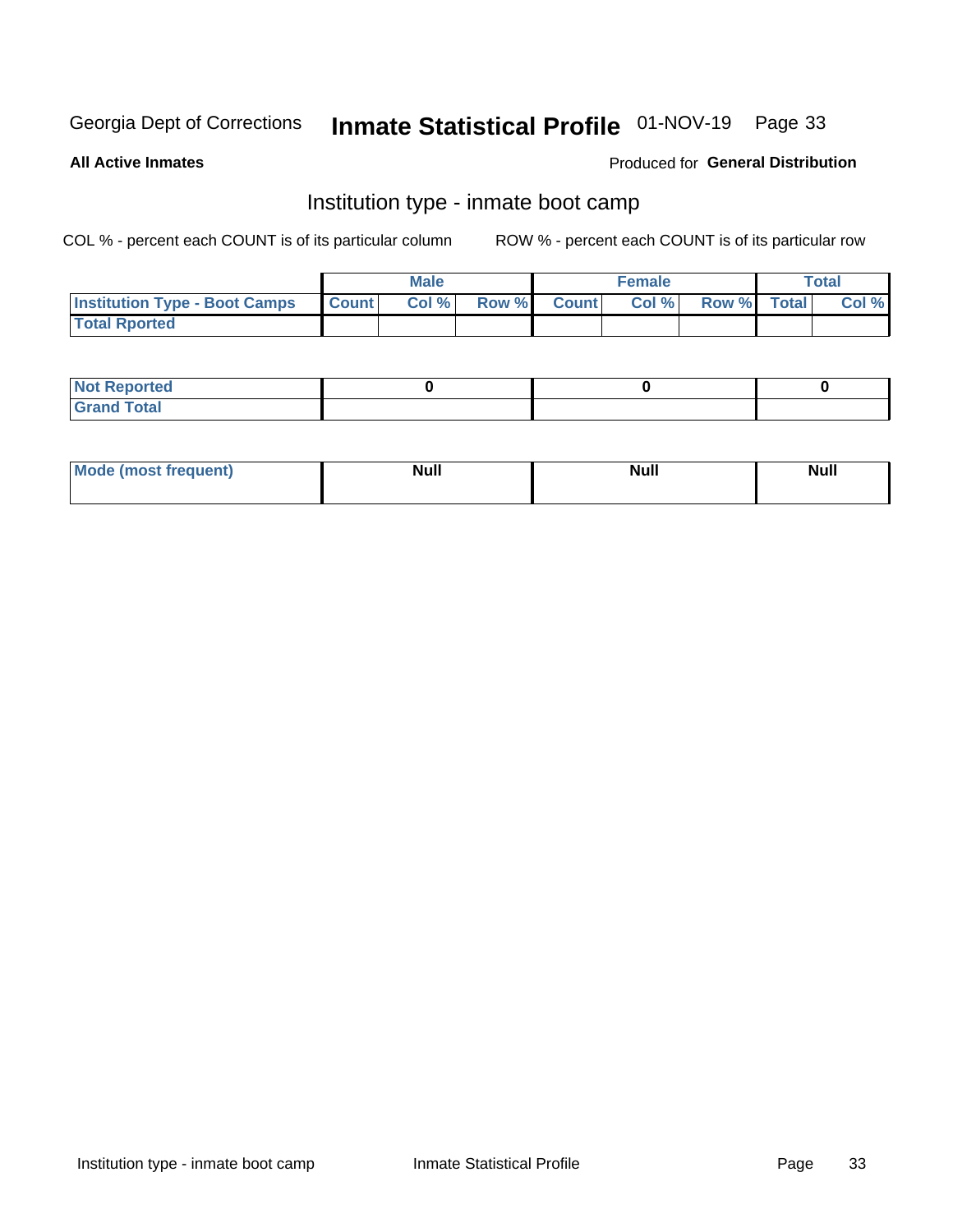# Inmate Statistical Profile 01-NOV-19 Page 34

#### **All Active Inmates**

#### Produced for General Distribution

# Number of disciplinary reports

COL % - percent each COUNT is of its particular column

|                                       |              | <b>Male</b> |        |              | <b>Female</b> |          |              | <b>Total</b> |
|---------------------------------------|--------------|-------------|--------|--------------|---------------|----------|--------------|--------------|
| <b>Number of Disciplinary Reports</b> | <b>Count</b> | Col %       | Row %  | <b>Count</b> | Col %         | Row %    | <b>Total</b> | Col %        |
|                                       | 24,967       | 48.40%      | 89.55% | 2,914        | 71.84%        | 10.45%   | 27,881       | 50.11%       |
|                                       | 6,435        | 12.48%      | 93.85% | 422          | 10.40%        | 6.15%    | 6,857        | 12.32%       |
|                                       | 3,681        | 7.14%       | 95.61% | 169          | 4.17%         | $4.39\%$ | 3,850        | 6.92%        |
| 3                                     | 2,508        | 4.86%       | 95.76% | 111          | 2.74%         | 4.24%    | 2,619        | 4.71%        |
| 4                                     | 1,827        | 3.54%       | 96.41% | 68           | 1.68%         | 3.59%    | 1,895        | 3.41%        |
| 5                                     | 1,473        | $2.86\%$    | 96.97% | 46           | 1.13%         | $3.03\%$ | 1,519        | 2.73%        |
| <b>More Than 5</b>                    | 10,691       | 20.73%      | 97.04% | 326          | $8.04\%$      | $2.96\%$ | 11,017       | 19.80%       |
| <b>Total Reported</b>                 | 51,582       | 100%        | 92.71% | 4,056        | 100%          | 7.29%    | 55,638       | 100%         |

| orted<br>NO. |       |       |        |
|--------------|-------|-------|--------|
| <b>Total</b> | 1,582 | 4,056 | 55.638 |

| Mean (average)         | 4.59 | 1.85 | 4.39 |
|------------------------|------|------|------|
| <b>Median (middle)</b> |      |      |      |
| Mode (most frequent)   |      |      |      |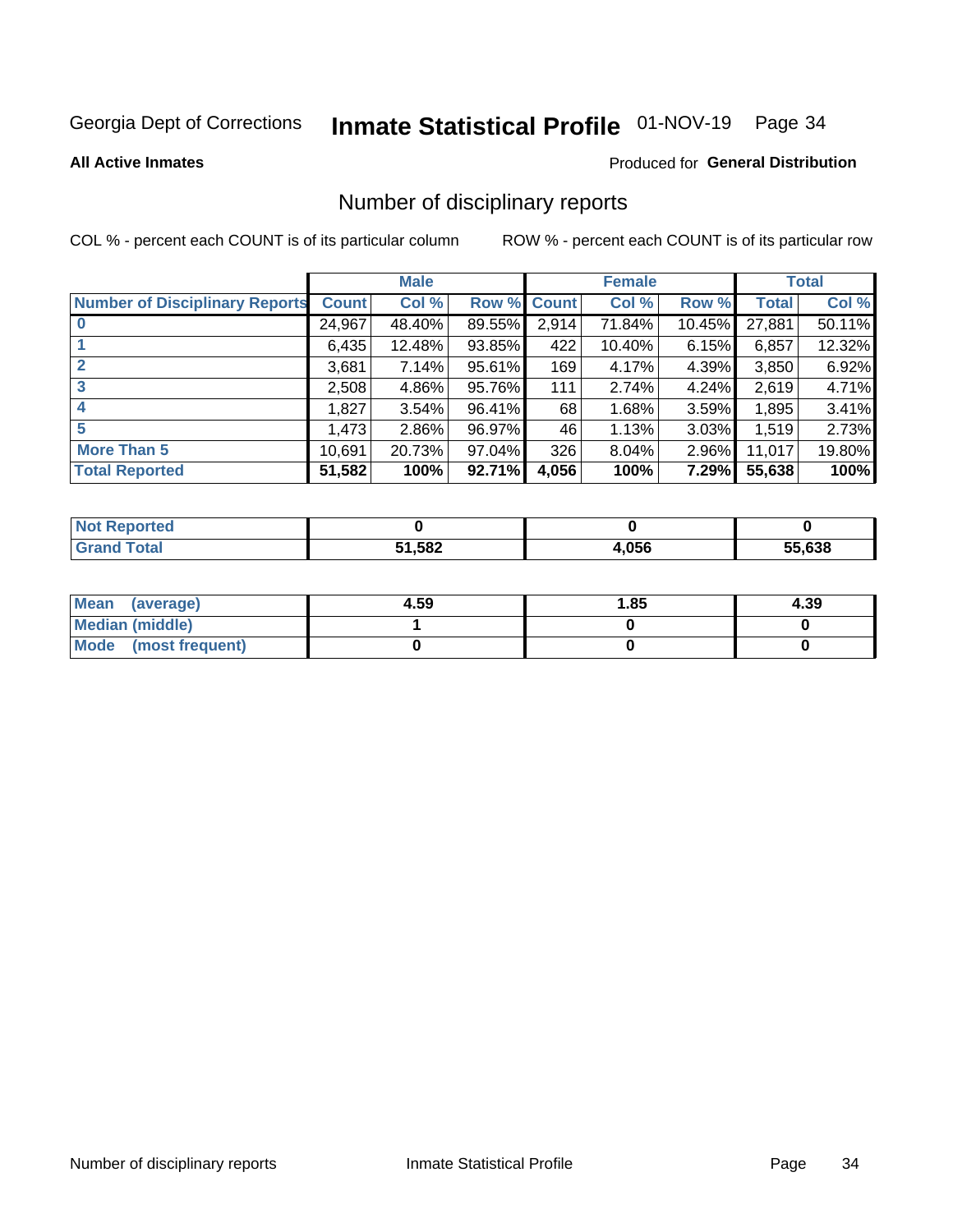# Inmate Statistical Profile 01-NOV-19 Page 35

#### **All Active Inmates**

#### **Produced for General Distribution**

# Number of transfers

COL % - percent each COUNT is of its particular column

|                            |         | <b>Male</b> |        |              | <b>Female</b> |          |              | <b>Total</b> |
|----------------------------|---------|-------------|--------|--------------|---------------|----------|--------------|--------------|
| <b>Number of Transfers</b> | Count l | Col %       | Row %  | <b>Count</b> | Col %         | Row %    | <b>Total</b> | Col %        |
|                            | 3,963   | 7.68%       | 81.13% | 922          | 22.73%        | 18.87%   | 4,885        | 8.78%        |
|                            | 16,633  | 32.25%      | 90.70% | 1,705        | 42.04%        | $9.30\%$ | 18,338       | 32.96%       |
| $\mathbf{2}$               | 7,957   | 15.43%      | 90.94% | 793          | 19.55%        | $9.06\%$ | 8,750        | 15.73%       |
| 3                          | 5,396   | 10.46%      | 95.45% | 257          | 6.34%         | 4.55%    | 5,653        | 10.16%       |
| 4                          | 3.661   | 7.10%       | 96.72% | 124          | 3.06%         | 3.28%    | 3,785        | 6.80%        |
| 5                          | 2,599   | 5.04%       | 97.12% | 77           | 1.90%         | 2.88%    | 2,676        | 4.81%        |
| <b>More Than 5</b>         | 11,373  | 22.05%      | 98.46% | 178          | 4.39%         | $1.54\%$ | 11,551       | 20.76%       |
| <b>Total Reported</b>      | 51,582  | 100%        | 92.71% | 4,056        | 100.0%        | 7.29%    | 55,638       | 100%         |

| <b>rted</b><br>NO |             |       |        |
|-------------------|-------------|-------|--------|
| <b>Total</b>      | 1,582<br>51 | 4,056 | 55.638 |

| Mean (average)       | 4.15 | 1.59 | 3.97 |
|----------------------|------|------|------|
| Median (middle)      |      |      |      |
| Mode (most frequent) |      |      |      |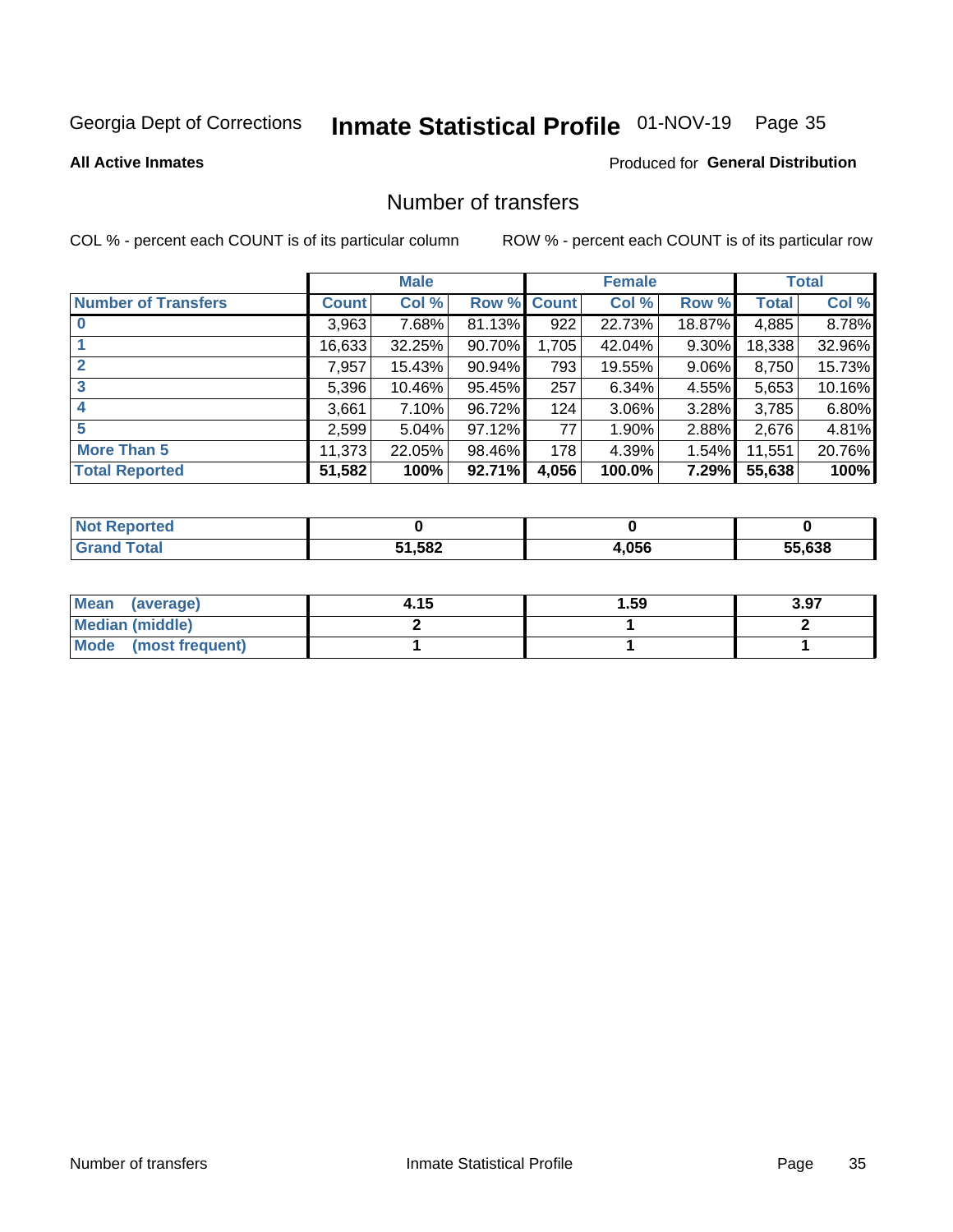# Inmate Statistical Profile 01-NOV-19 Page 36

**All Active Inmates** 

### **Produced for General Distribution**

# Number of escapes

COL % - percent each COUNT is of its particular column

|                          |              | <b>Male</b> |             |       | <b>Female</b> |       |        | <b>Total</b> |
|--------------------------|--------------|-------------|-------------|-------|---------------|-------|--------|--------------|
| <b>Number of Escapes</b> | <b>Count</b> | Col %       | Row % Count |       | Col %         | Row % | Total  | Col %        |
|                          | 51,010       | 98.89%      | 92.65%      | 4,044 | 99.70%        | 7.35% | 55,054 | 98.95%       |
|                          | 546          | 1.06%       | $97.85\%$   | 12    | $0.30\%$      | 2.15% | 558    | 1.00%        |
| 2                        | 23           | 0.04%       | 100.00%     |       |               |       | 23     | 0.04%        |
| 3                        | ⌒            | 0.01%       | 100.00%     |       |               |       | ⌒      | 0.01%        |
|                          |              | 0.01%       | 100.00%     |       |               |       |        | 0.01%        |
| <b>Total Reported</b>    | 51,582       | 100%        | $92.71\%$   | 4,056 | 100%          | 7.29% | 55,638 | 100.0%       |

| orten |        |       |        |
|-------|--------|-------|--------|
| Total | 51,582 | 056.ا | 55.638 |

| Mean (average)       |  | .0 <sup>1</sup> |
|----------------------|--|-----------------|
| Median (middle)      |  |                 |
| Mode (most frequent) |  |                 |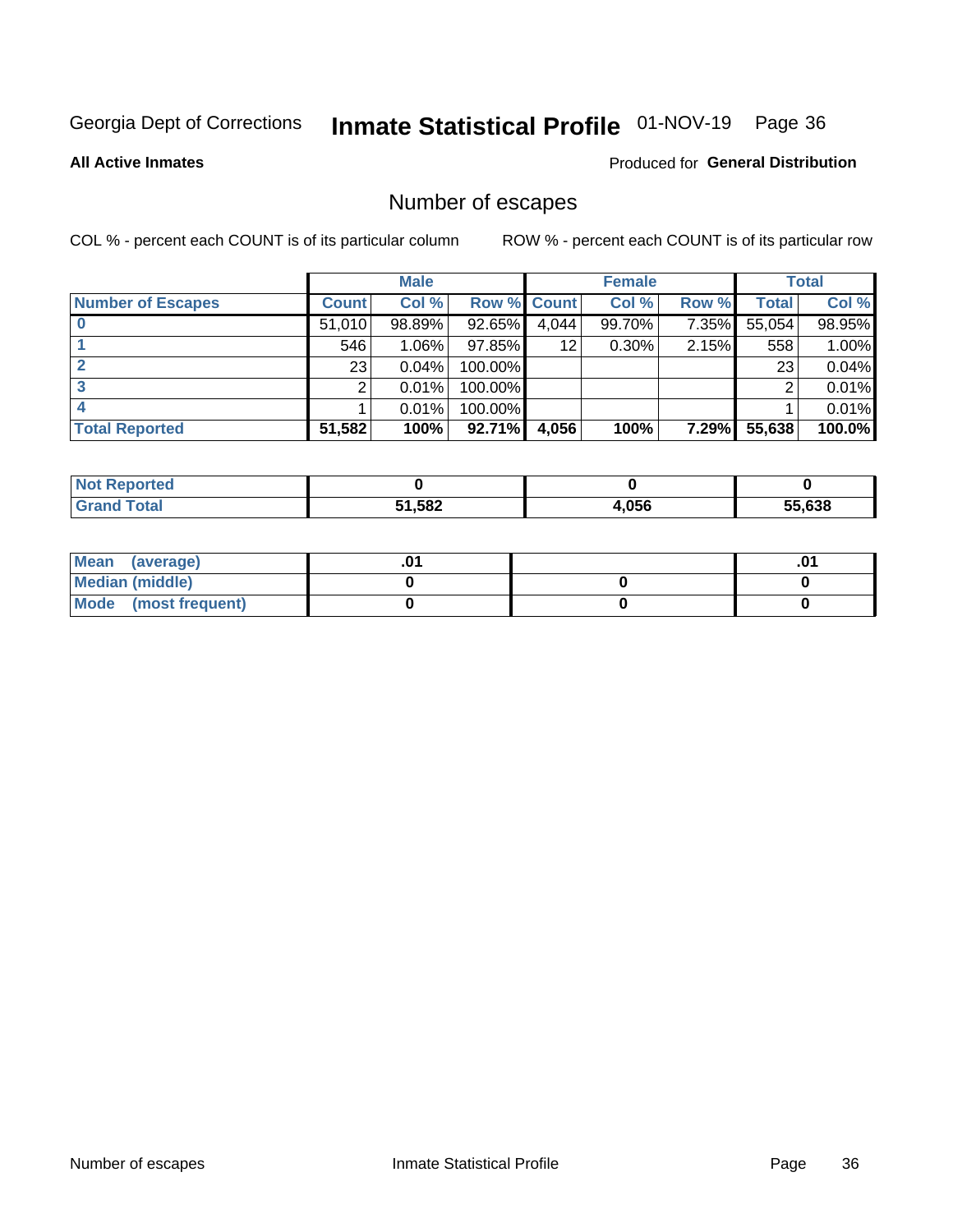# Inmate Statistical Profile 01-NOV-19 Page 37

**All Active Inmates** 

#### Produced for General Distribution

# Split sentences - Probation to follow

COL % - percent each COUNT is of its particular column

|                            |              | <b>Male</b> |                    |     | <b>Female</b> |          |        | <b>Total</b> |
|----------------------------|--------------|-------------|--------------------|-----|---------------|----------|--------|--------------|
| <b>Probation to follow</b> | <b>Count</b> | Col%        | <b>Row % Count</b> |     | Col %         | Row %    | Total  | Col %        |
| <b>Yes</b>                 | 39.004       | 75.62%      | $92.49\%$ 3.165    |     | 78.03%        | $7.51\%$ | 42,169 | 75.79%       |
| <b>No</b>                  | 12.578       | 24.38%      | 93.38%             | 891 | 21.97%        | $6.62\%$ | 13,469 | 24.21%       |
| <b>Total Reported</b>      | 51,582       | 100%        | $92.71\%$ 4,056    |     | 100%          | $7.29\%$ | 55,638 | 100%         |

|  |  | 51,582 | 4.056 | 55.638 |
|--|--|--------|-------|--------|
|--|--|--------|-------|--------|

| <b>Mode</b><br>reauent)<br>Yes<br>v.c<br>0٥<br>.<br>. .<br>$\sim$ |
|-------------------------------------------------------------------|
|-------------------------------------------------------------------|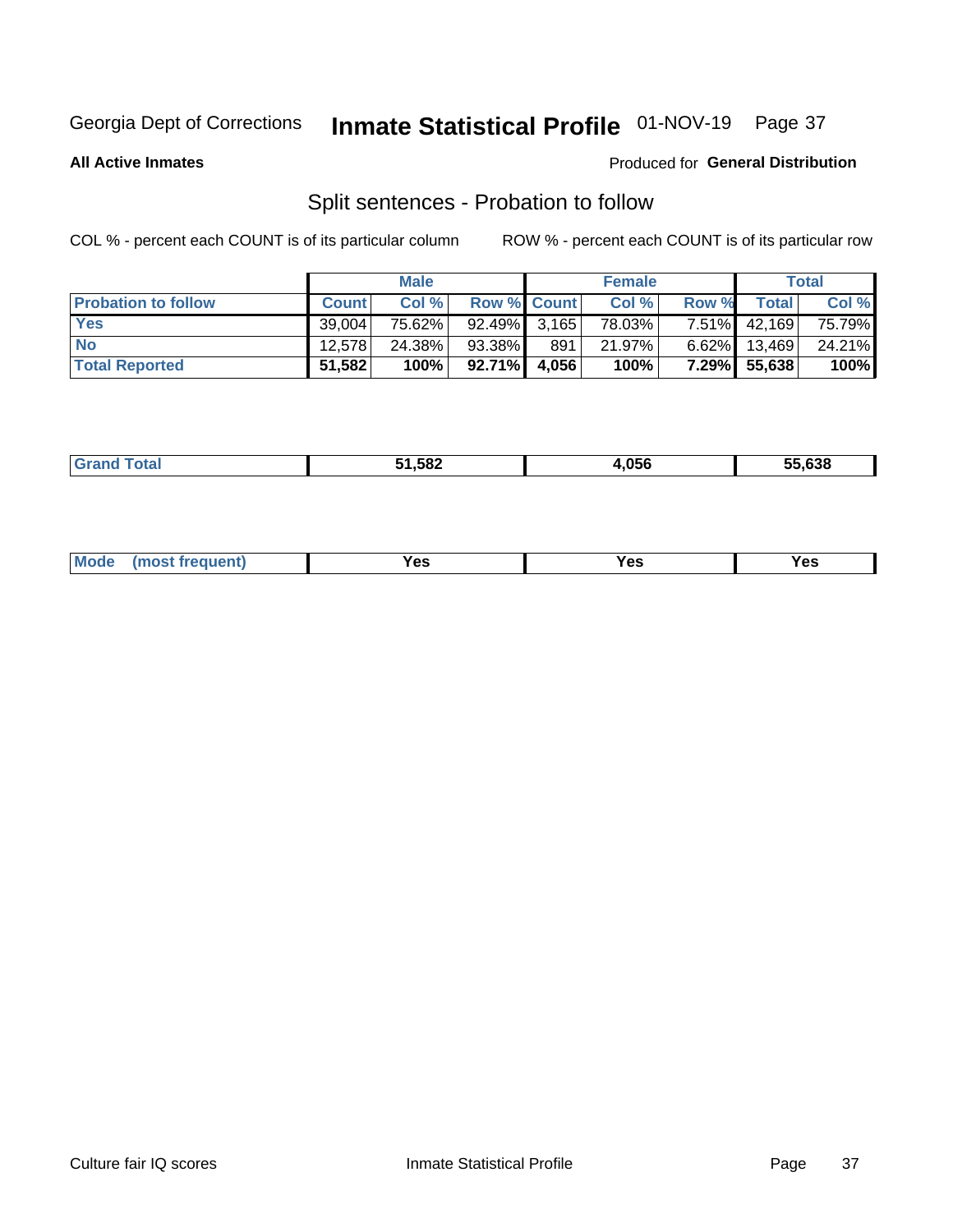# Inmate Statistical Profile 01-NOV-19 Page 38

**All Active Inmates** 

### Produced for General Distribution

# Probable future release type of still active inmates

COL % - percent each COUNT is of its particular column

|                                         |              | <b>Male</b> |                    |     | <b>Female</b> |          | <b>Total</b> |        |
|-----------------------------------------|--------------|-------------|--------------------|-----|---------------|----------|--------------|--------|
| <b>Probable Future Release Type</b>     | <b>Count</b> | Col %       | <b>Row % Count</b> |     | Col %         | Row %    | <b>Total</b> | Col %  |
| <b>Paroled with probation to follow</b> | 21,884       | 43.78%      | $91.20\%$ 2,111    |     | 53.43%        | 8.80%    | 23,995       | 44.49% |
| Paroled w/o probation to follow         | 5,878        | 11.76%      | 91.47%             | 548 | 13.87%        | 8.53%    | 6,426        | 11.91% |
| <b>Maxout with probation to follow</b>  | 14,539       | 29.09%      | 93.95%             | 937 | 23.72%        | 6.05%    | 15,476       | 28.69% |
| <b>Maxout w/o probation to follow</b>   | 2,001        | 4.00%       | 94.30%             | 121 | 3.06%         | 5.70%    | 2,122        | 3.93%  |
| Life, LWOP or death sentence            | 5,681        | 11.37%      | 96.04%             | 234 | 5.92%         | 3.96%    | 5,915        | 10.97% |
| <b>Total Reported</b>                   | 49,983       | 100%        | 92.67% 3,951       |     | 100%          | $7.33\%$ | 53,934       | 100%   |

| ased                  |        |       |        |
|-----------------------|--------|-------|--------|
| $f \wedge f \wedge f$ | 49,983 | 3.951 | 53,934 |

| <b>Mode (most frequent)</b> | <b>PAR with PROB follow</b> | <b>PAR with PROB follow</b> | <b>PAR with PROB</b> |
|-----------------------------|-----------------------------|-----------------------------|----------------------|
|                             |                             |                             | follow               |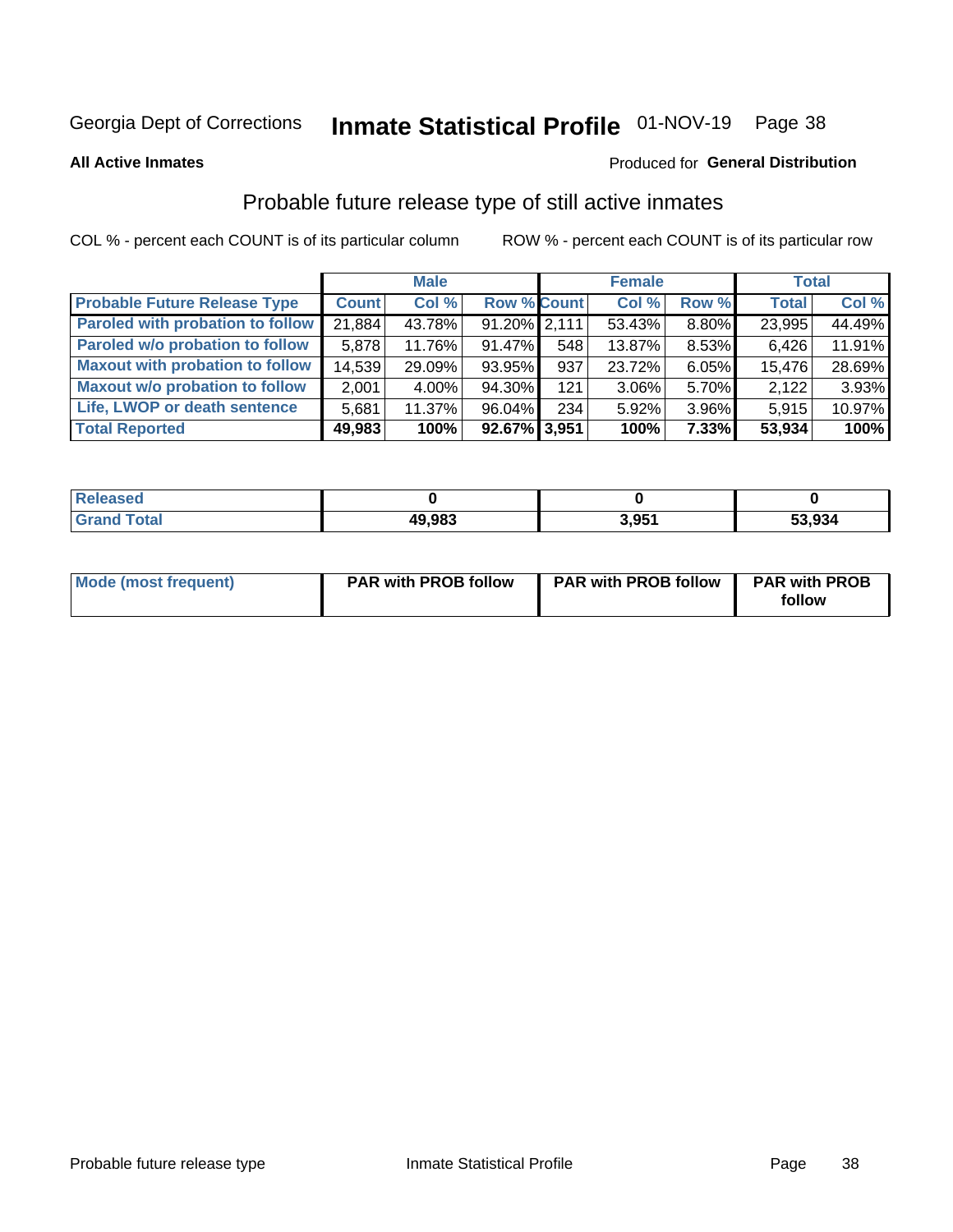## **All Active Inmates**

# **Produced for General Distribution**

# Time served in current (or last) institution

COL % - percent each COUNT is of its particular column

|                            |              | <b>Male</b> |        |              | <b>Female</b> |        |              | <b>Total</b> |
|----------------------------|--------------|-------------|--------|--------------|---------------|--------|--------------|--------------|
| <b>Time In Institution</b> | <b>Count</b> | Col %       | Row %  | <b>Count</b> | Col %         | Row %  | <b>Total</b> | Col %        |
| 0 to 3 months              | 13,793       | 26.74%      | 92.24% | 1,161        | 28.62%        | 7.76%  | 14,954       | 26.88%       |
| 3.01 to 6 months           | 6,994        | 13.56%      | 91.72% | 631          | 15.56%        | 8.28%  | 7,625        | 13.70%       |
| 6.01 to 9 months           | 5,882        | 11.40%      | 92.40% | 484          | 11.93%        | 7.60%  | 6,366        | 11.44%       |
| 9.01 to 12 months          | 3,610        | 7.00%       | 92.66% | 286          | 7.05%         | 7.34%  | 3,896        | 7.00%        |
| 12.01 to 18 months         | 5,680        | 11.01%      | 93.24% | 412          | 10.16%        | 6.76%  | 6,092        | 10.95%       |
| <b>18.01 to 24 months</b>  | 3,348        | 6.49%       | 93.36% | 238          | 5.87%         | 6.64%  | 3,586        | 6.45%        |
| $2.01$ to 3 years          | 4,164        | 8.07%       | 94.29% | 252          | 6.21%         | 5.71%  | 4,416        | 7.94%        |
| $3.01$ to 4 years          | 2,533        | 4.91%       | 94.94% | 135          | 3.33%         | 5.06%  | 2,668        | 4.80%        |
| 4.01 to 5 years            | 1,868        | 3.62%       | 94.92% | 100          | 2.47%         | 5.08%  | 1,968        | 3.54%        |
| 5.01 to 6 years            | 1,000        | 1.94%       | 93.81% | 66           | 1.63%         | 6.19%  | 1,066        | 1.92%        |
| 6.01 to 7 years            | 685          | 1.33%       | 91.58% | 63           | 1.55%         | 8.42%  | 748          | 1.34%        |
| 7.01 to 8 years            | 465          | 0.90%       | 91.90% | 41           | 1.01%         | 8.10%  | 506          | 0.91%        |
| 8.01 to 9 years            | 333          | 0.65%       | 81.02% | 78           | 1.92%         | 18.98% | 411          | 0.74%        |
| 9.01 to 10 years           | 228          | 0.44%       | 89.06% | 28           | 0.69%         | 10.94% | 256          | 0.46%        |
| Over 10 years              | 999          | 1.94%       | 92.50% | 81           | 2.00%         | 7.50%  | 1,080        | 1.94%        |
| <b>Total Reported</b>      | 51,582       | 100%        | 92.71% | 4,056        | 100%          | 7.29%  | 55,638       | 100.0%       |

| I NOT<br>meo |        |       |        |
|--------------|--------|-------|--------|
|              | 51,582 | 1,056 | 55.638 |

| <b>Mean</b><br>(average) | 25 months | 20 months | 24 months |  |
|--------------------------|-----------|-----------|-----------|--|
| Median (middle)          | 9 months  | 7 months  | 8 months  |  |
| Mode (most frequent)     | 0 months  | months    | l months  |  |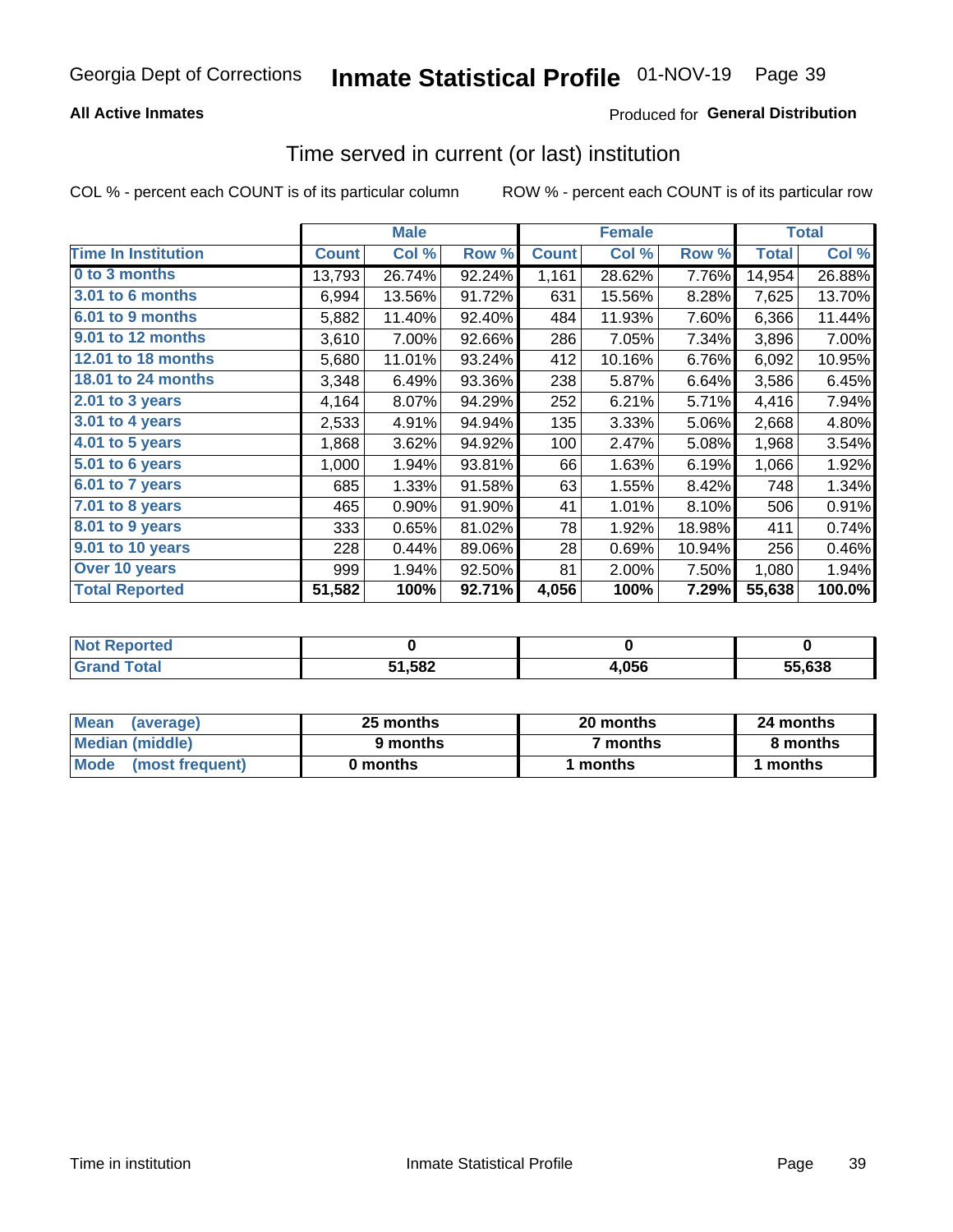#### Inmate Statistical Profile 01-NOV-19 Page 40

#### **All Active Inmates**

### Produced for General Distribution

# Highest grade level attained

COL % - percent each COUNT is of its particular column

|                              |                 | <b>Male</b> |         |                | <b>Female</b> |        |                 | <b>Total</b> |
|------------------------------|-----------------|-------------|---------|----------------|---------------|--------|-----------------|--------------|
| <b>Grade Level</b>           | <b>Count</b>    | Col %       | Row %   | <b>Count</b>   | Col%          | Row %  | <b>Total</b>    | Col %        |
| No school at all             | $\overline{13}$ | 0.04%       | 100.00% |                |               |        | $\overline{13}$ | 0.03%        |
| <b>Grade 1</b>               | 19              | 0.05%       | 100.00% |                |               |        | 19              | 0.05%        |
| <b>Grade 2</b>               | 28              | 0.08%       | 96.55%  | 1              | 0.04%         | 3.45%  | 29              | 0.08%        |
| Grade 3                      | 63              | 0.17%       | 98.44%  | $\mathbf{1}$   | 0.04%         | 1.56%  | 64              | 0.17%        |
| Grade 4                      | 72              | 0.20%       | 92.31%  | 6              | 0.26%         | 7.69%  | 78              | 0.20%        |
| Grade 5                      | 90              | 0.25%       | 94.74%  | $\overline{5}$ | 0.22%         | 5.26%  | 95              | 0.25%        |
| Grade 6                      | 324             | 0.90%       | 95.29%  | 16             | 0.70%         | 4.71%  | 340             | 0.88%        |
| <b>Grade 7</b>               | 642             | 1.78%       | 94.41%  | 38             | 1.66%         | 5.59%  | 680             | 1.77%        |
| Grade 8                      | 2,351           | 6.51%       | 94.23%  | 144            | 6.30%         | 5.77%  | 2,495           | 6.49%        |
| Grade 9                      | 4,510           | 12.48%      | 95.79%  | 198            | 8.67%         | 4.21%  | 4,708           | 12.25%       |
| Grade 10                     | 6,092           | 16.86%      | 95.92%  | 259            | 11.34%        | 4.08%  | 6,351           | 16.53%       |
| Grade 11                     | 6,025           | 16.67%      | 95.27%  | 299            | 13.09%        | 4.73%  | 6,324           | 16.46%       |
| <b>Grade 12 or GED</b>       | 12,561          | 34.76%      | 93.50%  | 873            | 38.22%        | 6.50%  | 13,434          | 34.97%       |
| <b>Some tech school</b>      | 248             | 0.69%       | 84.64%  | 45             | 1.97%         | 15.36% | 293             | 0.76%        |
| <b>Completed tech school</b> | 255             | 0.71%       | 81.73%  | 57             | 2.50%         | 18.27% | 312             | 0.81%        |
| College, 1 year              | 974             | 2.70%       | 91.20%  | 94             | 4.12%         | 8.80%  | 1,068           | 2.78%        |
| College, 2 year              | 1,107           | 3.06%       | 87.93%  | 152            | 6.65%         | 12.07% | 1,259           | 3.28%        |
| College, 3 year              | 294             | 0.81%       | 88.82%  | 37             | 1.62%         | 11.18% | 331             | 0.86%        |
| <b>Bachelor's degree</b>     | 378             | 1.05%       | 89.15%  | 46             | 2.01%         | 10.85% | 424             | 1.10%        |
| <b>Master's degree</b>       | 60              | 0.17%       | 86.96%  | 9              | 0.39%         | 13.04% | 69              | 0.18%        |
| Ph.D. degree                 | 8               | 0.02%       | 80.00%  | $\overline{c}$ | 0.09%         | 20.00% | 10              | 0.03%        |
| Law degree                   | 14              | 0.04%       | 93.33%  | $\mathbf{1}$   | 0.04%         | 6.67%  | 15              | 0.04%        |
| <b>Some medical school</b>   | $\overline{2}$  | 0.01%       | 66.67%  | $\mathbf 1$    | 0.04%         | 33.33% | 3               | 0.01%        |
| <b>Medical degree</b>        | 6               | 0.02%       | 100.00% |                |               |        | 6               | 0.02%        |
|                              | 1               | 0.01%       | 100.00% |                |               |        | $\mathbf{1}$    | 0.01%        |
| <b>Total Reported</b>        | 36,137          | 100%        | 94.06%  | 2,284          | 100%          | 5.94%  | 38,421          | 100.0%       |

| .445   | フフウ   | 7.247<br>.<br>--- |
|--------|-------|-------------------|
| 51,582 | 4.056 | EF COO            |

| Mean<br>(average)    | 10.84           | 11.37           | 10.88           |  |
|----------------------|-----------------|-----------------|-----------------|--|
| Median (middle)      | Grade 11        | Grade 12 or GED | Grade 11        |  |
| Mode (most frequent) | Grade 12 or GED | Grade 12 or GED | Grade 12 or GED |  |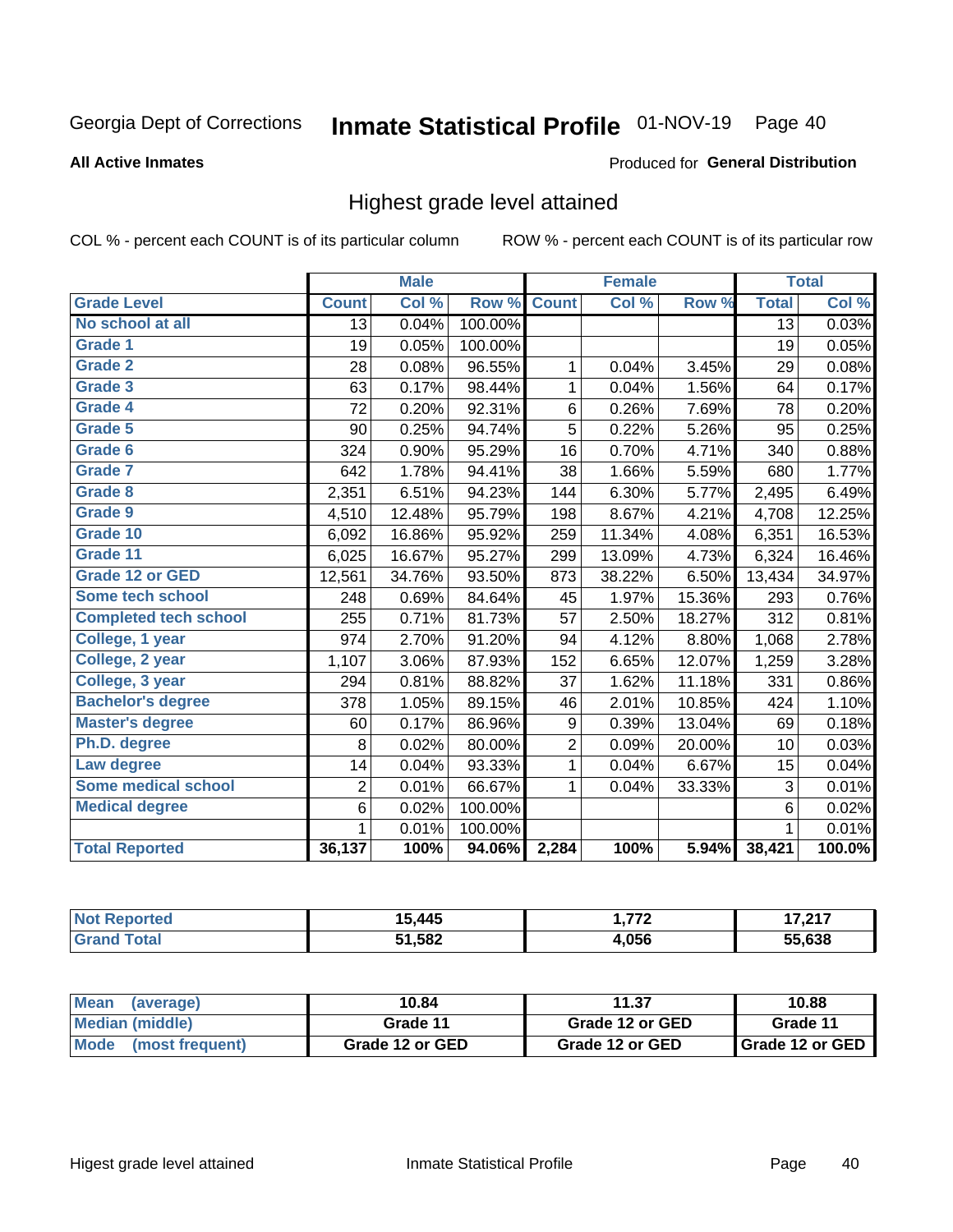# Inmate Statistical Profile 01-NOV-19 Page 41

#### **All Active Inmates**

## **Produced for General Distribution**

# Culture fair IQ scores

COL % - percent each COUNT is of its particular column

|                       |              | <b>Male</b> |             |       | <b>Female</b> |        |              | <b>Total</b> |
|-----------------------|--------------|-------------|-------------|-------|---------------|--------|--------------|--------------|
| <b>IQ Scores</b>      | <b>Count</b> | Col %       | Row % Count |       | Col %         | Row %  | <b>Total</b> | Col %        |
| $60 - 69$             | 962          | 2.33%       | 92.95%      | 73    | 2.05%         | 7.05%  | 1,035        | 2.31%        |
| $70 - 79$             | 2,770        | 6.72%       | 91.75%      | 249   | 7.01%         | 8.25%  | 3,019        | 6.74%        |
| $80 - 89$             | 6,001        | 14.55%      | 87.72%      | 840   | 23.64%        | 12.28% | 6,841        | 15.27%       |
| $90 - 99$             | 11,321       | 27.45%      | 89.22%      | 1,368 | 38.50%        | 10.78% | 12,689       | 28.32%       |
| $100 - 109$           | 11,517       | 27.92%      | 95.01%      | 605   | 17.03%        | 4.99%  | 12,122       | 27.06%       |
| $110 - 119$           | 7,145        | 17.32%      | 96.78%      | 238   | 6.70%         | 3.22%  | 7,383        | 16.48%       |
| $120 - 129$           | ,468         | 3.56%       | 92.62%      | 117   | 3.29%         | 7.38%  | 1,585        | 3.54%        |
| $130 - 139$           | 58           | 0.14%       | 56.86%      | 44    | 1.24%         | 43.14% | 102          | 0.23%        |
| 140 & Up              | 3            | 0.01%       | 13.64%      | 19    | 0.53%         | 86.36% | 22           | 0.05%        |
| <b>Total Reported</b> | 41,245       | 100%        | 92.07%      | 3,553 | 100%          | 7.93%  | 44,798       | 100%         |

| <b>Not Reported</b>         | 9,621  | 342   | 9,963  |
|-----------------------------|--------|-------|--------|
| <b>Not Valid (under 60)</b> | 716    | 161   | 877    |
| <b>Grand Total</b>          | 51,582 | 4,056 | 55,638 |

| <b>Mean</b><br>(average)       | 98  | 96 | 98 |
|--------------------------------|-----|----|----|
| Median (middle)                | 99  | 94 | 99 |
| <b>Mode</b><br>(most frequent) | 101 | 92 | 99 |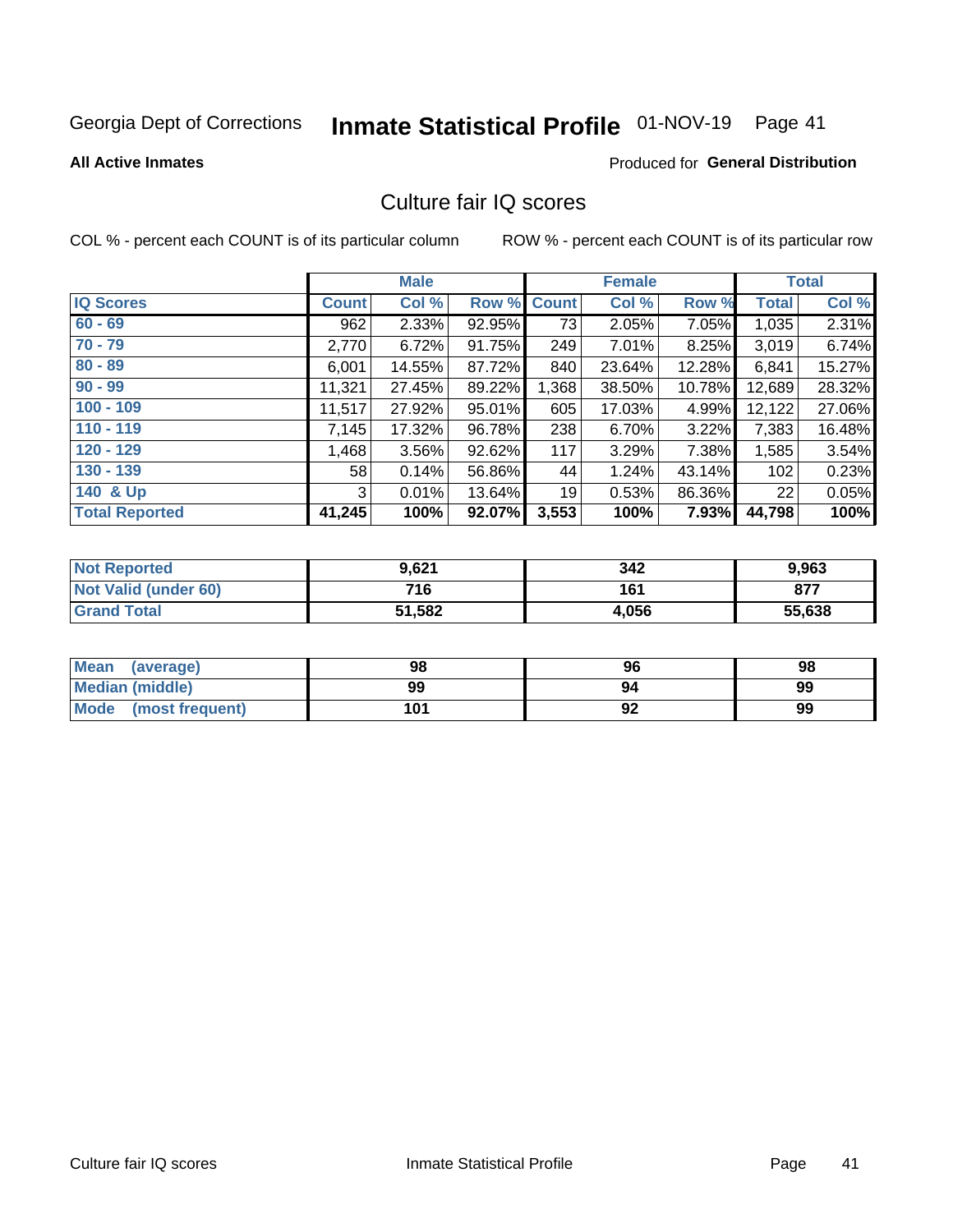# Inmate Statistical Profile 01-NOV-19 Page 42

### **All Active Inmates**

### Produced for General Distribution

# Wide Range Achievement Test (WRAT) reading score

COL % - percent each COUNT is of its particular column

|                           |              | <b>Male</b> |        |              | <b>Female</b> |        |              | <b>Total</b> |
|---------------------------|--------------|-------------|--------|--------------|---------------|--------|--------------|--------------|
| <b>WRAT Reading Score</b> | <b>Count</b> | Col %       | Row %  | <b>Count</b> | Col %         | Row %  | <b>Total</b> | Col %        |
| 0.1 to 0.9                | 881          | 1.92%       | 99.44% | 5            | 0.13%         | 0.56%  | 886          | 1.79%        |
| 1.0 to 1.9                | 894          | 1.95%       | 98.24% | 16           | 0.43%         | 1.76%  | 910          | 1.84%        |
| 2.0 to 2.9                | 1,566        | 3.42%       | 97.51% | 40           | 1.08%         | 2.49%  | 1,606        | 3.24%        |
| 3.0 to 3.9                | 3,218        | 7.03%       | 96.52% | 116          | 3.12%         | 3.48%  | 3,334        | 6.73%        |
| 4.0 to 4.9                | 3,876        | 8.46%       | 94.79% | 213          | 5.74%         | 5.21%  | 4,089        | 8.26%        |
| 5.0 to 5.9                | 3,750        | 8.19%       | 95.25% | 187          | 5.04%         | 4.75%  | 3,937        | 7.95%        |
| 6.0 to 6.9                | 4,096        | 8.94%       | 94.36% | 245          | 6.60%         | 5.64%  | 4,341        | 8.77%        |
| 7.0 to 7.9                | 1,989        | 4.34%       | 95.17% | 101          | 2.72%         | 4.83%  | 2,090        | 4.22%        |
| 8.0 to 8.9                | 3,635        | 7.94%       | 94.10% | 228          | 6.14%         | 5.90%  | 3,863        | 7.80%        |
| 9.0 to 9.9                | 1,902        | 4.15%       | 93.69% | 128          | 3.45%         | 6.31%  | 2,030        | 4.10%        |
| 10.0 to 10.9              | 2,959        | 6.46%       | 92.15% | 252          | 6.79%         | 7.85%  | 3,211        | 6.48%        |
| 11.0 to 11.9              | 3,692        | 8.06%       | 89.87% | 416          | 11.20%        | 10.13% | 4,108        | 8.30%        |
| 12.0 to 12.9              | 12,807       | 27.96%      | 88.31% | 1,695        | 45.65%        | 11.69% | 14,502       | 29.29%       |
| 13                        | 539          | 1.18%       | 88.36% | 71           | 1.91%         | 11.64% | 610          | 1.23%        |
| <b>Total Reported</b>     | 45,804       | 100%        | 92.50% | 3,713        | 100%          | 7.50%  | 49,517       | 100%         |

| NO.             | <b>E 770</b> | 343  | <b>C</b> 191 |
|-----------------|--------------|------|--------------|
| <b>ceported</b> | 70           |      | $\mathbf{L}$ |
| <b>otal</b>     | 51,582       | .056 | 55.638       |

| <b>Mean</b><br>(average)       | 8.48 | 10.25 | 8.61 |
|--------------------------------|------|-------|------|
| Median (middle)                | 8.8  | 11.9  | 8.9  |
| <b>Mode</b><br>(most frequent) | 12.9 | 12.9  | 12.9 |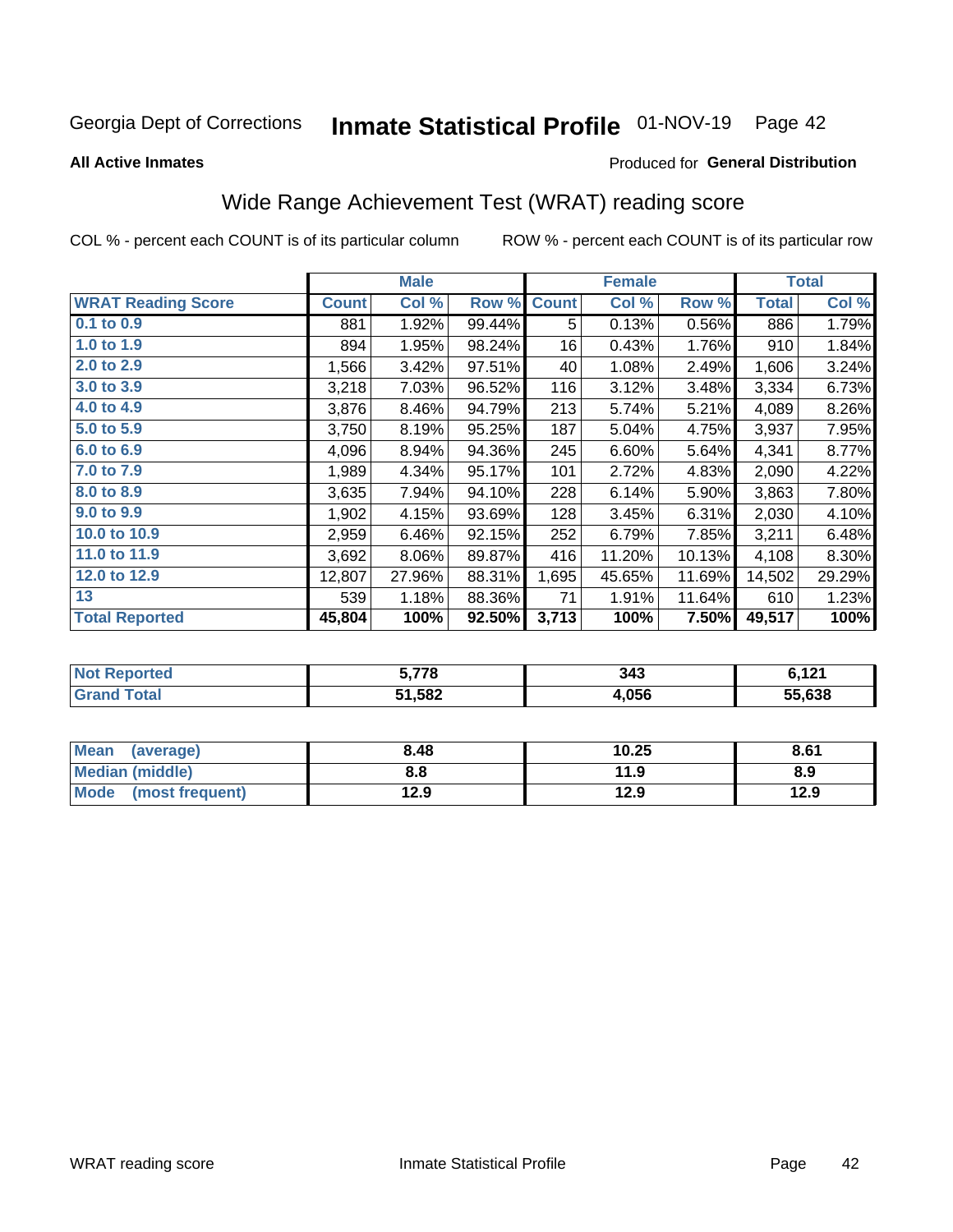# Inmate Statistical Profile 01-NOV-19 Page 43

**All Active Inmates** 

### Produced for General Distribution

# Wide Range Achievement Test (WRAT) math score

COL % - percent each COUNT is of its particular column

|                              |              | <b>Male</b> |        |              | <b>Female</b> |        |              | <b>Total</b> |
|------------------------------|--------------|-------------|--------|--------------|---------------|--------|--------------|--------------|
| <b>WRAT Mathematic Score</b> | <b>Count</b> | Col %       | Row %  | <b>Count</b> | Col %         | Row %  | <b>Total</b> | Col %        |
| $0.1$ to $0.9$               | 267          | 0.58%       | 99.63% | 1            | 0.03%         | 0.37%  | 268          | 0.54%        |
| 1.0 to 1.9                   | 439          | 0.96%       | 98.21% | 8            | 0.22%         | 1.79%  | 447          | 0.90%        |
| 2.0 to 2.9                   | 1,153        | 2.52%       | 96.57% | 41           | 1.10%         | 3.43%  | 1,194        | 2.41%        |
| 3.0 to 3.9                   | 2,837        | 6.19%       | 96.46% | 104          | 2.80%         | 3.54%  | 2,941        | 5.94%        |
| 4.0 to 4.9                   | 5,873        | 12.82%      | 93.46% | 411          | 11.06%        | 6.54%  | 6,284        | 12.69%       |
| 5.0 to 5.9                   | 7,320        | 15.98%      | 91.79% | 655          | 17.62%        | 8.21%  | 7,975        | 16.10%       |
| 6.0 to 6.9                   | 8,701        | 19.00%      | 91.41% | 818          | 22.01%        | 8.59%  | 9,519        | 19.22%       |
| 7.0 to 7.9                   | 3,667        | 8.01%       | 93.02% | 275          | 7.40%         | 6.98%  | 3,942        | 7.96%        |
| 8.0 to 8.9                   | 4,381        | 9.57%       | 90.29% | 471          | 12.67%        | 9.71%  | 4,852        | 9.80%        |
| 9.0 to 9.9                   | 2,630        | 5.74%       | 92.77% | 205          | 5.52%         | 7.23%  | 2,835        | 5.73%        |
| 10.0 to 10.9                 | 881          | 1.92%       | 98.33% | 15           | 0.40%         | 1.67%  | 896          | 1.81%        |
| 11.0 to 11.9                 | 1,412        | 3.08%       | 90.17% | 154          | 4.14%         | 9.83%  | 1,566        | 3.16%        |
| 12.0 to 12.9                 | 6,176        | 13.48%      | 91.95% | 541          | 14.55%        | 8.05%  | 6,717        | 13.56%       |
| 13                           | 65           | 0.14%       | 78.31% | 18           | 0.48%         | 21.69% | 83           | 0.17%        |
| <b>Total Reported</b>        | 45,802       | 100%        | 92.49% | 3,717        | 100%          | 7.51%  | 49,519       | 100%         |

| <b>orted</b><br><b>NOT</b><br>₹ем | 5,780  | 339   | 2 44 C<br>I I J |
|-----------------------------------|--------|-------|-----------------|
| <b>Total</b><br>'Grand            | 51,582 | 4,056 | 55.638          |

| <b>Mean</b><br>(average) | 7.19 | 7.58 | 7.00<br>1.ZZ |
|--------------------------|------|------|--------------|
| <b>Median (middle)</b>   | כ.ס  | 6.9  | 0.J          |
| Mode<br>(most frequent)  | l2.9 | 12.9 | 12.9         |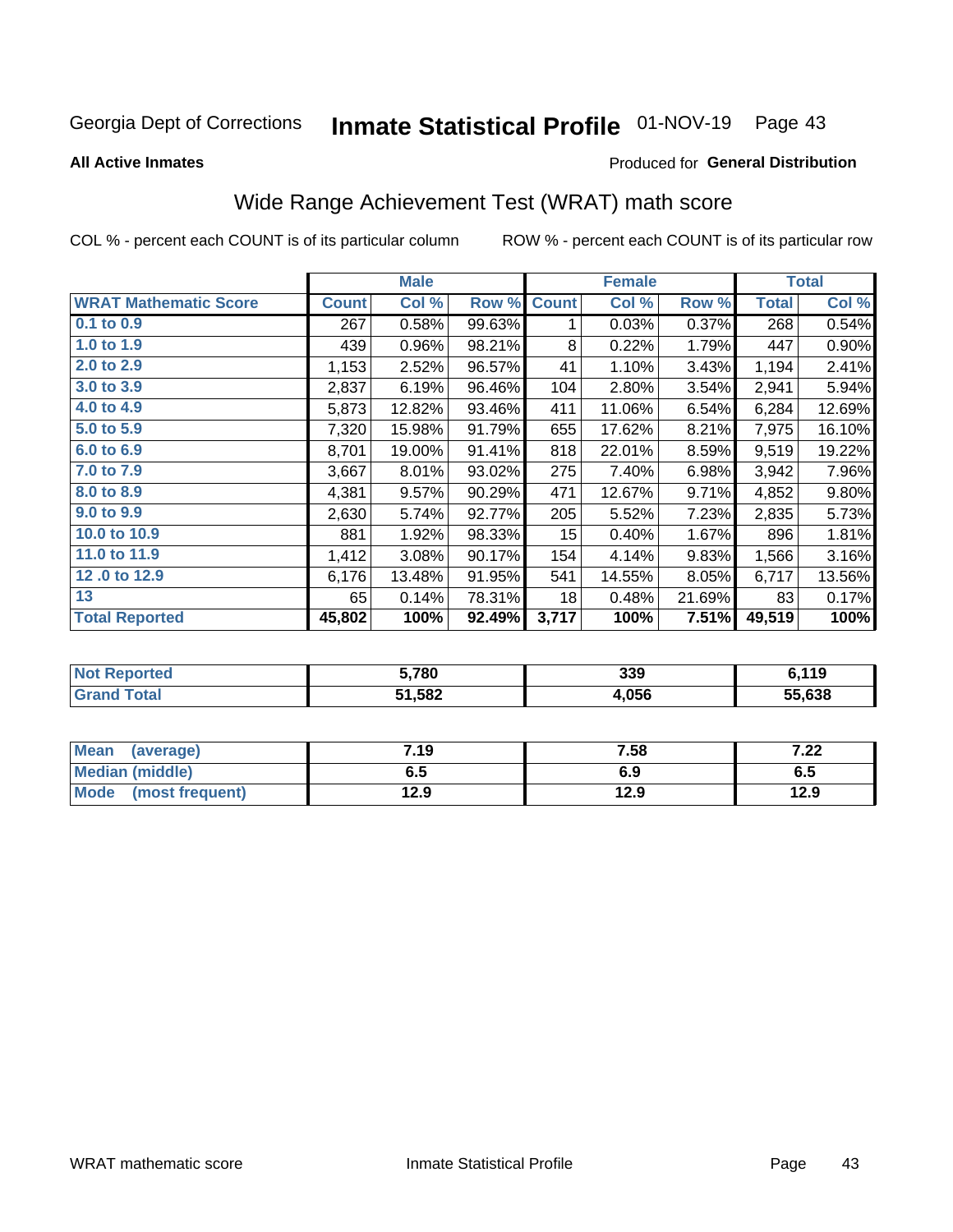#### **Inmate Statistical Profile 01-NOV-19** Page 44

**Produced for General Distribution** 

#### **All Active Inmates**

# Wide Range Achievement Test (WRAT) spelling score

COL % - percent each COUNT is of its particular column

|                            |              | <b>Male</b> |        |              | <b>Female</b> |          |              | <b>Total</b> |
|----------------------------|--------------|-------------|--------|--------------|---------------|----------|--------------|--------------|
| <b>WRAT Spelling Score</b> | <b>Count</b> | Col %       | Row %  | <b>Count</b> | Col %         | Row %    | <b>Total</b> | Col %        |
| $0.1$ to $0.9$             | 953          | 2.08%       | 99.48% | 5            | 0.13%         | 0.52%    | 958          | 1.93%        |
| 1.0 to 1.9                 | 1,237        | 2.70%       | 98.80% | 15           | 0.40%         | 1.20%    | 1,252        | 2.53%        |
| 2.0 to 2.9                 | 2,405        | 5.25%       | 98.20% | 44           | 1.18%         | 1.80%    | 2,449        | 4.94%        |
| 3.0 to 3.9                 | 3,594        | 7.84%       | 98.04% | 72           | 1.94%         | 1.96%    | 3,666        | 7.40%        |
| 4.0 to 4.9                 | 3,116        | 6.80%       | 96.83% | 102          | 2.74%         | 3.17%    | 3,218        | 6.50%        |
| 5.0 to 5.9                 | 4,366        | 9.53%       | 94.89% | 235          | 6.32%         | 5.11%    | 4,601        | 9.29%        |
| 6.0 to 6.9                 | 4,210        | 9.19%       | 94.76% | 233          | 6.27%         | 5.24%    | 4,443        | 8.97%        |
| 7.0 to 7.9                 | 3,993        | 8.72%       | 93.73% | 267          | 7.18%         | 6.27%    | 4,260        | 8.60%        |
| 8.0 to 8.9                 | 3,960        | 8.64%       | 93.13% | 292          | 7.86%         | 6.87%    | 4,252        | 8.58%        |
| 9.0 to 9.9                 | 2,185        | 4.77%       | 92.35% | 181          | 4.87%         | 7.65%    | 2,366        | 4.78%        |
| 10.0 to 10.9               | 2,211        | 4.83%       | 92.59% | 177          | 4.76%         | 7.41%    | 2,388        | 4.82%        |
| 11.0 to 11.9               | 3,213        | 7.01%       | 89.08% | 394          | 10.60%        | 10.92%   | 3,607        | 7.28%        |
| 12.0 to 12.9               | 10,119       | 22.09%      | 85.91% | 1,660        | 44.66%        | 14.09%   | 11,779       | 23.78%       |
| 13                         | 252          | 0.55%       | 86.30% | 40           | 1.08%         | 13.70%   | 292          | 0.59%        |
| <b>Total Reported</b>      | 45,814       | 100%        | 92.50% | 3,717        | 100%          | $7.50\%$ | 49,531       | 100%         |

| тес.<br>NO | 5,768  | 339   | ,107   |
|------------|--------|-------|--------|
|            | 51,582 | .056، | 55.638 |

| <b>Mean</b><br>(average) | 7.88 | 10.20 | 8.06 |
|--------------------------|------|-------|------|
| <b>Median (middle)</b>   | . .  | 11.6  | ه. ، |
| Mode<br>(most frequent)  | 12.9 | 12.9  | 12.9 |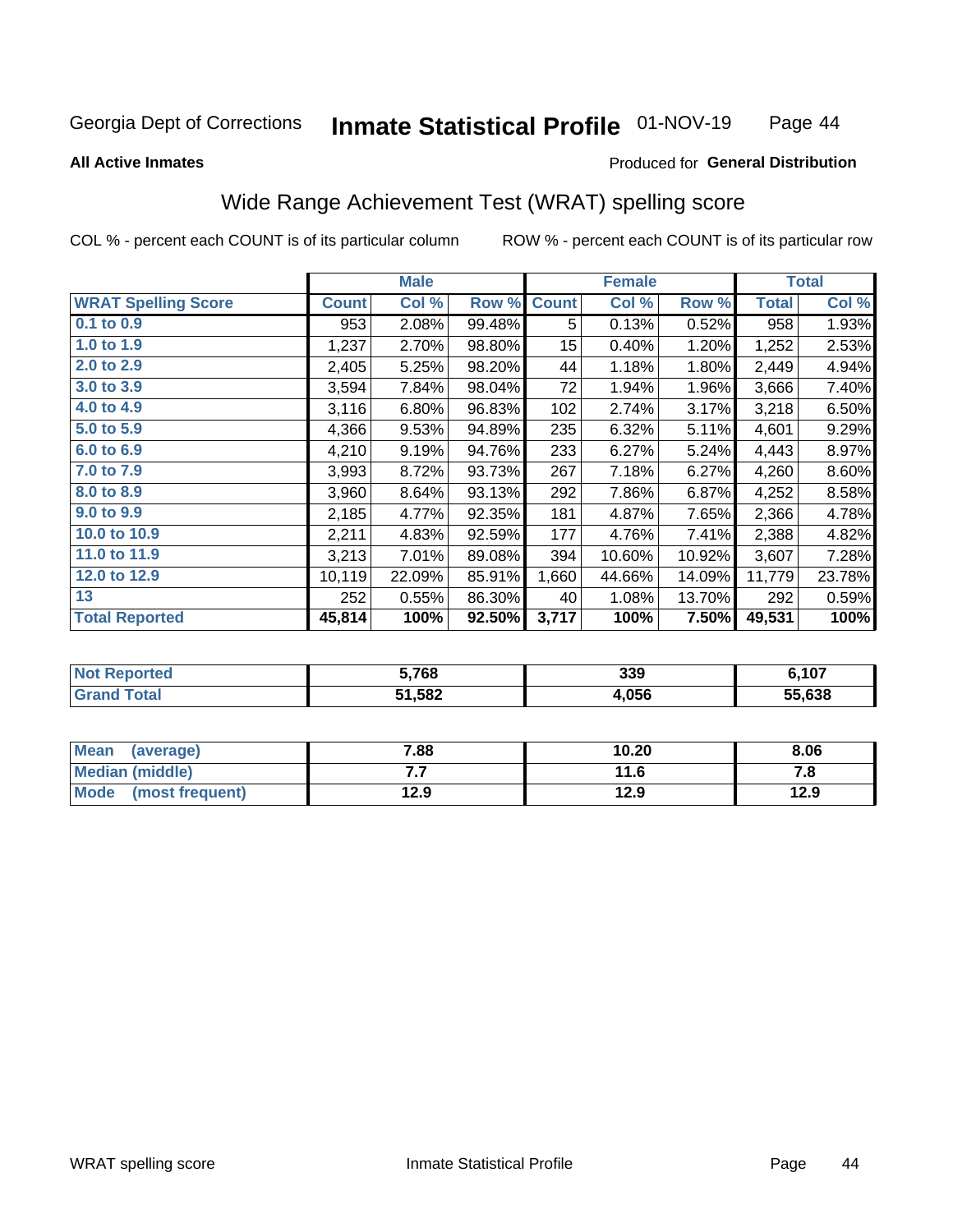# Inmate Statistical Profile 01-NOV-19 Page 45

#### **All Active Inmates**

## **Produced for General Distribution**

# Current / last mental health treatment level

COL % - percent each COUNT is of its particular column

|                                    |                 | <b>Male</b> |         |              | <b>Female</b> |        |              | <b>Total</b> |
|------------------------------------|-----------------|-------------|---------|--------------|---------------|--------|--------------|--------------|
| <b>Mental Health Treatment Lev</b> | <b>Count</b>    | Col %       | Row %   | <b>Count</b> | Col %         | Row %  | <b>Total</b> | Col %        |
| 1 No problem at current time       | 8,491           | 48.66%      | 92.38%  | 700          | 22.25%        | 7.62%  | 9,191        | 44.63%       |
| 2 Receiving outpatient             | 7,182           | 41.16%      | 74.99%  | 2,395        | 76.13%        | 25.01% | 9,577        | 46.50%       |
| <b>Treatment</b>                   |                 |             |         |              |               |        |              |              |
| 3 Inpatient, moderate              | 1,416           | 8.12%       | 97.32%  | 39           | 1.24%         | 2.68%  | 1,455        | 7.06%        |
| Treatment                          |                 |             |         |              |               |        |              |              |
| 4 Inpatient, intensive             | 340             | 1.95%       | 96.59%  | 12           | 0.38%         | 3.41%  | 352          | 1.71%        |
| <b>Treatment</b>                   |                 |             |         |              |               |        |              |              |
| 5 Undergoing crisis                | 19 <sub>1</sub> | 0.11%       | 100.00% |              |               |        | 19           | 0.09%        |
| <b>stabilization</b>               |                 |             |         |              |               |        |              |              |
| <b>6 Hospital for criminally</b>   |                 | 0.01%       | 100.00% |              |               |        |              | 0.01%        |
| <b>Tinsane</b>                     |                 |             |         |              |               |        |              |              |
| <b>Total Evaluated</b>             | 17,449          | 100%        | 84.72%  | 3,146        | 100%          | 15.28% | 20,595       | 100%         |

| Never had MH evaluation | 34,133 | 910   | 35,043 |
|-------------------------|--------|-------|--------|
| <b>Grand Total</b>      | 51,582 | 4,056 | 55,638 |

| <b>Median (middle)</b>         | <b>Receiving outpatient</b><br>treatment | <b>Receiving outpatient</b><br>treatment | <b>Receiving</b><br>outpatient<br>treatment |  |  |
|--------------------------------|------------------------------------------|------------------------------------------|---------------------------------------------|--|--|
| <b>Mode</b><br>(most frequent) | No problem at current time               | <b>Receiving outpatient</b><br>treatment | Receiving<br>outpatient<br>treatment        |  |  |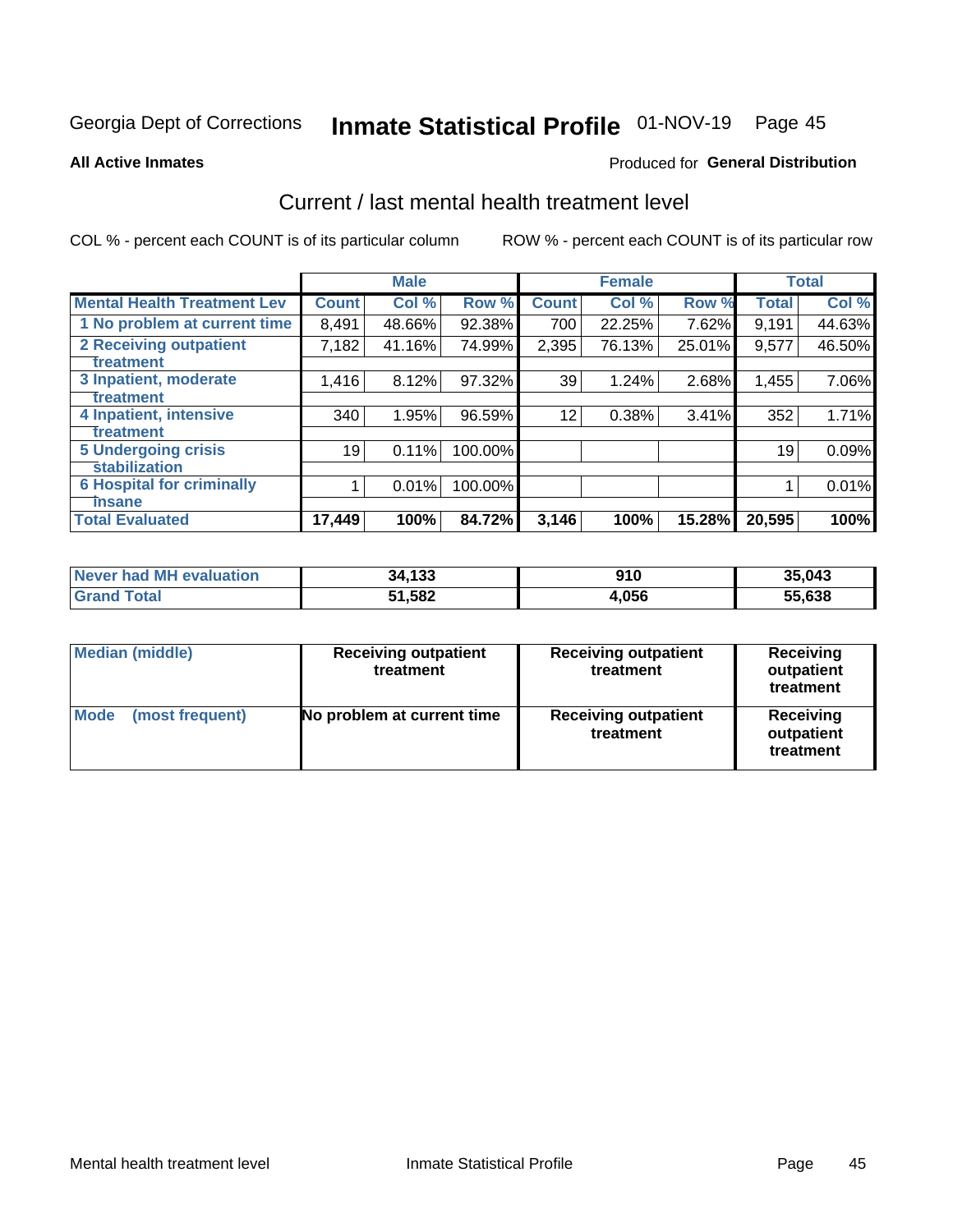## **All Active Inmates**

# Produced for General Distribution

# PULHESDWIT medical scale - 'P' overall condition ('P'hysical)

COL % - percent each COUNT is of its particular column

|                                  |              | <b>Male</b> |        |                 | <b>Female</b> |        |              | <b>Total</b> |
|----------------------------------|--------------|-------------|--------|-----------------|---------------|--------|--------------|--------------|
| <b>P' Overall Condition</b>      | <b>Count</b> | Col %       | Row %  | <b>Count</b>    | Col %         | Row %  | <b>Total</b> | Col %        |
| 1 No medical illness             | 34,954       | 74.57%      | 93.82% | 2,301           | 62.24%        | 6.18%  | 37,255       | 73.67%       |
| 2 Well-controlled chronic        | 10,891       | 23.23%      | 89.43% | 1,287           | 34.81%        | 10.57% | 12,178       | 24.08%       |
| <b>lillness</b>                  |              |             |        |                 |               |        |              |              |
| 3 Poorly-controlled chronic      | 948          | 2.02%       | 91.86% | 84              | 2.27%         | 8.14%  | 1,032        | 2.04%        |
| <b>illness</b>                   |              |             |        |                 |               |        |              |              |
| 4 Significant problems requiring | 74           | 0.16%       | 82.22% | 16 <sub>1</sub> | 0.43%         | 17.78% | 90           | 0.18%        |
| special housing                  |              |             |        |                 |               |        |              |              |
| 5 Terminal illness, $< 6$ months | 6            | 0.01%       | 85.71% |                 | 0.03%         | 14.29% |              | 0.01%        |
| to live                          |              |             |        |                 |               |        |              |              |
| 6 Inmate is pregnant             |              | 0.01%       | 11.11% | 8               | 0.22%         | 88.89% | 9            | 0.02%        |
| <b>Total Reported</b>            | 46,874       | 100%        | 92.69% | 3,697           | 100%          | 7.31%  | 50,571       | 100%         |

| нас | ,708 | 359  | 5,067  |
|-----|------|------|--------|
|     | 582  | .056 | 55.638 |

| Mode<br>(most frequent) |  | <sup>1</sup> No medical illness | 1 No medical illness | 1 No medical<br>illness |
|-------------------------|--|---------------------------------|----------------------|-------------------------|
|-------------------------|--|---------------------------------|----------------------|-------------------------|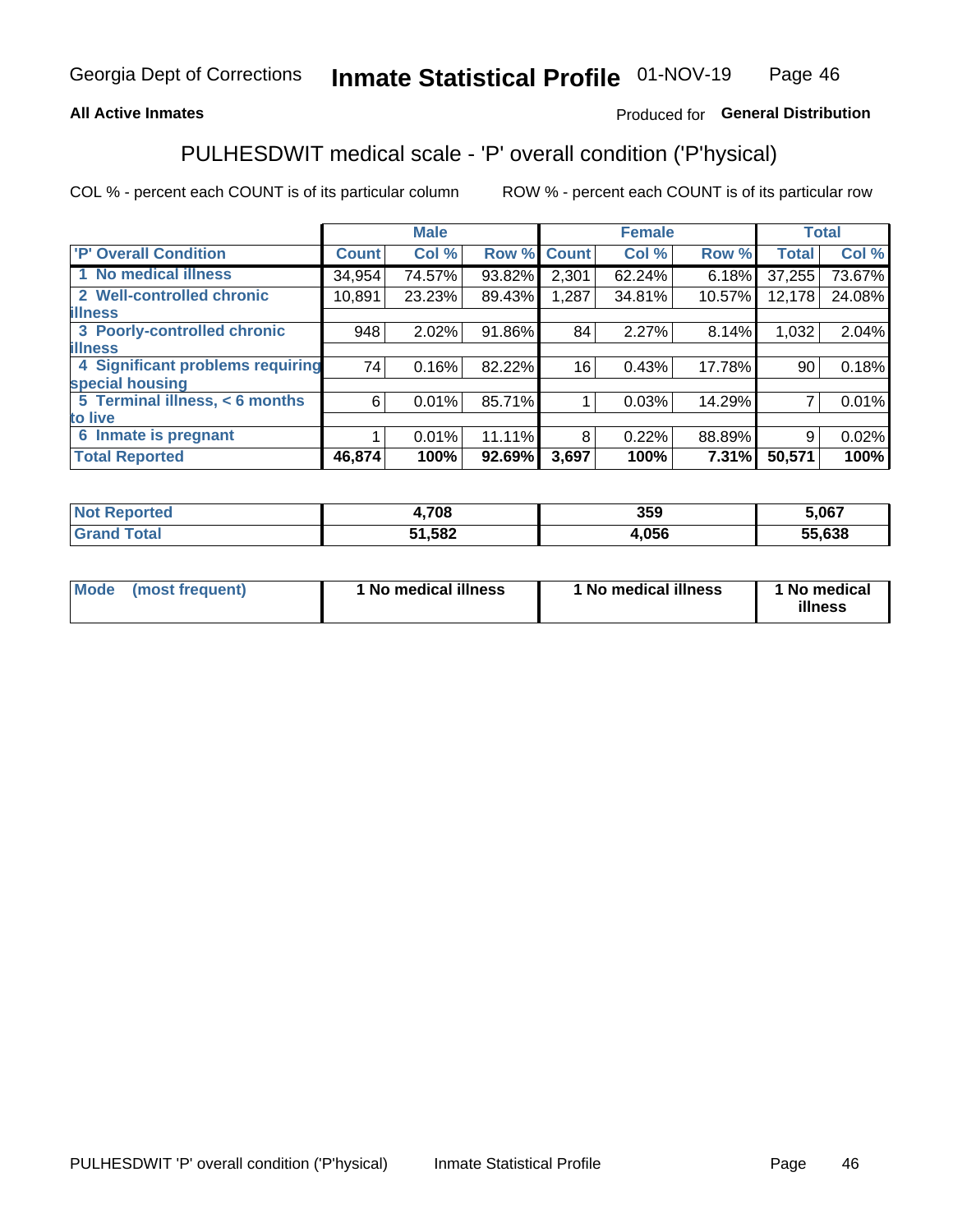### **All Active Inmates**

## Produced for General Distribution

# PULHESDWIT medical scale - 'U' upper body

COL % - percent each COUNT is of its particular column

|                              |               | <b>Male</b> |         |              | <b>Female</b> |       |              | <b>Total</b> |
|------------------------------|---------------|-------------|---------|--------------|---------------|-------|--------------|--------------|
| <b>U' Upper Body</b>         | <b>Count!</b> | Col %       | Row %   | <b>Count</b> | Col %         | Row % | <b>Total</b> | Col %        |
| 1 Upper bones, joints,       | 44,659        | 95.69%      | 92.76%  | 3,484        | 94.21%        | 7.24% | 48,143       | 95.58%       |
| muscles all OK               |               |             |         |              |               |       |              |              |
| 2 One or both arms minimally | 1,739         | 3.73%       | 90.20%  | 189          | 5.11%         | 9.80% | 1,928        | 3.83%        |
| limited                      |               |             |         |              |               |       |              |              |
| 3 One or both arms           | 222           | 0.48%       | 90.98%  | 22           | 0.59%         | 9.02% | 244          | 0.48%        |
| <b>moderately limited</b>    |               |             |         |              |               |       |              |              |
| 4 One arm disabled,          | 47            | 0.10%       | 94.00%  | 3            | 0.08%         | 6.00% | 50           | 0.10%        |
| paralyzed, or amputated      |               |             |         |              |               |       |              |              |
| 5 Both arms disabled,        | 3             | 0.01%       | 100.00% |              |               |       | 3            | 0.01%        |
| paralyzed, or amputated      |               |             |         |              |               |       |              |              |
| <b>Total Reported</b>        | 46,670        | 100%        | 92.66%  | 3,698        | 100%          | 7.34% | 50,368       | 100%         |

| <b>Not Reported</b>          | .017<br>4.J I 4 | 358   | 5,270  |
|------------------------------|-----------------|-------|--------|
| <b>Total</b><br><b>Grand</b> | 51,582          | 4,056 | 55,638 |

|  | Mode (most frequent) | 1 Upper bones, joints,<br>muscles all OK | 1 Upper bones, joints,<br>muscles all OK | 1 Upper bones,<br>ljoints, muscles all<br>ОK |
|--|----------------------|------------------------------------------|------------------------------------------|----------------------------------------------|
|--|----------------------|------------------------------------------|------------------------------------------|----------------------------------------------|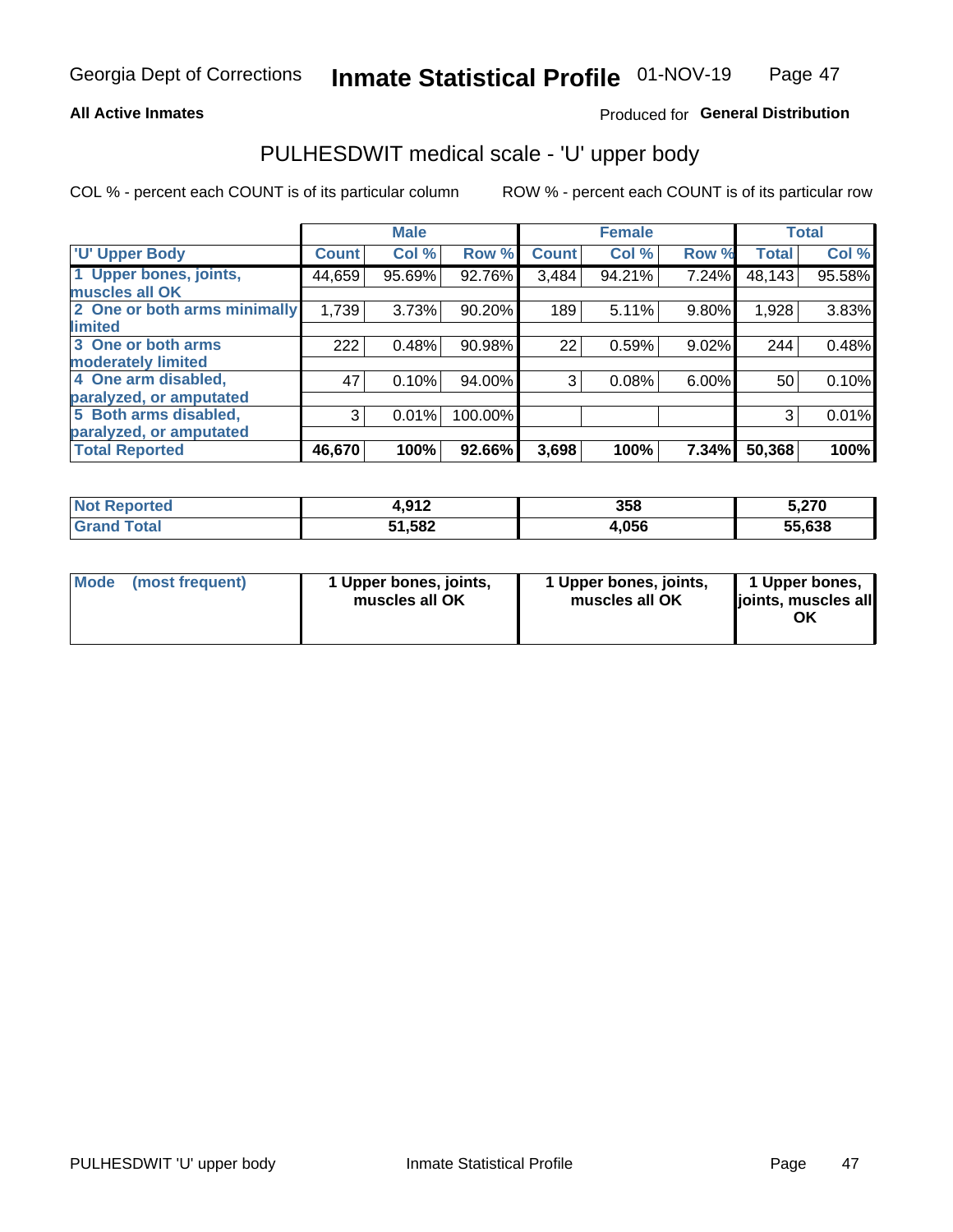### **All Active Inmates**

# Produced for General Distribution

# PULHESDWIT medical scale - 'L' lower body

COL % - percent each COUNT is of its particular column

|                                |              | <b>Male</b> |         |              | <b>Female</b> |       |              | <b>Total</b> |
|--------------------------------|--------------|-------------|---------|--------------|---------------|-------|--------------|--------------|
| 'L' Lower Body                 | <b>Count</b> | Col %       | Row %   | <b>Count</b> | Col %         | Row % | <b>Total</b> | Col %        |
| 1 Lower bones, joints,         | 42,178       | 90.38%      | 92.77%  | 3,285        | 88.90%        | 7.23% | 45,463       | 90.27%       |
| muscles all OK                 |              |             |         |              |               |       |              |              |
| 2 One or both legs minimally   | 3,738        | 8.01%       | 91.28%  | 357          | 9.66%         | 8.72% | 4,095        | 8.13%        |
| limited                        |              |             |         |              |               |       |              |              |
| 3 One or both legs             | 602          | 1.29%       | 93.19%  | 44           | 1.19%         | 6.81% | 646          | 1.28%        |
| moderately limited             |              |             |         |              |               |       |              |              |
| 4 One leg disabled, paralyzed, | 132          | 0.28%       | 93.62%  | 9            | 0.24%         | 6.38% | 141          | 0.28%        |
| or amputated                   |              |             |         |              |               |       |              |              |
| 5 Both legs disabled,          | 18           | 0.04%       | 100.00% |              |               |       | 18           | 0.04%        |
| paralyzed, or amputated        |              |             |         |              |               |       |              |              |
| <b>Total Reported</b>          | 46,668       | 100%        | 92.66%  | 3,695        | 100%          | 7.34% | 50,363       | 100%         |

| <b>Not Reported</b>   | 4,914  | 361   | 5 275<br>J.LI J |
|-----------------------|--------|-------|-----------------|
| <b>Total</b><br>Grand | 51,582 | 4,056 | 55,638          |

|  | Mode (most frequent) | 1 Lower bones, joints,<br>muscles all OK | 1 Lower bones, joints,<br>muscles all OK | 1 Lower bones,<br>joints, muscles all<br>ΟK |
|--|----------------------|------------------------------------------|------------------------------------------|---------------------------------------------|
|--|----------------------|------------------------------------------|------------------------------------------|---------------------------------------------|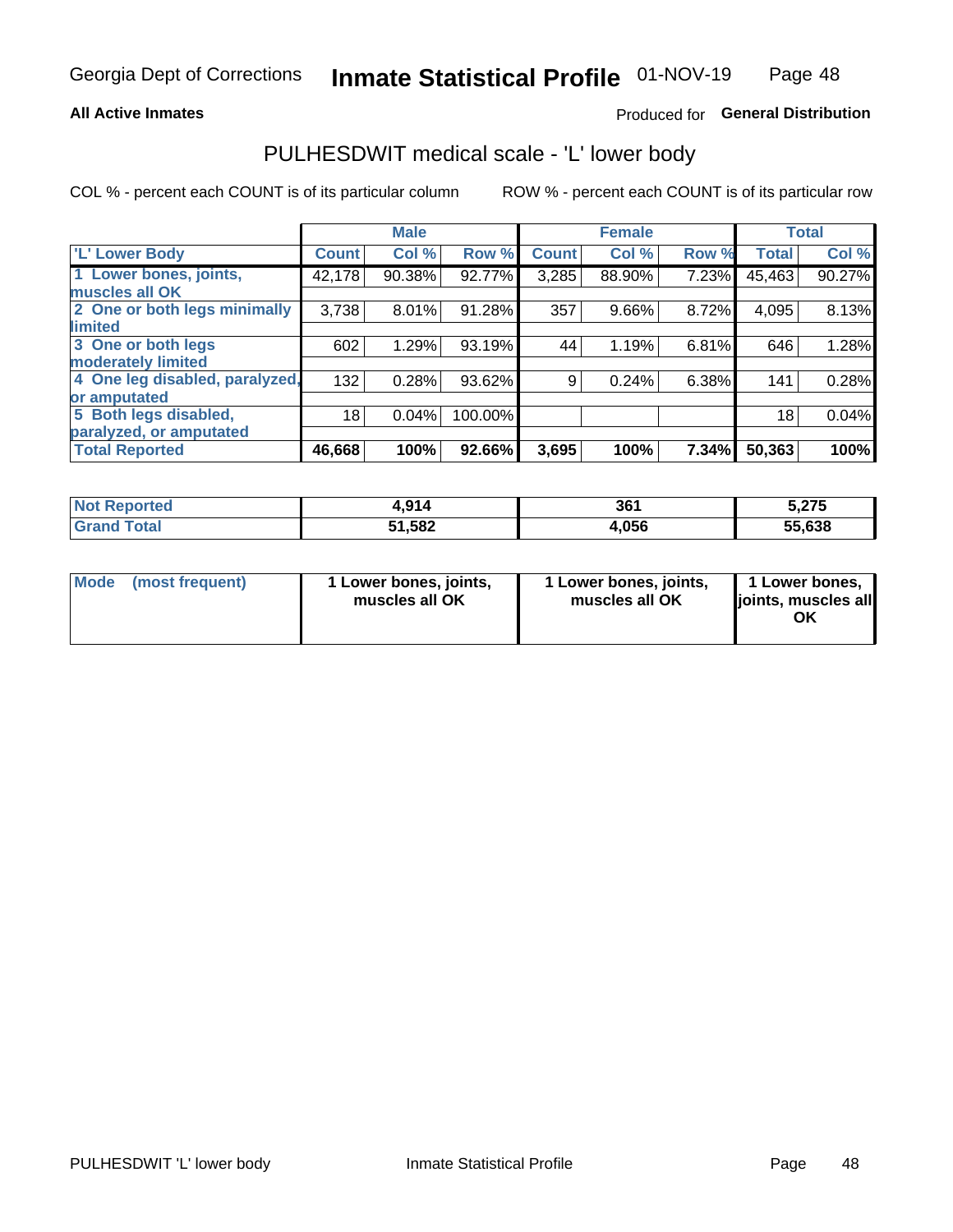### **All Active Inmates**

# Produced for General Distribution

# PULHESDWIT medical scale - 'H' hearing

COL % - percent each COUNT is of its particular column

|                                |              | <b>Male</b> |                    |       | <b>Female</b> |        | <b>Total</b> |        |
|--------------------------------|--------------|-------------|--------------------|-------|---------------|--------|--------------|--------|
| <b>'H' Hearing</b>             | <b>Count</b> | Col %       | <b>Row % Count</b> |       | Col %         | Row %  | <b>Total</b> | Col %  |
| 1 Normal hearing both ears     | 45,992       | 98.63%      | 92.68%             | 3,630 | 98.29%        | 7.32%  | 49,622       | 98.61% |
| 2 Some loss in one ear with    | 485          | 1.04%       | 90.49%             | 51    | 1.38%         | 9.51%  | 536          | 1.07%  |
| other OK, or mild loss in both |              |             |                    |       |               |        |              |        |
| 3 Total loss in one ear with   | 103          | 0.22%       | 95.37%             | 5     | 0.14%         | 4.63%  | 108          | 0.21%  |
| mild loss in other             |              |             |                    |       |               |        |              |        |
| 4 Severe loss in both ears     | 32           | 0.07%       | 86.49%             | 5     | 0.14%         | 13.51% | 37           | 0.07%  |
| 5 Total loss in both ears,     | 19           | 0.04%       | 90.48%             | 2     | 0.05%         | 9.52%  | 21           | 0.04%  |
| requiring special housing      |              |             |                    |       |               |        |              |        |
| <b>Total Reported</b>          | 46,631       | 100%        | 92.66%             | 3,693 | 100%          | 7.34%  | 50,324       | 100%   |

| <b>orted</b>          | OE <sub>4</sub> | 363  | 314،   |
|-----------------------|-----------------|------|--------|
| <b>NOT</b>            | 9.JJ.           |      | ა.ა    |
| $F \wedge f \wedge f$ | 51,582          | .056 | 55,638 |

| Mode (most frequent) | 1 Normal hearing both ears 11 Normal hearing both ears 1 Normal hearing | both ears |
|----------------------|-------------------------------------------------------------------------|-----------|
|                      |                                                                         |           |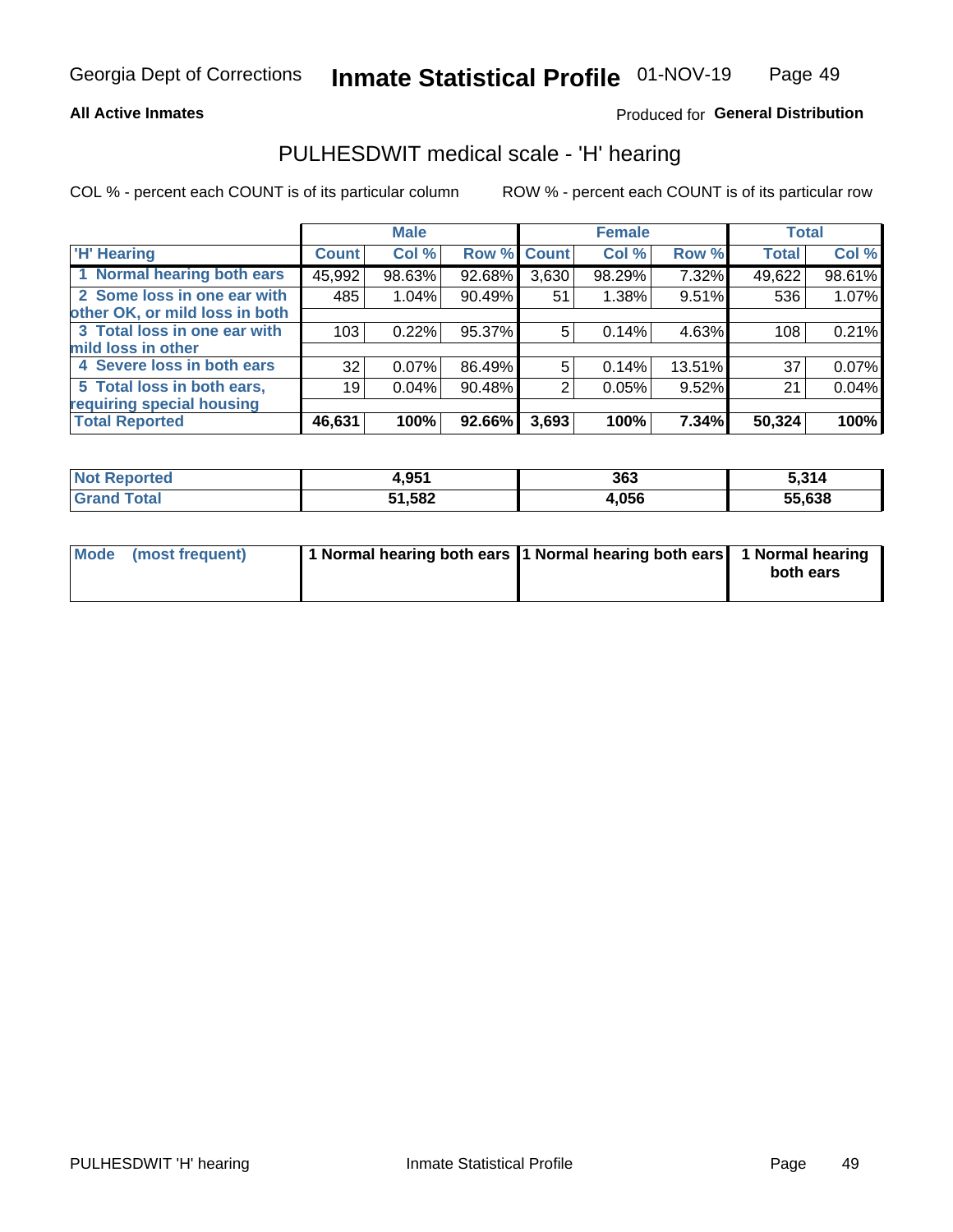## **All Active Inmates**

# Produced for General Distribution

# PULHESDWIT medical scale - 'E' vision

COL % - percent each COUNT is of its particular column

|                                 |                 | <b>Male</b> |        |              | <b>Female</b> |        |              | <b>Total</b> |
|---------------------------------|-----------------|-------------|--------|--------------|---------------|--------|--------------|--------------|
| <b>E' Vision</b>                | <b>Count</b>    | Col %       | Row %  | <b>Count</b> | Col %         | Row %  | <b>Total</b> | Col %        |
| 1 Correctable to 20/40 in both  | 36,277          | 78.44%      | 95.04% | .895         | 51.78%        | 4.96%  | 38,172       | 76.49%       |
| eyes                            |                 |             |        |              |               |        |              |              |
| 2 Correctable to 20/70 in one   | 8,897           | 19.24%      | 85.46% | 1,514        | 41.37%        | 14.54% | 10,411       | 20.86%       |
| eye, may be blind in other      |                 |             |        |              |               |        |              |              |
| 3 Correctable to 20/200 in one  | 878             | 1.90%       | 80.85% | 208          | 5.68%         | 19.15% | 1,086        | 2.18%        |
| eye, may be blind in other      |                 |             |        |              |               |        |              |              |
| 4 One eye not correctable to    | 174             | 0.38%       | 80.93% | 41           | 1.12%         | 19.07% | 215          | 0.43%        |
| 20/200, other may be blind      |                 |             |        |              |               |        |              |              |
| 5 Blind in both eyes, requiring | 20 <sub>1</sub> | 0.04%       | 90.91% | 2            | 0.05%         | 9.09%  | 22           | 0.04%        |
| special housing                 |                 |             |        |              |               |        |              |              |
| <b>Total Reported</b>           | 46,246          | 100%        | 92.67% | 3,660        | 100%          | 7.33%  | 49,906       | 100%         |

| <b>Not Reported</b> | 5.336  | 396   | ^ מי<br>⊾ن ' |
|---------------------|--------|-------|--------------|
| ⊺ำtal               | 51,582 | 4,056 | 55,638       |

| Mode (most frequent) | 1 Correctable to 20/40 in both<br>eves | 1 Correctable to 20/40 in   1 Correctable to  <br>both eves | 20/40 in both eyes |
|----------------------|----------------------------------------|-------------------------------------------------------------|--------------------|
|                      |                                        |                                                             |                    |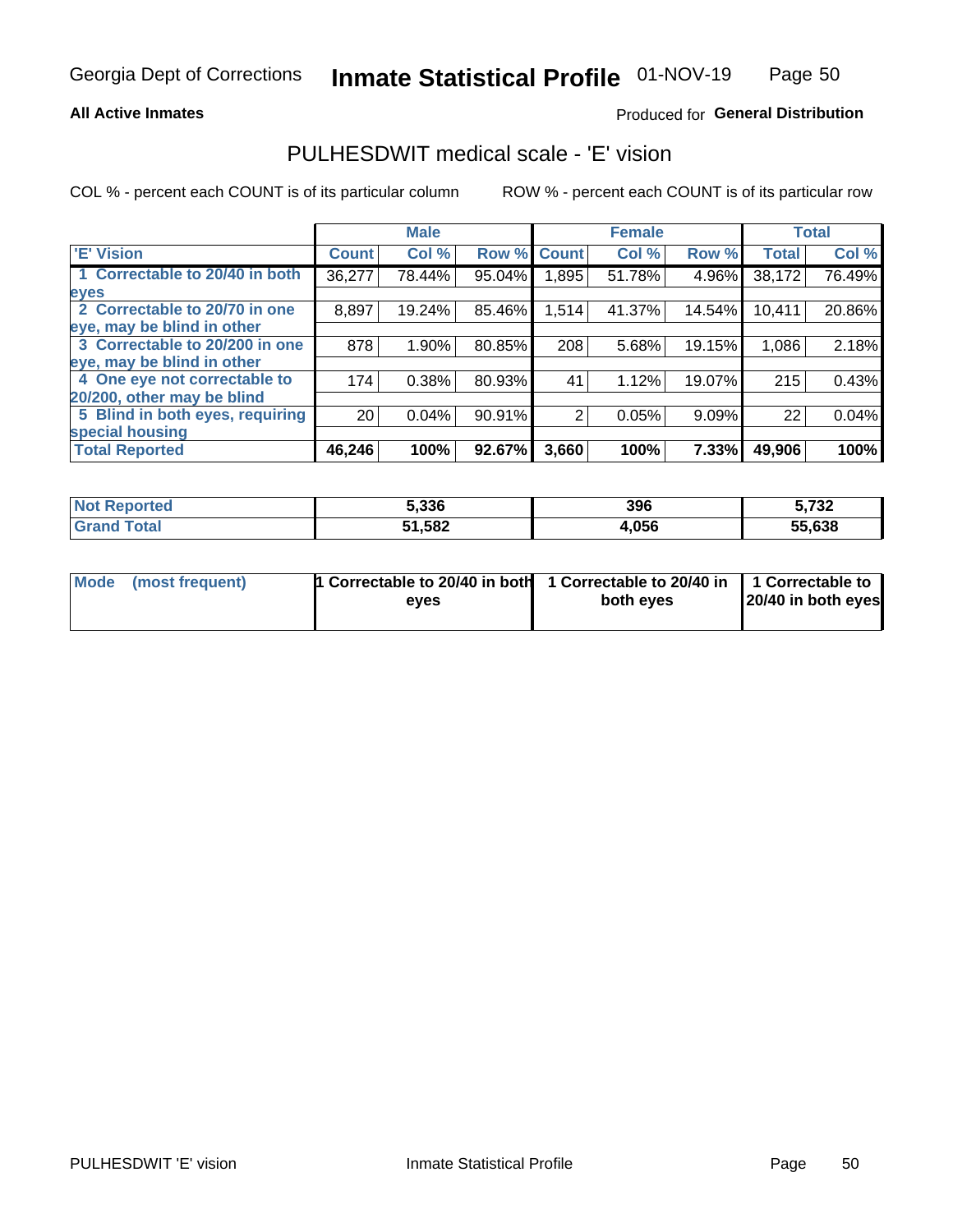### **All Active Inmates**

# Produced for General Distribution

# PULHESDWIT medical scale - 'S' pSychiatric

COL % - percent each COUNT is of its particular column

|                                        |              | <b>Male</b> |         |              | <b>Female</b> |          |              | <b>Total</b> |
|----------------------------------------|--------------|-------------|---------|--------------|---------------|----------|--------------|--------------|
| 'S' pSychiatric                        | <b>Count</b> | Col %       | Row %   | <b>Count</b> | Col %         | Row %    | <b>Total</b> | Col %        |
| 1 No impairment or disorders           | 41,429       | 89.72%      | 96.93%  | 1,314        | 38.13%        | $3.07\%$ | 42,743       | 86.14%       |
| 2 Stable, or in remission, or          | 3,767        | 8.16%       | 64.09%  | 2,111        | 61.26%        | 35.91%   | 5,878        | 11.85%       |
| mild impairment or retardation         |              |             |         |              |               |          |              |              |
| 3 Requires moderate inpatient          | 792          | 1.72%       | 98.14%  | 15           | 0.44%         | 1.86%    | 807          | 1.63%        |
| treatment                              |              |             |         |              |               |          |              |              |
| 4 Requires intensive inpatient         | 182          | 0.39%       | 96.81%  | 6            | 0.17%         | 3.19%    | 188          | 0.38%        |
| treatment                              |              |             |         |              |               |          |              |              |
| <b>5 Requires Crisis Stabilization</b> | 6            | 0.01%       | 100.00% |              |               |          | 6            | 0.01%        |
| Unit (CSU) inpatient care              |              |             |         |              |               |          |              |              |
| <b>Total Reported</b>                  | 46,176       | 100%        | 93.06%  | 3,446        | 100%          | 6.94%    | 49,622       | 100.0%       |

| <b>Not Reported</b>      | ,406   | 610   | 6,016        |
|--------------------------|--------|-------|--------------|
| $\mathsf{Total}$<br>Gran | 51,582 | 4,056 | 55.638<br>ככ |

| Mode (most frequent) | <b>1 No impairment or disorders 2 Stable, or in remission, 1 No impairment or</b> |                       |           |
|----------------------|-----------------------------------------------------------------------------------|-----------------------|-----------|
|                      |                                                                                   | or mild impairment or | disorders |
|                      |                                                                                   | retardation           |           |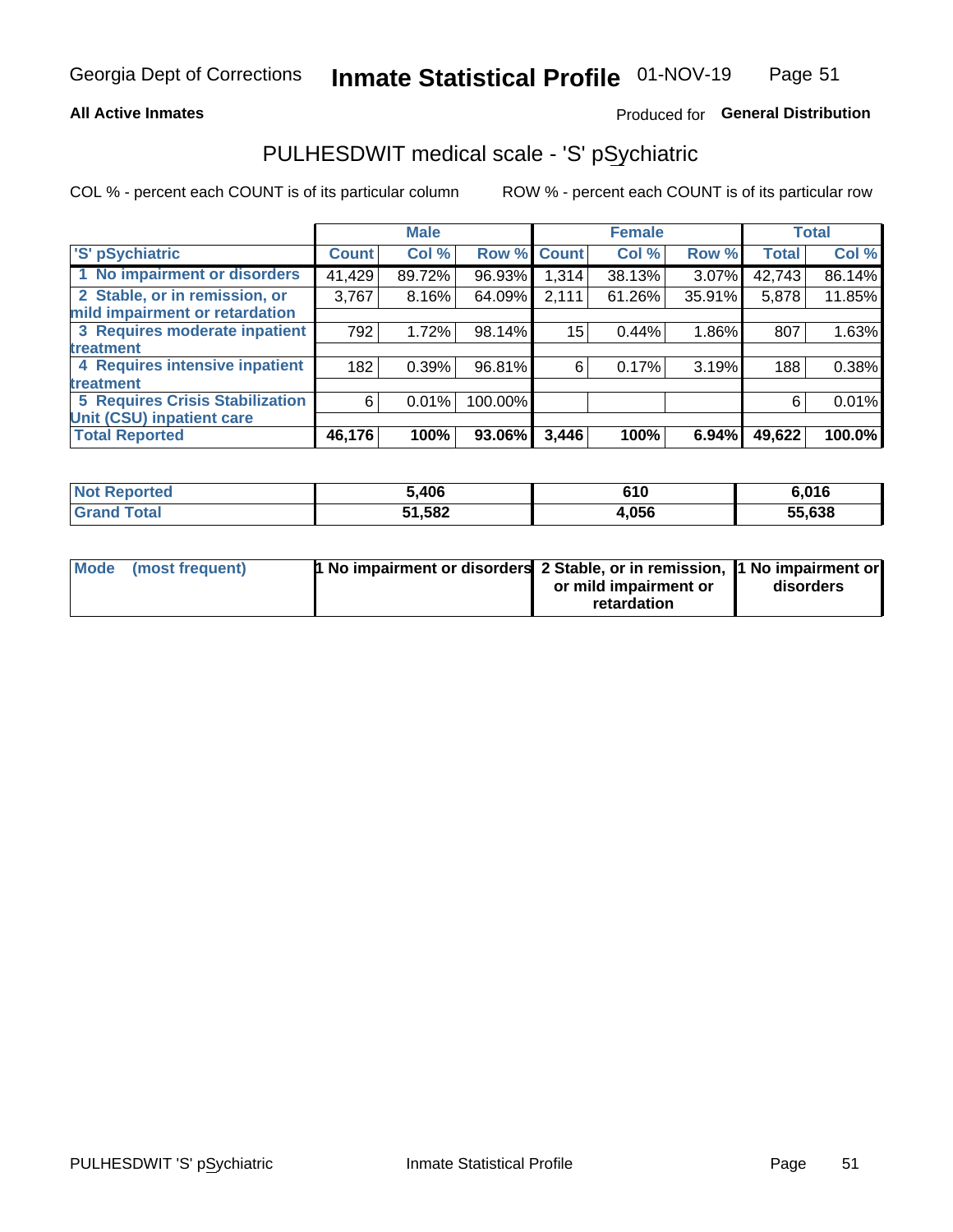## **All Active Inmates**

# Produced for General Distribution

# PULHESDWIT medical scale - 'D' dental

COL % - percent each COUNT is of its particular column

|                                 |              | <b>Male</b> |        |              | <b>Female</b> |        |              | <b>Total</b> |
|---------------------------------|--------------|-------------|--------|--------------|---------------|--------|--------------|--------------|
| <b>D'</b> Dental                | <b>Count</b> | Col %       | Row %  | <b>Count</b> | Col %         | Row %  | <b>Total</b> | Col %        |
| 1 Minimal routine dental health | 25,820       | 58.88%      | 91.28% | 2,468        | 70.57%        | 8.72%  | 28,288       | 59.75%       |
| <b>needs</b>                    |              |             |        |              |               |        |              |              |
| 2 Moderate cavities and/or gum  | 15,563       | 35.49%      | 95.77% | 687          | 19.65%        | 4.23%  | 16,250       | 34.32%       |
| disease                         |              |             |        |              |               |        |              |              |
| 3 Extensive gum disease         | 2,430        | 5.54%       | 87.76% | 339          | 9.69%         | 12.24% | 2,769        | 5.85%        |
| and/or widespread decay         |              |             |        |              |               |        |              |              |
| 4 Urgent need for dental        | 36           | 0.08%       | 92.31% | 3            | 0.09%         | 7.69%  | 39           | 0.08%        |
| <b>services</b>                 |              |             |        |              |               |        |              |              |
| <b>Total Reported</b>           | 43,849       | 100%        | 92.61% | 3,497        | 100%          | 7.39%  | 47,346       | 100%         |

| Not I<br>anorted and | 7,733  | 559   | 8,292  |
|----------------------|--------|-------|--------|
| <b>Total</b>         | 51,582 | 1.056 | 55,638 |

| <b>Mode</b> | (most frequent) | Minimal routine dental<br>health needs | 1 Minimal routine dental 11 Minimal routine<br>health needs | dental health<br>needs |
|-------------|-----------------|----------------------------------------|-------------------------------------------------------------|------------------------|
|-------------|-----------------|----------------------------------------|-------------------------------------------------------------|------------------------|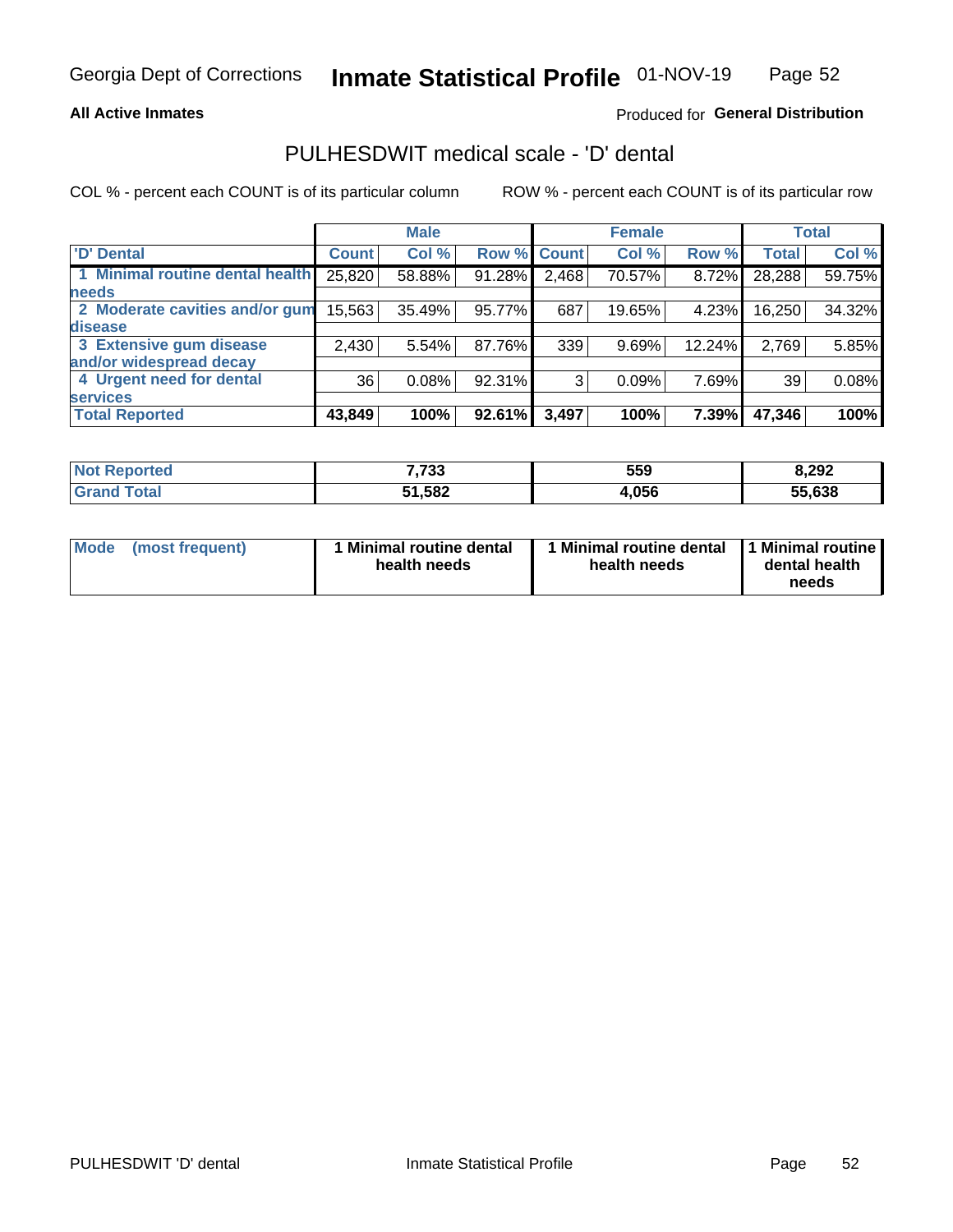## **All Active Inmates**

# Produced for General Distribution

# PULHESDWIT medical scale - 'W' work ability

COL % - percent each COUNT is of its particular column

|                                 |              | <b>Male</b> |             |       | <b>Female</b> |          |              | <b>Total</b> |
|---------------------------------|--------------|-------------|-------------|-------|---------------|----------|--------------|--------------|
| 'W' work ability                | <b>Count</b> | Col %       | Row % Count |       | Col %         | Row %    | <b>Total</b> | Col %        |
| 1 Unrestricted work or activity | 39,577       | 84.84%      | 93.29%      | 2,848 | 77.08%        | 6.71%    | 42,425       | 84.27%       |
| 2 Minor restrictions on type of | 5,649        | 12.11%      | 88.47%      | 736   | 19.92%        | 11.53%   | 6,385        | 12.68%       |
| <b>work</b>                     |              |             |             |       |               |          |              |              |
| 3 Moderate restrictions on type | 979          | 2.10%       | 92.88%      | 75    | 2.03%         | 7.12%    | 1,054        | 2.09%        |
| lof work                        |              |             |             |       |               |          |              |              |
| 4 Major restrictions on type of | 309          | 0.66%       | 91.96%      | 27    | 0.73%         | $8.04\%$ | 336          | 0.67%        |
| <b>work</b>                     |              |             |             |       |               |          |              |              |
| 5 Cannot work under any         | 137          | 0.29%       | 93.84%      | 9     | 0.24%         | 6.16%    | 146          | 0.29%        |
| <b>circumstances</b>            |              |             |             |       |               |          |              |              |
| <b>Total Reported</b>           | 46,651       | 100%        | 92.66%      | 3,695 | 100%          | 7.34%    | 50,346       | 100%         |

| <b>Not Reported</b> | 4,931  | 361   | 5,292  |
|---------------------|--------|-------|--------|
| Total<br>Grand      | 51,582 | 4,056 | 55,638 |

| Mode | (most frequent) | 1 Unrestricted work or<br>activity | 1 Unrestricted work or<br>activity | 1 Unrestricted<br>work or activity |
|------|-----------------|------------------------------------|------------------------------------|------------------------------------|
|------|-----------------|------------------------------------|------------------------------------|------------------------------------|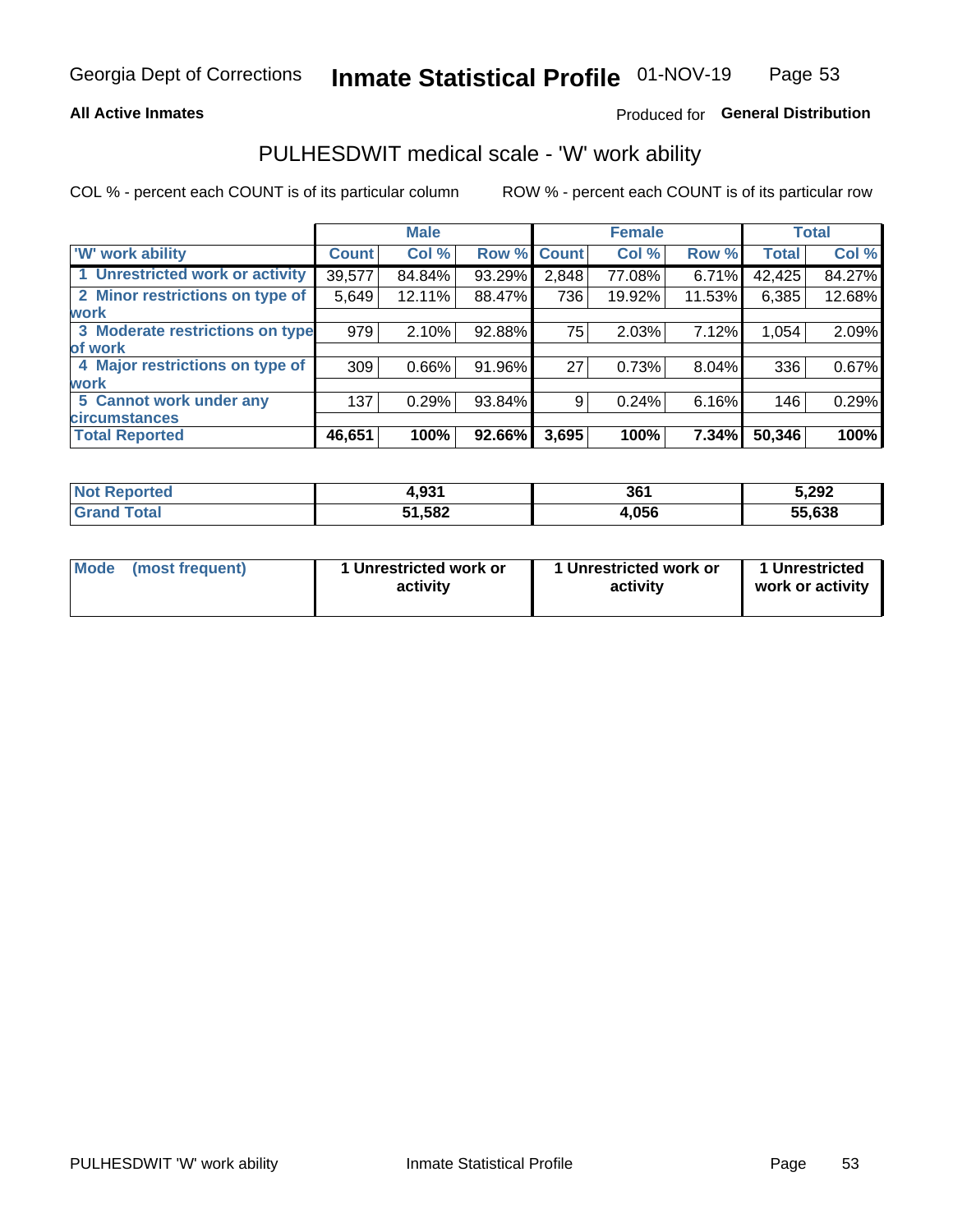## **All Active Inmates**

# Produced for General Distribution

# PULHESDWIT medical scale - 'I' impairment

COL % - percent each COUNT is of its particular column ROW % - percent each COUNT is of its particular row

|                                   |              | <b>Male</b> |             |       | <b>Female</b> |       |              | <b>Total</b> |
|-----------------------------------|--------------|-------------|-------------|-------|---------------|-------|--------------|--------------|
| <b>T' Impairment</b>              | <b>Count</b> | Col %       | Row % Count |       | Col %         | Row % | <b>Total</b> | Col %        |
| 1 No impairments or               | 46,187       | 99.02%      | 92.62%      | 3,678 | 99.57%        | 7.38% | 49,865       | 99.06%       |
| disabilities                      |              |             |             |       |               |       |              |              |
| 2 Wheelchair-bound but            | 265          | 0.57%       | 97.43%      | 7     | 0.19%         | 2.57% | 272          | 0.54%        |
| otherwise OK                      |              |             |             |       |               |       |              |              |
| <b>3 Needs low-level Assisted</b> | 49           | 0.11%       | 92.45%      | 4     | 0.11%         | 7.55% | 53           | 0.11%        |
| Living (level I)                  |              |             |             |       |               |       |              |              |
| 4 Needs moderate Assisted         | 24           | 0.05%       | 100.00%     |       |               |       | 24           | 0.05%        |
| <b>Living (level II)</b>          |              |             |             |       |               |       |              |              |
| <b>5 Needs maximal Assisted</b>   | 117          | 0.25%       | 95.90%      | 5     | 0.14%         | 4.10% | 122          | 0.24%        |
| <b>Living (level III)</b>         |              |             |             |       |               |       |              |              |
| <b>Total Reported</b>             | 46,642       | 100%        | 92.66%      | 3,694 | 100%          | 7.34% | 50,336       | 100%         |

| <b>Not</b><br>Reported | 1,940  | 362   | 5,302  |
|------------------------|--------|-------|--------|
| Total<br>Grand         | 51,582 | 1,056 | 55,638 |

| <b>Mode</b> | (most frequent) | <b>No impairments or</b><br>disabilities | 1 No impairments or<br>disabilities | 1 No impairments<br>or disabilities |
|-------------|-----------------|------------------------------------------|-------------------------------------|-------------------------------------|
|-------------|-----------------|------------------------------------------|-------------------------------------|-------------------------------------|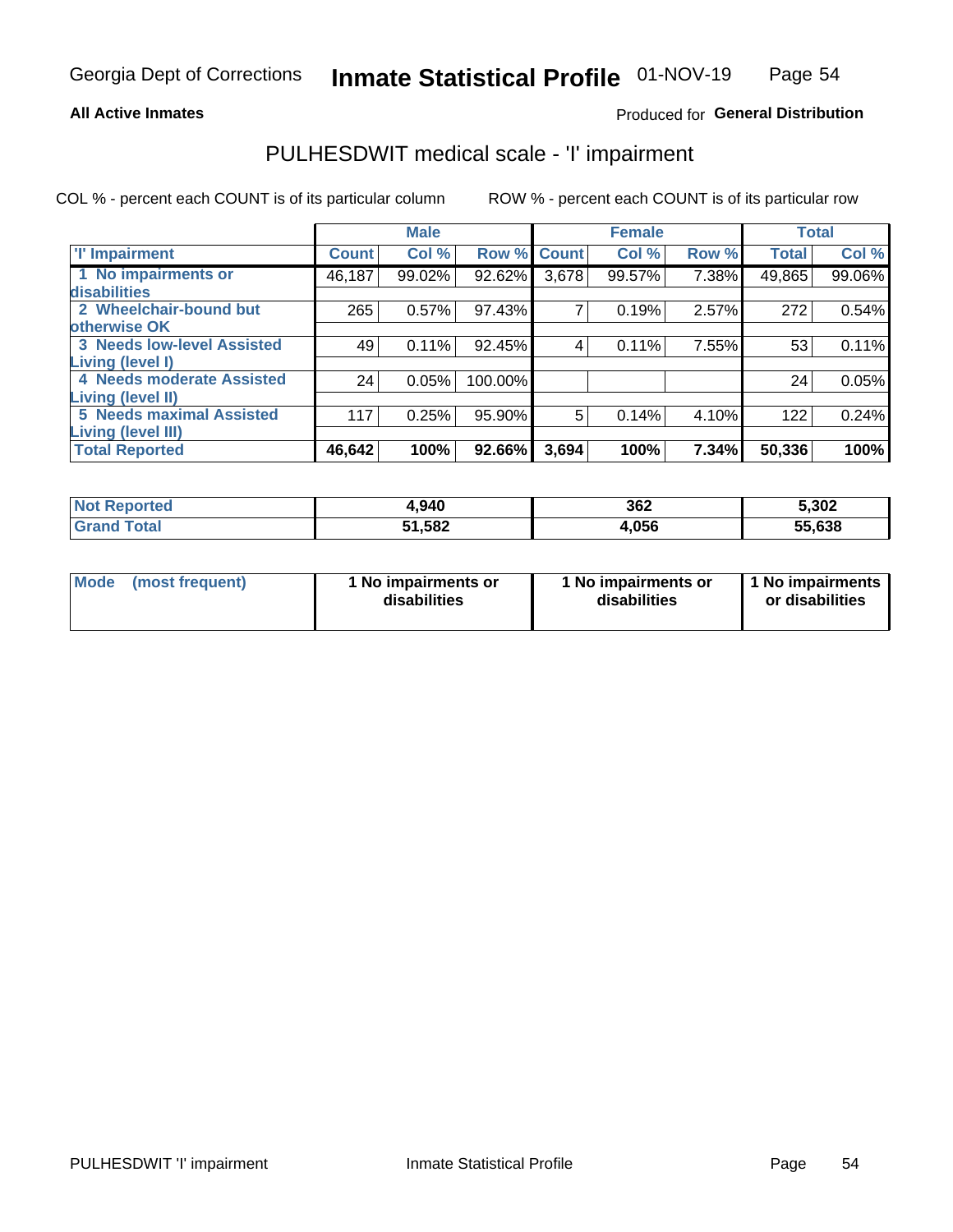### **All Active Inmates**

# Produced fo General Distribution

# PULHESDWIT medical scale - 'T' transportability

COL % - percent each COUNT is of its particular column

|                              |              | <b>Male</b> |         |              | <b>Female</b> |       |              | <b>Total</b> |
|------------------------------|--------------|-------------|---------|--------------|---------------|-------|--------------|--------------|
| <b>T' Transportability</b>   | <b>Count</b> | Col %       | Row %   | <b>Count</b> | Col %         | Row % | <b>Total</b> | Col %        |
| 1 Can be transported in any  | 46,506       | 99.22%      | 92.68%  | 3,672        | 99.59%        | 7.32% | 50,178       | 99.24%       |
| ordinary approved vehicle    |              |             |         |              |               |       |              |              |
| 2 Wheelchair-bound, not      | 78           | 0.17%       | 97.50%  | 2            | 0.05%         | 2.50% | 80           | 0.16%        |
| needing special vehicle      |              |             |         |              |               |       |              |              |
| 3 Wheelchair-bound, requires | 18           | 0.04%       | 100.00% |              |               |       | 18           | 0.04%        |
| special vehicle              |              |             |         |              |               |       |              |              |
| 4 Needs specially-equipped   | 5            | 0.01%       | 100.00% |              |               |       | 5            | 0.01%        |
| medical vehicle              |              |             |         |              |               |       |              |              |
| <b>5 Requires ambulance</b>  | 266          | 0.57%       | 95.34%  | 13           | 0.35%         | 4.66% | 279          | 0.55%        |
| transport                    |              |             |         |              |               |       |              |              |
| <b>Total Reported</b>        | 46,873       | 100%        | 92.71%  | 3,687        | 100%          | 7.29% | 50,560       | 100%         |

| rted | 1,709  | 369   | 5,078  |
|------|--------|-------|--------|
|      | 51,582 | 1,056 | 55,638 |

|  | Mode (most frequent) | 1 Can be transported in any 1 Can be transported in any<br>ordinary approved vehicle   ordinary approved vehicle   transported in any |  | 1 Can be<br>  ordinary approved  <br>vehicle |
|--|----------------------|---------------------------------------------------------------------------------------------------------------------------------------|--|----------------------------------------------|
|--|----------------------|---------------------------------------------------------------------------------------------------------------------------------------|--|----------------------------------------------|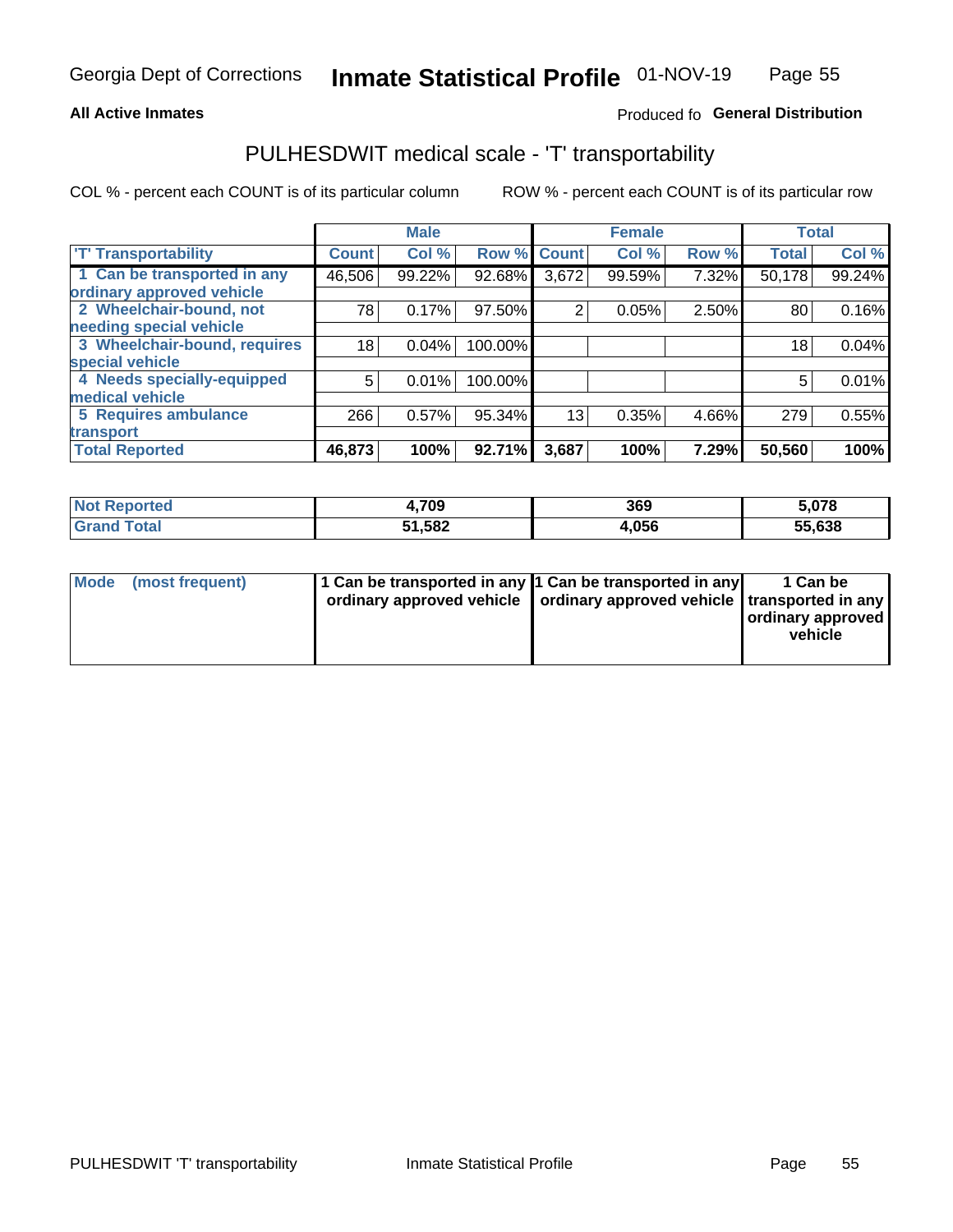# Inmate Statistical Profile 01-NOV-19 Page 56

#### **All Active Inmates**

### Produced for General Distribution

# Number of prior Georgia incarcerations

COL % - percent each COUNT is of its particular column

|                                       |              | <b>Male</b> |             |       | <b>Female</b> |       |        | <b>Total</b> |
|---------------------------------------|--------------|-------------|-------------|-------|---------------|-------|--------|--------------|
| <b>Num of Prior GA Incarcerations</b> | <b>Count</b> | Col %       | Row % Count |       | Col %         | Row % | Total  | Col %        |
|                                       | 28,501       | 55.25%      | 90.71%      | 2,919 | 71.97%        | 9.29% | 31,420 | 56.47%       |
|                                       | 9,563        | 18.54%      | 94.20%      | 589   | 14.52%        | 5.80% | 10,152 | 18.25%       |
| $\overline{2}$                        | 5,538        | 10.74%      | 95.29%      | 274   | 6.76%         | 4.71% | 5,812  | 10.45%       |
| 3                                     | 3,313        | 6.42%       | 96.67%      | 114   | 2.81%         | 3.33% | 3,427  | 6.16%        |
| $\boldsymbol{4}$                      | 1,918        | 3.72%       | 96.97%      | 60    | 1.48%         | 3.03% | 1,978  | 3.56%        |
| 5                                     | 1,129        | 2.19%       | 96.25%      | 44    | 1.08%         | 3.75% | 1,173  | 2.11%        |
| <b>More Than 5</b>                    | 1,620        | 3.14%       | 96.66%      | 56    | 1.38%         | 3.34% | 1,676  | 3.01%        |
| <b>Total Reported</b>                 | 51,582       | 100%        | $92.71\%$   | 4,056 | 100%          | 7.29% | 55,638 | 100.0%       |

| orted<br>NO. |        |      |        |
|--------------|--------|------|--------|
| <b>ota</b>   | 51,582 | .056 | 55.638 |

| Mean (average)       | 1.08 | .58 | 1.04 |
|----------------------|------|-----|------|
| Median (middle)      |      |     |      |
| Mode (most frequent) |      |     |      |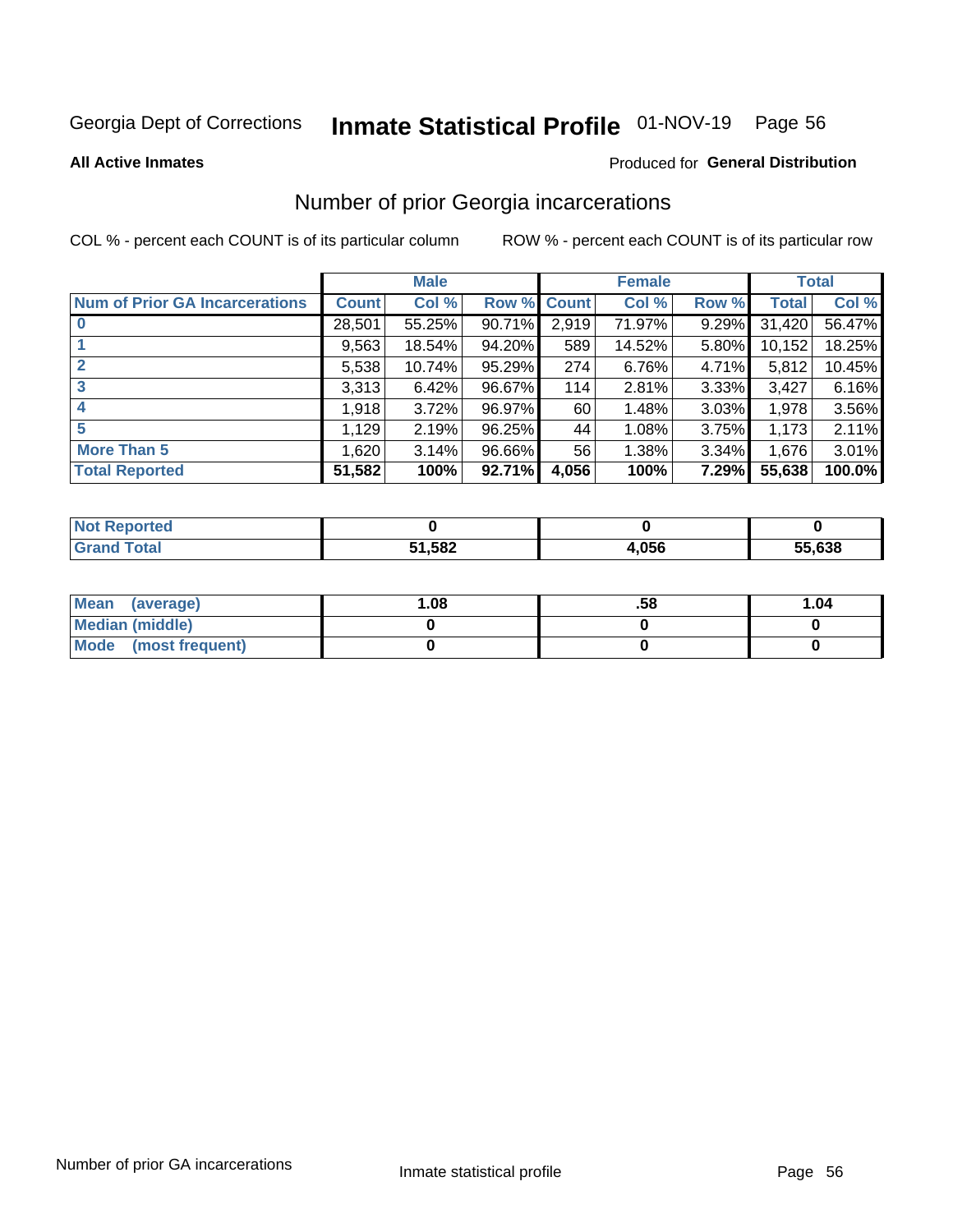#### Inmate Statistical Profile 01-NOV-19 Page 57

#### **All Active Inmates**

### Produced for General Distribution

# Prison sentence in years

COL % - percent each COUNT is of its particular column

ROW % - percent each COUNT is of its particular row

|                                 |              | <b>Male</b> |        |                | <b>Female</b> |        |              | <b>Total</b> |
|---------------------------------|--------------|-------------|--------|----------------|---------------|--------|--------------|--------------|
| <b>Prison Sentence In Years</b> | <b>Count</b> | Col %       | Row %  | <b>Count</b>   | Col %         | Row %  | <b>Total</b> | Col %        |
| $0 - 1$                         | 556          | 1.08%       | 91.60% | 51             | 1.26%         | 8.40%  | 607          | 1.09%        |
| $1.1 - 2$                       | 804          | 1.56%       | 89.93% | 90             | 2.22%         | 10.07% | 894          | 1.61%        |
| $2.1 - 3$                       | 1,220        | 2.37%       | 86.83% | 185            | 4.56%         | 13.17% | 1,405        | 2.53%        |
| $3.1 - 4$                       | 1,024        | 1.99%       | 88.35% | 135            | 3.33%         | 11.65% | 1,159        | 2.08%        |
| $4.1 - 5$                       | 1,952        | 3.78%       | 89.91% | 219            | 5.40%         | 10.09% | 2,171        | 3.90%        |
| $5.1 - 6$                       | 1,141        | 2.21%       | 89.77% | 130            | 3.21%         | 10.23% | 1,271        | 2.28%        |
| $6.1 - 7$                       | 1,108        | 2.15%       | 90.89% | 111            | 2.74%         | 9.11%  | 1,219        | 2.19%        |
| $7.1 - 8$                       | 1,179        | 2.29%       | 92.25% | 99             | 2.44%         | 7.75%  | 1,278        | 2.30%        |
| $8.1 - 9$                       | 1,267        | 2.46%       | 93.57% | 87             | 2.14%         | 6.43%  | 1,354        | 2.43%        |
| $9.1 - 10$                      | 3,553        | 6.89%       | 89.54% | 415            | 10.23%        | 10.46% | 3,968        | 7.13%        |
| $10.1 - 12$                     | 2,268        | 4.40%       | 90.54% | 237            | 5.84%         | 9.46%  | 2,505        | 4.50%        |
| $12.1 - 15$                     | 5,029        | 9.75%       | 91.92% | 442            | 10.90%        | 8.08%  | 5,471        | 9.83%        |
| $15.1 - 20$                     | 9,531        | 18.48%      | 93.06% | 711            | 17.53%        | 6.94%  | 10,242       | 18.41%       |
| 20.1 - Over                     | 11,829       | 22.93%      | 94.35% | 708            | 17.46%        | 5.65%  | 12,537       | 22.53%       |
| <b>Life</b>                     | 7,399        | 14.34%      | 95.16% | 376            | 9.27%         | 4.84%  | 7,775        | 13.97%       |
| <b>Life Without Parole</b>      | 1,561        | 3.03%       | 96.48% | 57             | 1.41%         | 3.52%  | 1,618        | 2.91%        |
| <b>Death</b>                    | 85           | 0.16%       | 98.84% |                | 0.02%         | 1.16%  | 86           | 0.15%        |
| <b>Youthful Offenders</b>       | 76           | 0.15%       | 97.44% | $\overline{2}$ | 0.05%         | 2.56%  | 78           | 0.14%        |
| <b>Total Reported</b>           | 51,582       | 100%        | 92.71% | 4,056          | 100.0%        | 7.29%  | 55,638       | 100%         |

| ported<br>I NOT      |      |      |        |
|----------------------|------|------|--------|
| $\sim$ $\sim$ $\sim$ | ,582 | .056 | 55,638 |

#### **Determinate (numeric) sentences only**

| $\sim$<br><b>AF</b><br><b>Mos</b><br>25.44<br>л.<br>27.VJ<br>--<br>_____ |  |  |  |
|--------------------------------------------------------------------------|--|--|--|
|                                                                          |  |  |  |

All sentences (including determinate), with life, life without parole, and death sentences figured at 45 years

| <b>Me</b><br>$\cdots$<br>36.39<br>36.44<br>88.∡<br>$ -$ |  |  |  |
|---------------------------------------------------------|--|--|--|
|                                                         |  |  |  |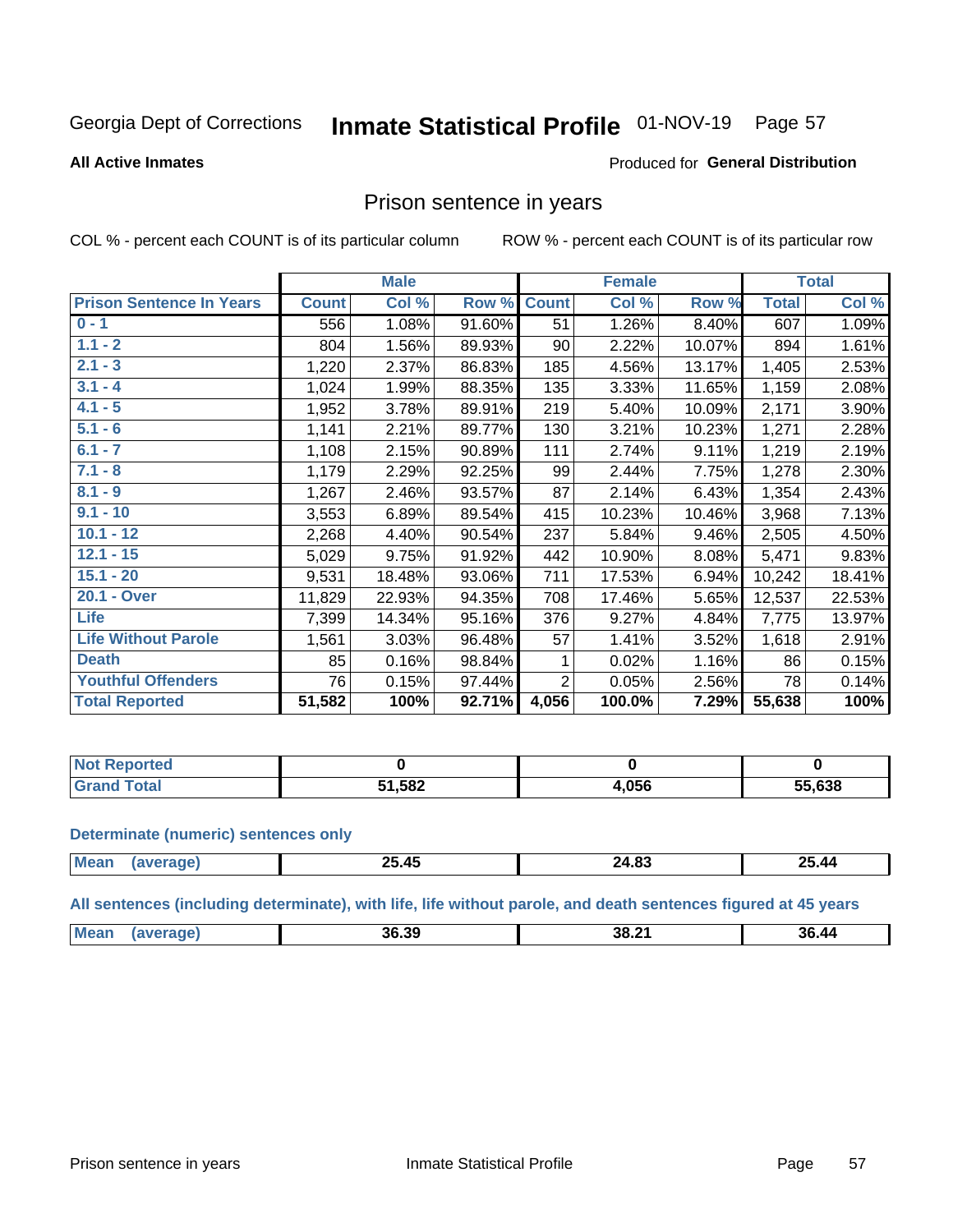# Inmate Statistical Profile 01-NOV-19 Page 58

### **All Active Inmates**

### Produced for General Distribution

# Primary offense, broken out into felonies vs misdemeanors

COL % - percent each COUNT is of its particular column

|                                  |              | <b>Male</b> |                    |       | <b>Female</b> |          | Total  |        |
|----------------------------------|--------------|-------------|--------------------|-------|---------------|----------|--------|--------|
| <b>Felonies and Misdemeanors</b> | <b>Count</b> | Col %       | <b>Row % Count</b> |       | Col %         | Row %    | Total  | Col %  |
| <b>Felonies</b>                  | 51,339       | 99.81%      | $92.69\%$          | 4.046 | 99.93%        | 7.31%    | 55,385 | 99.82% |
| <b>Misdemeanors</b>              | 99           | 19%         | 97.06%             |       | $.07\%$ '     | $2.94\%$ | 102    | 18%    |
| <b>Total Reported</b>            | 51,438       | 100%        | 92.7%              | 4,049 | 100%          | 7.3%     | 55,487 | 100%   |

| <b>Not</b><br>rted.<br>reno. |               |      | . .<br>וטו |
|------------------------------|---------------|------|------------|
| ™otai<br>Gran                | 51,582<br>34. | ,445 | 55,638     |

| M      | .    | nes | onies |
|--------|------|-----|-------|
| nuenti | ____ | .   | .     |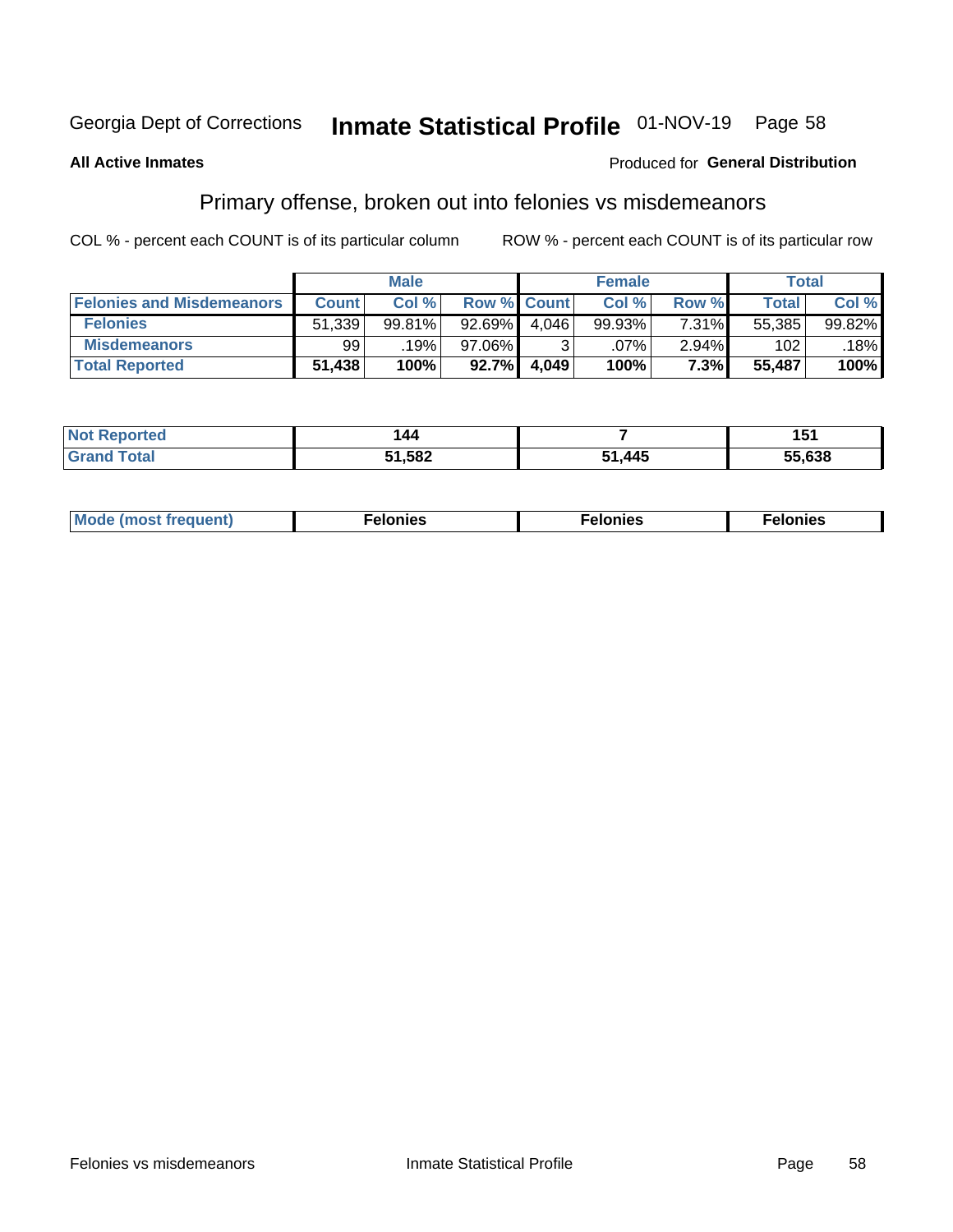# Inmate Statistical Profile 01-NOV-19 Page 59

#### **All Active Inmates**

### Produced for General Distribution

# Primary offense, broken out into six broad crime categories

COL % - percent each COUNT is of its particular column

|                                 | <b>Male</b>  |        |        | <b>Female</b> |        |        | <b>Total</b> |        |
|---------------------------------|--------------|--------|--------|---------------|--------|--------|--------------|--------|
| <b>Crime Categories</b>         | <b>Count</b> | Col %  |        | Row % Count   | Col %  | Row %  | <b>Total</b> | Col %  |
| <b>Violent</b>                  | 27,023       | 52.49% | 93.68% | 1,822         | 44.92% | 6.32%  | 28,845       | 51.94% |
| <b>Sex Crime</b><br>2           | 8,790        | 17.07% | 98.43% | 140           | 3.45%  | 1.57%  | 8,930        | 16.08% |
| $\mathbf{3}$<br><b>Property</b> | 7,444        | 14.46% | 89.35% | 887           | 21.87% | 10.65% | 8,331        | 15.00% |
| <b>Drug</b><br>4                | 5,317        | 10.33% | 84.73% | 958           | 23.62% | 15.27% | 6,275        | 11.30% |
| <b>Habit/DUI</b><br>5           | 97           | .19%   | 85.84% | 16            | .39%   | 14.16% | 113          | .20%   |
| <b>Other</b><br>6               | 2,813        | 5.46%  | 92.35% | 233           | 5.74%  | 7.65%  | 3,046        | 5.48%  |
| <b>Total Reported</b>           | 51,484       | 100%   | 92.7%  | 4,056         | 100%   | 7.3%   | 55,540       | 100%   |

| Reported<br><b>NOT</b>    | 98     |                    | 98     |
|---------------------------|--------|--------------------|--------|
| $F \cap F \cap F$<br>υιαι | 51,582 | <b>OFC</b><br>טטע. | 55,638 |

| M | - --<br>1010111 | .<br><b>VIOIGIIL</b> | 1.91311 |
|---|-----------------|----------------------|---------|
|   |                 |                      |         |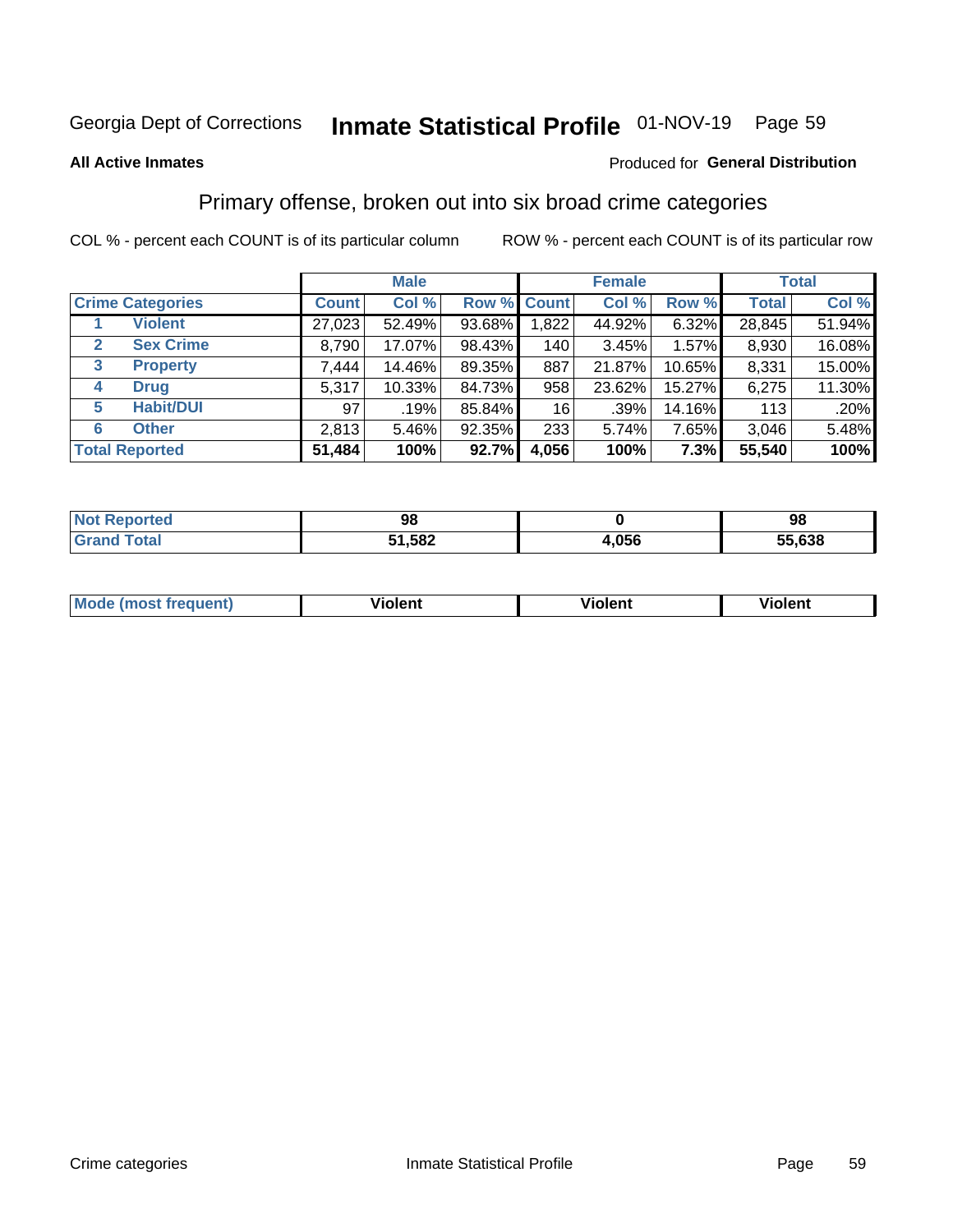# Inmate Statistical Profile 01-NOV-19 Page 60

#### **All Active Inmates**

### Produced for General Distribution

# Primary offense, detailed offense code

COL % - percent each COUNT is of its particular column

|                                                   |                         | <b>Male</b> |         |                 | <b>Female</b> |         |                | <b>Total</b> |
|---------------------------------------------------|-------------------------|-------------|---------|-----------------|---------------|---------|----------------|--------------|
| <b>Primary Offense</b>                            | <b>Count</b>            | Col %       | Row %   | <b>Count</b>    | Col %         | Row %   | <b>Total</b>   | Col %        |
| <b>Abandmnt Of Contrid Subst</b>                  | 1.                      | .01%        | 100.00% |                 |               |         | 1              | .01%         |
| (4160)<br><b>Abuse Neglect Elder/Disab (2812)</b> | 43                      | .08%        | 65.15%  | 23              | .57%          | 34.85%  | 66             | .12%         |
| Agg Aslt W Intnt To Rape (2095)                   | 70                      | .14%        | 100.00% |                 |               |         | 70             | .13%         |
| <b>Agg Sex Battery Atmpt (2099)</b>               | 3                       | .01%        | 100.00% |                 |               |         | 3              | .01%         |
| <b>Aggrav Assault (1302)</b>                      | 5,399                   | 10.49%      | 94.34%  | 324             | 7.99%         | 5.66%   | 5,723          | 10.30%       |
| <b>Aggrav Assault Peace Ofcr</b>                  | 367                     | .71%        | 94.34%  | 22              | .54%          | 5.66%   |                |              |
| (1314)                                            |                         |             |         |                 |               |         | 389            | .70%         |
| <b>Aggrav Battery (1305)</b>                      | 1,351                   | 2.62%       | 93.04%  | 101             | 2.49%         | 6.96%   | 1,452          | 2.61%        |
| <b>Aggrav Battery Peace Ofcr</b><br>(1315)        | 31                      | .06%        | 96.88%  | 1               | .02%          | 3.13%   | 32             | .06%         |
| <b>Aggrav Ch Molest Atmpt (2096)</b>              | 5                       | .01%        | 100.00% |                 |               |         | 5              | .01%         |
| <b>Aggrav Child Molestation (2021)</b>            | 1,306                   | 2.54%       | 98.42%  | 21              | .52%          | 1.58%   | 1,327          | 2.39%        |
| <b>Aggrav Cruelty To Animals</b>                  | 13                      | .03%        | 92.86%  | $\mathbf{1}$    | .02%          | 7.14%   | 14             | .03%         |
| (2972)                                            |                         |             |         |                 |               |         |                |              |
| <b>Aggrav Sexual Battery (2009)</b>               | 243                     | .47%        | 99.18%  | $\overline{2}$  | .05%          | .82%    | 245            | .44%         |
| <b>Aggrav Sodomy (2003)</b>                       | 233                     | .45%        | 98.73%  | $\overline{3}$  | .07%          | 1.27%   | 236            | .42%         |
| <b>Aggrav Stalking (1321)</b>                     | 317                     | .62%        | 95.48%  | 15              | .37%          | 4.52%   | 332            | .60%         |
| <b>Aggravated Assault On 65+</b><br>(1304)        | 5                       | .01%        | 71.43%  | $\overline{2}$  | .05%          | 28.57%  | 7              | $.01\%$      |
| <b>Aiding Escape (2502)</b>                       |                         |             |         | 1               | .02%          | 100.00% | 1              | .01%         |
| <b>Alter Id (1506)</b>                            | 1                       | .01%        | 100.00% |                 |               |         | $\mathbf{1}$   | .01%         |
| <b>Armed Robbery (1902)</b>                       | 5,768                   | 11.20%      | 96.49%  | 210             | 5.18%         | 3.51%   | 5,978          | 10.76%       |
| Arson 1st Degree (1401)                           | 57                      | .11%        | 85.07%  | 10              | .25%          | 14.93%  | 67             | .12%         |
| <b>Arson 2nd Degree (1402)</b>                    | 8                       | .02%        | 88.89%  | 1               | .02%          | 11.11%  | 9              | .02%         |
| <b>Arson 3rd Degree (1403)</b>                    | 4                       | .01%        | 100.00% |                 |               |         | 4              | .01%         |
| <b>Arson Misc (1400)</b>                          | 1                       | .01%        | 100.00% |                 |               |         | 1              | .01%         |
| Ass W/ Int Transmit Hiv (1313)                    | 1                       | .01%        | 50.00%  | $\mathbf{1}$    | .02%          | 50.00%  | $\overline{2}$ | .01%         |
| <b>Atmpt Aggrav Assault (1303)</b>                | 9                       | .02%        | 90.00%  | 1               | .02%          | 10.00%  | 10             | .02%         |
| <b>Atmpt Aggrav Sodomy (2093)</b>                 | $\overline{\mathbf{4}}$ | .01%        | 100.00% |                 |               |         | 4              | .01%         |
| <b>Atmpt Armed Robbery (1992)</b>                 | 90                      | .17%        | 93.75%  | 6               | .15%          | 6.25%   | 96             | .17%         |
| <b>Atmpt Burglary (1690)</b>                      | 25                      | .05%        | 96.15%  | 1               | .02%          | 3.85%   | 26             | .05%         |
| <b>Atmpt Child Molestation (2094)</b>             | 45                      | .09%        | 100.00% |                 |               |         | 45             | .08%         |
| <b>Atmpt Kidnap (1390)</b>                        | 3                       | .01%        | 100.00% |                 |               |         | 3              | .01%         |
| <b>Atmpt Murder (1190)</b>                        | 154                     | .30%        | 93.90%  | 10              | .25%          | 6.10%   | 164            | .30%         |
| Atmpt Rape (2091)                                 | 50                      | .10%        | 98.04%  | $\mathbf{1}$    | .02%          | 1.96%   | 51             | .09%         |
| <b>Atmpt Robbery (1991)</b>                       | 32                      | .06%        | 100.00% |                 |               |         | 32             | .06%         |
| <b>Atmpt Sodomy (2092)</b>                        | 1                       | .01%        | 100.00% |                 |               |         | 1              | .01%         |
| <b>Atmpt Theft By Taking (1812)</b>               | $\overline{c}$          | .01%        | 100.00% |                 |               |         | $\overline{2}$ | .01%         |
| <b>Atmpt Viol Substance Act (4090)</b>            | 13                      | .03%        | 76.47%  | $\vert 4 \vert$ | .10%          | 23.53%  | 17             | .03%         |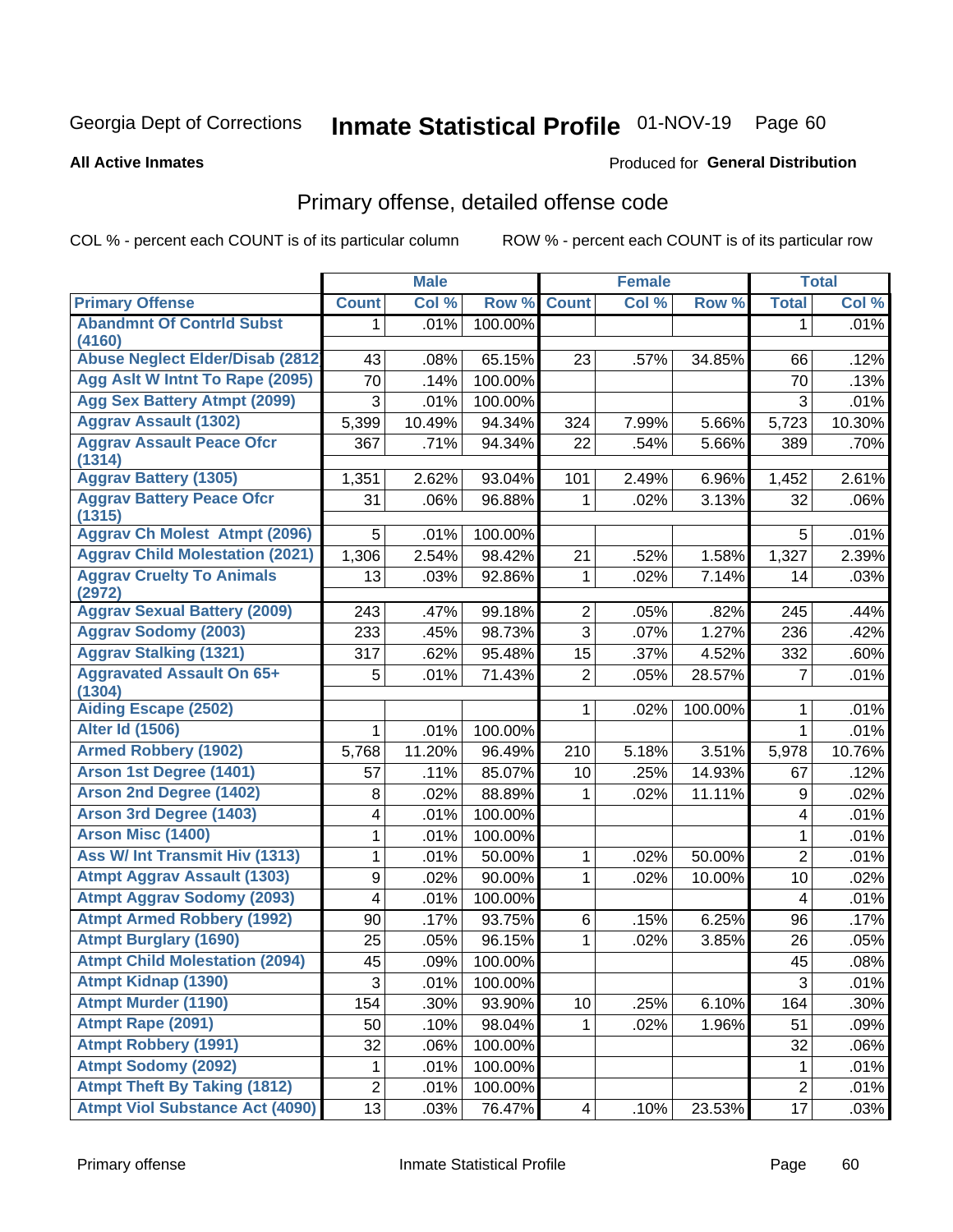# Inmate Statistical Profile 01-NOV-19 Page 61

**All Active Inmates** 

### Produced for General Distribution

# Primary offense, detailed offense code

COL % - percent each COUNT is of its particular column

|                                          |                | <b>Male</b> |         |                | <b>Female</b> |        |                | <b>Total</b> |
|------------------------------------------|----------------|-------------|---------|----------------|---------------|--------|----------------|--------------|
| <b>Primary Offense</b>                   | <b>Count</b>   | Col %       | Row %   | <b>Count</b>   | Col %         | Row %  | <b>Total</b>   | Col %        |
| <b>Att/Consprcy Commt C/S/Of</b>         | 46             | .09%        | 83.64%  | 9              | .22%          | 16.36% | 55             | .10%         |
| (4134)<br><b>Bad Checks (1704)</b>       |                |             |         |                |               |        |                |              |
|                                          | 1              | .01%        | 100.00% |                |               |        | 1              | .01%         |
| <b>Bail Jumping (2511)</b>               | 5              | .01%        | 100.00% |                |               |        | 5              | .01%         |
| <b>Bestiality (2004)</b>                 | 1              | .01%        | 100.00% |                |               |        | 1              | .01%         |
| <b>Bigamy (2007)</b>                     | 3              | .01%        | 100.00% |                |               |        | 3              | .01%         |
| <b>Bribery Govt Officer (2301)</b>       | 1              | .01%        | 50.00%  | 1              | .02%          | 50.00% | $\overline{2}$ | .01%         |
| Burg 1st Aft 6/30/12 (1611)              | 2,062          | 4.01%       | 92.92%  | 157            | 3.87%         | 7.08%  | 2,219          | 4.00%        |
| Burg 2nd Aft 6/30/12 (1612)              | 733            | 1.42%       | 96.45%  | 27             | .67%          | 3.55%  | 760            | 1.37%        |
| <b>Burg Bef 7/1/12 (1601)</b>            | 1,895          | 3.68%       | 97.03%  | 58             | 1.43%         | 2.97%  | 1,953          | 3.52%        |
| <b>Carry Pistl Without Licns (2903)</b>  | 1              | .01%        | 100.00% |                |               |        | 1              | .01%         |
| <b>Carry Weapon At School (2915)</b>     | 4              | .01%        | 100.00% |                |               |        | 4              | .01%         |
| <b>Child Molestation (2019)</b>          | 2,704          | 5.25%       | 97.86%  | 59             | 1.45%         | 2.14%  | 2,763          | 4.97%        |
| <b>Cnspire Traffic Cntrl Sub (4130)</b>  | 6              | .01%        | 100.00% |                |               |        | 6              | .01%         |
| <b>Computer Pornography (1760)</b>       | 112            | .22%        | 100.00% |                |               |        | 112            | .20%         |
| <b>Computer Theft (1761)</b>             | 2              | .01%        | 22.22%  | $\overline{7}$ | .17%          | 77.78% | 9              | .02%         |
| <b>Computer Trespass (1762)</b>          | $\overline{2}$ | .01%        | 50.00%  | $\overline{2}$ | .05%          | 50.00% | 4              | .01%         |
| <b>Conceal Death Of Another (1125)</b>   | 14             | .03%        | 66.67%  | $\overline{7}$ | .17%          | 33.33% | 21             | .04%         |
| <b>Conspiracy (9901)</b>                 | 23             | .04%        | 88.46%  | 3              | .07%          | 11.54% | 26             | .05%         |
| <b>Convsn Paymnts Real Propy</b>         | 1              | .01%        | 100.00% |                |               |        | 1              | .01%         |
| (1811)                                   |                |             |         |                |               |        |                |              |
| Crim Use W/Alt Id Mark (7010)            | 3              | .01%        | 100.00% |                |               |        | 3              | .01%         |
| <b>Crml Atmpt Felony (7027)</b>          | 4              | .01%        | 66.67%  | $\overline{2}$ | .05%          | 33.33% | 6              | .01%         |
| Crmnl Atmpt (9905)                       | $\overline{2}$ | .01%        | 100.00% |                |               |        | $\overline{2}$ | .01%         |
| Crmnl Damage 1st Degree (1501)           | 21             | .04%        | 100.00% |                |               |        | 21             | .04%         |
| <b>Crmnl Damage 2nd Degree</b><br>(1502) | 80             | .16%        | 91.95%  | $\overline{7}$ | .17%          | 8.05%  | 87             | .16%         |
| <b>Crmnl Interfere Govt Prop (2613)</b>  | 24             | .05%        | 96.00%  | $\mathbf{1}$   | .02%          | 4.00%  | 25             | .05%         |
| <b>Crmnl Solicitation (9910)</b>         | $\sqrt{3}$     | .01%        | 100.00% |                |               |        | $\sqrt{3}$     | .01%         |
| <b>Cruelty To An Inmate (2810)</b>       | 1              | .01%        | 100.00% |                |               |        | $\mathbf{1}$   | .01%         |
| <b>Cruelty To Animals (2971)</b>         | 1              | .01%        | 100.00% |                |               |        | 1              | .01%         |
| <b>Cruelty To Children (2801)</b>        | 313            | .61%        | 72.79%  | 117            | 2.88%         | 27.21% | 430            | .77%         |
| <b>Cruelty To Elder Person (2811)</b>    | 24             | .05%        | 64.86%  | 13             | .32%          | 35.14% | 37             | $.07\%$      |
| <b>Damage Destroy Secr Prop</b>          | 1              | .01%        | 100.00% |                |               |        | 1              | .01%         |
| (1504)                                   |                |             |         |                |               |        |                |              |
| <b>Distr Mat Depict Nudity (2102)</b>    | $\mathbf 1$    | .01%        | 100.00% |                |               |        | 1              | .01%         |
| Dogfighting (2718)                       | $\overline{2}$ | .01%        | 100.00% |                |               |        | $\overline{2}$ | .01%         |
| Drv W/ Improp Veh Reg (7013)             | 4              | .01%        | 100.00% |                |               |        | 4              | .01%         |
| <b>Drv W/Susp License (7011)</b>         | 1              | .01%        | 100.00% |                |               |        | 1              | .01%         |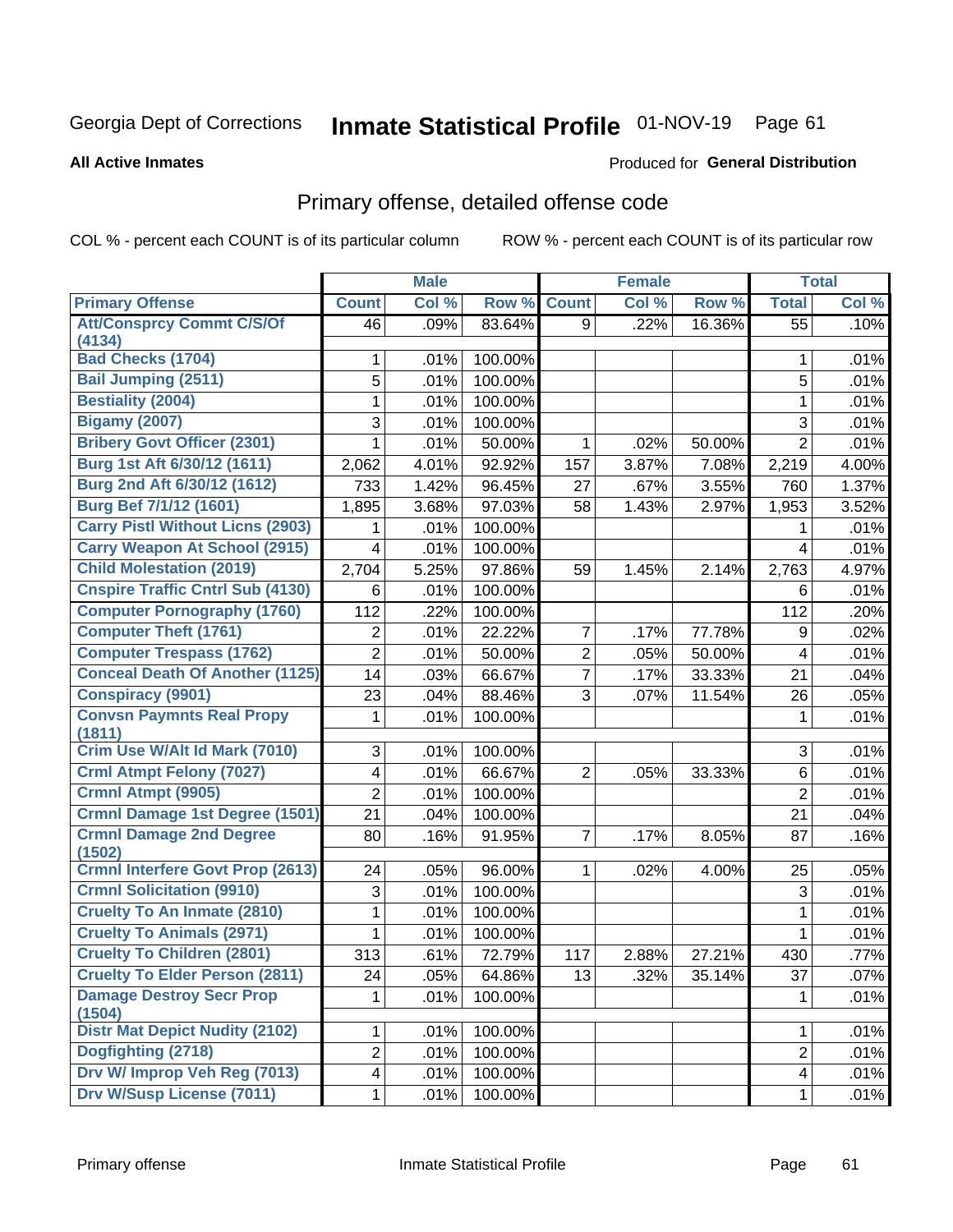# Inmate Statistical Profile 01-NOV-19 Page 62

#### **All Active Inmates**

## **Produced for General Distribution**

# Primary offense, detailed offense code

COL % - percent each COUNT is of its particular column

|                                                                         |                | <b>Male</b> |         |                | <b>Female</b> |         |                | <b>Total</b> |
|-------------------------------------------------------------------------|----------------|-------------|---------|----------------|---------------|---------|----------------|--------------|
| <b>Primary Offense</b>                                                  | <b>Count</b>   | Col %       | Row %   | <b>Count</b>   | Col %         | Row %   | <b>Total</b>   | Col %        |
| <b>Drvng Habtl Violator (5004)</b>                                      | 7              | .01%        | 77.78%  | $\overline{2}$ | .05%          | 22.22%  | 9              | .02%         |
| <b>Embracery (2407)</b>                                                 | 2              | .01%        | 100.00% |                |               |         | $\overline{2}$ | .01%         |
| <b>Entering Vehicle (1880)</b>                                          | 99             | .19%        | 97.06%  | 3              | .07%          | 2.94%   | 102            | .18%         |
| <b>Entice Child Attempted (2090)</b>                                    | 7              | .01%        | 100.00% |                |               |         | 7              | .01%         |
| <b>Enticing Child-Indec Purp (2020)</b>                                 | 80             | .16%        | 91.95%  | $\overline{7}$ | .17%          | 8.05%   | 87             | .16%         |
| <b>Escape (2501)</b>                                                    | 40             | .08%        | 93.02%  | 3              | .07%          | 6.98%   | 43             | .08%         |
| <b>Exploit Disabled/Elder (7022)</b>                                    | 11             | .02%        | 57.89%  | 8              | .20%          | 42.11%  | 19             | .03%         |
| <b>False Certificates (2311)</b>                                        | 1              | .01%        | 100.00% |                |               |         | 1              | .01%         |
| <b>False Imprisonment (1308)</b>                                        | 210            | .41%        | 95.89%  | 9              | .22%          | 4.11%   | 219            | .39%         |
| <b>False Public Alarm (2609)</b>                                        | 1              | .01%        | 100.00% |                |               |         | 1              | .01%         |
| <b>False Statements Govt (2408)</b>                                     | 21             | .04%        | 70.00%  | 9              | .22%          | 30.00%  | 30             | .05%         |
| <b>False Swearing (2402)</b>                                            |                |             |         | $\overline{2}$ | .05%          | 100.00% | $\overline{2}$ | .01%         |
| <b>Family Violence Battery (1301)</b>                                   | 178            | .35%        | 98.34%  | 3              | .07%          | 1.66%   | 181            | .33%         |
| Feticide (1121)                                                         | 2              | .01%        | 100.00% |                |               |         | 2              | .01%         |
| <b>Feticide By Vehicle (1118)</b>                                       | 6              | .01%        | 100.00% |                |               |         | 6              | .01%         |
| <b>Financial Identity Fraud (1756)</b>                                  | 67             | .13%        | 74.44%  | 23             | .57%          | 25.56%  | 90             | .16%         |
| <b>Fleeing/Eluding Police (2316)</b>                                    | 527            | 1.02%       | 94.28%  | 32             | .79%          | 5.72%   | 559            | 1.01%        |
| Forg 1st Aft 6/30/12 (1711)                                             | 123            | .24%        | 73.21%  | 45             | 1.11%         | 26.79%  | 168            | .30%         |
| Forg 1st Bef 7/1/12 (1701)                                              | 158            | .31%        | 72.48%  | 60             | 1.48%         | 27.52%  | 218            | .39%         |
| Forg 2nd Aft 6/30/12 (1712)                                             | 37             | .07%        | 75.51%  | 12             | .30%          | 24.49%  | 49             | .09%         |
| Forg 2nd Bef 7/1/12 (1702)                                              | 3              | .01%        | 75.00%  | $\mathbf{1}$   | .02%          | 25.00%  | 4              | .01%         |
| Forg 3rd Aft 6/30/12 (1713)                                             | 59             | .11%        | 83.10%  | 12             | .30%          | 16.90%  | 71             | .13%         |
| Forg 4th Aft 6/30/12 (1714)                                             | 14             | .03%        | 73.68%  | 5              | .12%          | 26.32%  | 19             | .03%         |
| <b>Forgery Credit Card (1752)</b>                                       | 5              | .01%        | 71.43%  | $\overline{2}$ | .05%          | 28.57%  | $\overline{7}$ | .01%         |
| <b>Fraudulent Access Compute</b>                                        | $\overline{2}$ | .01%        | 100.00% |                |               |         | $\overline{2}$ | .01%         |
| (1796)                                                                  |                |             |         |                |               |         |                |              |
| <b>Fraudulent Checks (1750)</b><br><b>Fraudulent Credit Card (1753)</b> | 1              | .01%        | 50.00%  | $\mathbf 1$    | .02%          | 50.00%  | $\overline{2}$ | .01%         |
|                                                                         | 72             | .14%        | 71.29%  | 29             | .71%          | 28.71%  | 101            | .18%         |
| <b>Gang Participation (9914)</b>                                        | 58             | .11%        | 96.67%  | 2              | .05%          | 3.33%   | 60             | .11%         |
| <b>Guard Line W/Weapon/Drugs</b><br>(2963)                              | 24             | .05%        | 55.81%  | 19             | .47%          | 44.19%  | 43             | .08%         |
| <b>Habit Traf Viol/Impaired (5005)</b>                                  | 8 <sup>1</sup> | .02%        | 100.00% |                |               |         | 8              | .01%         |
| <b>Habit Traf Viol/Other (5006)</b>                                     | 6              | .01%        | 66.67%  | 3              | .07%          | 33.33%  | 9              | .02%         |
| <b>Hijacking Motor Vehicle (1911)</b>                                   | 43             | .08%        | 97.73%  | $\mathbf{1}$   | .02%          | 2.27%   | 44             | .08%         |
| <b>Hindering Appreh Or Pun (2503)</b>                                   | 5              | .01%        | 71.43%  | $\overline{2}$ | .05%          | 28.57%  | $\overline{7}$ | .01%         |
| Hit-Run W/Injury/Fatality (5007)                                        | 40             | .08%        | 85.11%  | $\overline{7}$ | .17%          | 14.89%  | 47             | .08%         |
| Home Invasion 1st Degree (7007)                                         | 24             | .05%        | 88.89%  | 3 <sup>1</sup> | .07%          | 11.11%  | 27             | .05%         |
| <b>Home Invasion 2nd Degree</b>                                         | $\overline{2}$ | .01%        | 100.00% |                |               |         | $\overline{2}$ | .01%         |
| (7008)                                                                  |                |             |         |                |               |         |                |              |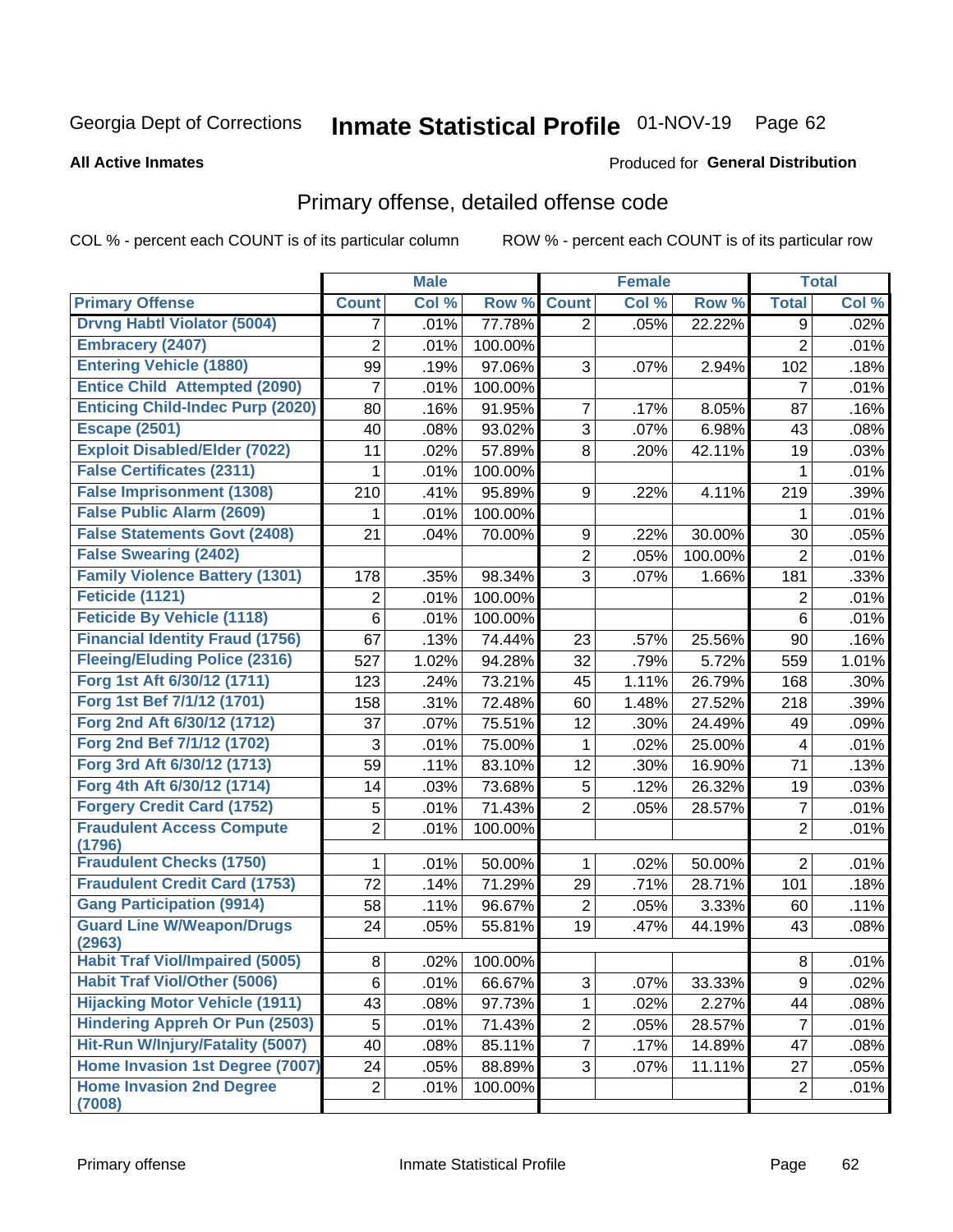# Inmate Statistical Profile 01-NOV-19 Page 63

#### **All Active Inmates**

### Produced for General Distribution

# Primary offense, detailed offense code

COL % - percent each COUNT is of its particular column

|                                          |                         | <b>Male</b> |                  |                | <b>Female</b> |        |                         | <b>Total</b> |
|------------------------------------------|-------------------------|-------------|------------------|----------------|---------------|--------|-------------------------|--------------|
| <b>Primary Offense</b>                   | <b>Count</b>            | Col %       | Row <sup>%</sup> | <b>Count</b>   | Col %         | Row %  | <b>Total</b>            | Col %        |
| <b>Homicide By Vessel (1124)</b>         | 41                      | .08%        | 87.23%           | 6              | .15%          | 12.77% | 47                      | .08%         |
| <b>Illegal Attm To Obt Drugs (4011)</b>  | 4                       | .01%        | 80.00%           | 1              | .02%          | 20.00% | 5                       | .01%         |
| <b>Impersonating Officer (2405)</b>      | $\overline{2}$          | .01%        | 100.00%          |                |               |        | $\overline{2}$          | .01%         |
| <b>Impersonation (2404)</b>              | 3                       | .01%        | 75.00%           | 1              | .02%          | 25.00% | $\overline{4}$          | .01%         |
| <b>Incest (2006)</b>                     | 224                     | .44%        | 99.56%           | 1              | .02%          | .44%   | 225                     | .41%         |
| <b>Incest Atmpt (2098)</b>               | 1                       | .01%        | 100.00%          |                |               |        | 1                       | .01%         |
| <b>Inciting To Insurrection (2203)</b>   | 2                       | .01%        | 66.67%           | 1              | .02%          | 33.33% | 3                       | .01%         |
| <b>Influencing Witness (2313)</b>        | 7                       | .01%        | 87.50%           | 1              | .02%          | 12.50% | 8                       | .01%         |
| <b>Injury By Vehicle (1318)</b>          | 104                     | .20%        | 82.54%           | 22             | .54%          | 17.46% | 126                     | .23%         |
| <b>Insurance Fraud (7023)</b>            | 2                       | .01%        | 100.00%          |                |               |        | 2                       | .01%         |
| <b>Insurrection (2202)</b>               | 3                       | .01%        | 75.00%           | 1              | .02%          | 25.00% | $\overline{\mathbf{4}}$ | .01%         |
| <b>Interfere Electronic Dvce (2614)</b>  | 1                       | .01%        | 100.00%          |                |               |        | 1                       | .01%         |
| <b>Interference With Custody (1312)</b>  | 12                      | .02%        | 85.71%           | $\overline{2}$ | .05%          | 14.29% | 14                      | .03%         |
| <b>Involuntary Manslaughter (1103)</b>   | 169                     | .33%        | 86.22%           | 27             | .67%          | 13.78% | 196                     | .35%         |
| Kidnapping (1311)                        | 1,472                   | 2.86%       | 96.84%           | 48             | 1.18%         | 3.16%  | 1,520                   | 2.74%        |
| <b>Livestock Theft (1817)</b>            | 5                       | .01%        | 100.00%          |                |               |        | 5                       | .01%         |
| <b>Lottery Violation (2730)</b>          | $\overline{2}$          | .01%        | 100.00%          |                |               |        | $\overline{2}$          | .01%         |
| <b>Machine Gun Activities (2906)</b>     | 1                       | .01%        | 100.00%          |                |               |        | 1                       | .01%         |
| Manf Methamph 200-399 Gm                 | 9                       | .02%        | 100.00%          |                |               |        | 9                       | .02%         |
| (4144)                                   |                         |             |                  |                |               |        |                         |              |
| <b>Manf Methamph 28-199 Gm</b><br>(4143) | 12                      | .02%        | 92.31%           | 1              | .02%          | 7.69%  | 13                      | .02%         |
| Manf Methamph 400+ Gm (4145)             | $\mathbf{1}$            | .01%        | 100.00%          |                |               |        | 1.                      | .01%         |
| <b>Manf Methamph Unspec Amt</b>          | 97                      | .19%        | 92.38%           | 8              | .20%          | 7.62%  | 105                     | .19%         |
| (4147)                                   |                         |             |                  |                |               |        |                         |              |
| <b>Manufac Marijuana (7012)</b>          | 30                      | .06%        | 93.75%           | $\overline{2}$ | .05%          | 6.25%  | 32                      | .06%         |
| <b>Manufact Meth Near Child (2803)</b>   | 12                      | .02%        | 75.00%           | 4              | .10%          | 25.00% | 16                      | .03%         |
| <b>Misc Assault/Battery (1300)</b>       | 12                      | .02%        | 100.00%          |                |               |        | 12                      | .02%         |
| <b>Misc Correctionl Inst Off (6200)</b>  | $\overline{7}$          | .01%        | 100.00%          |                |               |        | $\overline{7}$          | .01%         |
| <b>Misc Drugs Trafficking (4100)</b>     | $\overline{\mathbf{4}}$ | .01%        | 100.00%          |                |               |        | $\overline{\mathbf{4}}$ | .01%         |
| <b>Misc Forgery (1700)</b>               | 4                       | .01%        | 100.00%          |                |               |        | 4                       | .01%         |
| <b>Misc Fraud (1799)</b>                 | 11                      | .02%        | 61.11%           | 7              | .17%          | 38.89% | 18                      | .03%         |
| <b>Misc Homicide Offense (1100)</b>      | 6                       | .01%        | 85.71%           | $\mathbf{1}$   | .02%          | 14.29% | $\overline{7}$          | .01%         |
| <b>Misc Invasion Of Privacy (3000)</b>   | 3                       | .01%        | 100.00%          |                |               |        | 3                       | .01%         |
| <b>Misc Mrals/Pblic H/Safty (6000)</b>   | $\overline{2}$          | .01%        | 100.00%          |                |               |        | $\overline{2}$          | .01%         |
| <b>Misc Obscenity (2100)</b>             | 5                       | .01%        | 100.00%          |                |               |        | 5                       | .01%         |
| <b>Misc Public Order (2200)</b>          | 1                       | .01%        | 100.00%          |                |               |        | 1                       | .01%         |
| <b>Misc Sexual Offense (2000)</b>        | 22                      | .04%        | 95.65%           | 1              | .02%          | 4.35%  | 23                      | .04%         |
| <b>Misuse Firearm Hunting (2970)</b>     | 1                       | .01%        | 100.00%          |                |               |        | $\mathbf 1$             | .01%         |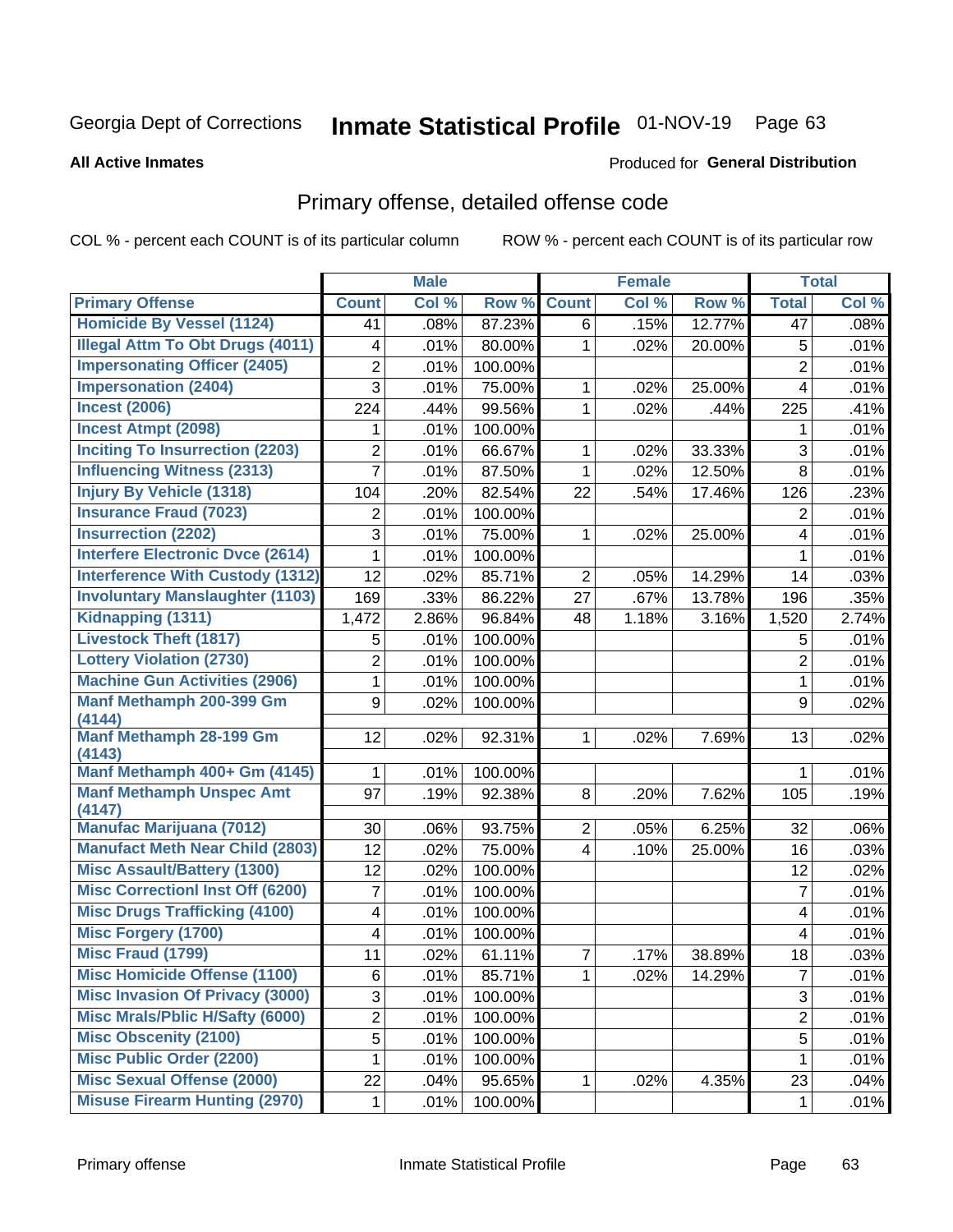# Inmate Statistical Profile 01-NOV-19 Page 64

#### **All Active Inmates**

### Produced for General Distribution

# Primary offense, detailed offense code

COL % - percent each COUNT is of its particular column

|                                            |              | <b>Male</b> |         |                 | <b>Female</b> |        |              | <b>Total</b> |
|--------------------------------------------|--------------|-------------|---------|-----------------|---------------|--------|--------------|--------------|
| <b>Primary Offense</b>                     | <b>Count</b> | Col %       | Row %   | <b>Count</b>    | Col %         | Row %  | <b>Total</b> | Col %        |
| <b>Murder (1101)</b>                       | 6,257        | 12.15%      | 93.57%  | 430             | 10.60%        | 6.43%  | 6,687        | 12.04%       |
| <b>Murder Conspire To Commit</b><br>(1191) | 16           | .03%        | 88.89%  | $\overline{2}$  | .05%          | 11.11% | 18           | .03%         |
| <b>Mutiny In Penal Inst (2507)</b>         | 11           | .02%        | 100.00% |                 |               |        | 11           | .02%         |
| Necrophilia (2022)                         |              | .01%        | 100.00% |                 |               |        | 1            | .01%         |
| <b>Obstr Of Law Enf Officer (2314)</b>     | 392          | .76%        | 91.59%  | 36              | .89%          | 8.41%  | 428          | .77%         |
| <b>Pandering By Compulsion (2017)</b>      | 3            | .01%        | 100.00% |                 |               |        | 3            | .01%         |
| Party To A Crime (9911)                    | 1            | .01%        | 100.00% |                 |               |        | 1            | .01%         |
| Peeping Tom (3002)                         | 14           | .03%        | 100.00% |                 |               |        | 14           | .03%         |
| Perjury (2401)                             | 3            | .01%        | 75.00%  | 1               | $.02\%$       | 25.00% | 4            | .01%         |
| Pimping A Minor Under 18 (2016)            | 9            | .02%        | 81.82%  | $\overline{2}$  | .05%          | 18.18% | 11           | .02%         |
| Poss Alprazolam (7003)                     | 14           | .03%        | 87.50%  | $\overline{2}$  | .05%          | 12.50% | 16           | .03%         |
| Poss By Inm Proh Items (7015)              | 10           | .02%        | 62.50%  | 6               | .15%          | 37.50% | 16           | .03%         |
| <b>Poss Contraband Articles (5171)</b>     | 3            | .01%        | 100.00% |                 |               |        | 3            | .01%         |
| <b>Poss Dep Stim Cntrf Drugs</b><br>(4007) | 62           | .12%        | 63.92%  | 35              | .86%          | 36.08% | 97           | .17%         |
| Poss Drug Related Matrl (4016)             | 26           | .05%        | 78.79%  | $\overline{7}$  | .17%          | 21.21% | 33           | .06%         |
| Poss Ephedrine (4030)                      | 3            | .01%        | 100.00% |                 |               |        | 3            | .01%         |
| Poss Firearm 1st Offender (2913)           | 141          | .27%        | 92.76%  | 11              | .27%          | 7.24%  | 152          | .27%         |
| <b>Poss Firearm Convct Felon</b><br>(2914) | 1,256        | 2.44%       | 96.54%  | 45              | 1.11%         | 3.46%  | 1,301        | 2.34%        |
| Poss Hydrocodone (7004)                    | 19           | .04%        | 65.52%  | 10              | .25%          | 34.48% | 29           | .05%         |
| <b>Poss Knife During Crime (2911)</b>      | 6            | .01%        | 100.00% |                 |               |        | 6            | .01%         |
| Poss Mda/Extsy (4033)                      | 3            | .01%        | 75.00%  | 1.              | $.02\%$       | 25.00% | 4            | .01%         |
| Poss Methamphetamine (4031)                | 552          | 1.07%       | 73.11%  | 203             | 5.00%         | 26.89% | 755          | 1.36%        |
| <b>Poss Narcotics Opiates (4006)</b>       | 62           | .12%        | 72.09%  | 24              | .59%          | 27.91% | 86           | .15%         |
| <b>Poss Of Certain Weapons (2912)</b>      | 26           | .05%        | 96.30%  | 1               | .02%          | 3.70%  | 27           | .05%         |
| <b>Poss Of Cocaine (4022)</b>              | 302          | .59%        | 86.04%  | 49              | 1.21%         | 13.96% | 351          | .63%         |
| <b>Poss Of Firearm Dur Crime</b>           | 1,039        | 2.02%       | 94.89%  | 56              | 1.38%         | 5.11%  | 1,095        | 1.97%        |
| (2910)                                     |              |             |         |                 |               |        |              |              |
| Poss Of Marijuana (4009)                   | 65           | .13%        | 94.20%  | 4               | .10%          | 5.80%  | 69           | .12%         |
| Poss Tools Commit Crime (1602)             | 21           | .04%        | 95.45%  | $\mathbf{1}$    | .02%          | 4.55%  | 22           | .04%         |
| Poss W Int Dis Other Drug (4053)           | 120          | .23%        | 86.96%  | $\overline{18}$ | .44%          | 13.04% | 138          | .25%         |
| Poss W Int Dist Cocaine (4050)             | 244          | .47%        | 96.44%  | 9               | .22%          | 3.56%  | 253          | .46%         |
| Poss W Int Dist Marijuana (4051)           | 647          | 1.26%       | 93.50%  | 45              | 1.11%         | 6.50%  | 692          | 1.25%        |
| Poss W Int Dist Meth (4052)                | 518          | 1.01%       | 76.85%  | 156             | 3.85%         | 23.15% | 674          | 1.21%        |
| Poss Within 1000 Hous Pjt (7009)           | 7            | .01%        | 87.50%  | 1               | .02%          | 12.50% | 8            | .01%         |
| <b>Poss Wpn Drugs By Prisnr</b><br>(2965)  | 28           | .05%        | 84.85%  | 5               | .12%          | 15.15% | 33           | .06%         |
| <b>Prov Sex Mater To Minors (2110)</b>     | $\mathbf{1}$ | .01%        | 100.00% |                 |               |        | $\mathbf{1}$ | .01%         |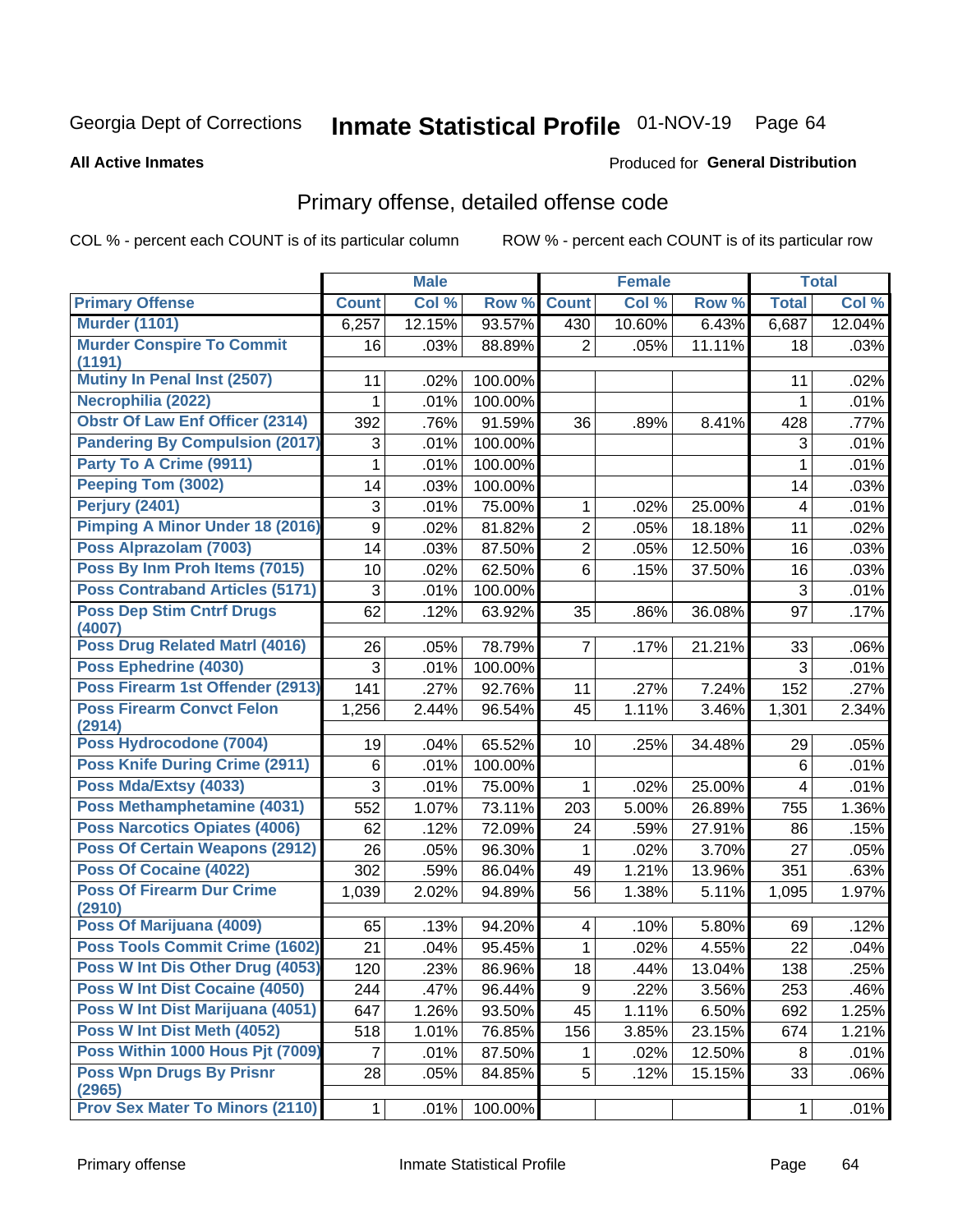# Inmate Statistical Profile 01-NOV-19 Page 65

#### **All Active Inmates**

### Produced for General Distribution

# Primary offense, detailed offense code

COL % - percent each COUNT is of its particular column

|                                            |                | <b>Male</b> |         |                | <b>Female</b> |        |                | <b>Total</b> |
|--------------------------------------------|----------------|-------------|---------|----------------|---------------|--------|----------------|--------------|
| <b>Primary Offense</b>                     | <b>Count</b>   | Col %       | Row %   | <b>Count</b>   | Col %         | Row %  | <b>Total</b>   | Col %        |
| <b>Racketeering (3404)</b>                 | 130            | .25%        | 75.58%  | 42             | 1.04%         | 24.42% | 172            | .31%         |
| Rape (2001)                                | 1,858          | 3.61%       | 99.52%  | 9              | .22%          | .48%   | 1,867          | 3.36%        |
| <b>Reck Cond Infected Person</b>           | 10             | .02%        | 83.33%  | $\overline{2}$ | .05%          | 16.67% | 12             | .02%         |
| (1317)                                     |                |             |         |                |               |        |                |              |
| <b>Recv Gds Srvs Fraud Obtnd</b><br>(1755) | 1              | .01%        | 100.00% |                |               |        | 1              | .01%         |
| <b>Remov/Atmpt Wpn Pub Offl</b>            | $\overline{2}$ | .01%        | 100.00% |                |               |        | $\overline{2}$ | .01%         |
| (7021)                                     |                |             |         |                |               |        |                |              |
| <b>Removal Baggage Cargo Etc</b><br>(2761) | 1              | .01%        | 100.00% |                |               |        | 1              | .01%         |
| Robbery (1901)                             | 1,062          | 2.06%       | 93.82%  | 70             | 1.73%         | 6.18%  | 1,132          | 2.04%        |
| <b>Robbery By Force (1903)</b>             | 212            | .41%        | 95.93%  | $9\,$          | .22%          | 4.07%  | 221            | .40%         |
| <b>Robbery By Intimidation (1904)</b>      | 253            | .49%        | 94.05%  | 16             | .39%          | 5.95%  | 269            | .48%         |
| <b>Robbery By Sudden Snatch</b>            | 124            | .24%        | 91.85%  | 11             | .27%          | 8.15%  | 135            | .24%         |
| (1905)<br>S/D Cocaine (4021)               | 342            | .66%        | 96.34%  | 13             | .32%          | 3.66%  | 355            | .64%         |
| S/D Cont Sub Public (4017)                 | 28             | .05%        | 100.00% |                |               |        | 28             | .05%         |
| S/D Cont Sub School (4018)                 | 25             | .05%        | 96.15%  | 1              | .02%          | 3.85%  | 26             | .05%         |
| S/D Dep Stim Cntrf Drugs (4002)            | 40             | .08%        | 85.11%  | $\overline{7}$ | .17%          | 14.89% | 47             | .08%         |
| <b>S/D Narcotics Opiates (4001)</b>        | 19             | .04%        | 86.36%  | 3              | .07%          | 13.64% | 22             | .04%         |
| S/D Of Marijuana (4004)                    | 202            | .39%        | 97.12%  | $6\phantom{1}$ | .15%          | 2.88%  | 208            | .37%         |
| Sale Mda/Extsy (4034)                      | $\overline{2}$ | .01%        | 100.00% |                |               |        | $\overline{2}$ | .01%         |
| Sale Methamphetamine (4032)                | 212            | .41%        | 77.09%  | 63             | 1.55%         | 22.91% | 275            | .50%         |
| <b>Sex Exploitation Child (2843)</b>       | 249            | .48%        | 99.60%  | 1              | .02%          | .40%   | 250            | .45%         |
| <b>Sex Offender Fail Registr (2026)</b>    | 549            | 1.07%       | 98.56%  | 8              | .20%          | 1.44%  | 557            | 1.00%        |
| <b>Sex Offender Fail To Move (2028)</b>    | 4              | .01%        | 100.00% |                |               |        | 4              | .01%         |
| Sexl/Asslt/Agn/Pers/Cstdy (2023)           | 23             | .04%        | 92.00%  | $\overline{2}$ | .05%          | 8.00%  | 25             | .05%         |
| <b>Sexual Aslt By Therapist (2024)</b>     | $\overline{2}$ | .01%        | 66.67%  | $\mathbf{1}$   | .02%          | 33.33% | 3              | .01%         |
| <b>Sexual Battery (2011)</b>               | 178            | .35%        | 98.34%  | 3              | .07%          | 1.66%  | 181            | .33%         |
| <b>Simple Battery (1316)</b>               | 17             | .03%        | 100.00% |                |               |        | 17             | .03%         |
| <b>Sodomy (2002)</b>                       | 21             | .04%        | 100.00% |                |               |        | 21             | .04%         |
| <b>Solicit Sodomy From Minor</b><br>(2025) | 7              | .01%        | 87.50%  | 1              | .02%          | 12.50% | 8              | .01%         |
| <b>Stalking (1320)</b>                     | $\overline{c}$ | .01%        | 66.67%  | $\mathbf{1}$   | .02%          | 33.33% | 3              | .01%         |
| <b>Statutory Rape (2018)</b>               | 753            | 1.46%       | 97.79%  | 17             | .42%          | 2.21%  | 770            | 1.39%        |
| <b>Tampering With Evidence (2315)</b>      | 12             | .02%        | 66.67%  | 6              | .15%          | 33.33% | 18             | .03%         |
| <b>Telecommunications Fraud</b>            | $\overline{2}$ | .01%        | 66.67%  | 1              | .02%          | 33.33% | 3              | .01%         |
| (1759)                                     |                |             |         |                |               |        |                |              |
| <b>Terrorist Threats &amp; Acts (1307)</b> | 355            | .69%        | 93.67%  | 24             | .59%          | 6.33%  | 379            | .68%         |
| <b>Theft Bring Prop In State (1815)</b>    | 13             | .03%        | 86.67%  | 2 <sup>1</sup> | .05%          | 13.33% | 15             | .03%         |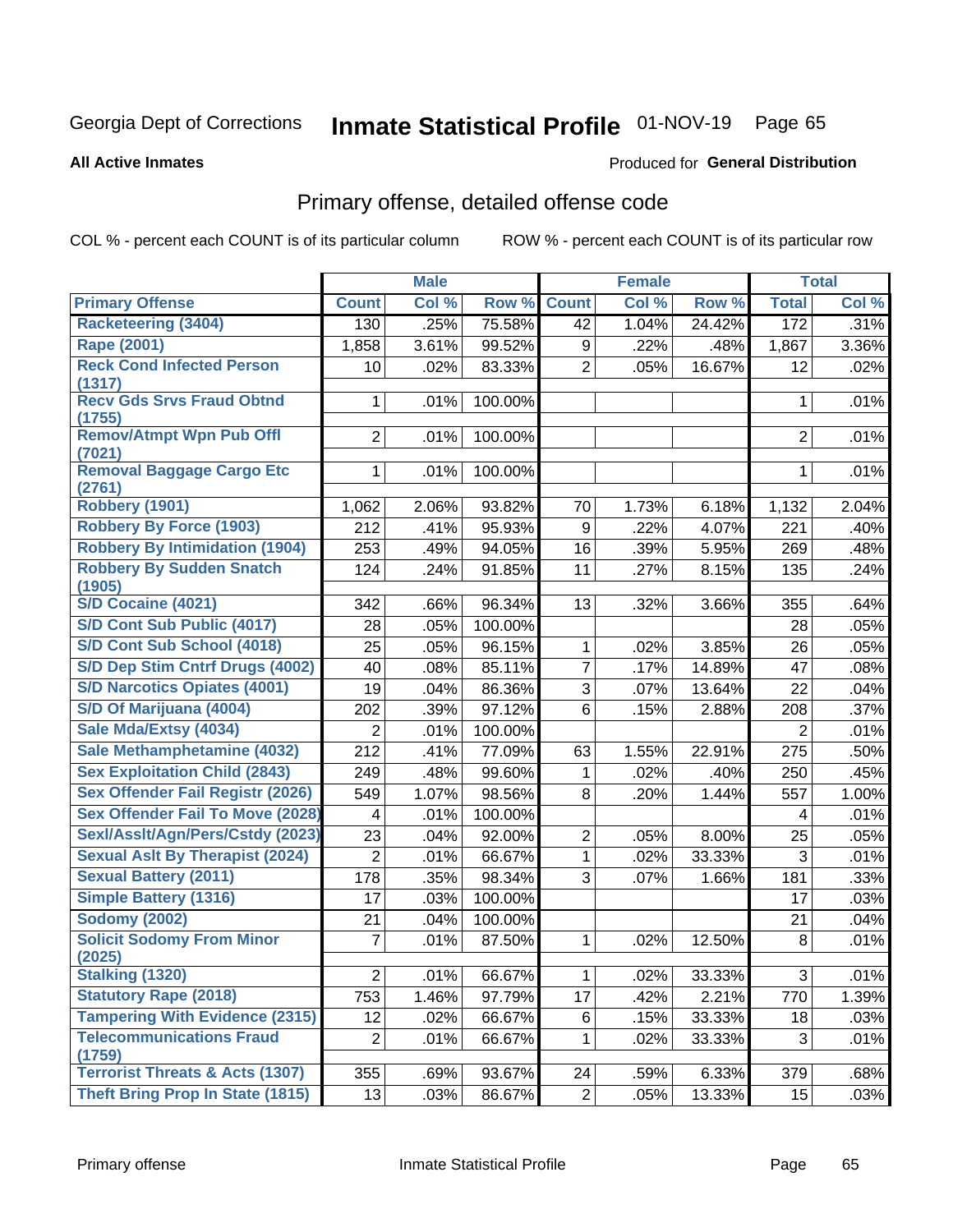# Inmate Statistical Profile 01-NOV-19 Page 66

#### **All Active Inmates**

## **Produced for General Distribution**

# Primary offense, detailed offense code

COL % - percent each COUNT is of its particular column

|                                                |                         | <b>Male</b> |         |                | <b>Female</b> |         |                | <b>Total</b> |
|------------------------------------------------|-------------------------|-------------|---------|----------------|---------------|---------|----------------|--------------|
| <b>Primary Offense</b>                         | <b>Count</b>            | Col %       | Row %   | <b>Count</b>   | Col %         | Row %   | <b>Total</b>   | Col %        |
| <b>Theft By Conversion (1808)</b>              | 25                      | .05%        | 75.76%  | 8              | .20%          | 24.24%  | 33             | $.06\%$      |
| <b>Theft By Deception (1803)</b>               | 35                      | .07%        | 81.40%  | 8              | .20%          | 18.60%  | 43             | .08%         |
| <b>Theft By Rec Stolen Prop (1806)</b>         | 480                     | .93%        | 89.55%  | 56             | 1.38%         | 10.45%  | 536            | .97%         |
| <b>Theft By Shoplifting (1821)</b>             | 425                     | .83%        | 71.31%  | 171            | 4.22%         | 28.69%  | 596            | 1.07%        |
| <b>Theft By Taking (1802)</b>                  | 641                     | 1.25%       | 84.34%  | 119            | 2.93%         | 15.66%  | 760            | 1.37%        |
| <b>Theft Credit Card (1751)</b>                | 17                      | .03%        | 80.95%  | 4              | .10%          | 19.05%  | 21             | .04%         |
| <b>Theft Motorveh Or Part (1813)</b>           | 31                      | .06%        | 96.88%  | 1              | .02%          | 3.13%   | 32             | .06%         |
| <b>Theft Of Lost Property (1805)</b>           | 1                       | .01%        | 50.00%  | 1              | .02%          | 50.00%  | $\overline{2}$ | .01%         |
| <b>Theft Of Services (1807)</b>                | $\overline{2}$          | .01%        | 66.67%  | 1              | .02%          | 33.33%  | 3              | .01%         |
| <b>Theft Recv Prop Out State (1816)</b>        | 4                       | .01%        | 80.00%  | 1              | .02%          | 20.00%  | 5              | .01%         |
| <b>Traf Amphtmine 200-399 Gm</b>               | 4                       | .01%        | 80.00%  | 1              | .02%          | 20.00%  | 5              | .01%         |
| (4127)                                         |                         |             |         |                |               |         |                |              |
| <b>Traf Amphtmine 28-199 Gm</b><br>(4126)      | 8                       | .02%        | 66.67%  | 4              | .10%          | 33.33%  | 12             | .02%         |
| Traf Amphtmine 400+ Gm (4128)                  | 4                       | .01%        | 100.00% |                |               |         | 4              | .01%         |
| <b>Traf Cocaine 201-400 Gm (4102)</b>          | 88                      | .17%        | 97.78%  | 2              | .05%          | 2.22%   | 90             | .16%         |
| <b>Traf Cocaine 401+ Gm (4103)</b>             | 85                      | .17%        | 94.44%  | 5              | .12%          | 5.56%   | 90             | .16%         |
| Traf Cocaine Less 200 Gm (4101)                | 180                     | .35%        | 96.77%  | 6              | .15%          | 3.23%   | 186            | .33%         |
| <b>Traf Marijna 10-2000 Lb (4121)</b>          | 48                      | .09%        | 97.96%  | 1              | .02%          | 2.04%   | 49             | .09%         |
| <b>Traf Marijna 10001+ Lb (4123)</b>           |                         |             |         | 1              | .02%          | 100.00% | 1              | .01%         |
| Traf Mda/Extsy 200-399gm                       | $\overline{2}$          | .01%        | 100.00% |                |               |         | $\overline{2}$ | .01%         |
| (4151)                                         |                         |             |         |                |               |         |                |              |
| <b>Traf Mda/Extsy 28-199gm (4150)</b>          | 8                       | .02%        | 100.00% |                |               |         | 8              | .01%         |
| Traf Mda/Extsy 400+Gm (4152)                   | $\overline{\mathbf{4}}$ | .01%        | 100.00% |                |               |         | 4              | .01%         |
| Traf Methamph 200-399 Gm                       | 134                     | .26%        | 83.75%  | 26             | .64%          | 16.25%  | 160            | .29%         |
| (4141)<br><b>Traf Methamph 28-199 Gm</b>       |                         |             |         |                |               |         |                |              |
| (4140)                                         | 469                     | .91%        | 78.69%  | 127            | 3.13%         | 21.31%  | 596            | 1.07%        |
| Traf Methamph 400+ Gm (4142)                   | 93                      | .18%        | 86.11%  | 15             | .37%          | 13.89%  | 108            | .19%         |
| <b>Traf Methamph Unspec Amt</b>                | 114                     | .22%        | 82.61%  | 24             | .59%          | 17.39%  | 138            | .25%         |
| (4146)                                         |                         |             |         |                |               |         |                |              |
| <b>Traf Methaqualone&lt; 400 Gm</b>            | $\overline{2}$          | .01%        | 100.00% |                |               |         | $\overline{2}$ | .01%         |
| (4124)<br><b>Traf Narcotic 15-28 Gm (4112)</b> |                         |             |         |                |               |         |                |              |
|                                                | 36                      | .07%        | 90.00%  | $4\vert$       | .10%          | 10.00%  | 40             | .07%         |
| Traf Narcotic 29+ Gm (4113)                    | 32                      | .06%        | 94.12%  | $\overline{2}$ | .05%          | 5.88%   | 34             | .06%         |
| <b>Traf Narcotic Less 14 Gm (4111)</b>         | 49                      | .10%        | 84.48%  | 9              | .22%          | 15.52%  | 58             | .10%         |
| <b>Traffick Labor Servitude (1330)</b>         | $\overline{2}$          | .01%        | 100.00% |                |               |         | $\overline{2}$ | .01%         |
| <b>Traffick Sexual Servitude (1331)</b>        | 23                      | .04%        | 85.19%  | 4              | .10%          | 14.81%  | 27             | .05%         |
| <b>Transactions Cntrft Drugs (4132)</b>        | 1                       | .01%        | 100.00% |                |               |         | $\mathbf{1}$   | .01%         |
| <b>Unauth Dist Contrild Sub (4135)</b>         | $\mathbf{1}$            | .01%        | 100.00% |                |               |         | 1              | .01%         |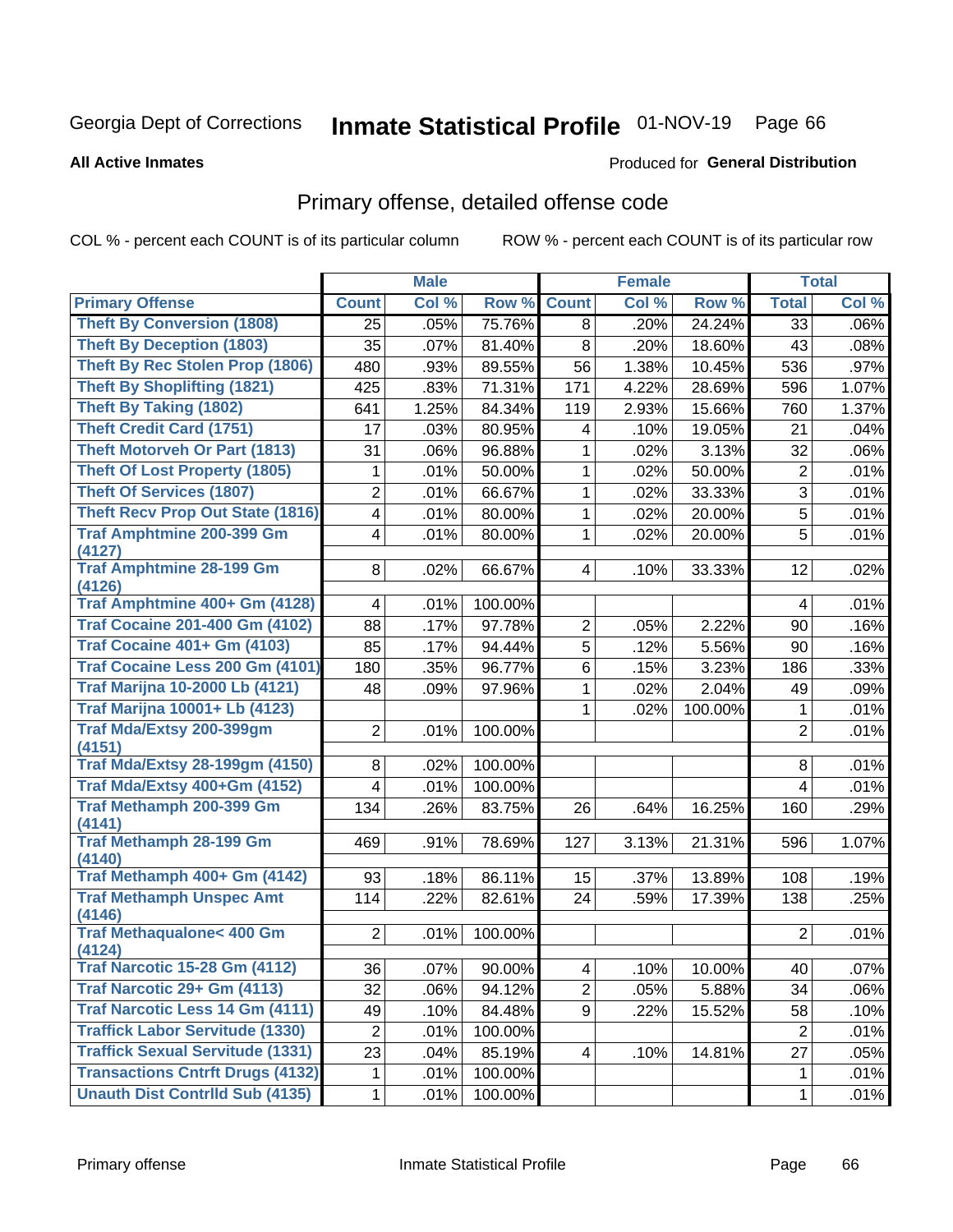# Inmate Statistical Profile 01-NOV-19 Page 67

#### **All Active Inmates**

### Produced for General Distribution

# Primary offense, detailed offense code

COL % - percent each COUNT is of its particular column

|                                            |                         | <b>Male</b> |         |                         | <b>Female</b> |         |                | <b>Total</b> |
|--------------------------------------------|-------------------------|-------------|---------|-------------------------|---------------|---------|----------------|--------------|
| <b>Primary Offense</b>                     | <b>Count</b>            | Col %       | Row %   | <b>Count</b>            | Col %         | Row %   | <b>Total</b>   | Col %        |
| <b>Unknown Offense (9999)</b>              | 12                      | .02%        | 92.31%  | $\mathbf{1}$            | .02%          | 7.69%   | 13             | .02%         |
| Uniwfl Mfg/Del/Dist N-C S (4014)           | 3                       | .01%        | 100.00% |                         |               |         | $\mathfrak{S}$ | .01%         |
| <b>Use Comm Facity Vio C Sub</b>           | 14                      | .03%        | 82.35%  | 3                       | .07%          | 17.65%  | 17             | .03%         |
| (4133)                                     |                         |             |         |                         |               |         |                |              |
| <b>Vandalism To Church Etc (1505)</b>      | $\overline{2}$          | .01%        | 100.00% |                         |               |         | $\overline{2}$ | .01%         |
| <b>Vehicular Homicide (1123)</b>           | 325                     | .63%        | 78.50%  | 89                      | 2.19%         | 21.50%  | 414            | .75%         |
| <b>Viol Dngrous Drgs Act (4013)</b>        | 185                     | .36%        | 81.50%  | 42                      | 1.04%         | 18.50%  | 227            | .41%         |
| Viol Ga Cntrl Sbst Act (4012)              | 3                       | .01%        | 100.00% |                         |               |         | 3              | .01%         |
| <b>Viol Motor Vehicle Laws (5001)</b>      | 31                      | .06%        | 88.57%  | $\overline{\mathbf{4}}$ | .10%          | 11.43%  | 35             | .06%         |
| <b>Viol Oath Public Offcr (2302)</b>       | $\,6$                   | .01%        | 85.71%  | 1                       | .02%          | 14.29%  | $\overline{7}$ | .01%         |
| <b>Violatn Othr States Law (8001)</b>      | 42                      | .08%        | 85.71%  | $\overline{7}$          | .17%          | 14.29%  | 49             | .09%         |
| <b>Vol Manslaughter Of Fetus</b><br>(1119) | $\mathbf{3}$            | .01%        | 100.00% |                         |               |         | 3              | .01%         |
| <b>Voluntary Manslaughter (1102)</b>       | 1,127                   | 2.19%       | 87.91%  | 155                     | 3.82%         | 12.09%  | 1,282          | 2.31%        |
| <b>Abandonment Of Dep Child (11)</b>       | 4                       | .01%        | 100.00% |                         |               |         | 4              | .01%         |
| <b>Assault &amp; Battery (21)</b>          | $\mathbf 5$             | .01%        | 100.00% |                         |               |         | 5              | .01%         |
| <b>Bad Checks (52)</b>                     | $\overline{2}$          | .01%        | 66.67%  | 1                       | .02%          | 33.33%  | 3              | .01%         |
| <b>Burglary (45)</b>                       | 8                       | .02%        | 100.00% |                         |               |         | $\,8\,$        | .01%         |
| <b>Cheating &amp; Swindling (51)</b>       | 1                       | .01%        | 100.00% |                         |               |         | $\mathbf{1}$   | .01%         |
| <b>Cpwl &amp; Concealed Weapon (93)</b>    | 5                       | .01%        | 100.00% |                         |               |         | 5              | .01%         |
| <b>Crmnl Attempt (98)</b>                  | $\mathbf{1}$            | .01%        | 100.00% |                         |               |         | $\mathbf{1}$   | .01%         |
| <b>Dui</b> (72)                            | 5                       | .01%        | 100.00% |                         |               |         | 5              | .01%         |
| Escape (92)                                | $\mathfrak{S}$          | .01%        | 100.00% |                         |               |         | 3              | .01%         |
| Forgery (55)                               | 3                       | .01%        | 100.00% |                         |               |         | 3              | .01%         |
| Lottery (54)                               | 1                       | .01%        | 100.00% |                         |               |         | 1              | .01%         |
| <b>Misc Misdemeanor (500)</b>              | $\overline{2}$          | .01%        | 100.00% |                         |               |         | $\overline{2}$ | .01%         |
| <b>Other Misdemeanor (99)</b>              | 16                      | .03%        | 94.12%  | 1                       | .02%          | 5.88%   | 17             | .03%         |
| <b>Pointing Gun At Another (96)</b>        | 1                       | .01%        | 100.00% |                         |               |         | $\mathbf 1$    | .01%         |
| Poss Ntp Whiskey (64)                      | $\overline{2}$          | .01%        | 100.00% |                         |               |         | $\overline{2}$ | .01%         |
| Poss Of Marijuana (70)                     | 1                       | .01%        | 100.00% |                         |               |         | 1              | .01%         |
| <b>Prostitution (81)</b>                   |                         |             |         | 1                       | .02%          | 100.00% | 1              | .01%         |
| <b>Public Drunkenness (61)</b>             | 3                       | .01%        | 100.00% |                         |               |         | 3              | .01%         |
| <b>Simple Assault (24)</b>                 | 1                       | .01%        | 100.00% |                         |               |         | 1              | .01%         |
| <b>Simple Battery (25)</b>                 | $\overline{2}$          | .01%        | 100.00% |                         |               |         | $\overline{2}$ | .01%         |
| <b>Statutory Rape (89)</b>                 | 1                       | .01%        | 100.00% |                         |               |         | 1              | .01%         |
| <b>Theft By Taking - Larceny (41)</b>      | 25                      | .05%        | 100.00% |                         |               |         | 25             | .05%         |
| Viol Motor Veh Law (71)                    | $\overline{\mathbf{4}}$ | .01%        | 100.00% |                         |               |         | 4              | .01%         |
| <b>Wife Beating (28)</b>                   | $\overline{2}$          | .01%        | 100.00% |                         |               |         | $\overline{2}$ | .01%         |
| <b>Total Rported</b>                       | 51,484                  | 101%        | 92.7%   | 4,056                   | 100%          | 7.3%    | 55,540         | 101%         |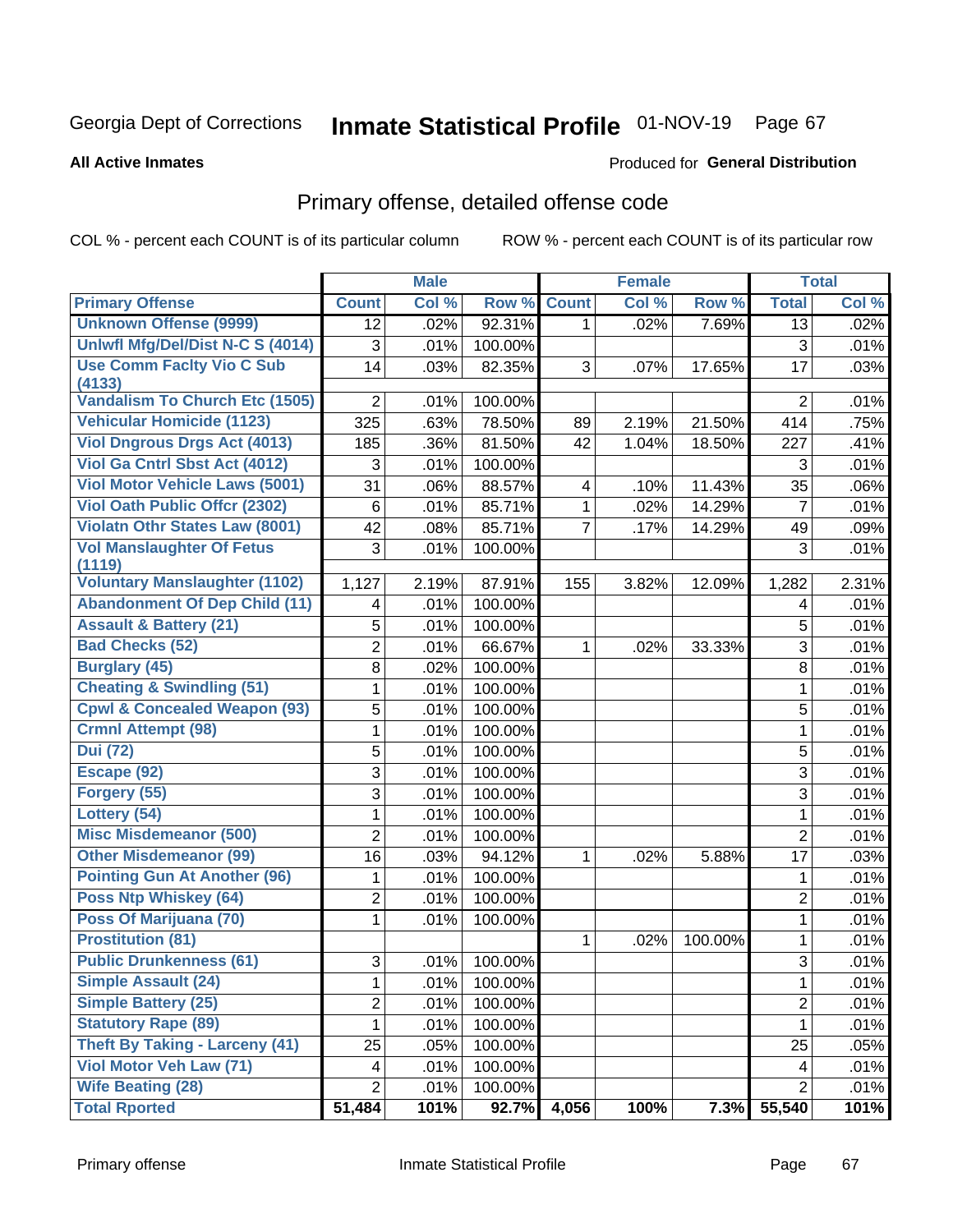# Inmate Statistical Profile 01-NOV-19 Page 68

**All Active Inmates** 

### Produced for General Distribution

# Primary offense, detailed offense code

COL % - percent each COUNT is of its particular column

|                     | Male   | <b>Female</b> | Total  |
|---------------------|--------|---------------|--------|
| <b>Not Reported</b> | 98     |               | 98     |
| <b>Grand Total</b>  | 51,582 | 4,056         | 55,638 |

| Mode (most frequent) | 1101 Murder | 1101 Murder | 1101 Murder |
|----------------------|-------------|-------------|-------------|
|                      |             |             |             |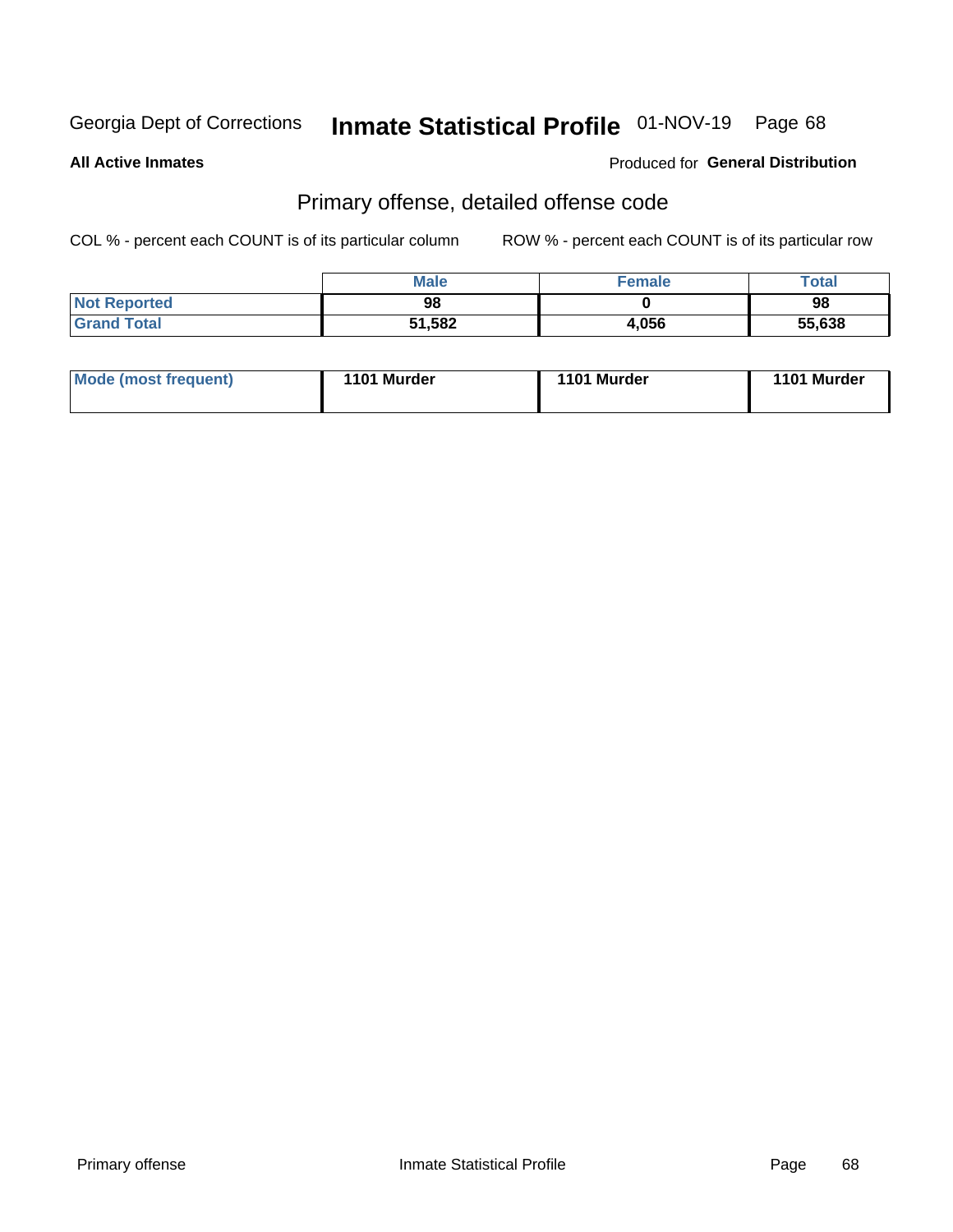# Inmate Statistical Profile 01-NOV-19 Page 69

**All Active Inmates** 

### Produced for General Distribution

# County of conviction of primary offense

COL % - percent each COUNT is of its particular column

|     |                             |              | <b>Male</b> |         |                         | <b>Female</b> |        |                  | <b>Total</b> |
|-----|-----------------------------|--------------|-------------|---------|-------------------------|---------------|--------|------------------|--------------|
|     | <b>County of Conviction</b> | <b>Count</b> | Col %       | Row %   | <b>Count</b>            | Col %         | Row %  | <b>Total</b>     | Col %        |
| 000 | <b>Unknown</b>              | 197          | .38%        | 93.81%  | 13                      | .32%          | 6.19%  | $\overline{210}$ | .38%         |
| 001 | <b>Appling County</b>       | 119          | .23%        | 94.44%  | $\overline{7}$          | .17%          | 5.56%  | 126              | .23%         |
| 002 | <b>Atkinson County</b>      | 58           | .11%        | 89.23%  | $\overline{7}$          | .17%          | 10.77% | 65               | .12%         |
| 003 | <b>Bacon County</b>         | 95           | .18%        | 92.23%  | 8                       | .20%          | 7.77%  | 103              | .19%         |
| 004 | <b>Baker County</b>         | 10           | .02%        | 90.91%  | $\mathbf{1}$            | .02%          | 9.09%  | 11               | .02%         |
| 005 | <b>Baldwin County</b>       | 316          | .61%        | 92.40%  | 26                      | .64%          | 7.60%  | 342              | .61%         |
| 006 | <b>Banks County</b>         | 75           | .15%        | 92.59%  | $\,6$                   | .15%          | 7.41%  | 81               | .15%         |
| 007 | <b>Barrow County</b>        | 359          | .70%        | 91.35%  | 34                      | .84%          | 8.65%  | 393              | .71%         |
| 008 | <b>Bartow County</b>        | 637          | 1.23%       | 86.78%  | 97                      | 2.39%         | 13.22% | 734              | 1.32%        |
| 009 | <b>Ben Hill County</b>      | 251          | .49%        | 94.01%  | 16                      | .39%          | 5.99%  | 267              | .48%         |
| 010 | <b>Berrien County</b>       | 93           | .18%        | 94.90%  | $\mathbf 5$             | .12%          | 5.10%  | 98               | .18%         |
| 011 | <b>Bibb County</b>          | 1,180        | 2.29%       | 94.25%  | 72                      | 1.78%         | 5.75%  | 1,252            | 2.25%        |
| 012 | <b>Bleckley County</b>      | 68           | .13%        | 93.15%  | 5                       | .12%          | 6.85%  | 73               | .13%         |
| 013 | <b>Brantley County</b>      | 97           | .19%        | 85.84%  | 16                      | .39%          | 14.16% | 113              | .20%         |
| 014 | <b>Brooks County</b>        | 52           | .10%        | 98.11%  | 1                       | .02%          | 1.89%  | 53               | .10%         |
| 015 | <b>Bryan County</b>         | 57           | .11%        | 96.61%  | $\overline{2}$          | .05%          | 3.39%  | 59               | .11%         |
| 016 | <b>Bulloch County</b>       | 540          | 1.05%       | 92.62%  | 43                      | 1.06%         | 7.38%  | 583              | 1.05%        |
| 017 | <b>Burke County</b>         | 234          | .45%        | 97.10%  | $\overline{7}$          | .17%          | 2.90%  | 241              | .43%         |
| 018 | <b>Butts County</b>         | 122          | .24%        | 93.13%  | $\boldsymbol{9}$        | .22%          | 6.87%  | 131              | .24%         |
| 019 | <b>Calhoun County</b>       | 30           | .06%        | 88.24%  | 4                       | .10%          | 11.76% | 34               | .06%         |
| 020 | <b>Camden County</b>        | 198          | .38%        | 92.52%  | 16                      | .39%          | 7.48%  | 214              | .38%         |
| 021 | <b>Candler County</b>       | 113          | .22%        | 94.17%  | $\overline{7}$          | .17%          | 5.83%  | 120              | .22%         |
| 022 | <b>Carroll County</b>       | 633          | 1.23%       | 91.34%  | 60                      | 1.48%         | 8.66%  | 693              | 1.25%        |
| 023 | <b>Catoosa County</b>       | 363          | .70%        | 89.85%  | 41                      | 1.01%         | 10.15% | 404              | .73%         |
| 024 | <b>Charlton County</b>      | 72           | .14%        | 93.51%  | 5                       | .12%          | 6.49%  | 77               | .14%         |
| 025 | <b>Chatham County</b>       | 1,933        | 3.75%       | 94.89%  | 104                     | 2.56%         | 5.11%  | 2,037            | 3.66%        |
| 026 | <b>Chattahoochee County</b> | 24           | .05%        | 100.00% |                         |               |        | 24               | .04%         |
| 027 | <b>Chattooga County</b>     | 240          | .47%        | 87.59%  | 34                      | .84%          | 12.41% | 274              | .49%         |
| 028 | <b>Cherokee County</b>      | 582          | 1.13%       | 90.94%  | 58                      | 1.43%         | 9.06%  | 640              | 1.15%        |
| 029 | <b>Clarke County</b>        | 569          | 1.10%       | 92.97%  | 43                      | 1.06%         | 7.03%  | 612              | 1.10%        |
| 030 | <b>Clay County</b>          | 22           | .04%        | 84.62%  | $\overline{\mathbf{4}}$ | .10%          | 15.38% | 26               | .05%         |
| 031 | <b>Clayton County</b>       | 1,391        | 2.70%       | 93.48%  | 97                      | 2.39%         | 6.52%  | 1,488            | 2.67%        |
| 032 | <b>Clinch County</b>        | 46           | .09%        | 92.00%  | 4                       | .10%          | 8.00%  | 50               | .09%         |
| 033 | <b>Cobb County</b>          | 2,616        | 5.07%       | 92.05%  | 226                     | 5.57%         | 7.95%  | 2,842            | 5.11%        |
| 034 | <b>Coffee County</b>        | 220          | .43%        | 94.42%  | 13                      | .32%          | 5.58%  | 233              | .42%         |
| 035 | <b>Colquitt County</b>      | 227          | .44%        | 96.60%  | 8                       | .20%          | 3.40%  | 235              | .42%         |
| 036 | <b>Columbia County</b>      | 438          | .85%        | 90.87%  | 44                      | 1.08%         | 9.13%  | 482              | .87%         |
| 037 | <b>Cook County</b>          | 119          | .23%        | 92.97%  | 9                       | .22%          | 7.03%  | 128              | .23%         |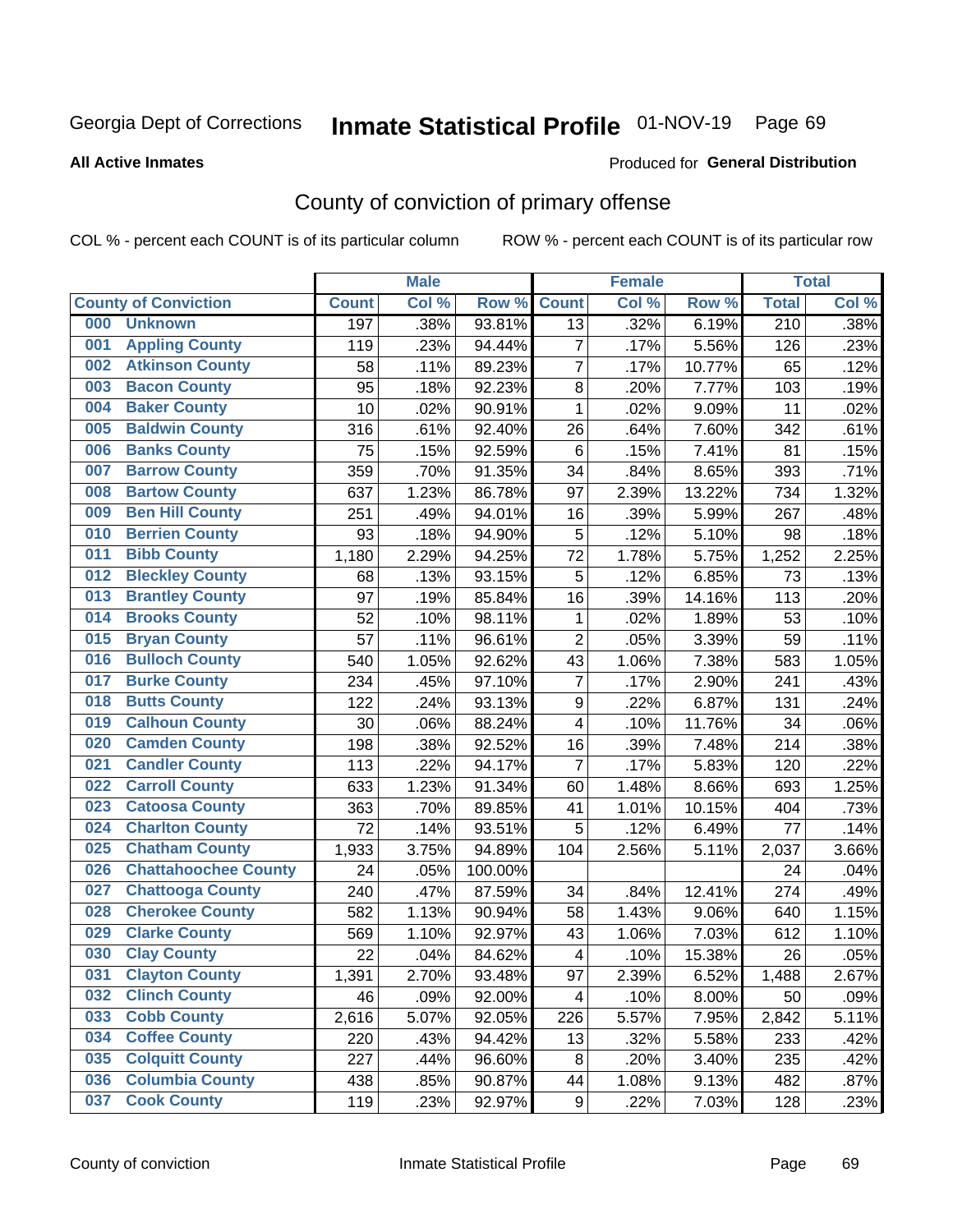# Inmate Statistical Profile 01-NOV-19 Page 70

#### **All Active Inmates**

### Produced for General Distribution

# County of conviction of primary offense

COL % - percent each COUNT is of its particular column

|     |                             |              | <b>Male</b> |         |                | <b>Female</b> |        |              | <b>Total</b> |
|-----|-----------------------------|--------------|-------------|---------|----------------|---------------|--------|--------------|--------------|
|     | <b>County of Conviction</b> | <b>Count</b> | Col %       | Row %   | <b>Count</b>   | Col%          | Row %  | <b>Total</b> | Col %        |
| 038 | <b>Coweta County</b>        | 647          | 1.25%       | 92.96%  | 49             | 1.21%         | 7.04%  | 696          | 1.25%        |
| 039 | <b>Crawford County</b>      | 27           | .05%        | 96.43%  | 1              | .02%          | 3.57%  | 28           | .05%         |
| 040 | <b>Crisp County</b>         | 344          | .67%        | 94.25%  | 21             | .52%          | 5.75%  | 365          | .66%         |
| 041 | <b>Dade County</b>          | 100          | .19%        | 92.59%  | 8              | .20%          | 7.41%  | 108          | .19%         |
| 042 | <b>Dawson County</b>        | 105          | .20%        | 92.92%  | 8              | .20%          | 7.08%  | 113          | .20%         |
| 043 | <b>Decatur County</b>       | 239          | .46%        | 94.09%  | 15             | .37%          | 5.91%  | 254          | .46%         |
| 044 | <b>Dekalb County</b>        | 2,936        | 5.69%       | 95.02%  | 154            | 3.80%         | 4.98%  | 3,090        | 5.55%        |
| 045 | <b>Dodge County</b>         | 144          | .28%        | 93.51%  | 10             | .25%          | 6.49%  | 154          | .28%         |
| 046 | <b>Dooly County</b>         | 119          | .23%        | 93.70%  | 8              | .20%          | 6.30%  | 127          | .23%         |
| 047 | <b>Dougherty County</b>     | 816          | 1.58%       | 95.44%  | 39             | .96%          | 4.56%  | 855          | 1.54%        |
| 048 | <b>Douglas County</b>       | 1,038        | 2.01%       | 91.05%  | 102            | 2.51%         | 8.95%  | 1,140        | 2.05%        |
| 049 | <b>Early County</b>         | 90           | .17%        | 95.74%  | 4              | .10%          | 4.26%  | 94           | .17%         |
| 050 | <b>Echols County</b>        | 11           | .02%        | 91.67%  | $\mathbf{1}$   | .02%          | 8.33%  | 12           | .02%         |
| 051 | <b>Effingham County</b>     | 260          | .50%        | 90.59%  | 27             | .67%          | 9.41%  | 287          | .52%         |
| 052 | <b>Elbert County</b>        | 140          | .27%        | 92.11%  | 12             | .30%          | 7.89%  | 152          | .27%         |
| 053 | <b>Emanuel County</b>       | 173          | .34%        | 92.02%  | 15             | .37%          | 7.98%  | 188          | .34%         |
| 054 | <b>Evans County</b>         | 91           | .18%        | 94.79%  | 5              | .12%          | 5.21%  | 96           | .17%         |
| 055 | <b>Fannin County</b>        | 105          | .20%        | 87.50%  | 15             | .37%          | 12.50% | 120          | .22%         |
| 056 | <b>Fayette County</b>       | 339          | .66%        | 91.62%  | 31             | .76%          | 8.38%  | 370          | .67%         |
| 057 | <b>Floyd County</b>         | 867          | 1.68%       | 90.88%  | 87             | 2.14%         | 9.12%  | 954          | 1.71%        |
| 058 | <b>Forsyth County</b>       | 366          | .71%        | 92.19%  | 31             | .76%          | 7.81%  | 397          | .71%         |
| 059 | <b>Franklin County</b>      | 160          | .31%        | 87.43%  | 23             | .57%          | 12.57% | 183          | .33%         |
| 060 | <b>Fulton County</b>        | 5,030        | 9.75%       | 95.99%  | 210            | 5.18%         | 4.01%  | 5,240        | 9.42%        |
| 061 | <b>Gilmer County</b>        | 105          | .20%        | 90.52%  | 11             | .27%          | 9.48%  | 116          | .21%         |
| 062 | <b>Glascock County</b>      | 10           | .02%        | 100.00% |                |               |        | 10           | .02%         |
| 063 | <b>Glynn County</b>         | 561          | 1.09%       | 93.97%  | 36             | .89%          | 6.03%  | 597          | 1.07%        |
| 064 | <b>Gordon County</b>        | 419          | .81%        | 88.77%  | 53             | 1.31%         | 11.23% | 472          | .85%         |
| 065 | <b>Grady County</b>         | 154          | .30%        | 95.65%  | $\overline{7}$ | .17%          | 4.35%  | 161          | .29%         |
| 066 | <b>Greene County</b>        | 117          | .23%        | 89.31%  | 14             | .35%          | 10.69% | 131          | .24%         |
| 067 | <b>Gwinnett County</b>      | 2,686        | 5.21%       | 92.78%  | 209            | 5.15%         | 7.22%  | 2,895        | 5.20%        |
| 068 | <b>Habersham County</b>     | 130          | .25%        | 90.28%  | 14             | .35%          | 9.72%  | 144          | .26%         |
| 069 | <b>Hall County</b>          | 701          | 1.36%       | 91.04%  | 69             | 1.70%         | 8.96%  | 770          | 1.38%        |
| 070 | <b>Hancock County</b>       | 41           | .08%        | 91.11%  | 4              | .10%          | 8.89%  | 45           | .08%         |
| 071 | <b>Haralson County</b>      | 103          | .20%        | 87.29%  | 15             | .37%          | 12.71% | 118          | .21%         |
| 072 | <b>Harris County</b>        | 134          | .26%        | 95.04%  | $\overline{7}$ | .17%          | 4.96%  | 141          | .25%         |
| 073 | <b>Hart County</b>          | 184          | .36%        | 92.46%  | 15             | .37%          | 7.54%  | 199          | .36%         |
| 074 | <b>Heard County</b>         | 51           | .10%        | 96.23%  | $\overline{c}$ | .05%          | 3.77%  | 53           | .10%         |
| 075 | <b>Henry County</b>         | 724          | 1.40%       | 89.94%  | 81             | 2.00%         | 10.06% | 805          | 1.45%        |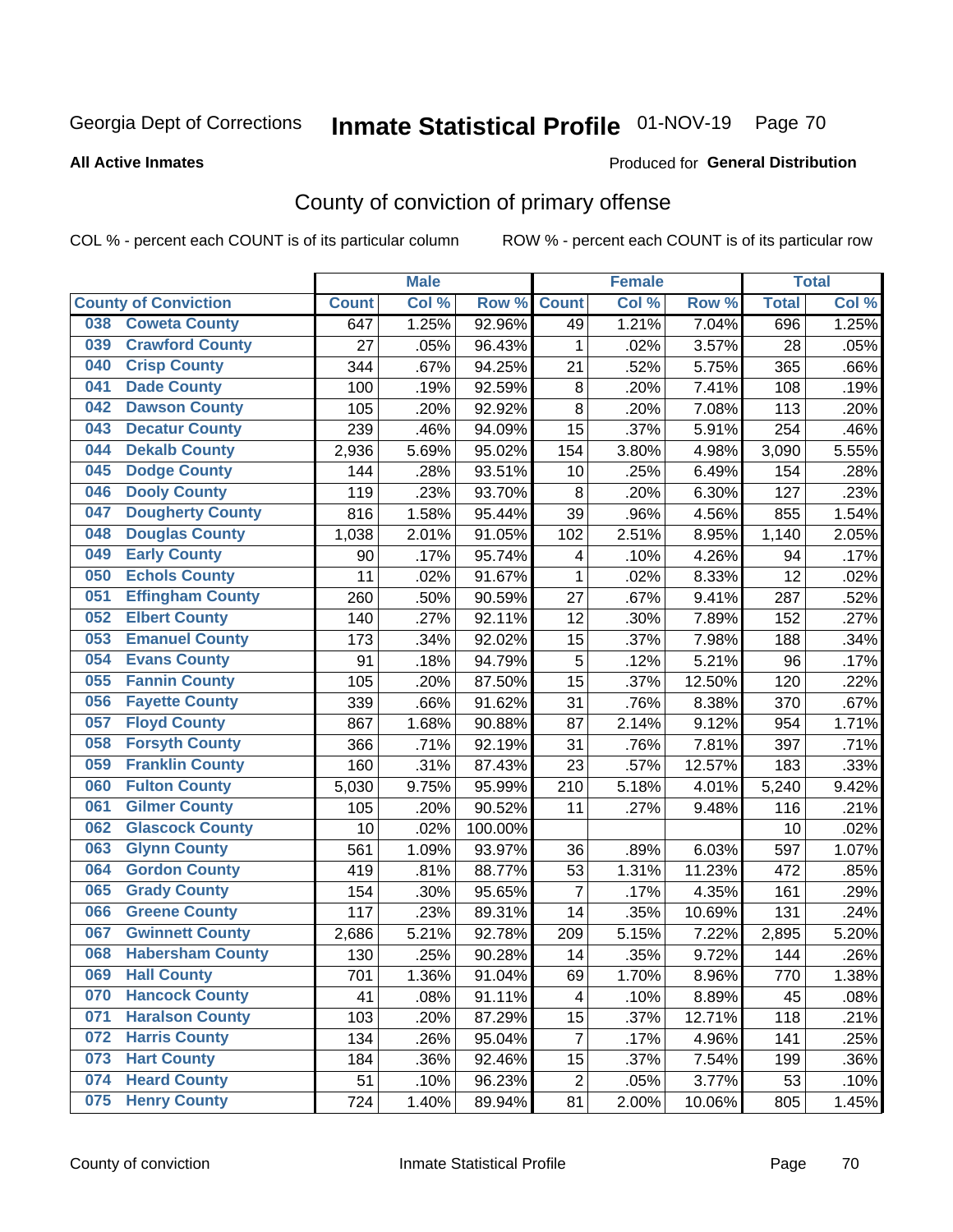# Inmate Statistical Profile 01-NOV-19 Page 71

#### **All Active Inmates**

### Produced for General Distribution

# County of conviction of primary offense

COL % - percent each COUNT is of its particular column

|       |                             |              | <b>Male</b> |         |                | <b>Female</b> |        |              | <b>Total</b> |
|-------|-----------------------------|--------------|-------------|---------|----------------|---------------|--------|--------------|--------------|
|       | <b>County of Conviction</b> | <b>Count</b> | Col %       | Row %   | <b>Count</b>   | Col %         | Row %  | <b>Total</b> | Col %        |
| 076   | <b>Houston County</b>       | 696          | 1.35%       | 92.06%  | 60             | 1.48%         | 7.94%  | 756          | 1.36%        |
| 077   | <b>Irwin County</b>         | 68           | .13%        | 94.44%  | 4              | .10%          | 5.56%  | 72           | .13%         |
| 078   | <b>Jackson County</b>       | 294          | .57%        | 93.33%  | 21             | .52%          | 6.67%  | 315          | .57%         |
| 079   | <b>Jasper County</b>        | 70           | .14%        | 90.91%  | $\overline{7}$ | .17%          | 9.09%  | 77           | .14%         |
| 080   | <b>Jeff Davis County</b>    | 94           | .18%        | 92.16%  | 8              | .20%          | 7.84%  | 102          | .18%         |
| 081   | <b>Jefferson County</b>     | 171          | .33%        | 92.93%  | 13             | .32%          | 7.07%  | 184          | .33%         |
| 082   | <b>Jenkins County</b>       | 83           | .16%        | 94.32%  | $\mathbf 5$    | .12%          | 5.68%  | 88           | .16%         |
| 083   | <b>Johnson County</b>       | 40           | .08%        | 93.02%  | 3              | .07%          | 6.98%  | 43           | .08%         |
| 084   | <b>Jones County</b>         | 195          | .38%        | 88.24%  | 26             | .64%          | 11.76% | 221          | .40%         |
| 085   | <b>Lamar County</b>         | 66           | .13%        | 90.41%  | $\overline{7}$ | .17%          | 9.59%  | 73           | .13%         |
| 086   | <b>Lanier County</b>        | 40           | .08%        | 93.02%  | 3              | .07%          | 6.98%  | 43           | .08%         |
| 087   | <b>Laurens County</b>       | 303          | .59%        | 92.10%  | 26             | .64%          | 7.90%  | 329          | .59%         |
| 088   | <b>Lee County</b>           | 77           | .15%        | 88.51%  | 10             | .25%          | 11.49% | 87           | .16%         |
| 089   | <b>Liberty County</b>       | 232          | .45%        | 95.87%  | 10             | .25%          | 4.13%  | 242          | .43%         |
| 090   | <b>Lincoln County</b>       | 42           | .08%        | 95.45%  | $\mathbf 2$    | .05%          | 4.55%  | 44           | .08%         |
| 091   | <b>Long County</b>          | 62           | .12%        | 91.18%  | 6              | .15%          | 8.82%  | 68           | .12%         |
| 092   | <b>Lowndes County</b>       | 452          | .88%        | 95.36%  | 22             | .54%          | 4.64%  | 474          | .85%         |
| 093   | <b>Lumpkin County</b>       | 101          | .20%        | 91.82%  | 9              | .22%          | 8.18%  | 110          | .20%         |
| 094   | <b>Macon County</b>         | 46           | .09%        | 93.88%  | $\overline{3}$ | .07%          | 6.12%  | 49           | .09%         |
| 095   | <b>Madison County</b>       | 150          | .29%        | 90.36%  | 16             | .39%          | 9.64%  | 166          | .30%         |
| 096   | <b>Marion County</b>        | 33           | .06%        | 91.67%  | 3              | .07%          | 8.33%  | 36           | .06%         |
| 097   | <b>Mcduffie County</b>      | 190          | .37%        | 95.96%  | 8              | .20%          | 4.04%  | 198          | .36%         |
| 098   | <b>Mcintosh County</b>      | 54           | .10%        | 87.10%  | 8              | .20%          | 12.90% | 62           | .11%         |
| 099   | <b>Meriwether County</b>    | 200          | .39%        | 92.17%  | 17             | .42%          | 7.83%  | 217          | .39%         |
| 100   | <b>Miller County</b>        | 40           | .08%        | 97.56%  | 1              | .02%          | 2.44%  | 41           | .07%         |
| 101   | <b>Mitchell County</b>      | 147          | .28%        | 93.04%  | 11             | .27%          | 6.96%  | 158          | .28%         |
| 102   | <b>Monroe County</b>        | 151          | .29%        | 91.52%  | 14             | .35%          | 8.48%  | 165          | .30%         |
| 103   | <b>Montgomery County</b>    | 35           | .07%        | 87.50%  | 5              | .12%          | 12.50% | 40           | .07%         |
| 104   | <b>Morgan County</b>        | 148          | .29%        | 91.36%  | 14             | .35%          | 8.64%  | 162          | .29%         |
| 105   | <b>Murray County</b>        | 227          | .44%        | 93.03%  | 17             | .42%          | 6.97%  | 244          | .44%         |
| 106   | <b>Muscogee County</b>      | 1,248        | 2.42%       | 93.98%  | 80             | 1.97%         | 6.02%  | 1,328        | 2.39%        |
| 107   | <b>Newton County</b>        | 727          | 1.41%       | 91.22%  | 70             | 1.73%         | 8.78%  | 797          | 1.43%        |
| 108   | <b>Oconee County</b>        | 51           | .10%        | 100.00% |                |               |        | 51           | .09%         |
| 109   | <b>Oglethorpe County</b>    | 67           | .13%        | 95.71%  | 3              | .07%          | 4.29%  | 70           | .13%         |
| 110   | <b>Paulding County</b>      | 223          | .43%        | 91.77%  | 20             | .49%          | 8.23%  | 243          | .44%         |
| 111   | <b>Peach County</b>         | 94           | .18%        | 95.92%  | 4              | .10%          | 4.08%  | 98           | .18%         |
| 112   | <b>Pickens County</b>       | 111          | .22%        | 86.72%  | 17             | .42%          | 13.28% | 128          | .23%         |
| $113$ | <b>Pierce County</b>        | 110          | .21%        | 92.44%  | 9              | .22%          | 7.56%  | 119          | .21%         |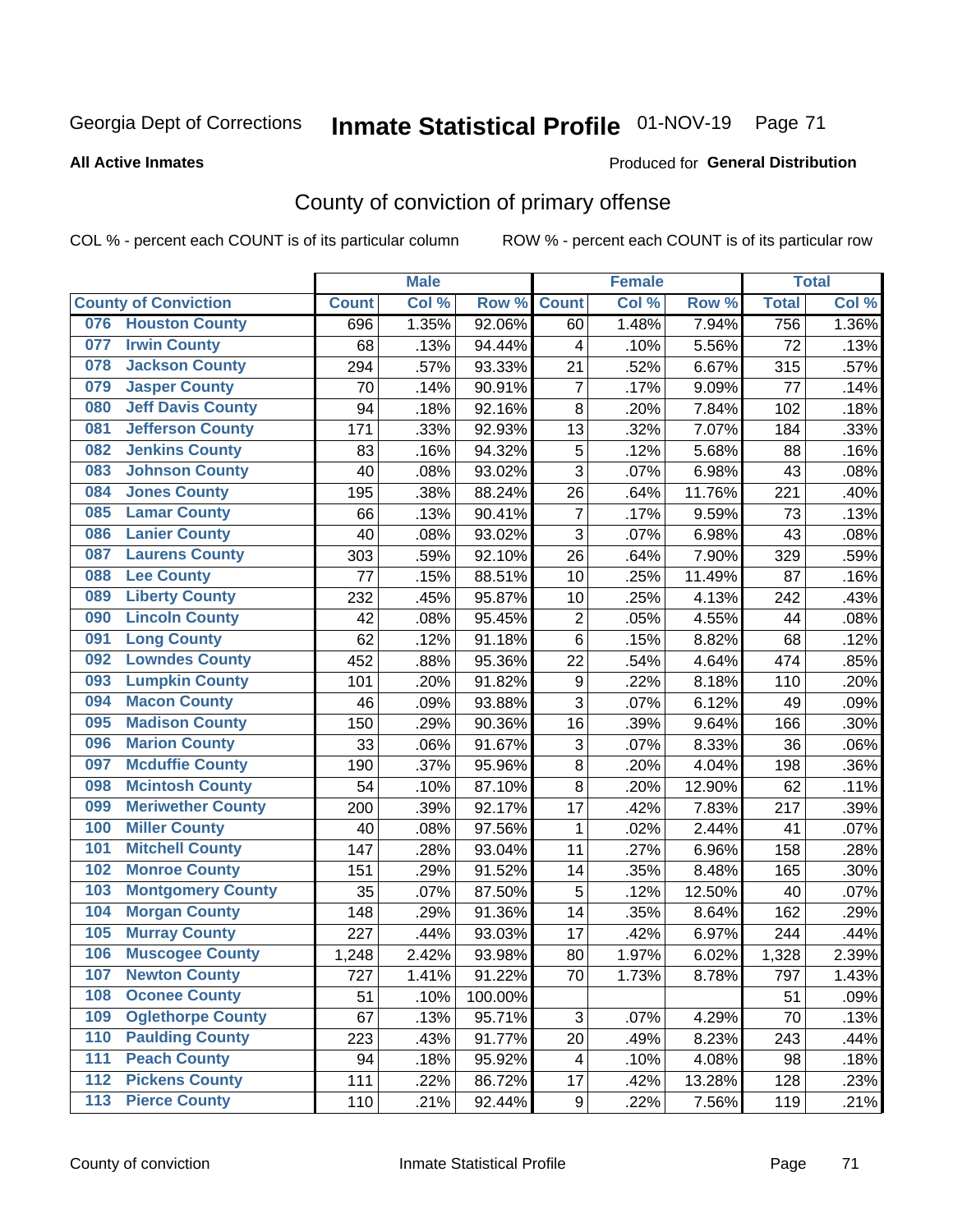# Inmate Statistical Profile 01-NOV-19 Page 72

#### **All Active Inmates**

### Produced for General Distribution

# County of conviction of primary offense

COL % - percent each COUNT is of its particular column

|                                        |              | <b>Male</b> |         |                           | <b>Female</b> |        |                 | <b>Total</b> |
|----------------------------------------|--------------|-------------|---------|---------------------------|---------------|--------|-----------------|--------------|
| <b>County of Conviction</b>            | <b>Count</b> | Col %       | Row %   | <b>Count</b>              | Col %         | Row %  | <b>Total</b>    | Col %        |
| <b>Pike County</b><br>114              | 45           | .09%        | 93.75%  | 3                         | .07%          | 6.25%  | $\overline{48}$ | .09%         |
| <b>Polk County</b><br>$\overline{115}$ | 195          | .38%        | 88.64%  | 25                        | .62%          | 11.36% | 220             | .40%         |
| <b>Pulaski County</b><br>116           | 44           | .09%        | 95.65%  | $\overline{2}$            | .05%          | 4.35%  | 46              | .08%         |
| <b>Putnam County</b><br>117            | 164          | .32%        | 94.80%  | $\boldsymbol{9}$          | .22%          | 5.20%  | 173             | .31%         |
| 118<br><b>Quitman County</b>           | 16           | .03%        | 94.12%  | $\mathbf{1}$              | .02%          | 5.88%  | 17              | .03%         |
| <b>Rabun County</b><br>119             | 73           | .14%        | 90.12%  | 8                         | .20%          | 9.88%  | 81              | .15%         |
| <b>Randolph County</b><br>120          | 60           | .12%        | 93.75%  | 4                         | .10%          | 6.25%  | 64              | .12%         |
| <b>Richmond County</b><br>121          | 1,942        | 3.76%       | 93.28%  | 140                       | 3.45%         | 6.72%  | 2,082           | 3.74%        |
| <b>Rockdale County</b><br>122          | 482          | .93%        | 91.29%  | 46                        | 1.13%         | 8.71%  | 528             | .95%         |
| <b>Schley County</b><br>123            | 16           | .03%        | 100.00% |                           |               |        | 16              | .03%         |
| <b>Screven County</b><br>124           | 118          | .23%        | 95.16%  | 6                         | .15%          | 4.84%  | 124             | .22%         |
| <b>Seminole County</b><br>125          | 72           | .14%        | 91.14%  | $\overline{7}$            | .17%          | 8.86%  | 79              | .14%         |
| 126<br><b>Spalding County</b>          | 511          | .99%        | 90.60%  | 53                        | 1.31%         | 9.40%  | 564             | 1.01%        |
| 127<br><b>Stephens County</b>          | 144          | .28%        | 88.34%  | 19                        | .47%          | 11.66% | 163             | .29%         |
| <b>Stewart County</b><br>128           | 29           | .06%        | 93.55%  | $\overline{2}$            | .05%          | 6.45%  | 31              | .06%         |
| <b>Sumter County</b><br>129            | 208          | .40%        | 94.55%  | 12                        | .30%          | 5.45%  | 220             | .40%         |
| <b>Talbot County</b><br>130            | 27           | .05%        | 93.10%  | $\mathbf 2$               | .05%          | 6.90%  | 29              | .05%         |
| <b>Taliaferro County</b><br>131        | 15           | .03%        | 93.75%  | $\mathbf{1}$              | .02%          | 6.25%  | 16              | .03%         |
| <b>Tattnall County</b><br>132          | 205          | .40%        | 89.52%  | 24                        | .59%          | 10.48% | 229             | .41%         |
| <b>Taylor County</b><br>133            | 76           | .15%        | 95.00%  | $\overline{\mathbf{4}}$   | .10%          | 5.00%  | 80              | .14%         |
| <b>Telfair County</b><br>134           | 106          | .21%        | 94.64%  | 6                         | .15%          | 5.36%  | 112             | .20%         |
| <b>Terrell County</b><br>135           | 84           | .16%        | 93.33%  | 6                         | .15%          | 6.67%  | 90              | .16%         |
| <b>Thomas County</b><br>136            | 207          | .40%        | 95.83%  | 9                         | .22%          | 4.17%  | 216             | .39%         |
| <b>Tift County</b><br>137              | 335          | .65%        | 93.84%  | 22                        | .54%          | 6.16%  | 357             | .64%         |
| <b>Toombs County</b><br>138            | 328          | .64%        | 89.37%  | 39                        | .96%          | 10.63% | 367             | .66%         |
| <b>Towns County</b><br>139             | 56           | .11%        | 75.68%  | 18                        | .44%          | 24.32% | 74              | .13%         |
| <b>Treutlen County</b><br>140          | 74           | .14%        | 94.87%  | $\overline{4}$            | .10%          | 5.13%  | 78              | .14%         |
| <b>Troup County</b><br>141             | 671          | 1.30%       | 92.68%  | 53                        | 1.31%         | 7.32%  | 724             | 1.30%        |
| <b>Turner County</b><br>142            | 69           | .13%        | 98.57%  | $\mathbf{1}$              | .02%          | 1.43%  | 70              | .13%         |
| <b>Twiggs County</b><br>143            | 52           | .10%        | 94.55%  | 3                         | .07%          | 5.45%  | 55              | .10%         |
| <b>Union County</b><br>144             | 127          | .25%        | 82.47%  | 27                        | .67%          | 17.53% | 154             | .28%         |
| 145<br><b>Upson County</b>             | 183          | .35%        | 88.83%  | 23                        | .57%          | 11.17% | 206             | .37%         |
| <b>Walker County</b><br>146            | 436          | .85%        | 88.98%  | 54                        | 1.33%         | 11.02% | 490             | .88%         |
| <b>Walton County</b><br>147            | 681          | 1.32%       | 91.04%  | 67                        | 1.65%         | 8.96%  | 748             | 1.34%        |
| <b>Ware County</b><br>148              | 303          | .59%        | 92.10%  | 26                        | .64%          | 7.90%  | 329             | .59%         |
| <b>Warren County</b><br>149            | 36           | .07%        | 92.31%  | $\ensuremath{\mathsf{3}}$ | .07%          | 7.69%  | 39              | .07%         |
| <b>Washington County</b><br>150        | 197          | .38%        | 91.20%  | 19                        | .47%          | 8.80%  | 216             | .39%         |
| <b>Wayne County</b><br>151             | 183          | .35%        | 90.59%  | 19                        | .47%          | 9.41%  | 202             | .36%         |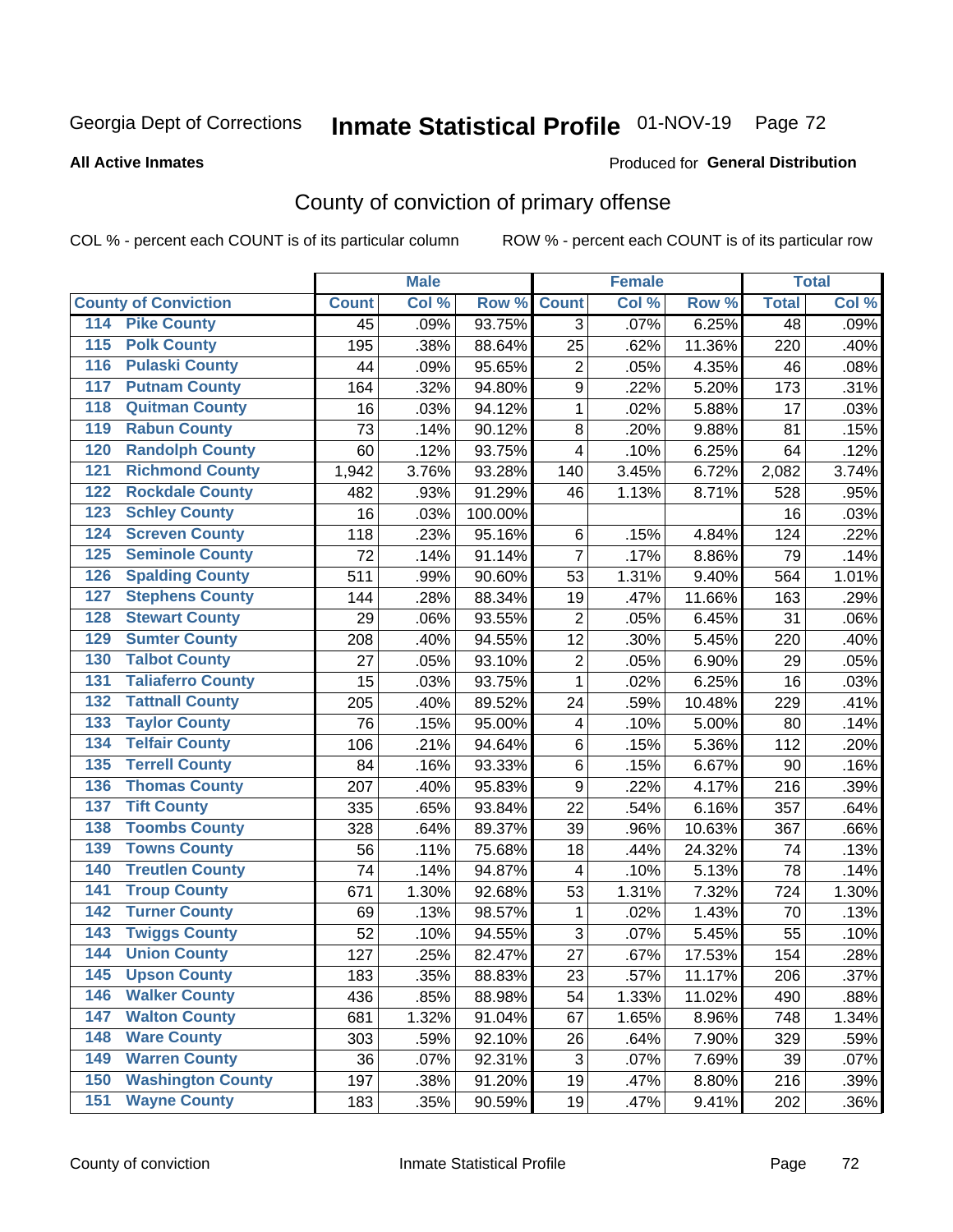# Inmate Statistical Profile 01-NOV-19 Page 73

#### **All Active Inmates**

### Produced for General Distribution

# County of conviction of primary offense

COL % - percent each COUNT is of its particular column

|                                |              | <b>Male</b> |             |       | <b>Female</b> |        |              | <b>Total</b> |
|--------------------------------|--------------|-------------|-------------|-------|---------------|--------|--------------|--------------|
| <b>County of Conviction</b>    | <b>Count</b> | Col %       | Row % Count |       | Col %         | Row %  | <b>Total</b> | Col %        |
| <b>Webster County</b><br>152   |              | .01%        | 77.78%      | 2     | .05%          | 22.22% | 9            | .02%         |
| <b>Wheeler County</b><br>153   | 15           | .03%        | 100.00%     |       |               |        | 15           | .03%         |
| <b>White County</b><br>154     | 105          | .20%        | 88.24%      | 14    | .35%          | 11.76% | 119          | .21%         |
| <b>Whitfield County</b><br>155 | 796          | 1.54%       | 86.52%      | 124   | 3.06%         | 13.48% | 920          | 1.65%        |
| <b>Wilcox County</b><br>156    | 57           | $.11\%$     | 93.44%      | 4     | .10%          | 6.56%  | 61           | .11%         |
| <b>Wilkes County</b><br>157    | 65           | .13%        | 94.20%      | 4     | .10%          | 5.80%  | 69           | .12%         |
| <b>Wilkinson County</b><br>158 | 48           | .09%        | 94.12%      | 3     | $.07\%$       | 5.88%  | 51           | .09%         |
| <b>Worth County</b><br>159     | 118          | .23%        | 91.47%      | 11    | .27%          | 8.53%  | 129          | .23%         |
| <b>Total Rported</b>           | 51,582       | 100%        | 92.71%      | 4,056 | 100%          | 7.29%  | 55,638       | 100%         |

| <b>Not Reported</b> |        |       |        |
|---------------------|--------|-------|--------|
| <b>Grand Total</b>  | 51,582 | 4,056 | 55,638 |

| <b>Mode (most frequent)</b> | <b>Fulton County</b> | <b>ICobb County</b> | <b>Fulton County</b> |
|-----------------------------|----------------------|---------------------|----------------------|
|                             |                      |                     |                      |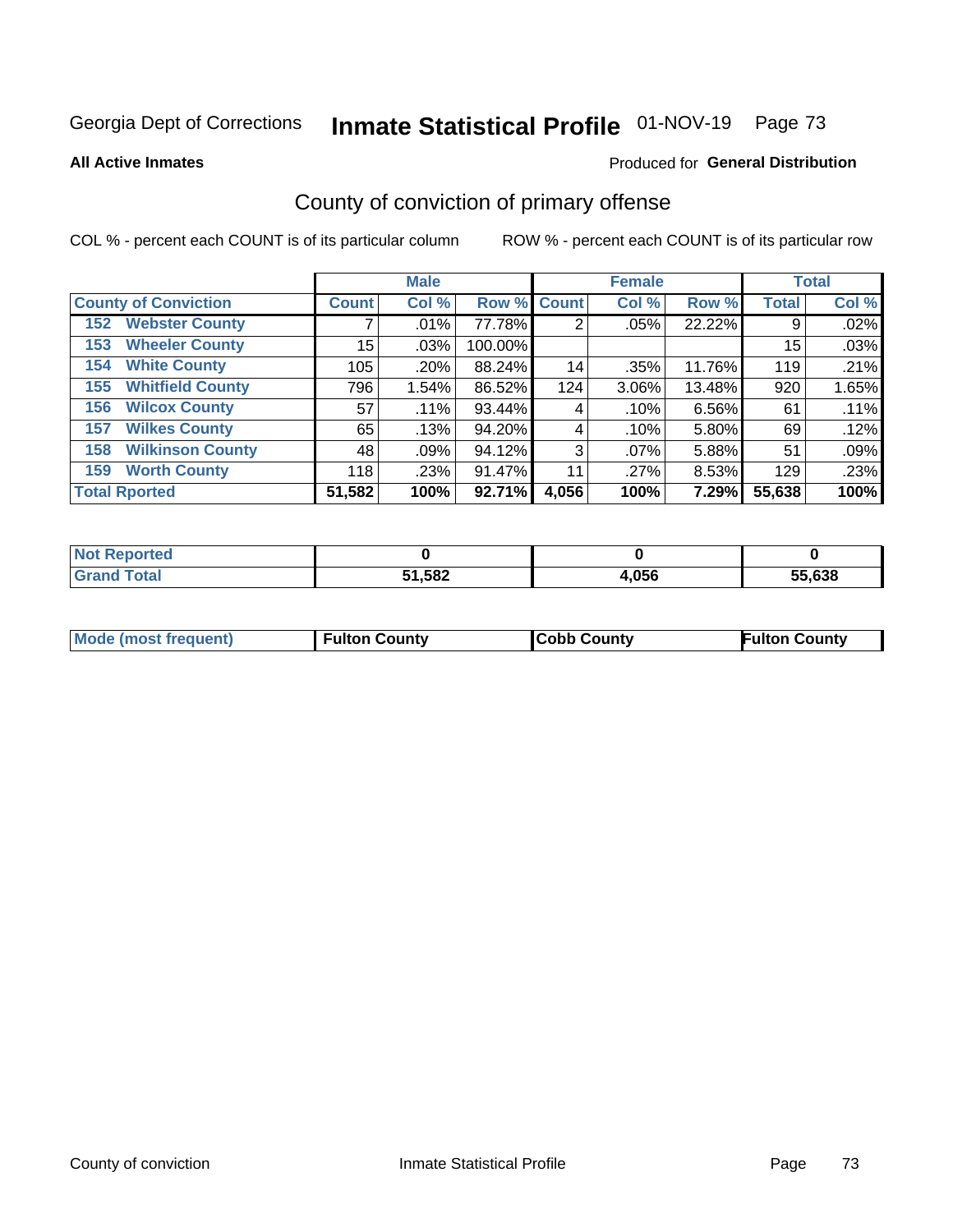### Georgia Dept of Corrections **All Active Inmates**

# Inmate Statistical Profile 01-NOV-19 Page 74

Produced for General Distribution

# Circuit of conviction of primary offense

|                         |                                 |              | <b>Male</b> |        |                 | <b>Female</b> |        |              | <b>Total</b> |
|-------------------------|---------------------------------|--------------|-------------|--------|-----------------|---------------|--------|--------------|--------------|
|                         | <b>Circuit of Conviction</b>    | <b>Count</b> | Col %       | Row %  | <b>Count</b>    | Col %         | Row %  | <b>Total</b> | Col %        |
| 1                       | <b>Alapaha Circuit</b>          | 356          | .69%        | 92.71% | $\overline{28}$ | .69%          | 7.29%  | 384          | .69%         |
| $\overline{2}$          | <b>Alcovy Circuit</b>           | 1,408        | 2.74%       | 91.13% | 137             | 3.39%         | 8.87%  | 1,545        | 2.79%        |
| $\overline{\mathbf{3}}$ | <b>Atlanta Circuit</b>          | 5,030        | 9.79%       | 95.99% | 210             | 5.19%         | 4.01%  | 5,240        | 9.45%        |
| 4                       | <b>Atlantic Circuit</b>         | 701          | 1.36%       | 92.72% | 55              | 1.36%         | 7.28%  | 756          | 1.36%        |
| 5                       | <b>Augusta Circuit</b>          | 2,614        | 5.09%       | 93.19% | 191             | 4.72%         | 6.81%  | 2,805        | 5.06%        |
| $\overline{6}$          | <b>Blue Ridge Circuit</b>       | 582          | 1.13%       | 90.94% | 58              | 1.43%         | 9.06%  | 640          | 1.15%        |
| $\overline{\mathbf{7}}$ | <b>Brunswick Circuit</b>        | 1,155        | 2.25%       | 93.07% | 86              | 2.13%         | 6.93%  | 1,241        | 2.24%        |
| $\overline{\mathbf{8}}$ | <b>Chattahoochee Circuit</b>    | 1,542        | 3.00%       | 94.14% | 96              | 2.37%         | 5.86%  | 1,638        | 2.96%        |
| $\overline{9}$          | <b>Cherokee Circuit</b>         | 1,056        | 2.06%       | 87.56% | 150             | 3.71%         | 12.44% | 1,206        | 2.18%        |
| 10                      | <b>Clayton Circuit</b>          | 1,391        | 2.71%       | 93.48% | 97              | 2.40%         | 6.52%  | 1,488        | 2.68%        |
| $\overline{11}$         | <b>Cobb Circuit</b>             | 2,616        | 5.09%       | 92.05% | 226             | 5.59%         | 7.95%  | 2,842        | 5.13%        |
| $\overline{12}$         | <b>Conasauga Circuit</b>        | 1,023        | 1.99%       | 87.89% | 141             | 3.49%         | 12.11% | 1,164        | 2.10%        |
| 13                      | <b>Cordele Circuit</b>          | 771          | 1.50%       | 94.02% | 49              | 1.21%         | 5.98%  | 820          | 1.48%        |
| $\overline{14}$         | <b>Coweta Circuit</b>           | 2,202        | 4.29%       | 92.40% | 181             | 4.48%         | 7.60%  | 2,383        | 4.30%        |
| 15                      | <b>Dougherty Circuit</b>        | 816          | 1.59%       | 95.44% | 39              | .96%          | 4.56%  | 855          | 1.54%        |
| 16                      | <b>Dublin Circuit</b>           | 469          | .91%        | 92.87% | 36              | .89%          | 7.13%  | 505          | .91%         |
| 17                      | <b>Eastern Circuit</b>          | 1,933        | 3.76%       | 94.89% | 104             | 2.57%         | 5.11%  | 2,037        | 3.68%        |
| 18                      | <b>Flint Circuit</b>            | 724          | 1.41%       | 89.94% | 81              | 2.00%         | 10.06% | 805          | 1.45%        |
| 19                      | <b>Griffin Circuit</b>          | 1,078        | 2.10%       | 90.74% | 110             | 2.72%         | 9.26%  | 1,188        | 2.14%        |
| 20                      | <b>Gwinnett Circuit</b>         | 2,686        | 5.23%       | 92.78% | 209             | 5.17%         | 7.22%  | 2,895        | 5.22%        |
| $\overline{21}$         | <b>Houston Circuit</b>          | 696          | 1.35%       | 92.06% | 60              | 1.48%         | 7.94%  | 756          | 1.36%        |
| $\overline{22}$         | <b>Lookout Mountain Circuit</b> | 1,139        | 2.22%       | 89.26% | 137             | 3.39%         | 10.74% | 1,276        | 2.30%        |
| 23                      | <b>Macon Circuit</b>            | 1,301        | 2.53%       | 94.41% | 77              | 1.90%         | 5.59%  | 1,378        | 2.49%        |
| $\overline{24}$         | <b>Middle Circuit</b>           | 982          | 1.91%       | 91.35% | 93              | 2.30%         | 8.65%  | 1,075        | 1.94%        |
| 25                      | <b>Mountain Circuit</b>         | 347          | .68%        | 89.43% | 41              | 1.01%         | 10.57% | 388          | .70%         |
| 26                      | <b>Northeastern Circuit</b>     | 806          | 1.57%       | 91.28% | 77              | 1.90%         | 8.72%  | 883          | 1.59%        |
| $\overline{27}$         | <b>Northern Circuit</b>         | 701          | 1.36%       | 91.04% | 69              | 1.71%         | 8.96%  | 770          | 1.39%        |
| 28                      | <b>Ocmulgee Circuit</b>         | 1,099        | 2.14%       | 91.43% | 103             | 2.55%         | 8.57%  | 1,202        | 2.17%        |
| 29                      | <b>Oconee Circuit</b>           | 412          | .80%        | 93.64% | 28              | .69%          | 6.36%  | 440          | .79%         |
| 30                      | <b>Ogeechee Circuit</b>         | 1,001        | 1.95%       | 92.51% | 81              | 2.00%         | 7.49%  | 1,082        | 1.95%        |
| $\overline{31}$         | <b>Pataula Circuit</b>          | 384          | .75%        | 93.43% | 27              | .67%          | 6.57%  | 411          | .74%         |
| 32                      | <b>Piedmont Circuit</b>         | 728          | 1.42%       | 92.27% | 61              | 1.51%         | 7.73%  | 789          | 1.42%        |
| 33                      | <b>Rome Circuit</b>             | 867          | 1.69%       | 90.88% | 87              | 2.15%         | 9.12%  | 954          | 1.72%        |
| 34                      | <b>South Georgia Circuit</b>    | 580          | 1.13%       | 93.85% | 38              | .94%          | 6.15%  | 618          | 1.11%        |
| 35                      | <b>Southern Circuit</b>         | 949          | 1.85%       | 95.86% | 41              | 1.01%         | 4.14%  | 990          | 1.79%        |
| 36                      | <b>Southwestern Circuit</b>     | 383          | .75%        | 92.96% | 29              | .72%          | 7.04%  | 412          | .74%         |
| 37                      | <b>Stone Mountain Circuit</b>   | 2,936        | 5.71%       | 95.02% | 154             | 3.81%         | 4.98%  | 3,090        | 5.57%        |
| 38                      | <b>Tallapoosa Circuit</b>       | 298          | .58%        | 88.17% | 40              | .99%          | 11.83% | 338          | .61%         |
| 39                      | <b>Tifton Circuit</b>           | 590          | 1.15%       | 93.95% | 38              | .94%          | 6.05%  | 628          | 1.13%        |
| 40                      | <b>Toombs Circuit</b>           | 358          | .70%        | 95.21% | 18              | .45%          | 4.79%  | 376          | .68%         |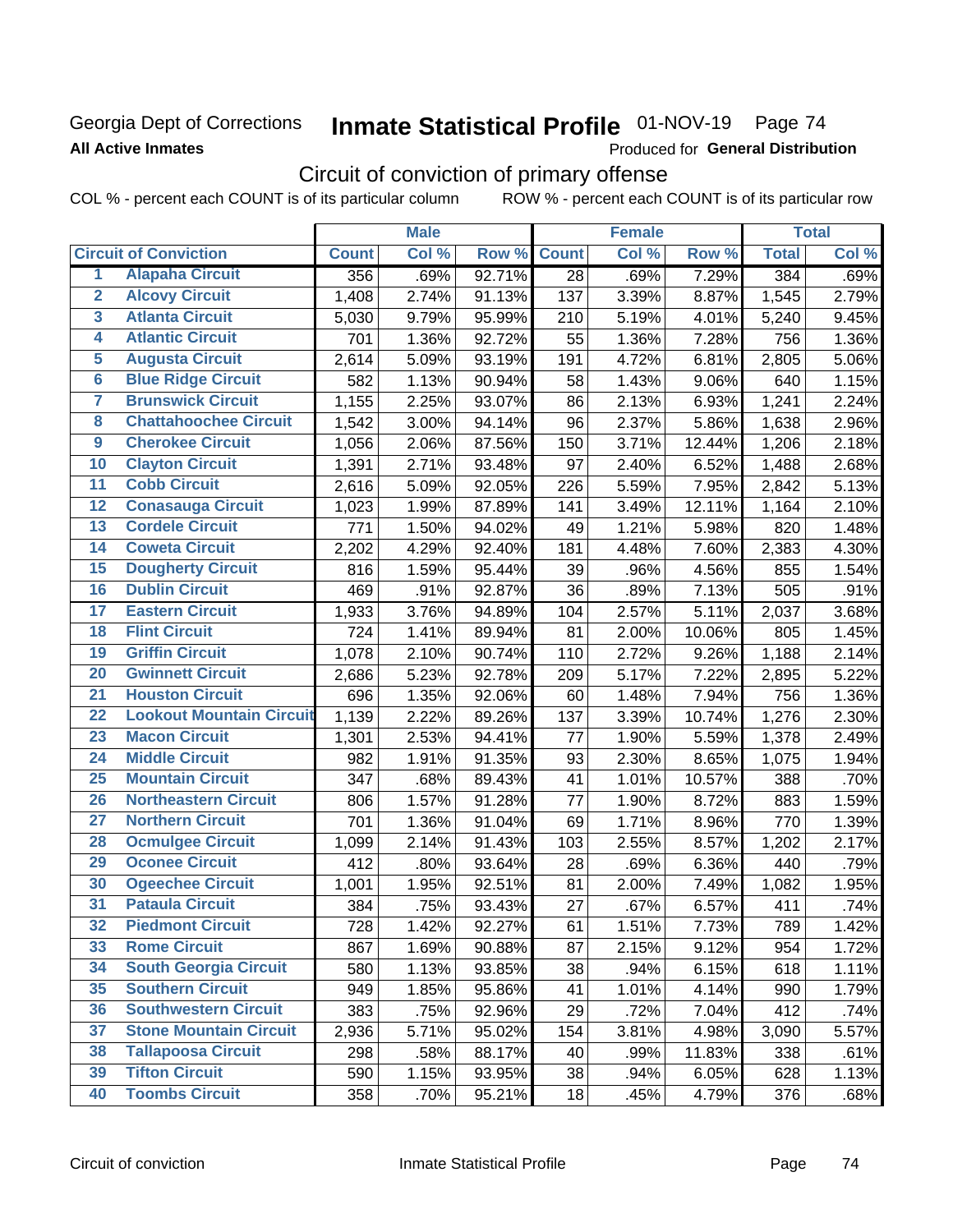### Georgia Dept of Corrections **All Active Inmates**

# Inmate Statistical Profile 01-NOV-19 Page 75

Produced for General Distribution

# Circuit of conviction of primary offense

|                              |                                  |              | <b>Male</b> |        |              | <b>Female</b> |        |              | <b>Total</b> |
|------------------------------|----------------------------------|--------------|-------------|--------|--------------|---------------|--------|--------------|--------------|
| <b>Circuit of Conviction</b> |                                  | <b>Count</b> | Col %       | Row %  | <b>Count</b> | Col %         | Row %  | <b>Total</b> | Col %        |
| 41                           | <b>Waycross Circuit</b>          | 897          | 1.75%       | 92.09% | 77           | 1.90%         | 7.91%  | 974          | 1.76%        |
| 42                           | <b>Western Circuit</b>           | 620          | 1.21%       | 93.51% | 43           | 1.06%         | 6.49%  | 663          | 1.20%        |
| 43                           | <b>Rockdale Circuit</b>          | 482          | .94%        | 91.29% | 46           | 1.14%         | 8.71%  | 528          | .95%         |
| 44                           | <b>Douglas Circuit</b>           | 1,038        | 2.02%       | 91.05% | 102          | 2.52%         | 8.95%  | 1,140        | 2.06%        |
| 45                           | <b>Appalachian Circuit</b>       | 321          | .62%        | 88.19% | 43           | 1.06%         | 11.81% | 364          | .66%         |
| 46                           | <b>Enotah Circuit</b>            | 389          | .76%        | 85.12% | 68           | 1.68%         | 14.88% | 457          | .82%         |
| 47                           | <b>Bell-Forsyth J.C.</b>         | 366          | .71%        | 92.19% | 31           | .77%          | 7.81%  | 397          | .72%         |
| 48                           | <b>Towaliga Judicial Circuit</b> | 339          | .66%        | 91.87% | 30           | .74%          | 8.13%  | 369          | .67%         |
| 49                           | <b>Paulding Circuit</b>          | 223          | .43%        | 91.77% | 20           | .49%          | 8.23%  | 243          | .44%         |
|                              | <b>Total Rported</b>             | 51,385       | 100%        | 92.71% | 4,043        | 100%          | 7.29%  | 55,428       | 100%         |
|                              | <b>Not Reported</b>              |              | 197         |        |              | 13            |        |              | 210          |
|                              | <b>Grand Total</b>               |              | 51 582      |        |              | 4 በ56         |        |              | 55 638       |

|                      | $-1 - 1 - 1 - 1 = -1$ | .,          | -------        |
|----------------------|-----------------------|-------------|----------------|
|                      |                       |             |                |
| Mode (most frequent) | Atlanta               | <b>Copp</b> | <b>\tlanta</b> |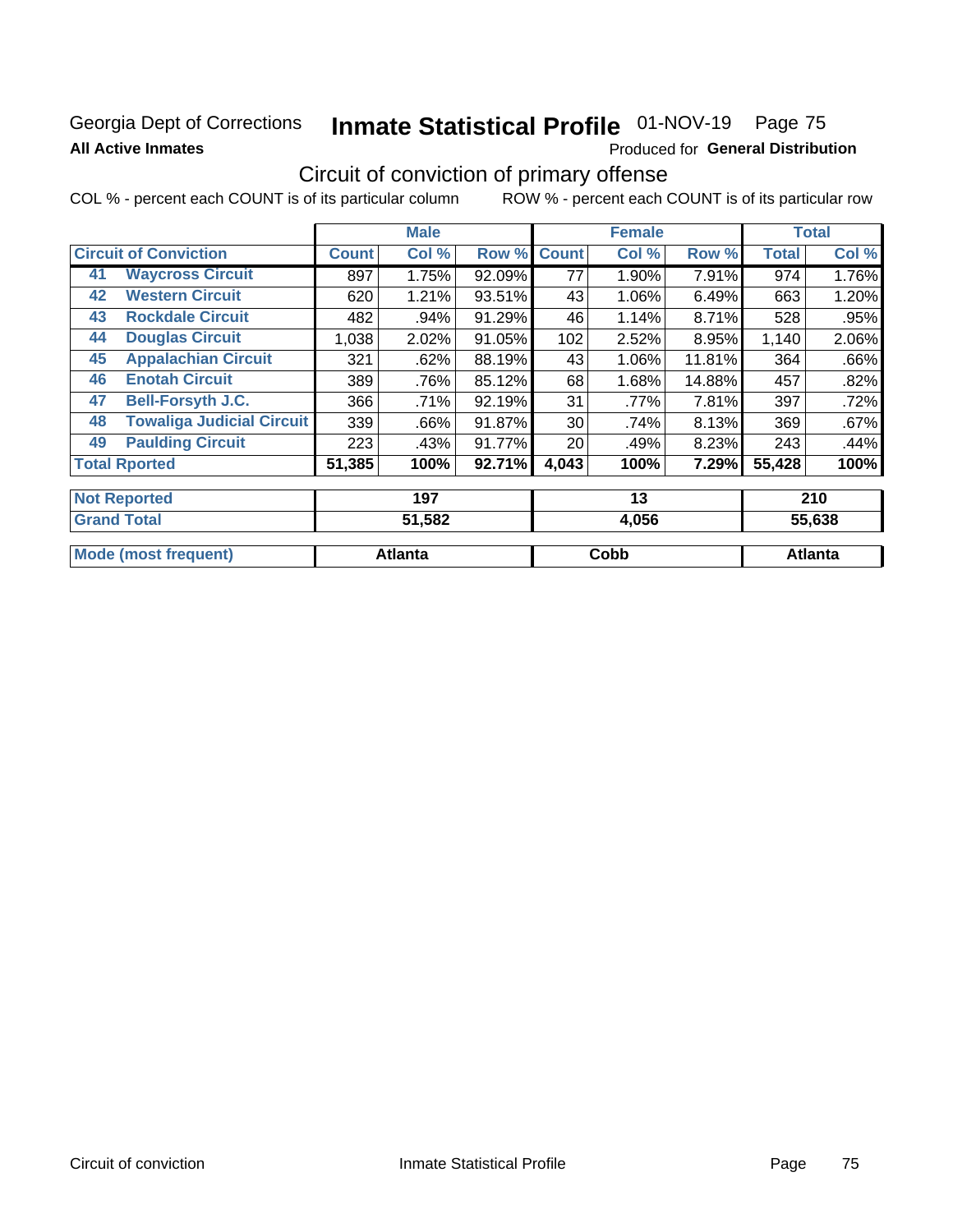#### **All Active Inmates**

#### Produced for **General Distribution**

### Years served (jail + prison) in this incarceration

|                              |              | <b>Male</b> |        |              | <b>Female</b> |       |              | <b>Total</b> |
|------------------------------|--------------|-------------|--------|--------------|---------------|-------|--------------|--------------|
| <b>Years Served</b>          | <b>Count</b> | Col %       | Row %  | <b>Count</b> | Col %         | Row % | <b>Total</b> | Col %        |
| Less than one year           | 9,962        | 19.34%      | 90.34% | 1,065        | 26.28%        | 9.66% | 11,027       | 19.84%       |
| 1 to 1.99 years              | 7,677        | 14.90%      | 90.45% | 811          | 20.01%        | 9.55% | 8,488        | 15.27%       |
| 2 to 2.99 years              | 5,465        | 10.61%      | 91.80% | 488          | 12.04%        | 8.20% | 5,953        | 10.71%       |
| 3 to 3.99 years              | 4,271        | 8.29%       | 92.57% | 343          | 8.46%         | 7.43% | 4,614        | 8.30%        |
| 4 to 4.99 years              | 3,381        | 6.56%       | 92.50% | 274          | 6.76%         | 7.50% | 3,655        | 6.58%        |
| $\overline{5}$ to 5.99 years | 2,648        | 5.14%       | 93.31% | 190          | 4.69%         | 6.69% | 2,838        | 5.11%        |
| 6 to 6.99 years              | 2,239        | 4.35%       | 93.45% | 157          | 3.87%         | 6.55% | 2,396        | 4.31%        |
| 7 to 7.99 years              | 2,042        | 3.96%       | 94.19% | 126          | 3.11%         | 5.81% | 2,168        | 3.90%        |
| <b>8 to 8.99 years</b>       | 1,847        | 3.59%       | 94.28% | 112          | 2.76%         | 5.72% | 1,959        | 3.53%        |
| 9 to 9.99 years              | 1,304        | 2.53%       | 94.56% | 75           | 1.85%         | 5.44% | 1,379        | 2.48%        |
| 10 to 10.99 years            | 1,113        | 2.16%       | 94.88% | 60           | 1.48%         | 5.12% | 1,173        | 2.11%        |
| 11 to 11.99 years            | 999          | 1.94%       | 95.23% | 50           | 1.23%         | 4.77% | 1,049        | 1.89%        |
| 12 to 12.99 years            | 973          | 1.89%       | 96.72% | 33           | 0.81%         | 3.28% | 1,006        | 1.81%        |
| 13 to 13.99 years            | 796          | 1.55%       | 96.25% | 31           | 0.76%         | 3.75% | 827          | 1.49%        |
| 14 to 14.99 years            | 623          | 1.21%       | 95.11% | 32           | 0.79%         | 4.89% | 655          | 1.18%        |
| 15 to 15.99 years            | 511          | 0.99%       | 94.81% | 28           | 0.69%         | 5.19% | 539          | 0.97%        |
| 16 to 16.99 years            | 523          | 1.02%       | 95.09% | 27           | 0.67%         | 4.91% | 550          | 0.99%        |
| 17 to 17.99 years            | 476          | 0.92%       | 95.58% | 22           | 0.54%         | 4.42% | 498          | 0.90%        |
| 18 to 18.99 years            | 468          | 0.91%       | 97.10% | 14           | 0.35%         | 2.90% | 482          | 0.87%        |
| 19 to 19.99 years            | 436          | 0.85%       | 95.61% | 20           | 0.49%         | 4.39% | 456          | 0.82%        |
| 20 to 20.99 years            | 325          | 0.63%       | 95.31% | 16           | 0.39%         | 4.69% | 341          | 0.61%        |
| 21 to 21.99 years            | 356          | 0.69%       | 96.22% | 14           | 0.35%         | 3.78% | 370          | 0.67%        |
| 22 to 22.99 years            | 371          | 0.72%       | 97.38% | 10           | 0.25%         | 2.62% | 381          | 0.69%        |
| 23 to 23.99 years            | 355          | 0.69%       | 96.47% | 13           | 0.32%         | 3.53% | 368          | 0.66%        |
| 24 to 24.99 years            | 309          | 0.60%       | 97.78% | 7            | 0.17%         | 2.22% | 316          | 0.57%        |
| 25 to 25.99 years            | 268          | 0.52%       | 97.10% | 8            | 0.20%         | 2.90% | 276          | 0.50%        |
| 26 to 26.99 years            | 237          | 0.46%       | 98.34% | 4            | 0.10%         | 1.66% | 241          | 0.43%        |
| 27 to 27.99 years            | 174          | 0.34%       | 96.67% | 6            | 0.15%         | 3.33% | 180          | 0.32%        |
| 28 to 28.99 years            | 175          | 0.34%       | 97.22% | 5            | 0.12%         | 2.78% | 180          | 0.32%        |
| 29 to 29.99 years            | 124          | 0.24%       | 96.88% | 4            | 0.10%         | 3.13% | 128          | 0.23%        |
| Thirty + years               | 1,067        | 2.07%       | 99.26% | 8            | 0.20%         | 0.74% | 1,075        | 1.93%        |
| <b>Total Reported</b>        | 51,515       | 100%        | 92.71% | 4,053        | 100%          | 7.29% | 55,568       | 100%         |

| <b>Not Reported</b> | $\sim$ |       | 70                   |
|---------------------|--------|-------|----------------------|
| <b>Grand Total</b>  | 51,582 | 4,056 | 55,638               |
|                     |        |       |                      |
| ---                 | - - -  | .     | $\sim$ $\sim$ $\sim$ |

| ∣Mean<br>(average)   | 6.71               | 4.14               | 6.52          |
|----------------------|--------------------|--------------------|---------------|
| Median (middle)      | 3.58               | 2.23               | 3.46          |
| Mode (most frequent) | Less than one year | Less than one year | Less than one |
|                      |                    |                    | vear          |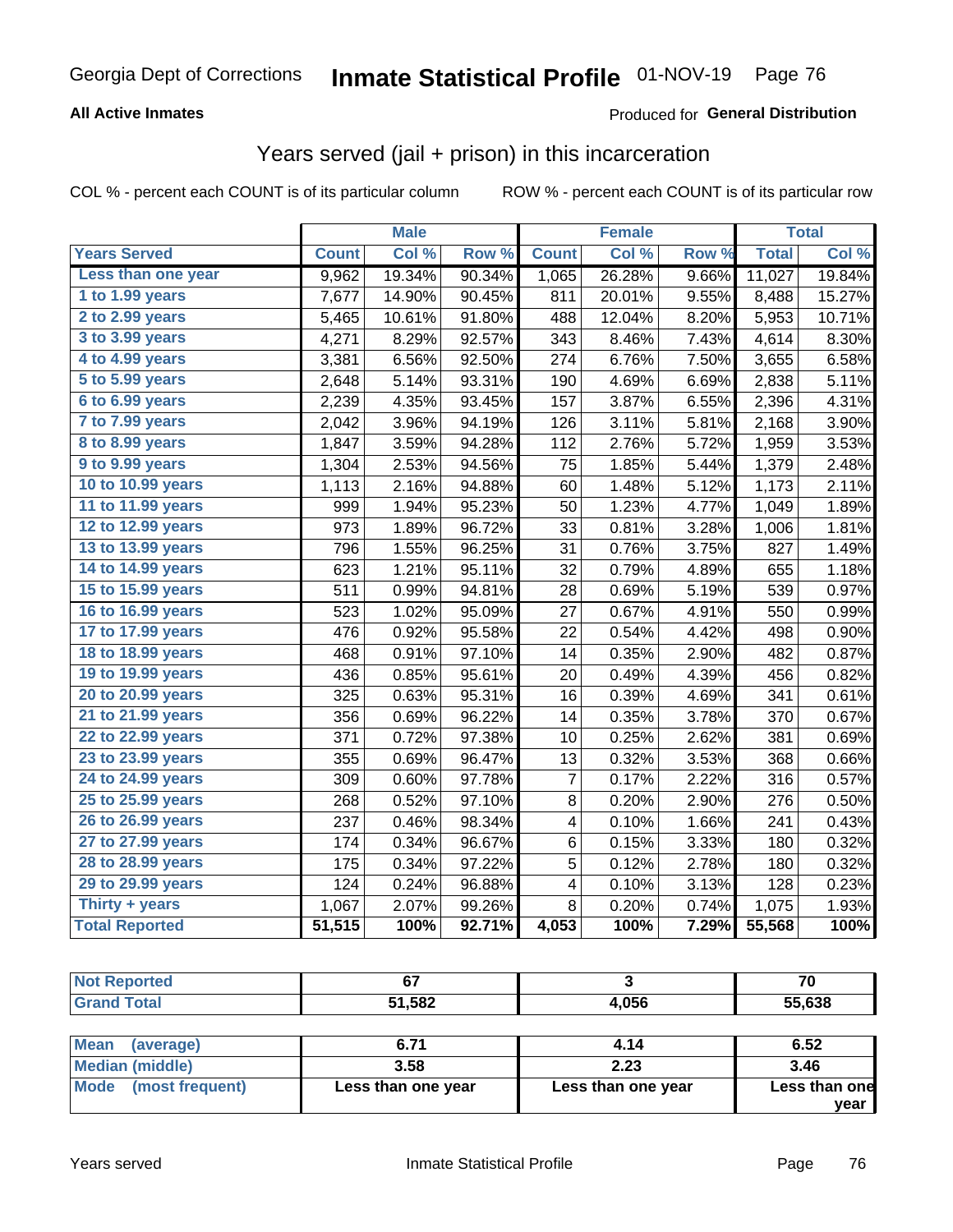#### **All Active Inmates**

Produced for **General Distribution**

### Results of most recent HIV tests

|                         |              | <b>Male</b> |           |              | <b>Female</b> |          |        | Total  |
|-------------------------|--------------|-------------|-----------|--------------|---------------|----------|--------|--------|
| <b>HIV Test Results</b> | <b>Count</b> | Col %       | Row %I    | <b>Count</b> | Col %         | Row %    | Total  | Col %  |
| <b>Positive</b>         | 657          | $1.42\%$    | $92.41\%$ | 54           | 1.49%         | 7.59%    | 711    | 1.42%  |
| <b>Negative</b>         | 45,711       | $98.58\%$   | 92.78%    | 3,559        | $98.51\%$     | 7.22%    | 49,270 | 98.57% |
| <b>Indeterminate</b>    | 2.           | 0.01%       | 100.00%   |              |               |          |        | 0.01%  |
| <b>Total Reported</b>   | 46,371       | 100%        | 92.77%    | 3,613        | 100%          | $7.23\%$ | 49,984 | 100%   |

| <b>Not Reported</b>     | 5,211  | 443   | 5,654  |
|-------------------------|--------|-------|--------|
| <b>Total</b><br>' Grand | 51,582 | 4,056 | 55,638 |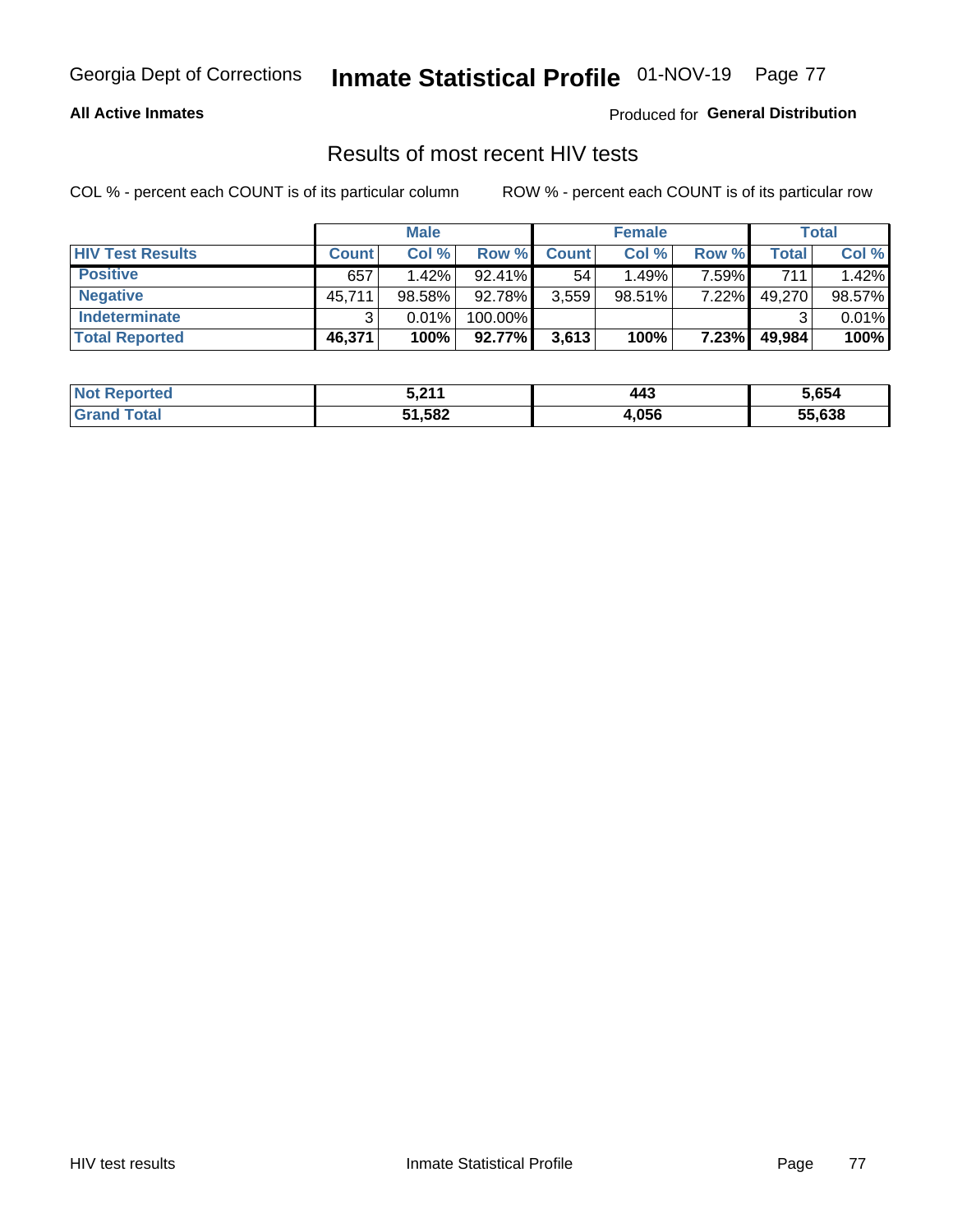#### **All Active Inmates**

#### Produced for **General Distribution**

### Results of most recent tuberculosis test

|                                  |              | <b>Male</b> |           |              | <b>Female</b> |          |        | Total  |
|----------------------------------|--------------|-------------|-----------|--------------|---------------|----------|--------|--------|
| <b>Tuberculosis Test Results</b> | <b>Count</b> | Col%        | Row %I    | <b>Count</b> | Col%          | Row %    | Total  | Col %  |
| <b>Positive on current test</b>  | 6.142        | $12.86\%$   | $98.01\%$ | 125          | 3.25%         | 1.99%    | 6,267  | 12.15% |
| <b>Positive on previous test</b> | ົ            | $0.01\%$    | 100.00%   |              |               |          |        | 0.01%  |
| <b>Negative</b>                  | 41.608       | 87.13%      | 91.79%    | 3,723        | 96.75%        | $8.21\%$ | 45,331 | 87.85% |
| <b>Total Reported</b>            | 47,752       | 100%        | 92.54%    | 3,848        | 100%          | $7.46\%$ | 51,600 | 100.0% |

| <b>Not Reported</b> | 3,830  | 208   | 1,038  |
|---------------------|--------|-------|--------|
| Total               | 51,582 | 4,056 | 55,638 |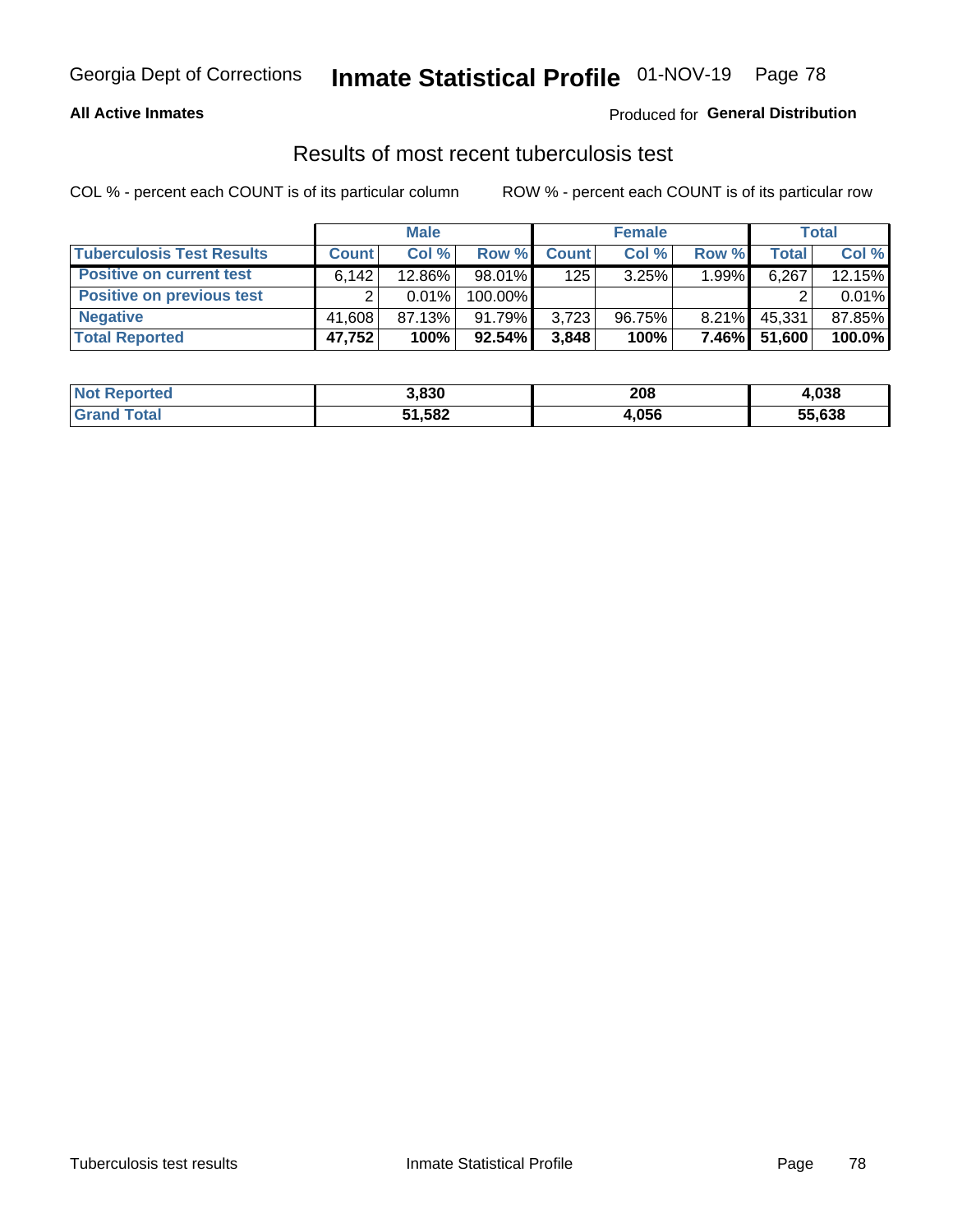#### **All Active Inmates**

Produced for **General Distribution**

### Results of most recent syphilis test

|                                 |              | <b>Male</b> |           |                  | <b>Female</b> |          |        | Total  |
|---------------------------------|--------------|-------------|-----------|------------------|---------------|----------|--------|--------|
| <b>Syphilis Test Results</b>    | <b>Count</b> | Col %       | Row %     | <b>Count</b>     | Col %         | Row %    | Total  | Col %  |
| <b>Positive on current test</b> | 150          | $1.36\%$    | $94.94\%$ |                  | $2.00\%$      | $5.06\%$ | 158    | 1.39%  |
| <b>Negative</b>                 | 10.844       | $98.64\%$   | 96.51%    | 392 <sub>1</sub> | $98.00\%$     | $3.49\%$ | 11,236 | 98.61% |
| <b>Total Reported</b>           | 10,994       | 100%        | 96.49%    | 400              | 100%          | $3.51\%$ | 11,394 | 100%   |

| <b>Not Reported</b> | 40,588 | 3,656 | 44,244 |
|---------------------|--------|-------|--------|
| <b>Grand Total</b>  | 51,582 | 4,056 | 55,638 |